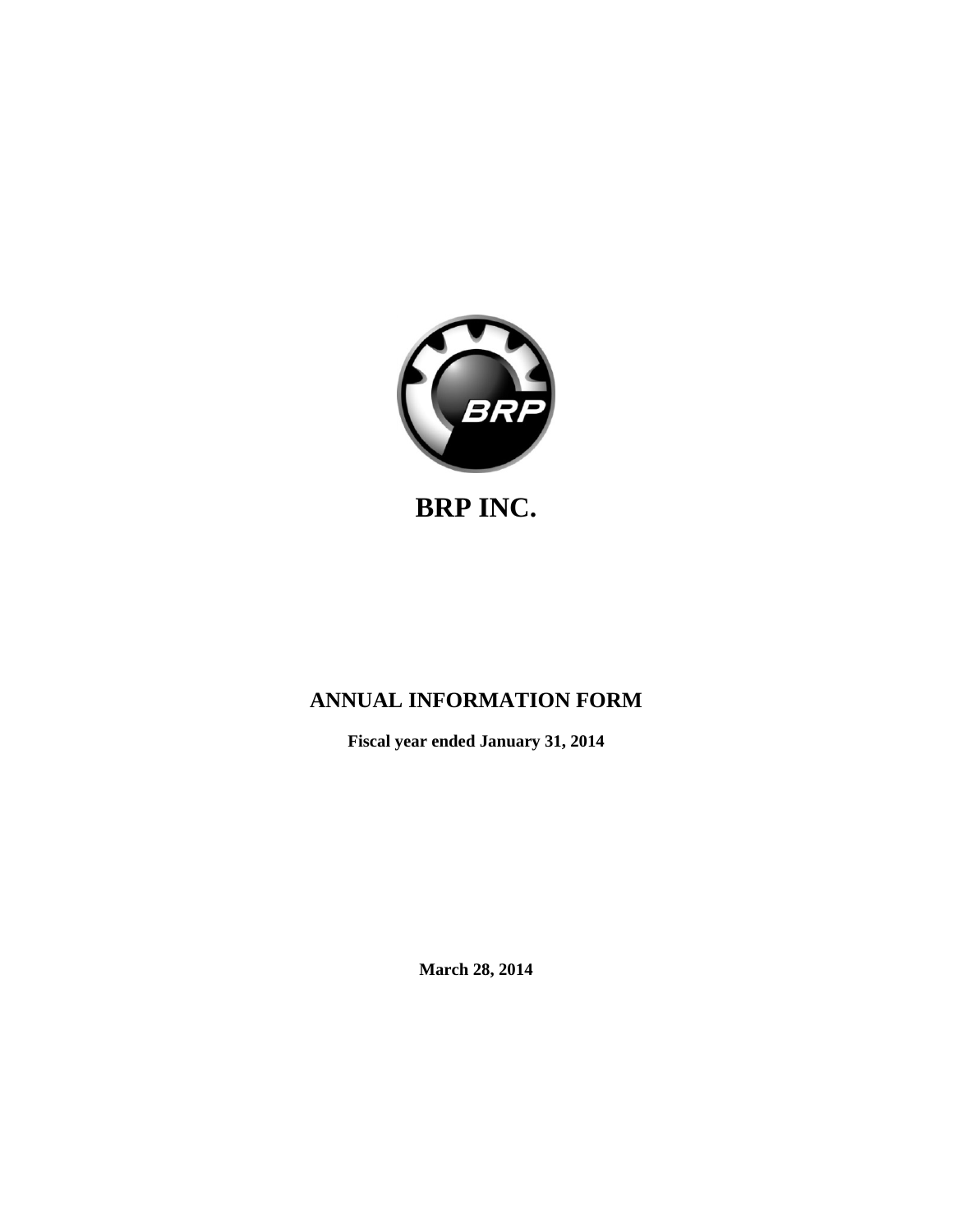# **TABLE OF CONTENTS**

| Pages |
|-------|
|       |
|       |
|       |
|       |
|       |
|       |
|       |
|       |
|       |
|       |
|       |
|       |
|       |
|       |
|       |
|       |
|       |
|       |
|       |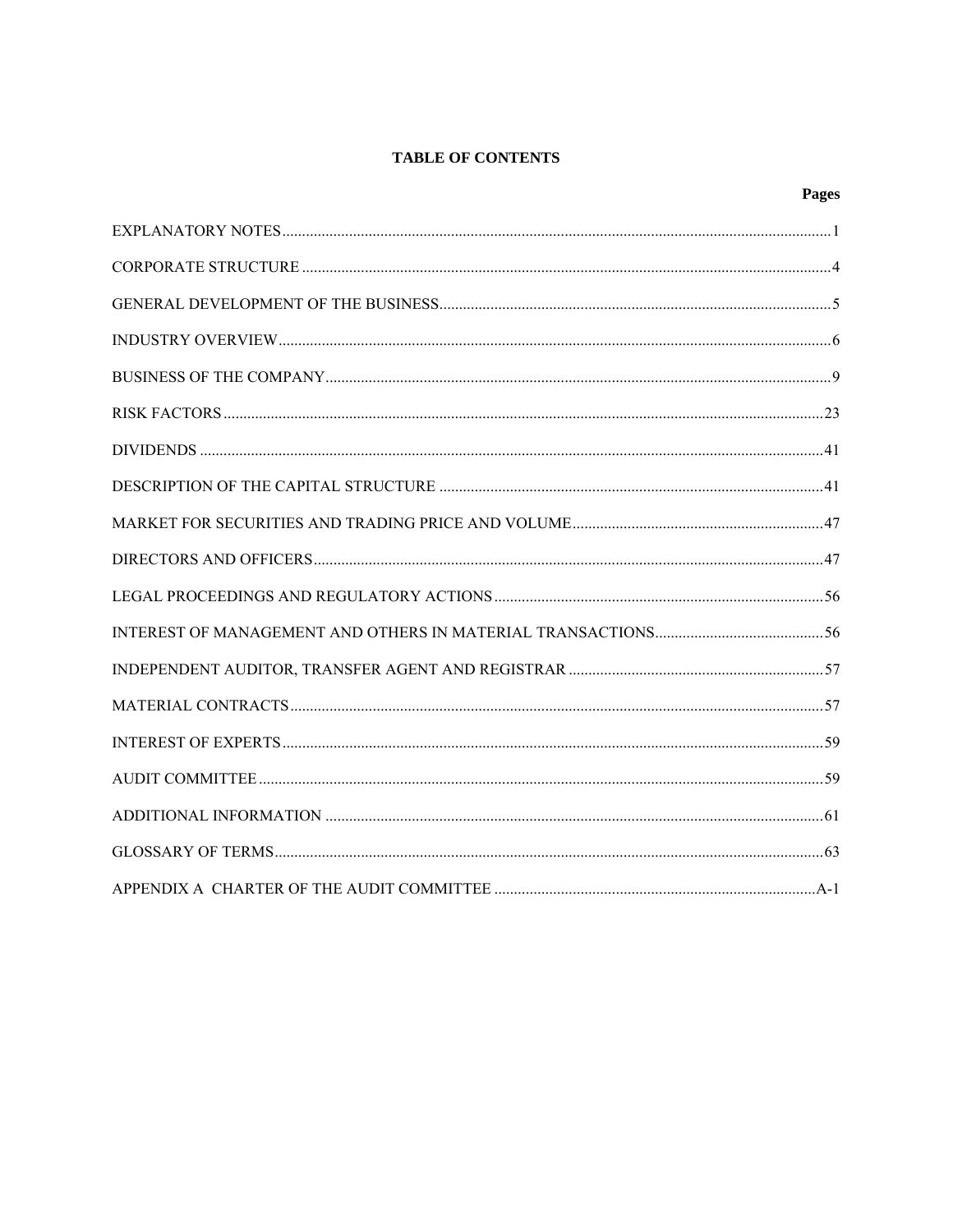# **EXPLANATORY NOTES**

The information in this annual information form (the "Annual Information Form") is stated as at January 31, 2014, unless otherwise indicated.

Unless otherwise noted or the context otherwise requires, the "Company" and "BRP" refer to BRP Inc. and its direct and indirect subsidiaries and predecessors or other entities controlled by them.

Unless otherwise indicated, all references to "\$" or "dollars" are to Canadian dollars and references to "U.S.\$" or "U.S. dollars" are to United States dollars. Amounts are stated in Canadian dollars unless otherwise indicated.

All references to "Fiscal 2014" are to the Company's fiscal year ending January 31, 2014, to "Fiscal 2013" are to the Company's fiscal year ended January 31, 2013 and to "Fiscal 2012" are to the Company's fiscal year ended January 31, 2012.

References to Company or market data for a season for snowmobiles refer to the 12 months ended March 31 for Canada and the United States (collectively, "North America") and Russia and to the 12 months ended June 30 for Scandinavia, for personal watercraft refer to the 12 months ended September 30 for North America, for all-terrain vehicles and side-by-side vehicles refer to the 12 months ended June 30 for North America, for roadsters refer to the 12 months ended October 31 for North America, for outboard engines refer to the 12 months ended June 30 for North America and for each other jurisdiction for one of these products or for each of the other products refer to the calendar year, in each case for the particular year indicated. Any references to seasonal data for multiple products refer to each product's respective season for the particular year indicated.

Certain capitalized terms and phrases used in this Annual Information Form are defined in the "Glossary of Terms" beginning on page 63.

#### **Forward-Looking Statements**

Certain statements in this Annual Information Form about the Company's current and future plans, expectations and intentions, results, levels of activity, performance, goals or achievements or any other future events or developments constitute forward-looking statements. The words "may", "will", "would", "should", "could", "expects", "plans", "intends", "trends", "indications", "anticipates", "believes", "estimates", "predicts", "likely" or "potential" or the negative or other variations of these words or other comparable words or phrases, are intended to identify forward-looking statements.

Forward-looking statements are based on estimates and assumptions made by the Company in light of its experience and perception of historical trends, current conditions and expected future developments, as well as other factors that the Company believes are appropriate and reasonable in the circumstances, but there can be no assurance that such estimates and assumptions will prove to be correct.

Many factors could cause the Company's actual results, level of activity, performance or achievements or future events or developments to differ materially from those expressed or implied by the forward-looking statements, including, without limitation, the following factors, which are discussed in greater detail under the heading "Risk Factors" of this Annual Information Form: impact of adverse economic conditions on consumer spending; decline in social acceptability of the Company's products; fluctuations in foreign currency exchange rates; high levels of indebtedness; unavailability of additional capital; unfavourable weather conditions; seasonal sales fluctuations; the Company's ability to comply with product safety, health, environmental and noise pollution laws; dependence on dealers, distributors, suppliers, financing sources and other strategic partners who may be sensitive to economic conditions; large fixed cost base; inability of dealers and distributors to secure adequate access to capital; supply problems, termination or interruption of supply arrangements or increases in the cost of materials; covenants

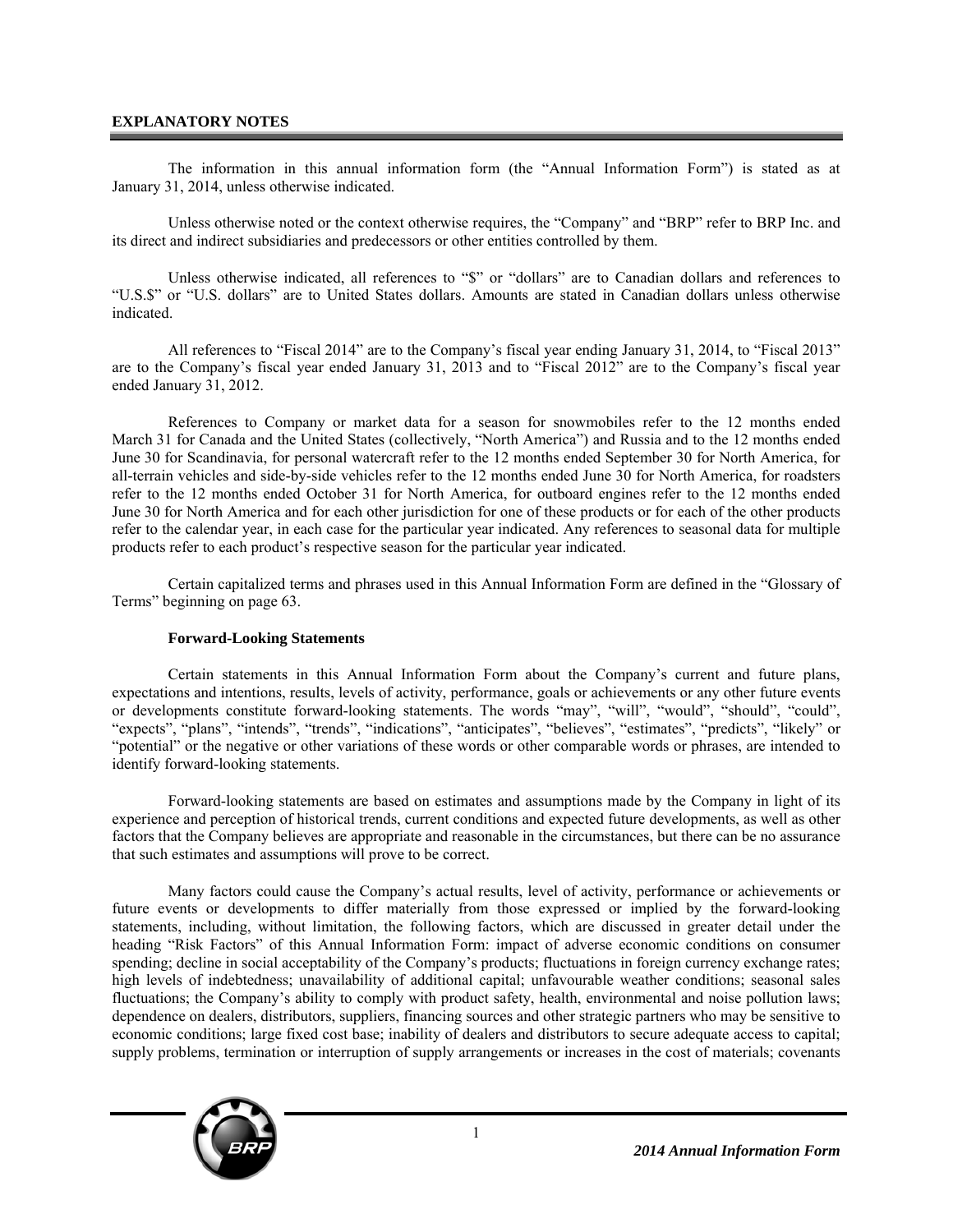in the Company's financing and other material agreements; competition in product lines; loss of members of management team or employees who possess specialized market knowledge and technical skills; inability to maintain and enhance reputation and brands; adverse determination in any significant product liability claim against the Company; significant product repair and/or replacement due to product warranty claims or product recalls; reliance on a network of independent dealers and distributors to manage the retail distribution of its products; dependence on customer relationships for the sale of original equipment manufacturer products; unsuccessful management of inventory levels; risks associated with international operations; inability to enhance existing products and develop and market new products; protection of intellectual property; failure of information technology systems; declining prices for used versions of products and oversupply by competitors; unsuccessful execution of manufacturing strategy; changes in tax laws and unanticipated tax liabilities; higher fuel costs; deterioration in relationships with employees; pension plan liabilities; natural disasters; failure to carry proper insurance coverage; volatile market price for Subordinate Voting Shares; no current plans to pay dividends; conduct of business through subsidiaries; significant influence by Principal Shareholders; and future sales of Shares by Principal Shareholders, directors, officers or senior management of the Company. These factors are not intended to represent a complete list of the factors that could affect the Company; however, these factors should be considered carefully.

The purpose of the forward-looking statements is to provide the reader with a description of management's expectations regarding the Company's financial performance and may not be appropriate for other purposes; readers should not place undue reliance on forward-looking statements made herein. Furthermore, unless otherwise stated, the forward-looking statements contained in this Annual Information Form are made as of the date of this Annual Information Form, and the Company has no intention and undertakes no obligation to update or revise any forwardlooking statements, whether as a result of new information, future events or otherwise, except as required by applicable securities regulations. The forward-looking statements contained in this Annual Information Form are expressly qualified by this cautionary statement.

#### **IFRS and Non-IFRS Measures**

The Company's financial statements, available on SEDAR at www.sedar.com, have been prepared in accordance with International Financial Reporting Standards ("IFRS").

This Annual Information Form makes reference to certain non-IFRS measures. These measures are not recognized measures under IFRS, do not have a standardized meaning prescribed by IFRS and are therefore unlikely to be comparable to similar measures presented by other companies. Rather, these measures are provided as additional information to complement those IFRS measures by providing further understanding of the Company's results of operations from management's perspective. Accordingly, they should not be considered in isolation nor as a substitute for analysis of the Company's financial information reported under IFRS. The Company uses non-IFRS measures including EBITDA, Normalized EBITDA, Normalized Net Income, Normalized basic earnings per share and Normalized diluted earnings per share to provide investors with supplemental measures of the Company's operating performance. The Company believes non-IFRS measures are important supplemental measures of operating performance because they eliminate items that have less bearing on the Company's operating performance and thus highlight trends in its core business that may not otherwise be apparent when relying solely on IFRS measures. The Company also believes that securities analysts, investors and other interested parties frequently use non-IFRS measures in the evaluation of companies, many of which present similar metrics when reporting their results. Management also uses non-IFRS measures in order to facilitate operating performance comparisons from period to period, prepare annual operating budgets and assess the Company's ability to meet its future debt service, capital expenditure and working capital requirements. Because other companies may calculate these non-IFRS measures differently than the Company does, these metrics are not comparable to similarly titled measures reported by other companies. Refer to the Company's management's discussion and analysis for the Fiscal 2014, available on SEDAR at www.sedar.com, for definitions and reconciliations of EBITDA, Normalized EBITDA and Normalized Net Income to the most directly comparable IFRS measure.

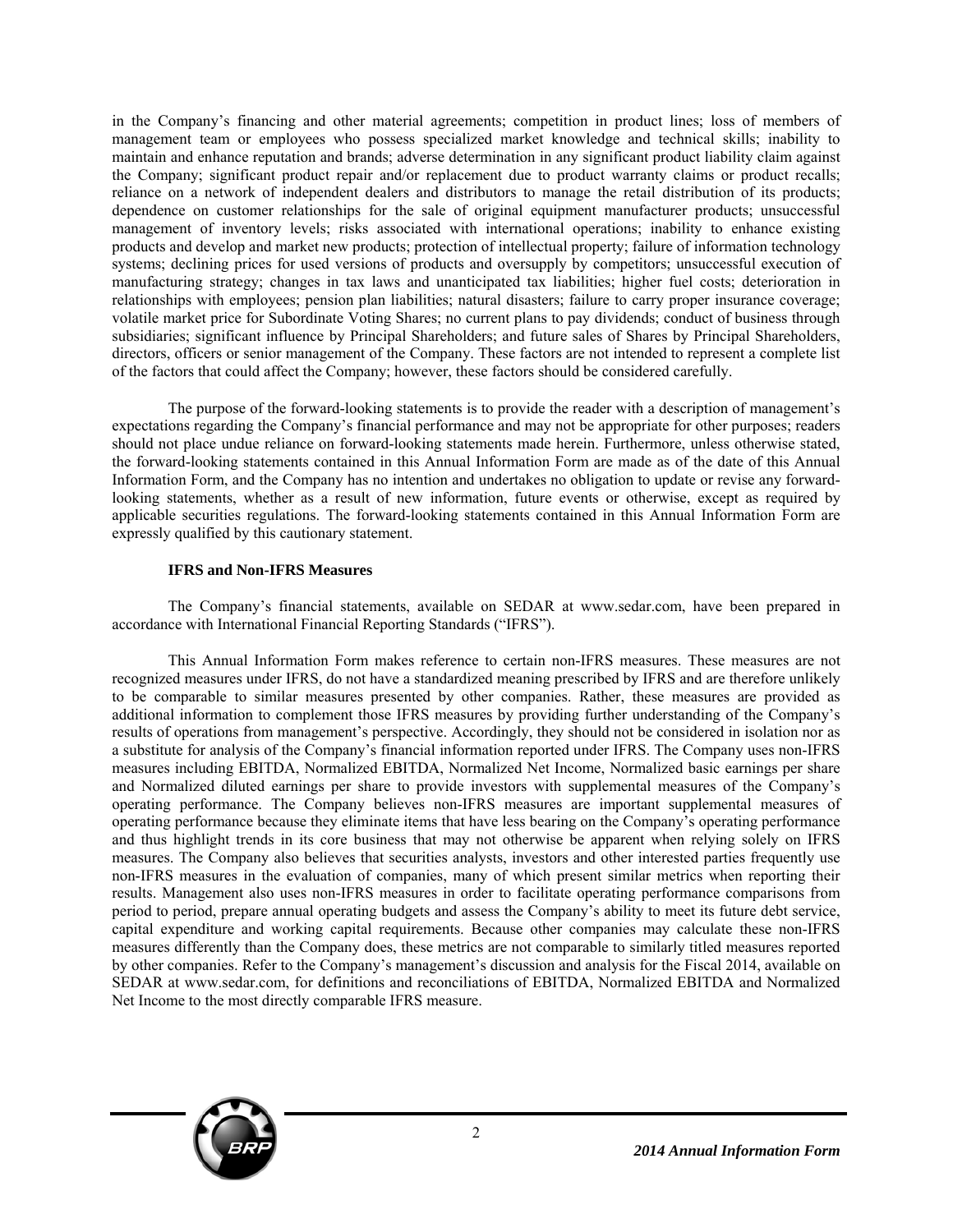#### **Market and Industry Data**

The Company has obtained the market and industry data presented in this Annual Information Form from a combination of internal surveys, third party information and the estimates of the Company's management. There are limited sources that report on the Company's markets and industries. As such, much of the market and industry data presented in this Annual Information Form is based on internally-generated management estimates, including estimates based on extrapolations from third party surveys of the industries in which the Company competes. While the Company believes internal surveys, third party information and estimates of the Company's management are reliable, the Company has not verified them, nor have they been verified by any independent sources and the Company has no assurance that the information contained in third party websites is current and up-to-date. While the Company is not aware of any misstatements regarding the market and industry data presented in this Annual Information Form, such data involves risks and uncertainties and are subject to change based on various factors, including those factors discussed under "Forward-Looking Statements" and "Risk Factors".

#### **Trademarks and Tradenames**

This Annual Information Form includes trademarks, such as *BRP*®, *Ski-Doo*®, *Sea-Doo*®, *Can-Am*®, *Evinrude*®, *Lynx*® and *Rotax*®, which are protected under applicable intellectual property laws and are the property of the Company. Solely for convenience, the Company's trademarks and tradenames referred to in this Annual Information Form may appear without the  $^{\circ}$  or  $^{TM}$  symbol, but such references are not intended to indicate, in any way, that the Company will not assert, to the fullest extent under applicable law, its rights to these trademarks and tradenames. All other trademarks used in this Annual Information Form are the property of their respective owners.

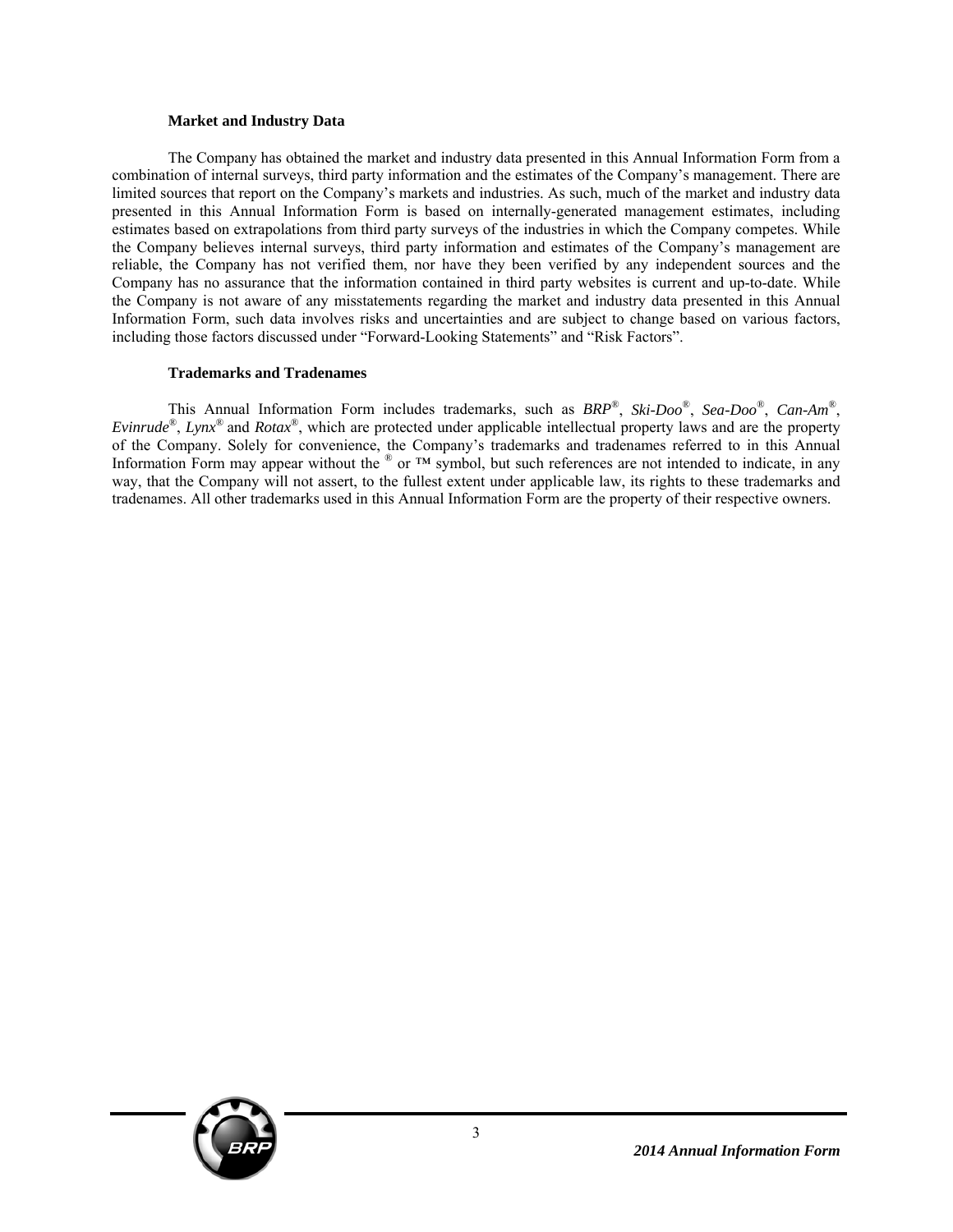#### **CORPORATE STRUCTURE**

#### **Incorporation and Office**

The Company was incorporated under the *Canada Business Corporations Act* on May 1, 2003 under the name J.A. Bombardier (J.A.B.) Inc. On June 28, 2006, the Company was amalgamated with 4308042 Canada Inc., a wholly-owned subsidiary of the Company. On April 12, 2013, the Company filed articles of amendment to change its name to BRP Inc. Immediately prior to the closing of its initial public offering on May 29, 2013 (the "IPO"), the Company filed articles of amendment to reorganize its authorized and issued share capital as described under "Description of the Capital Structure".

The Company's head and registered office is located at 726 Saint-Joseph Street, Valcourt, Québec, J0E 2L0.

#### **Intercorporate Relationships**

The following organization chart indicates the inter-corporate relationships of the Company and its material subsidiary entities together with the jurisdiction of incorporation or constitution of each such entity as at March 26, 2014:



Certain subsidiaries of the Company, each of which represented not more than 10% of the consolidated assets and not more than 10% of the consolidated revenue of the Company, and all of which, in the aggregate,

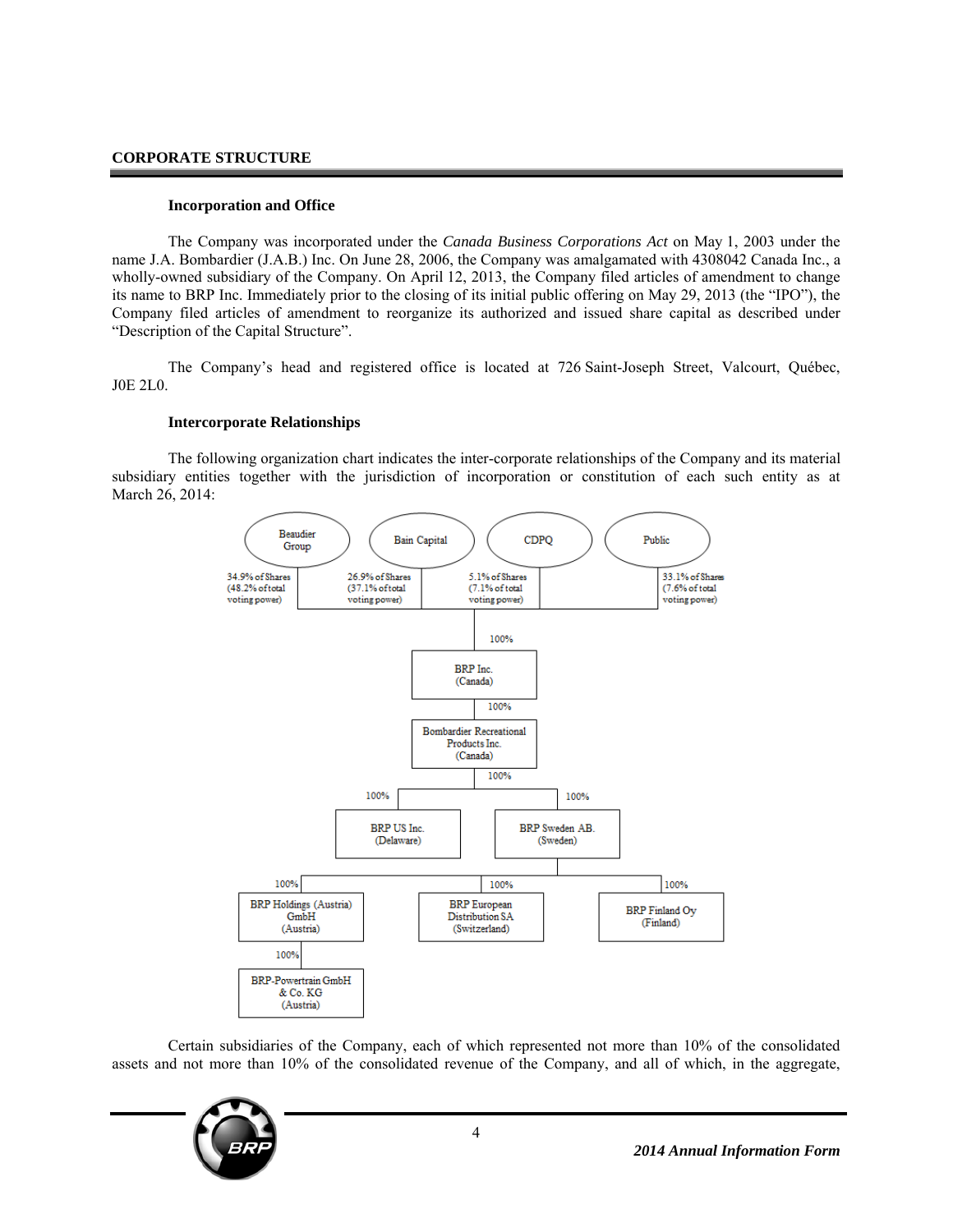represented not more than 20% of the total consolidated assets and the total consolidated revenue of the Company as at March 26, 2014, have been omitted.

# **GENERAL DEVELOPMENT OF THE BUSINESS**

BRP's origins date back to 1937 when founder Joseph-Armand Bombardier obtained his first patent for a tracked vehicle used for travelling on snow. In 1942, l'Auto-Neige Bombardier Limitée was incorporated and started mass-producing these vehicles in 1947. In 1959, the Company gave birth to recreational snowmobile by introducing the first lightweight single track two-passenger snowmobile under the *Ski-Doo* brand.

The Company's name was changed to Bombardier Limited in 1967 and later became Bombardier Inc. In 1968, the Company launched the industry's first personal watercraft ("PWC") under the *Sea-Doo* brand and, in 1970, the Company acquired the maker of *Rotax* engines.

In 1989, the Company acquired the Finnish company Nordtrac Oy, the maker of the *Lynx* brand of snowmobiles. A decade later, the Company entered a new powersports category when it began selling all-terrain vehicles ("ATVs"), which are now branded *Can-Am*. In 2001, the Company acquired the outboard engine related assets of Outboard Marine Corporation (OMC), including the *Evinrude* and *Johnson* brands.

In 2003, while operating as a division of Bombardier Inc., the Company was sold by Bombardier Inc. to an investor group including Bain Capital Luxembourg Investments S.à r.l. ("Bain Capital"), members of the Bombardier and Beaudoin families and Caisse de dépôt et placement du Québec ("CDPQ").

In 2007, the Company entered the on-road market and created a new on-road product category with the introduction of the *Spyder* roadster. In 2010, the Company added another product to its portfolio with the introduction of its first recreational side-by-side vehicle ("SSV") under the *Can-Am* brand. In September 2012, BRP decided to cease the manufacturing of sport boats and announced that it would offer its jet boat propulsion technology to boat manufacturers.

On August 29, 2013, 54 years after the *Ski-Doo* snowmobile was born in 1959, BRP produced in its Valcourt (Québec) manufacturing facility its three millionth *Ski-Doo* snowmobile. On November 7, 2013, BRP inaugurated its new manufacturing facility in Querétaro (Mexico) where it assembles *Rotax* engines for its *Can-Am* off-road vehicles as well as the *Sea-Doo* Spark watercraft and manufactures composite components for *Sea-Doo* watercraft.

On the transactional front, on May 29, 2013, the Company completed its IPO of 12,200,000 subordinate voting shares at a price of \$21.50 per share resulting in gross proceeds of \$262.3 million. The Company's subordinate voting shares (the "Subordinate Voting Shares") are listed on the Toronto Stock Exchange ("TSX") under the symbol "DOO". On June 27, 2013, in connection with the exercise of the over-allotment option granted to the underwriters in connection with the IPO, the Company received gross proceeds of \$39.3 million from the issuance of 1,830,000 additional Subordinate Voting Shares. On October 9, 2013, Bain Capital, CDPQ and other selling shareholders completed a bought deal secondary offering (the "October 2013 Secondary Offering") pursuant to which they sold an aggregate of 8,000,000 Subordinate Voting Shares at a price of \$27.85 per Subordinate Voting Share for aggregate gross proceeds of \$222.8 million to the selling shareholders. On January 31, 2014, Bain Capital, CDPQ and other selling shareholders completed another bought deal secondary offering (the "January 2014 Secondary Offering") pursuant to which they sold an aggregate of 10,000,000 Subordinate Voting Shares (1,300,000 Subordinate Voting Shares of which were sold through the exercise in full of the over-allotment option) at a price of \$30.00 per Subordinate Voting Share for aggregate gross proceeds of \$300.0 million to the selling shareholders. The Company did not receive any of the proceeds from the October 2013 Secondary Offering and the January 2014 Secondary Offering. As at March 26, 2014, there were 39,135,723 Subordinate Voting Shares and 79,023,344 multiple voting shares of the Company (the "Multiple Voting Shares", and collectively with the Subordinate Voting Shares, the "Shares") issued and outstanding. As of the same date, Beaudier Inc. and 4338618 Canada Inc. (collectively, the "Beaudier Group"), Bain Capital and CDPQ held 41,237,476, 31,744,393 and 6,041,475 Multiple

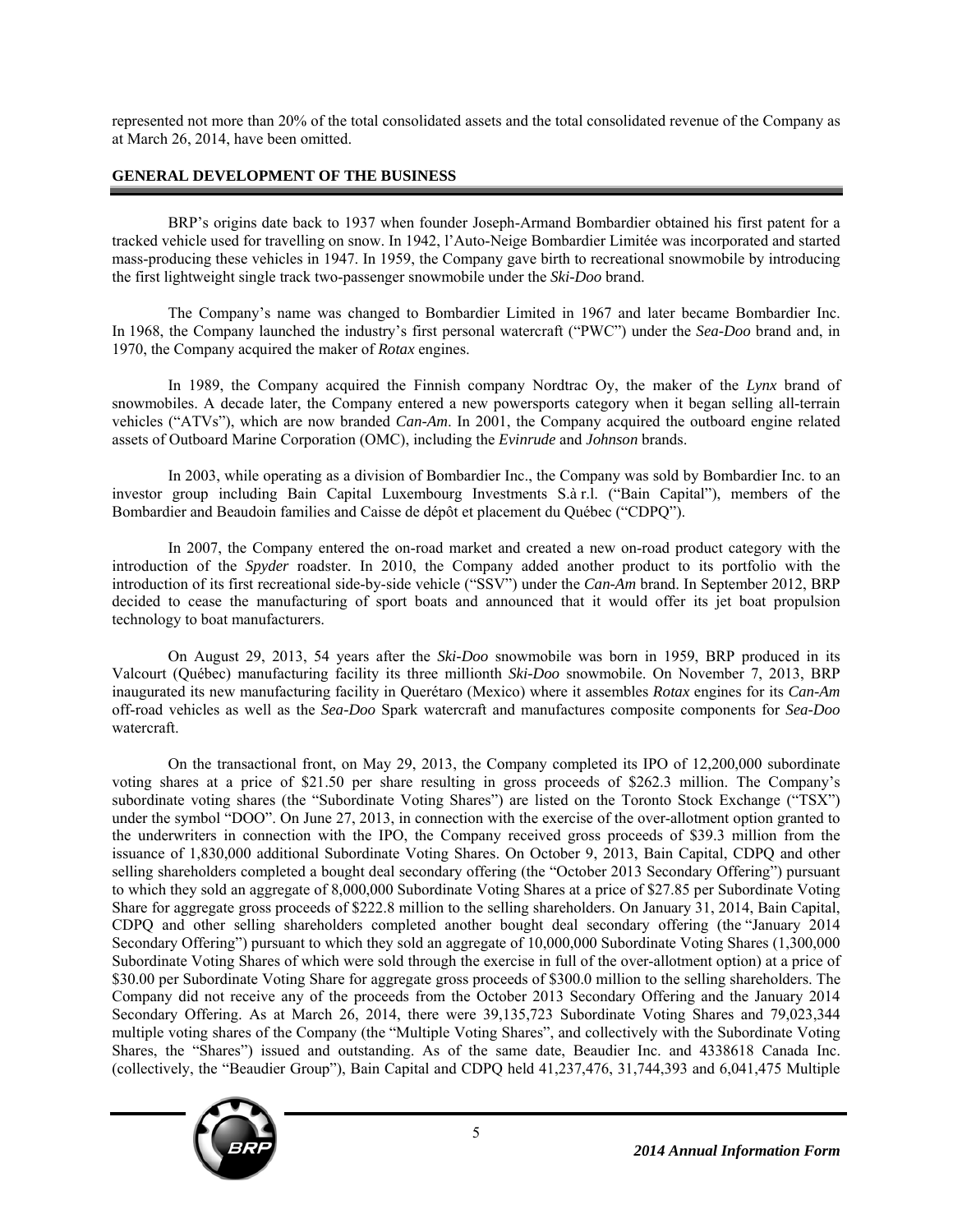Voting Shares, respectively, representing approximately 34.9%, 26.9% and 5.1%, respectively, of the Company's issued and outstanding Shares and approximately 48.2%, 37.1% and 7.1%, respectively, of the voting power attached to all outstanding Shares.

# **INDUSTRY OVERVIEW**

BRP competes in certain categories of the powersports industry and in propulsion systems for motorized vehicles and boats.

#### **Powersports Industry**

The powersports industry is comprised of several product categories, including snowmobiles, PWC, offroad vehicles ("ORV") such as ATV and SSV, and motorcycles. BRP competes directly in the snowmobile, PWC, ATV and SSV categories, and indirectly in a sub-segment of the motorcycle category (specifically the On-Road Motorcycles of 500cc+, as defined herein), with the *Can-Am Spyder* roadster.

A majority of powersports products are used for recreational purposes. Certain products, primarily ORVs, are also used for utility purposes, such as for agriculture and other commercial applications.

Powersports products are sold through networks of local dealers and distributors. Manufacturers generally either distribute their products in a country directly to an established network of largely independent dealers or through distributors who act as intermediaries with local dealers. Manufacturers typically provide dealers with marketing and after-sale service support as well as training for service technicians. Manufacturers or their distributors typically enter into agreements with dealers which authorize dealers to market specific product lines, require them to stock service parts and perform warranty and out-of-warranty repairs and other services. Most of these contracts do not require a dealer to market products on an exclusive basis.

Management believes consumer demand for powersports vehicles is mostly influenced by macroeconomic conditions, product life cycles, the introduction of new features, technologies and products, brand recognition and the maintenance of extensive and engaged distribution networks.

#### **Snowmobiles**

The Company began mass-producing the first multi-passenger utility tracked vehicle used for travelling on snow in 1947. In 1959, the Company gave birth to the recreational snowmobile by introducing the first lightweight single track two-passenger snowmobile under the *Ski-Doo* brand. Originally intended for utility and work applications, the use of the product quickly grew into a new sport. Between the late 1950s and early 1970s, the industry expanded to reach a peak of over 100 manufacturers and nearly 495,000 retail units sold in North America in season 1971. Today, the primary manufacturers of snowmobiles are BRP, Arctic Cat, Polaris and Yamaha.

The global snowmobile market is highly concentrated in North America, Russia and Scandinavia, with North America accounting for an estimated 65% of global unit sales in season 2013. Management estimates that the global snowmobile market represented approximately 150,000 units for season 2013, up approximately 13% from season 2012.

#### **PWCs**

The Company marketed the industry's first PWC under the *Sea-Doo* brand in 1968. PWCs include sitdown and stand-up PWCs and are used on lakes, rivers or oceans. PWCs are designed to accommodate one to three riders and are used primarily for recreational purposes, with a small proportion being used for utility purposes such as marine patrol and rescue. PWCs can be divided into four primary segments: luxury, performance, sport and recreation. Today, the primary manufacturers of PWCs are BRP, Kawasaki and Yamaha.

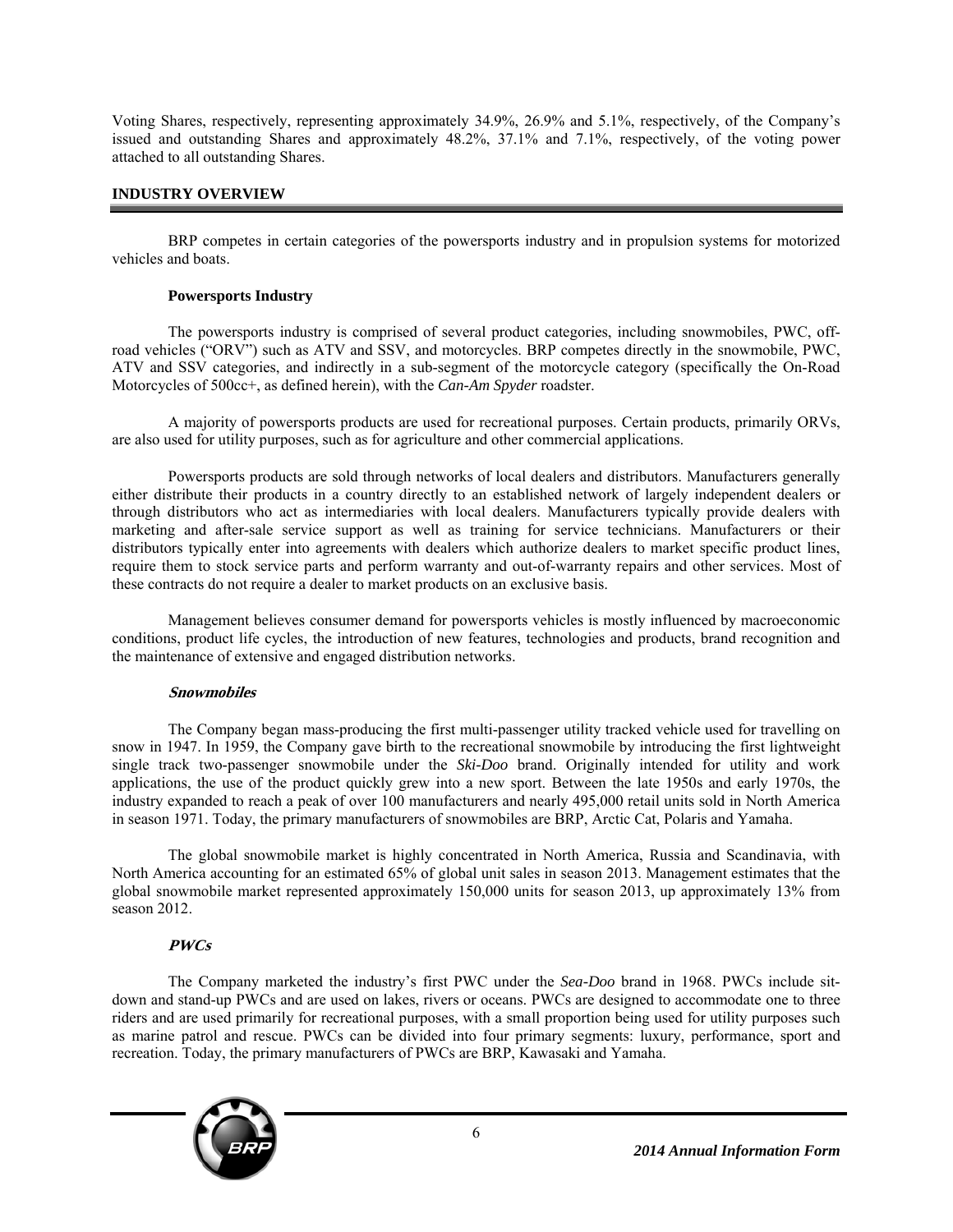Following several innovations in the industry, PWCs gained significant popularity in the mid-1990s. Management estimates that the North American PWC retail market peaked at approximately 210,000 units in season 1995. Thereafter, concerns around noise, pollution and safety led to increased public scrutiny and regulatory controls, resulting in a gradual decline in sales to approximately 50,000 units in season 2013.

In season 2013, the global PWC market represented approximately 69,000 units, down approximately 3% from season 2012.

#### **ORVs**

The ORV category is comprised of ATVs and SSVs. ORVs are designed to be driven on a wide variety of unpaved surfaces, including trails, grass, dirt roads, swamps, snow and sand dunes.

#### *ATVs*

ATVs are four-wheel, multi-purpose vehicles used in different environments in all four seasons of the year. ATVs are used primarily for recreational riding and utility purposes. Seats are designed to be straddled by the rider who steers using handlebars, much like a motorcycle. ATVs have low pressure tires providing added stability for more rugged terrain. ATVs can be broken down into four main segments: sport, recreational-sport, recreationalutility and youth. The primary manufacturers of ATVs include BRP, Arctic Cat, Honda, Kawasaki, Polaris, Suzuki and Yamaha. Certain Chinese and Taiwanese manufacturers also produce ATVs, but primarily focus on entry-level products which are not included in the industry data.

The first 3-wheel ATV was introduced in North America in 1971 by Honda, with other competitors entering the North American ATV market in the late 1970s and early 1980s. In the late 1980s, growth in the ATV market was driven by the introduction of the 4-wheel ATV which provided the consumer with a safer and more comfortable ride. As a result of the introduction of this new design, management estimates that the ATV market expanded progressively to its peak of 915,000 retail units sold in season 2005 in North America. Following this product life cycle peak, the industry has been declining. In recent years, some consumers have shifted from ATVs into the fast growing recreational SSV market. Management estimates that the global ATV market represented approximately 380,000 units in season 2013, down approximately 1% from season 2012.

#### *SSVs*

SSVs were introduced more than 20 years ago as utility vehicles. The utility segment of the SSV market remains strong, but in recent years the SSV category has been transformed by the introduction of vehicles designed primarily for recreational purposes. An SSV is driven much like a car, using a steering wheel and pedals, is equipped with seat belts and rollover protection bars and sits the driver and passenger side-by-side. Certain models also include two rows of seats to accommodate up to six passengers. SSVs can be divided into two categories: (1) Recreational SSVs, which can be sub-divided into three main segments: sport, recreational-utility, utilityrecreational; and (2) Utility SSVs. Both existing and aspirational powersports consumers are drawn to recreational SSVs in large part by their enhanced functionality, innovation and differentiated riding experience. Many consumers have shifted from ATVs into SSVs.

The primary manufacturers of recreational SSVs are BRP, Arctic Cat, John Deere, Honda, Kawasaki, Polaris and Yamaha. Primary manufacturers of Utility SSVs are Bobcat, John Deere, Kubota, Polaris and Toro. Based on new, recently released industry association data which now includes utility-recreational products in the the global recreational SSV market (whereas such products had historically been included in the utility SSV market), management estimates that the global recreational SSV market represented approximately 220,000 units for season 2013, an increase of approximately 17% from season 2012.

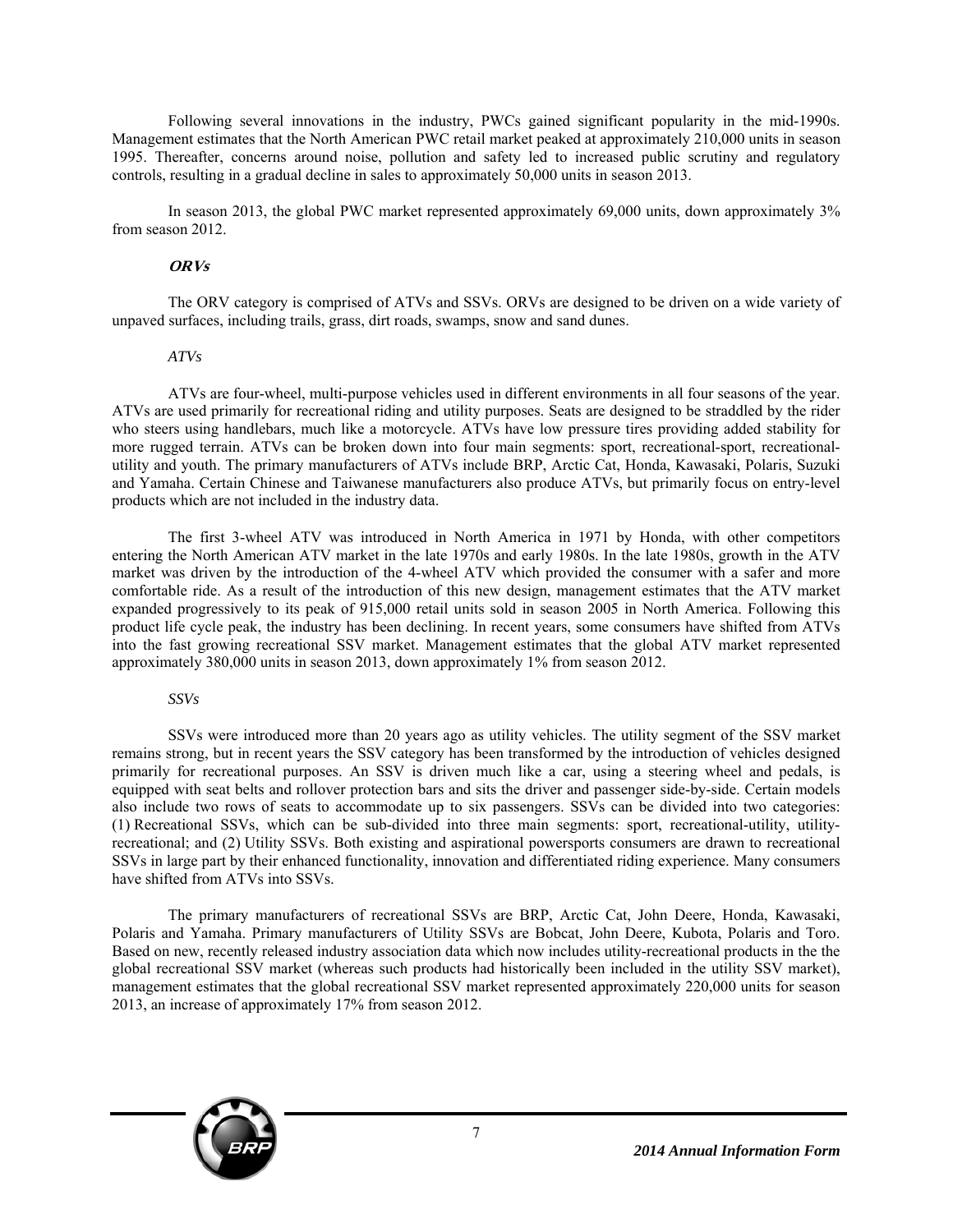#### *Roadsters*

In 2007, BRP introduced its first on-road vehicle, the *Can-Am Spyder*. The *Spyder* is a non-traditional Yshaped three-wheel vehicle (with two wheels in the front and one in the back) providing a riding experience combining elements of motorcycles and convertible sports cars, such as open-air riding, precise maneuverability and a performance engine with a lightweight chassis. The introduction of the *Spyder* created a new product category, and no other product currently competes directly with the *Spyder*.

Despite its uniqueness, the Motorcycle Industry Council classifies sales of the *Spyder* in the on-highway motorcycle segment. While many jurisdictions apply the same licensing requirements for the *Spyder* as for traditional motorcycles, a number of jurisdictions have implemented distinct licensing requirements for the *Spyder* that are generally less expensive, demanding and lengthy to obtain. Certain jurisdictions require only an automobile driver's license. The main competitors of the *Spyder* within the on-highway motorcycle segment include Harley-Davidson, Honda, Kawasaki, Suzuki, and Yamaha. Management estimates that the market for On-Road Motorcycles of 500cc+ represented approximately 735,000 units in season 2013, down approximately 2% from season 2012.

#### **Marine Propulsion Systems Market**

Marine propulsion systems for recreational power boats are comprised of outboard engines, inboard sterndrive and other inboard engines such as jet propulsion engines. Marine propulsion systems are generally sold to independent boat builders and through a network of independent dealers and distributors. An outboard engine is a self-contained unit that includes an engine, gearbox and propeller. Outboard engines are designed to be affixed to the outside of a boat transom and tend to be lighter, less expensive and more easily replaceable than inboard engines. The outboard engine market can be segmented based on horsepower ("hp") and engine technology. Engines between 15hp and 300hp tend to be called "fixed", meaning that they are semi-permanently attached to the boat they are powering, while smaller and lighter engines below 10hp are often referred to as "portable" engines. Demand for outboard engines is tied to new boat sales and to the replacement of existing boat engines.

For season 2013, management estimates that the outboard engine industry (above 10hp) represented approximately 295,000 retail units globally, an increase of approximately 2% from season 2012.

Following its decision to cease the manufacturing of sport boats in September 2012, the Company decided in 2013 to provide boat builders with an alternative to traditional inboard sterndrives and other inboard engines for the powerboat market by supplying boat builders with its *Rotax* inboard jet propulsion systems. Management estimates that demand for inboard powerboats has remained relatively stable in recent years at approximately 20,000 units in the United States, down from a level of approximately 80,000 units in the mid-2000s.

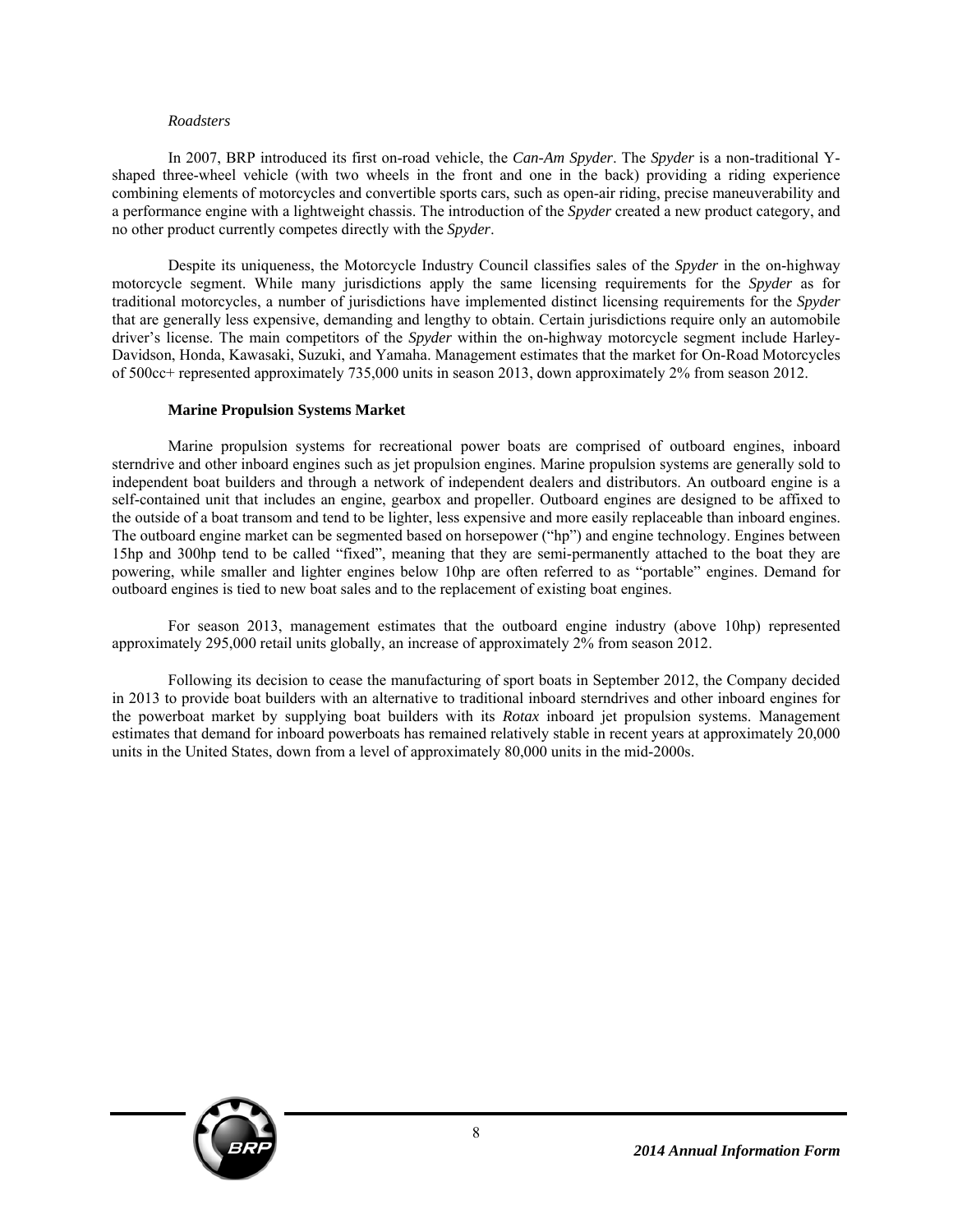#### **BUSINESS OF THE COMPANY**

#### **Overview**

BRP is a global leader in the design, development, manufacturing, distribution and marketing of powersports vehicles and propulsion systems. The Company is one of the most diversified manufacturers of powersports vehicles and engines, providing enthusiasts with a variety of exhilarating, stylish and powerful products for year-round use on a variety of terrains. The Company's diversified portfolio of brands and products includes *Ski-Doo* and *Lynx* snowmobiles, *Sea-Doo* PWCs, *Can-Am* ATVs, SSVs and roadsters, and propulsion systems composed of *Evinrude* outboard marine engines and *Rotax* engines for jet boats, karts, motorcycles and recreational aircraft. Additionally, the Company supports its line of products with a dedicated parts, accessories and clothing ("PAC") business.

The Company employs approximately 7,100 people mainly in manufacturing and distribution sites in Canada, Mexico, Austria, United States and Finland. The Company sells its products in 105 countries. The products are sold directly through a network of approximately 3,200 dealers in 20 countries as well as through approximately 190 distributors serving approximately 950 additional dealers.

BRP's products are marked by stunning designs, powerful and efficient engines, and the incorporation of advanced technologies that drive industry-leading performance. A pioneer in the powersports industry, the Company was the first to commercialize the single-passenger snowmobile in 1959, followed by the first PWC in 1968. More recently, the Company launched the *Spyder*, creating a new product category. Within its existing product lines, BRP aims to continuously enhance the consumer experience through new features and models in a variety of ways, including enhancing rider ergonomics, adding safety features, enhancing engine performance and reducing environmental impact.



Over its history, the Company has promoted a portfolio of globally recognized brands and products that achieved market leading positions, establishing the Company as a brand of choice for true powersports enthusiasts. *Ski-Doo* and *Sea-Doo*, through decades of sustained product innovation and development, have become synonymous with snowmobiles and PWCs. Over the years, the Company has successfully leveraged its market leading position and reputation to develop renowned brands such as *Can-Am*, *Evinrude*, *Rotax* and *Lynx*, which are also known for high quality and innovation. Moreover, management believes that the diversity of BRP's product offering reduces its exposure from changes in consumer behavior in any single category and provides the Company with multiple avenues for continued growth, while reducing the overall seasonality of the Company's sales as certain of its product lines are sold in offsetting seasons.

#### **Brands and Products**

BRP has four product categories: (i) seasonal products consisting of *Ski-Doo* and *Lynx* snowmobiles and *Sea-Doo* PWCs (the "Seasonal Products"); (ii) year-round products consisting of *Can-Am* ATVs, recreational SSVs

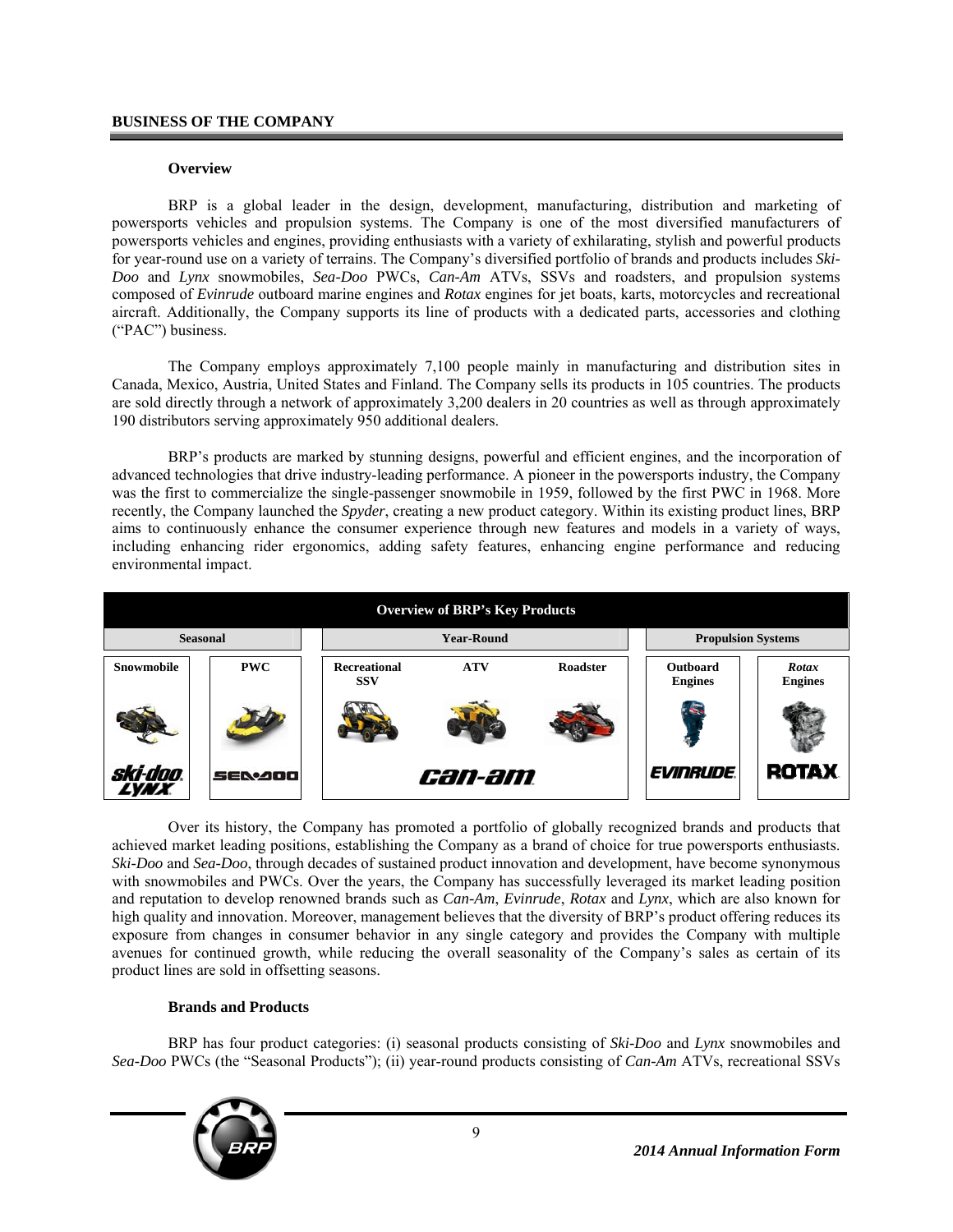and *Spyder* roadsters (the "Year-Round Products"); (iii) propulsion systems consisting of *Evinrude* outboard engines and *Rotax* engines (the "Propulsion Systems"), and (iv) PAC products supporting the Company's various product lines with replacement parts, additional product accessories and complementary clothing.



# Revenues by Product Category for Fiscal 2014

# **Seasonal Products**

Seasonal Products consist of BRP products that are mostly used in specific seasons. These products include snowmobiles, which are mainly used during the winter season with sales to dealers concentrated in the months of September to January, and PWCs, which are mainly used during the summer season with sales to dealers concentrated in the months of January to April.

#### *Snowmobiles*

Snowmobiles are used in various snow-covered riding environments, including on-trail and off-trail for mountain, performance, touring and utility purposes. On-trail models are operated at high hp ranges, have high engine displacement and are generally used on groomed trails. Off-trail models such as cross-over and mountain snowmobiles are generally operated at high hp ranges and are known for their lighter weight and longer tracks. Utility snowmobiles are easier to handle and generally used for work-related purposes.

BRP has a rich heritage in the snowmobile category as it was the first company to mass produce snowmobiles in 1959. 54 years later, BRP produced on August 30, 2013 its three millionth *Ski-doo* snowmobile, the 2014 *Ski-Doo Summit* X E-TEC 800R model, in its Valcourt (Québec) manufacturing facility. Today, BRP remains the industry leader and management believes its broad snowmobile product line-up addresses the needs of all consumer segments.

The Company produces 82 different key models of snowmobiles, categorized as (i) on-trail models (touring, sport, cross-country), (ii) on/off-trail models (cross-over) and (iii) off-trail models (mountain, utility). These models are grouped into 15 product families and marketed under two different brand names, *Ski-Doo* and *Lynx*. BRP snowmobiles are sold primarily in North America under the *Ski-Doo* brand and in Europe and Russia under the *Lynx* and *Ski-Doo* brands.

For season 2015, suggested retail prices for BRP snowmobiles range from approximately U.S.\$7,300 to U.S.\$15,050 in the United States.

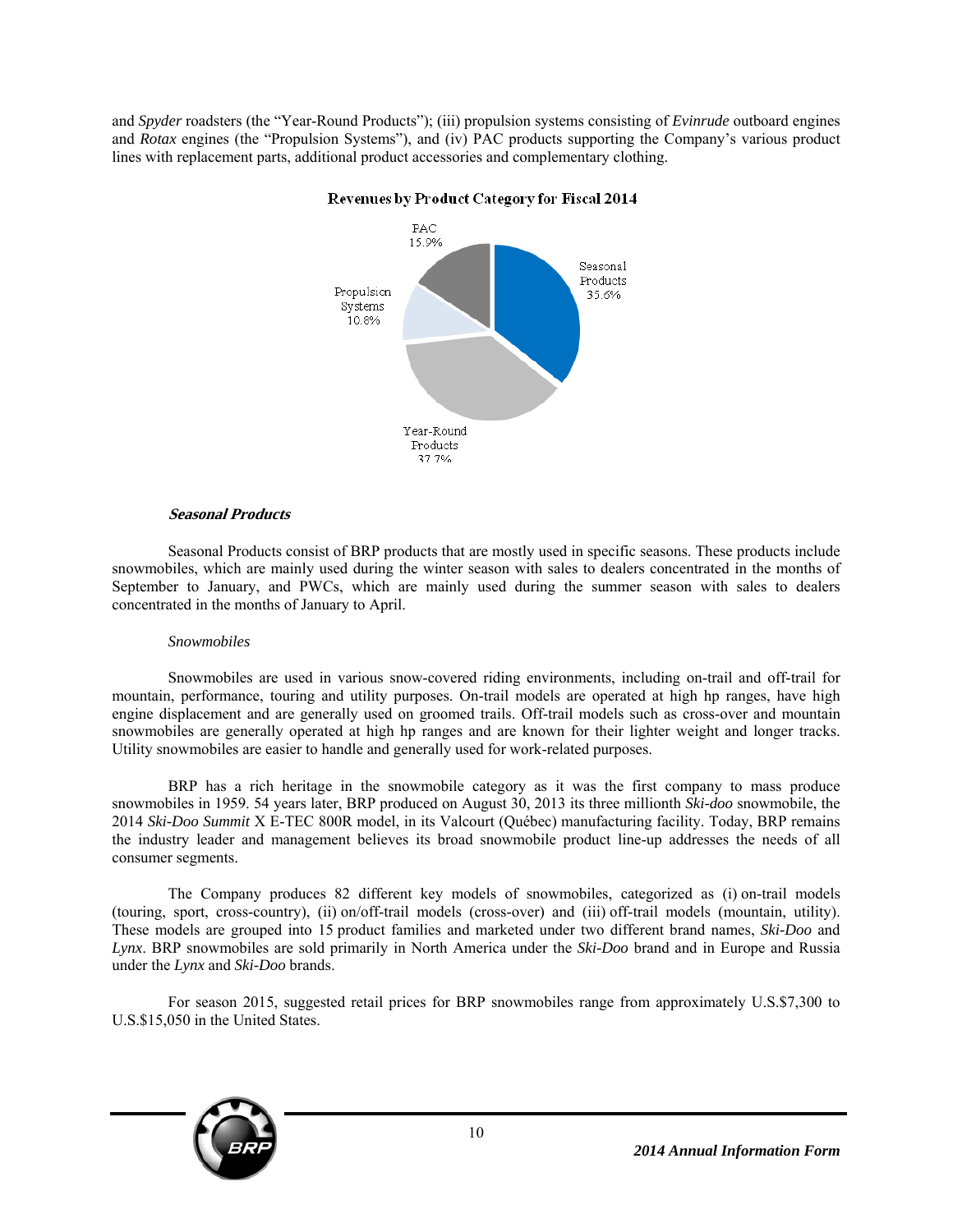BRP leverages its *Rotax* E-TEC and ACE engine technologies to produce snowmobiles that are recognized among the most fuel efficient snowmobiles in the market. Its snowmobiles also have unique performance-enhancing features including: tMotion Rear Suspension and Flex Edge Track, which allows the rider to initiate mountain type carving turns more easily and allows for a smoother ride; and rMotion Rear Suspension, which provides for more travel, performance, easier adjustability and controlled transfer.

# *PWCs*

Similarly to snowmobiles, BRP created a new powersports product category in 1968, when it first brought to market a sit-down PWC. BRP subsequently launched a completely redesigned version of the sit-down PWC in 1988 and has remained the industry leader ever since.

The Company produces a full line of PWCs consisting of 19 models marketed globally under the *Sea-Doo* brand name. BRP's broad product offering allows it to compete across all product ranges and meet a broad range of consumer needs, including luxury, power, sport and recreation.

For season 2014, suggested retail prices for BRP's PWC models range from approximately U.S.\$5,000 to U.S.\$17,000 in the United States.

BRP was the first original equipment manufacturer ("OEM") to offer a 4-stroke engine for the PWC market, and BRP's PWC engine today leverages a closed-loop cooling system to avoid corrosion and clogging. In 2008, the Company launched its iControl technology platform, composed of its iBR (Intelligent Brake and Reverse), iTC (Intelligent Throttle Control) and iS (Intelligent Suspension) technologies. In September 2013, BRP introduced the *Sea-Doo* Spark, a lighter, more compact, customizable and easy to use PWC. With the material of its hull and deck being recyclable and its 4-stroke ACE engine, the Spark is a more eco-friendly PWC. In addition, the Spark is more affordable and fuel-efficient than any other new model in the industry.

# **Year-Round Products**

Year-Round Products consist of BRP vehicles that are sold and used throughout the year in most climates and include the ATV, SSV and *Spyder* product lines. All products within the Year-Round Product category are sold under the *Can-Am* brand. Three key pillars drive the *Can-Am* lineup: performance, precision-engineered handling and rider-focused design. *Can-Am* ATVs, SSVs and *Spyder* roadsters all leverage BRP's *Rotax* engine technologies.

The Company's ATV and recreational SSV products are off-road vehicles designed to be driven on a wide-variety of surfaces, including trails, grass, unpaved roads, swamps, snow and sand dunes, in all four seasons of the year. In contrast, BRP's *Spyder* is a category-creator on-road vehicle, designed to be driven on paved roads and highways.

# *ATVs*

BRP introduced its first ATV model in 1998. Since 2006, BRP's ATVs are marketed under the *Can-Am* brand. The *Can-Am* ATV line-up targets a broad range of consumers within the recreational, recreational-sport and sport segments. In total, the Company offers a total of 45 models. The *Can-Am Renegade* and *DS* platforms, aimed at sport riders, are lightweight and offer powerful engines, precise handling and leading edge designs. The *Can-Am Outlander* platform also features powerful engines and precise handling, but with added functionalities that cater to the utilitarian and comfort needs of recreational-utility riders. The *Outlander* platform consists of three different product versions, each with differing engine sizes. Finally, BRP also offers a youth ATV product.

Over the years, the Company has continued to introduce new model variants to each platform. For example, BRP introduced the "MAX" variants for its ATV platforms, which feature a longer wheelbase specifically designed to allow two riders to sit one behind the other more comfortably.

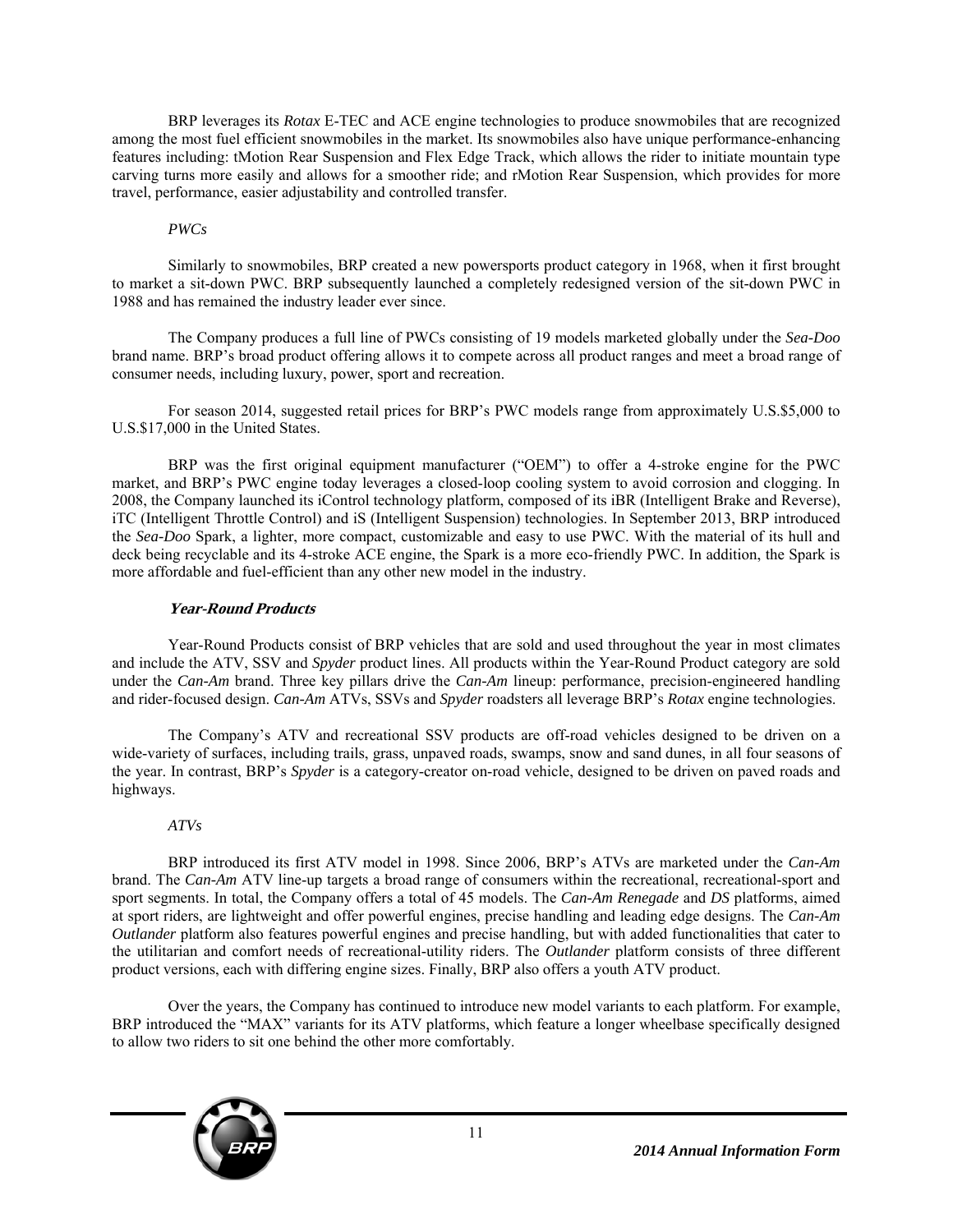For season 2014, suggested retail prices for the Company's ATV models range from approximately U.S.\$2,200 to U.S.\$15,100 in the United States.

#### *SSVs*

BRP entered the SSV market in 2010 with a vehicle targeting high performance enthusiasts. Unlike conventional ATVs, SSVs are driven using a steering wheel and pedals, are equipped with seat-belts and rollover protection bars, and seat the driver and passenger side-by-side. Consistent with the brand positioning of *Can-Am*, BRP is currently focusing its efforts in the recreational-utility and sport segments of the SSV industry and it does not offer any model catering to utility usage.

BRP's first SSV product, the *Can-Am Commander*, was introduced in five different versions, featuring either an 800cc or a 1000cc *Rotax* engine with electronic fuel injection. The *Commander* was positioned as a recreational SSV in terms of features, but with handling and performance more typically found in sport models. The *Commander* offers an attractive mix of features: a powerful engine, dual level cargo box, torsional trailing arm independent rear suspension, iTC and a 2-inch diameter rollover protection system. The *Commander* also features several safety-related features such as speed limitation if the driver's side seat-belt is not fastened.

At the end of 2012, BRP introduced the *Can-Am Maverick* in the sport segment of the SSV category as the first SSV with an engine power greater than 100hp. Featuring a powerful engine of 101hp, the *Maverick* is designed to please the most demanding sport riders. In the summer of 2013, the *Maverick* family was complemented by the introduction of a new four-passenger SSV, the *Maverick* MAX. The Company now produces a line of SSVs consisting of 23 models.

For season 2014, suggested retail prices for the Company's SSV models range from approximately U.S.\$11,800 to U.S.\$21,700 in the United States.

#### *Spyder Roadsters*

In 2007, BRP introduced its first on-road vehicle, the *Spyder*. The *Spyder* is a non-traditional Y-shaped three-wheel vehicle with two wheels in the front and one in the back. It provides a riding experience combining elements of motorcycles, such as sit-on open-air riding, precise manoeuvrability and a performance engine with a lightweight chassis, and of convertible sport cars, such as stability, electronic assistance, automotive features, visibility and semi-automatic transmission. Management believes that, in addition to the traditional motorcycle consumer, the *Spyder*'s styling, performance and stability appeal to consumers that would not have considered buying a motorcycle. With its "Y-shape" architecture, vehicle stability system and semi-automatic transmission, management believes that the *Spyder* offers greater stability and overall ease of use for a broad range of riders of all skill levels.

While many jurisdictions apply the same licensing requirements for the *Spyder* as for traditional motorcycles, a number of jurisdictions have implemented distinct licensing requirements for the *Spyder* that are generally less expensive, demanding and lengthy to obtain. Certain jurisdictions require only an automobile driver's license to ride the *Spyder*.

BRP launched its first *Spyder* roadster, the *Spyder RS,* in 2007. The Company then expanded its *Spyder* line-up into the touring segment with the introduction of the *Spyder RT* in 2010 and, in 2012, further expanded its offering with the *Spyder ST,* featuring sport-touring rider ergonomics and added footboards for more legroom, which targets the sport-touring segment. The *Spyder* line-up is comprised of 14 models within these three RS, RT and ST categories.

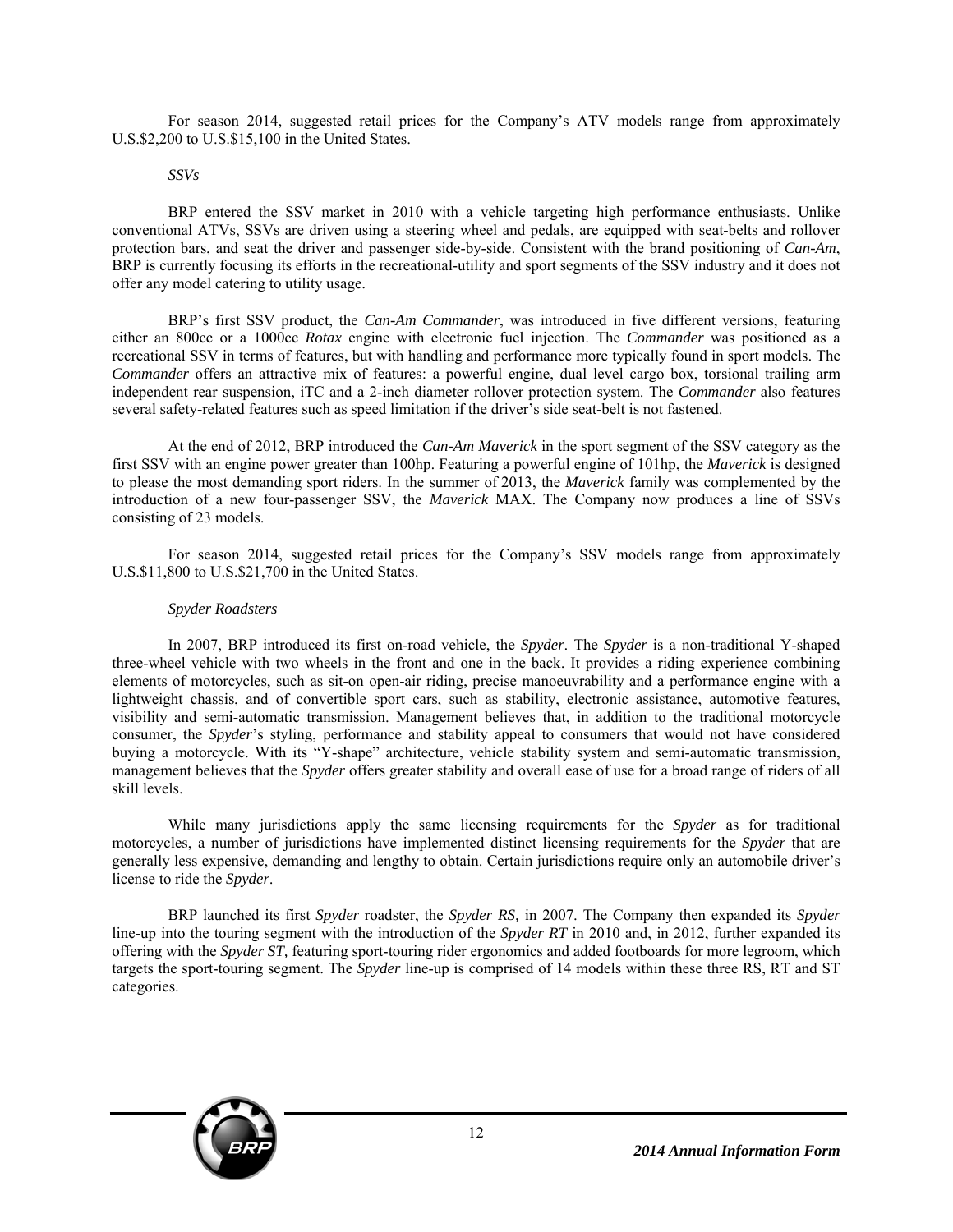For season 2014, suggested retail prices for the Company's *Spyder* models range from approximately U.S.\$14,900 to U.S.\$30,500 in the United States.

# **Propulsion Systems**

The Propulsion Systems product category consists of *Evinrude* outboard boat engines and *Rotax* engines.

# *Marine Propulsion Systems*

Outboard engines became part of BRP's business portfolio in 2001 when BRP acquired the outboard engine related assets of Outboard Marine Corporation. At the time, these assets included the *Johnson* and *Evinrude* brands, which had both been popular outboard engine brands since the early 1900s. Since the acquisition, BRP has focused its product development efforts on the *Evinrude* E-TEC 2-stroke direct injection technology. All *Evinrude* E-TEC engines from 15hp to 300hp now feature common product attributes, including the CARB "3-Star Ultra-Low Emission" certification, no scheduled dealer maintenance required for three years for recreational use and similar or lower weight than comparable 4-stroke engines. For season 2014, suggested retail prices for the Company's E-TEC *Evinrude* engines range from approximately U.S.\$4,245 to U.S.\$27,950 in the United States.

There are three predominant engine technologies in the outboard engine market: 2-stroke, 4-stroke and 2-stroke direct fuel injection engines. 2-stroke engines are generally lighter and easier to maintain and repair, but are generally noisier with more emissions and may be less reliable than 4-stroke engines. Advanced 2-stroke engines with direct fuel injection, such as BRP's *Evinrude* E-TEC, offer a 2-stroke engine that is more fuel efficient, cleaner, quieter, and easier to service than a traditional 2-stroke engine.

The Company offers two marine propulsion technologies to OEMs: an outboard engine based on advanced 2-stroke direct fuel injection *Evinrude* E-TEC technology and a *Rotax* inboard jet propulsion engine based on 4 stroke *Rotax* 4-TEC technology.

#### *Rotax Engines*

With their worldwide recognized performance, fuel efficiency and emissions profile, *Rotax* engines are a core component of BRP's industry-leading product performance. While the large majority of *Rotax* engines are used internally to power BRP vehicles, *Rotax* engines are also sold to third parties. External customers mainly include OEMs that manufacture products which are not in direct competition with BRP products, such as karts, motorcycles and small recreational aircraft.

*Rotax* has developed a comprehensive line-up of compact engines spanning a wide range of applications. Its engines specifications vary from one to four cylinders, 2-stroke or 4-stroke.

# **Parts, Accessories and Clothing**

BRP sells a broad range of PAC to complement each of its product lines, providing a stable revenue stream with high profit margins, along with increased brand exposure. In addition to strengthening BRP's brands, PAC products enhance the overall consumer experience and lifestyle associated with powersports products.

The parts sold by BRP include consumables (e.g., oil, fuel additives, lubricants), wearable components (e.g., spark plugs and transmission belts) and replacement parts (e.g., pistons and windshields). Many of its parts are uniquely designed for BRP vehicles (e.g., gauges) and are not available from any other source. This broad range of parts is essential to ensure maximum long term-use and residual value for BRP vehicles.

The Company also sells several accessories across all its product lines to enhance or modify vehicle functionality and to allow riders to customize the vehicle based on their individual taste and specific needs (e.g., bumpers, windshields, rims, winches, second passenger seats, coloured covers and racks).

13

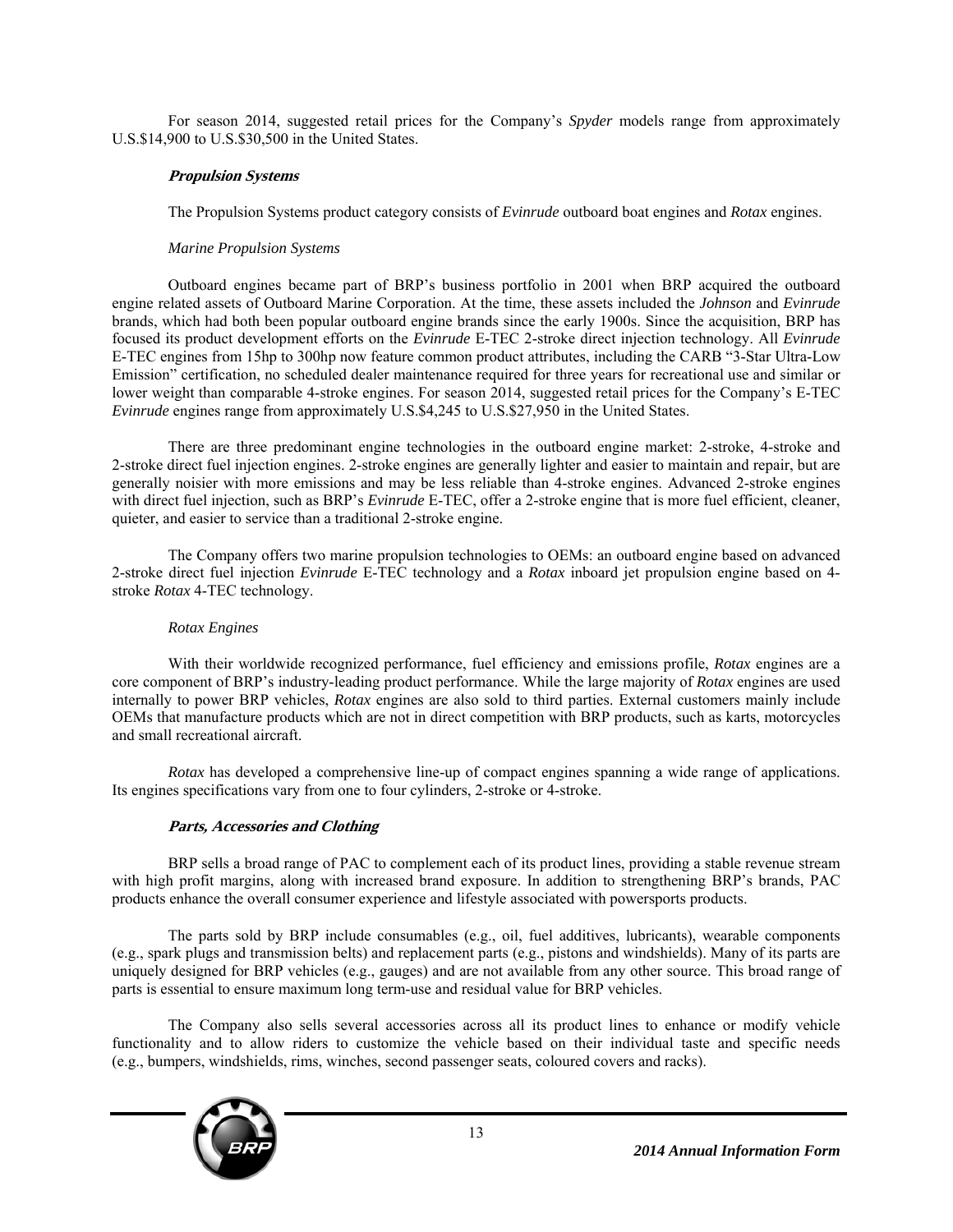BRP also sells a range of clothing and apparel in several styles adapted to its various product lines, including jackets, coats, pants, gloves, helmets, gear bags and casual sportswear items such as sweatshirts, T-shirts and hats. The style, functionality and colours of this apparel are carefully chosen to match the related products, and this line-up is refreshed every season just like the vehicle line-up. The Company's clothing line-up prominently features its logos for brand enthusiasts seeking clothing which closely matches the colors and design of their vehicle and the associated lifestyle.

#### **Manufacturing Facilities and Operations**

The Company manufactures its products at seven facilities located in Canada, Mexico, Austria, the United States and Finland. The Company's global manufacturing platform provides it with proximity to certain key retail markets, which management believes creates a competitive advantage for BRP. For example, the Company's facilities in Mexico reduce distribution lead-times to the North American market, while its Rovaniemi (Finland) snowmobile production facility provides it with a competitive distribution advantage in the Scandinavian and Russian markets. The Company's international manufacturing footprint also partially mitigates exposure to currency fluctuations from revenues denominated in foreign currencies.

The following table presents the location, size and products manufactured at the Company's current manufacturing facilities. All of the Company's facilities are owned by the Company, except for the Querétaro (Mexico) and Rovaniemi (Finland) facilities which are leased.

| <b>Location</b> | Approx. Size (sq. ft.) | <b>Products Manufactured</b>               |
|-----------------|------------------------|--------------------------------------------|
|                 | 800,000                | Snowmobiles, PWCs (until 2015) and Spyders |
|                 | 500,000                | <i>Rotax</i> engines                       |
|                 | 500,000                | <i>Rotax</i> engines and PWCs              |
|                 | 465,000                | Outboard engines                           |
|                 | 410,000                | ATVs and SSVs                              |
|                 | 215,000                | Snowmobiles and ATVs                       |
|                 | 100,000                | Components for engines                     |

The Company plans to maintain its manufacturing operations and production capacity at relatively stable levels in Canada, Austria, the United States and Finland, while accommodating volume growth by increasing production levels and capacity as required in Mexico.

The Company's facility in Valcourt (Canada) assembles *Ski-Doo* snowmobiles, *Sea-Doo* PWCs and *Spyder* roadsters. Its flexible assembly line enables the Company to alternatively produce snowmobiles or PWCs, depending on the period of the year. The Company is gradually transferring the production of *Sea-Doo* PWCs from Canada to its new Querétaro (Mexico) facility. Production of PWCs in Valcourt is expected to end in 2015. The Company also manufactures components for its snowmobiles, PWCs and *Spyder* roadsters in Valcourt.

The Company's Gunskirchen (Austria) facility assembles *Rotax* engines for the Company's snowmobiles, PWCs and *Spyders*, as well as for third-party OEMs for use in karts, motorcycles, boats and recreational and small aircraft. This facility is strategically located in a region in which skilled labor in advanced propulsion systems is abundant due to the proximity of several automotive industry research centers and key suppliers.

The Company's facility in Querétaro (Mexico) assembles *Rotax* engines for its *Can-Am* ORVs and its Spark PWCs, assembles the *Sea-Doo* Spark PWCs and manufactures composite components for *Sea-Doo* PWCs. Management plans to have the entire *Sea-Doo* PWC line-up produced in the Querétaro facility by the end of 2015.

The Company's facility in Sturtevant (United States) manufactures outboard engines and related components under the *Evinrude* brand covering the 15hp to 300hp segment.

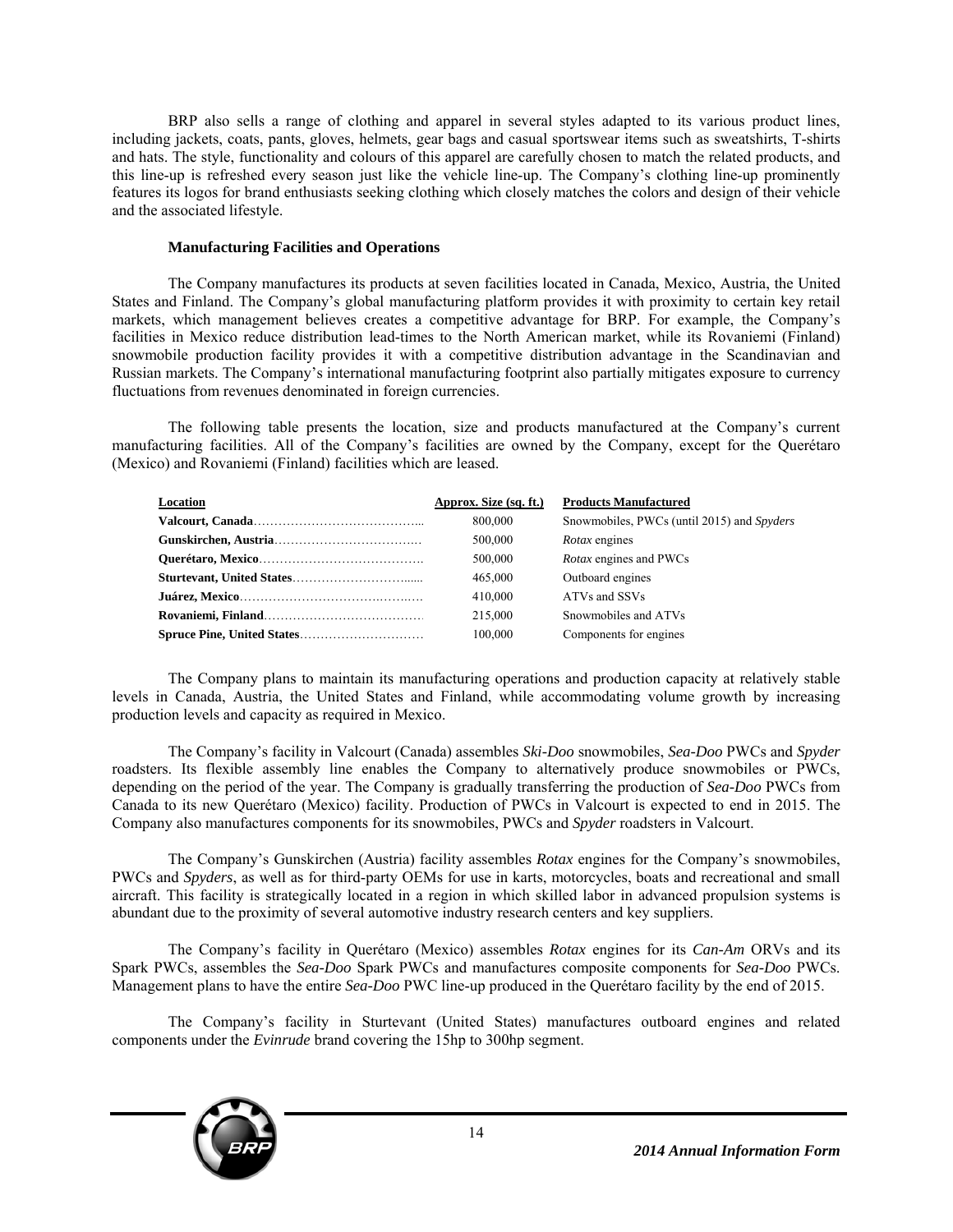The Company's facility in Juárez (Mexico) assembles ORVs and manufactures related components. In addition, the Juárez facility produces ATV and SSV accessories such as bumpers, racks, steering columns and brackets.

The Company's facility in Rovaniemi (Finland) assembles *Lynx* and *Ski-Doo* snowmobiles as well as certain models of specialized ATVs. The Company also manufactures components for snowmobiles and ATVs in Rovaniemi.

The Company's facility in Spruce Pine (United States) provides lost foam aluminium casted parts for *Evinrude* and *Rotax* branded engines as well as other OEM customers serving the automotive and construction industries.

The Company is vertically integrated in respect of those manufacturing processes that represent its core competencies, such as surface treatment, painting, high precision machining and honing, aluminium forming, riveting and welding, steel forming and welding and engine component manufacturing. For other product components, the Company generally establishes long-term relationships with external suppliers. The Company uses contract carriers to ship its products to its customers and maintains international distribution centers to allow for its products to be shipped to international customers with short lead-times.

#### **Research and Development**

Research and development is a core part of BRP's business strategy as it enables the Company to sustain its reputation for high performance products, build strong consumer loyalty and reduce production costs. In Fiscal 2014, investments by the Company in research and development activities represented \$144.9 million, or approximately 4.5% of the Company's annual sales. BRP's significant research and development efforts have repeatedly materialized into several new design features, engine technologies (e.g., the E-TEC technology), ergonomic features (e.g., the *Ski-Doo* REV platform), safety features (e.g., the *Sea-Doo* speed limiting Learning Key or the *Sea-Doo* iBR intelligent brake and reverse system), as well as entirely new product lines (e.g., the *Spyder* family).

BRP's research and development activities are spread across its four research and development sites located in Canada, Austria, the United States and Finland. Research and development activities are organized around centres of excellence, with each facility focused primarily on a specific activity.

In 2008, in partnership with the *Université de Sherbrooke* and the Québec government, BRP launched the *Centre de technologies avancées BRP - Université de Sherbrooke* with the mandate of developing new innovative technologies for powersports vehicles, including more environmentally friendly technologies. In the same year, BRP inaugurated the Laurent Beaudoin Design & Innovation Centre, home to BRP's design and advanced concept teams working to create revolutionary products and develop new product lines and categories. In 2010, in partnership with the Austrian government, BRP inaugurated the *Regionales Innovations Centrum* in Austria, focusing on the design and development of efficient powertrain technologies.

#### **Distribution, Sales and Marketing**

#### **Distribution and Sales**

BRP has established an extensive global distribution network selling products, directly or indirectly, in 105 countries. BRP sells products directly to approximately 3,200 dealers in 20 countries. In certain geographic markets, the Company prefers to leverage a network of distributors acting as intermediaries with local dealers, allowing it to benefit from mature but growing distribution channels. Through its network of approximately 190 distributors, BRP indirectly sells products to additional dealers.

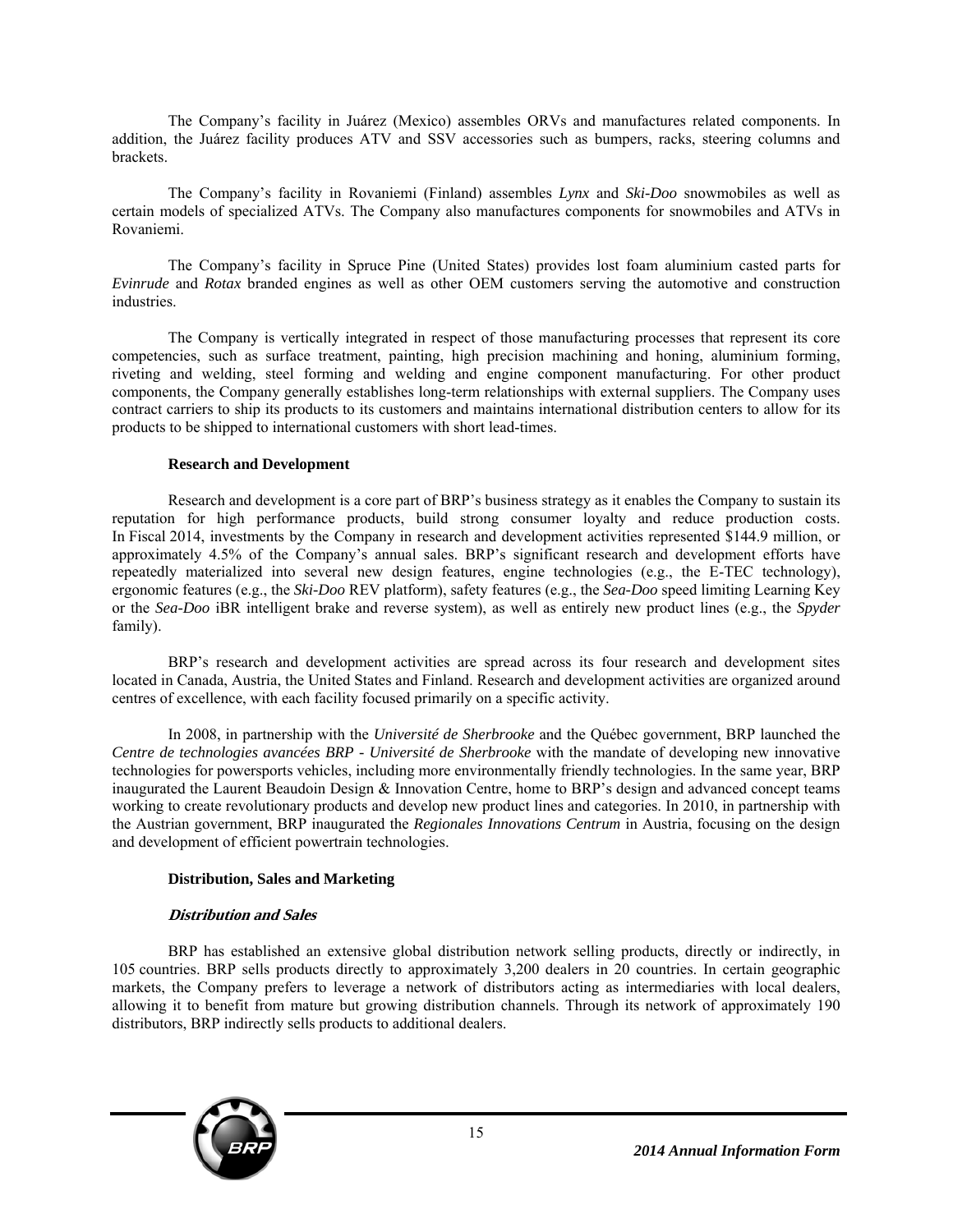In Fiscal 2014, approximately 35% of the Company's revenues were generated outside of North America. In addition to reducing the Company's reliance on any single geographic market, management believes that the breadth of BRP's distribution network positions it favourably to capture future growth opportunities in emerging and high-growth powersports markets.



Dealers typically enter into dealer agreements with the Company or distributors, pursuant to which the dealer is authorized to market specific product lines and is required to stock service parts and perform warranty and out-of-warranty repairs and other services. Most of these contracts do not require a dealer to market the Company's products on an exclusive basis, but based on various business criteria, dealers can become entitled to discounts, cooperative advertising subsidies and inventory financing. The Company also enters into distributor agreements covering specific territories.

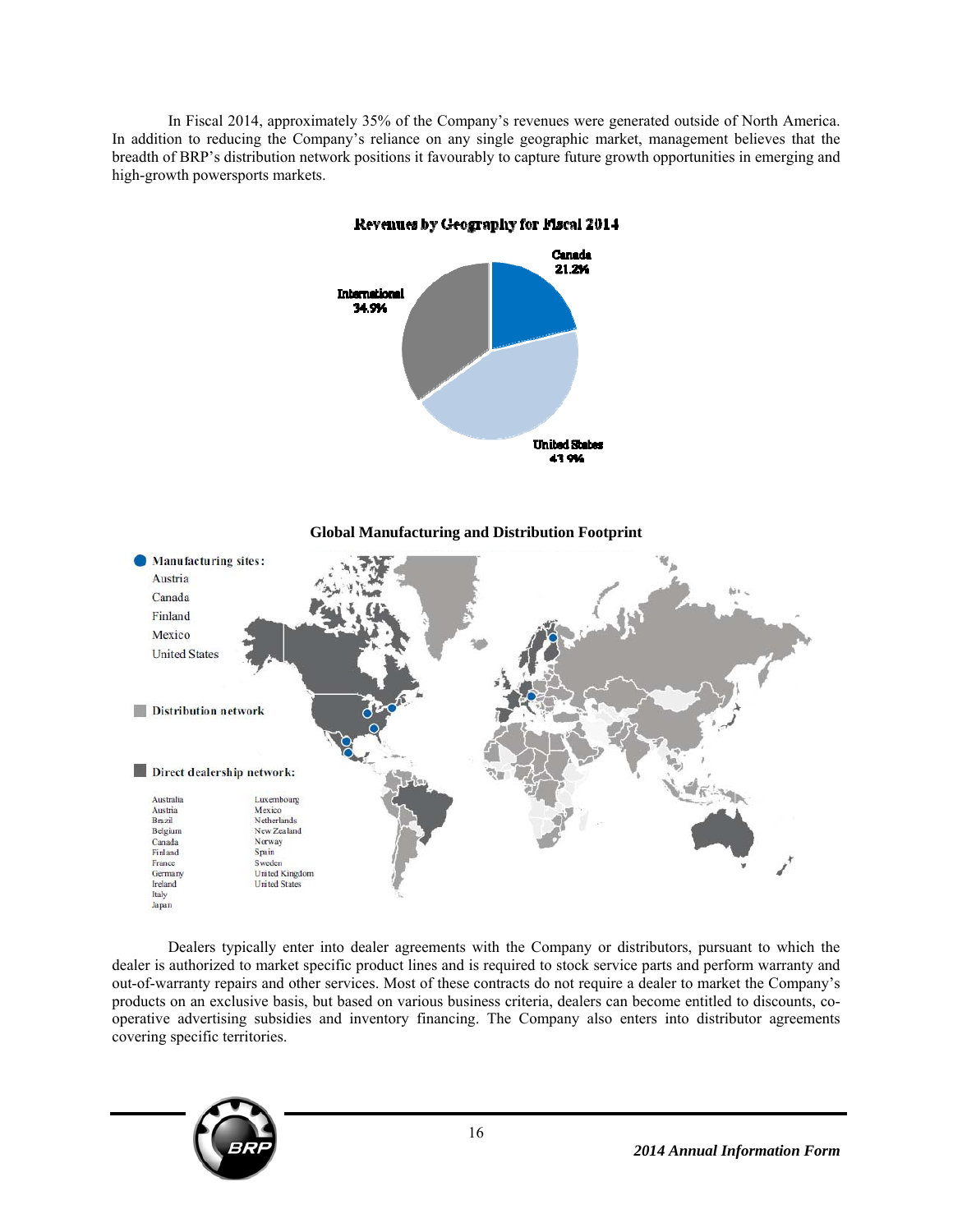The Company delivers its products to dealers and distributors either directly from its manufacturing facilities or through strategically located distribution centers and warehouses.

The Company operates a build-to-order process under which it manufactures products based on dealer and distributor orders. It also manages a sales and operations process through which it adjusts production schedules on a weekly or monthly basis to precisely tailor production to incoming orders and market conditions. The Company measures the success of its global production scheduling based on its order fill rate and finished product inventory. The Company produces its Seasonal Products, namely its snowmobiles and PWCs, before and early in their respective seasons of use, while it produces its other products, namely its ORVs, *Spyder* and outboard and *Rotax*  engines, year-round. Due to the supply chain lead-time for Seasonal Products, flexibility in adjusting production volumes to meet changes in anticipated demand is limited.

The Company regularly holds dealer and distributor meetings to introduce new products and register preseason orders. Dealers and distributors also have the opportunity to modify their orders during the season, either quarterly, monthly or on an ongoing basis, depending on the product line and the geography. The distribution network for snowmobiles and PWCs is stable and consists of a majority of dealers and distributors with whom BRP has enjoyed a longstanding relationship. Outboard engines are distributed through two channels: (i) boat builders and (ii) independent marine dealers and distributors. The majority of new outboard-powered boats today are sold by boat builders to dealers as a package that includes the boat and the engine and BRP has entered into non-exclusive supply agreements for outboard engines with many independent boat builders. For outboard engines, the dealers and distributors place orders with BRP based on a continuous ordering system.

#### **Dealers' and Distributors' Inventory Financing Arrangements**

BRP has agreements with large financing companies in North America, Latin America, Europe, Australia and New Zealand to provide third party inventory financing to its dealers and distributors in order to facilitate their purchase of the Company's products. These agreements improve BRP's liquidity by financing dealer and distributor purchases of products without requiring substantial use of the Company's working capital. A significant percentage of BRP's sales are made under such arrangements. The total amount of financing provided under such financing agreements totaled approximately \$2,183.5 million for Fiscal 2014 compared to approximately \$2,009.9 million for Fiscal 2013. In the event of a dealer or distributor default, BRP may be required to purchase from the finance company new and unused products at the total unpaid balance of the dealer or distributor to the finance company. In North America, the obligation is capped at the greater of U.S.\$25 million or 10% of the last twelve month average amount of financing outstanding under the financing agreements whereas in Europe, the obligation is capped at the greater of Euro 10 million or 10% of the last twelve month average amount of financing outstanding under the financing agreement.

#### **Marketing**

The Company's marketing efforts ensure the way it interacts and communicates with its dealers and consumers is consistent with its brand positioning and focuses on being passionate about delivering consumers "The Ultimate Powersports Experience". Given the diversity of BRP's product portfolio, its brand teams deploy key marketing initiatives that are both common across product lines, yet tailored to each specific market opportunity.

BRP seeks to drive consumer loyalty and ambassadorship through a focus on the consumer experience and collaboration with the dealers and distributors. The Company has implemented several initiatives to expose thousands of consumers each year to high-quality product trials. Comparative demo tours are organized, often with dealers' or distributors' cooperation, at multiple grass-root events or industry shows worldwide.

The Company's digital marketing leverages social media and several independent BRP enthusiasts' websites or blogs.

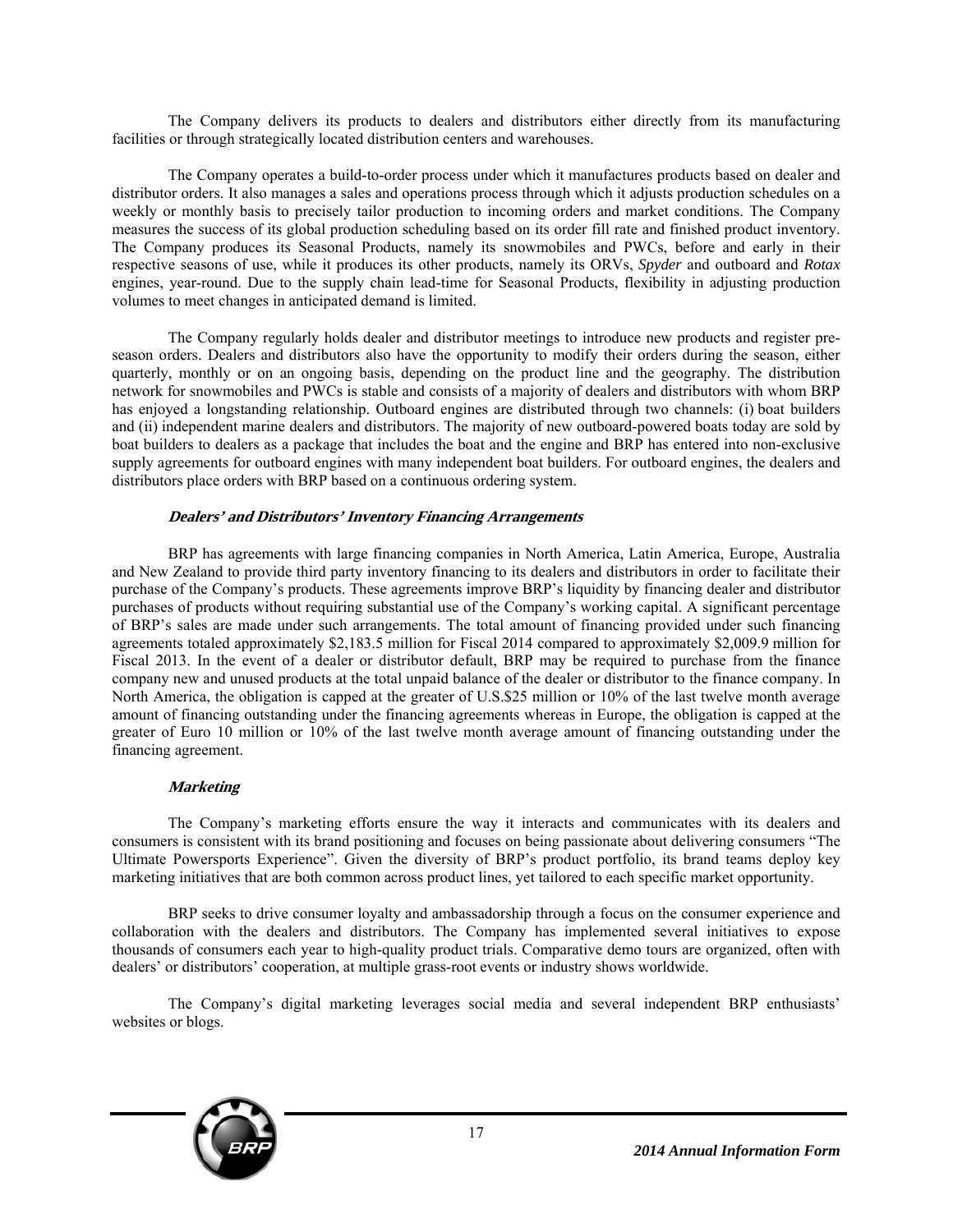The Company holds dealer meetings, and as part of its dealer value proposition, arranges for third-party inventory financing, makes available point-of-purchase promotional materials (including brochures, posters, and stands) and offers timely season rebate programs and other incentives.

The Company positions its brands and products by setting prices for its products at a slight premium above prices set by the Company's competitors.

The Company has built an expertise in raising awareness by developing its powersports in high potential markets where there is low penetration. This was achieved through a combination of creating amateur races and championships for ATV/SSV owners, building owner communities through special events and social media and cobranding partnerships for mass public events.

#### **Suppliers**

BRP's primary purchases from its suppliers include raw materials, tooling, parts and systems, information technology ("IT") services, marketing services and transportation. Parts and components are subject to an extensive validation process in order to guarantee their reliability and durability. Raw materials or standard parts are readily available from multiple sources for the vehicles manufactured by BRP. Management anticipates no significant difficulties in obtaining substitute supply arrangements for other raw materials or components for which BRP relies upon limited sources of supply. BRP strives to obtain the lowest total costs of supply and manufacturing. In doing so, BRP seeks alternative sources of supply and manufacturing capacity in existing and new markets.

The Company is vertically integrated in respect of those manufacturing processes that represent its core competencies. For product components, the Company generally establishes long-term relationships with external suppliers. The Company has implemented a certification process to evaluate the suitability of potential suppliers, which includes a review of suppliers' financial condition and their capacity to produce components in conformity with BRP's requirements and specifications as well as with applicable labour and environmental standards. Additionally, the Company performs both laboratory and field testing of components before using them in its products.

The manufacturing of the Company's youth ATVs, outboard engines below 10hp as well as the production of most of its accessories and clothing is outsourced.

#### **Competition**

The markets for BRP's products are highly competitive based on a number of factors, including innovation, performance, price, technology, product features, styling, fit and finish, brand loyalty, quality, warranties and distribution. Management believes that BRP competes effectively with its competitors on all of these criteria. At the dealer level, competition is based on a number of factors, including sales and marketing support efforts such as dealer inventory financing arrangements, dealer training, store redesign initiatives, flexible ordering systems and advertising and diversity in product offerings. BRP's product offering covering all seasons and multiple terrain applications provides a compelling value proposition for its dealer network.

Due to the global nature of BRP's business, competition primarily comes from North American and Asian manufacturers. Management believes that BRP's ability to compete successfully depends on its strong brand positioning, constant innovation, high product performance, consistent high quality, competitive pricing, and highly attractive dealer value proposition.

Additional detail on the Company's competitors for each of its product lines and categories follows.

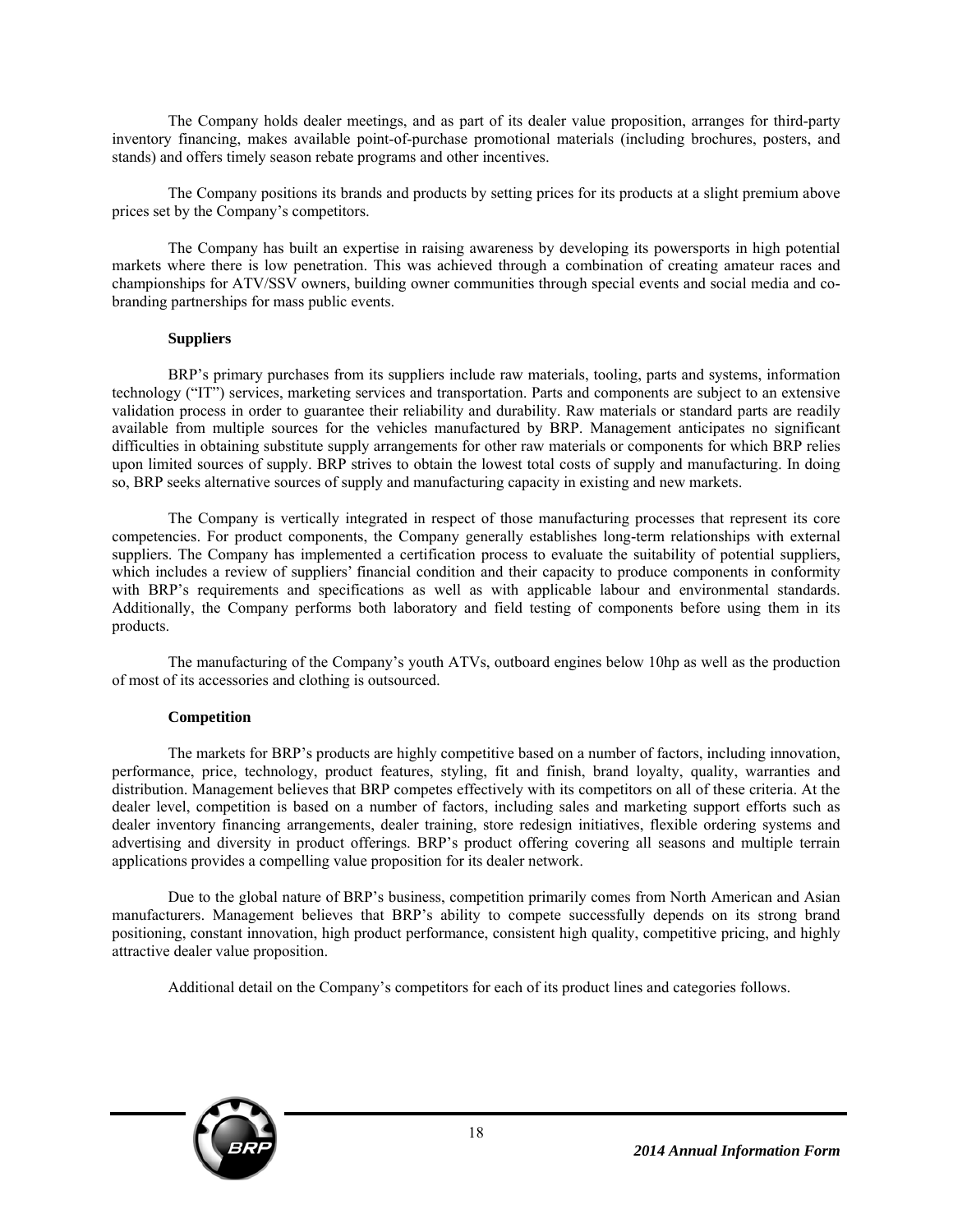#### **Seasonal Products**

*Snowmobiles.* BRP has three major competitors in the snowmobile market: Arctic Cat, Polaris and Yamaha. Management estimates that the Company holds the leading market share position in the worldwide snowmobile market.

*PWCs.* BRP has two major competitors in the PWC market: Kawasaki and Yamaha. Management estimates that the Company holds the leading market share position in the worldwide PWC market.

#### **Year-Round Products**

*ATVs.* BRP has six major competitors in the ATV market: Arctic Cat, Honda, Kawasaki, Polaris, Suzuki and Yamaha. Management estimates that its global market share in season 2013 reflected a number four position.

*SSVs.* SSVs can be divided into two principal markets: recreational SSVs and utility SSVs. The recreational SSV market can be further divided into three main segments: sport, recreational-utility and utility-recreational. The Company's SSVs only compete in the sport and recreational-utility segments of the global recreational SSV market. The Company has six major competitors in the global recreational SSV market: Arctic Cat, Honda, John Deere, Kawasaki, Polaris and Yamaha. Previously, the Company estimated its market position based on industry data that included only the sport and recreational-utility segments of the recreational SSV market. Based on new, recently released industry association data (which now includes utility-recreational products, a segment that represents approximately 50% of the global recreational SSV market), management estimates that the Company's share of the global recreational SSV market in season 2013 reflected a number four market position.

*Spyder.* BRP's *Spyder* has created a new category for the on-road rider to achieve the open air experience. While most similar to a large touring motorcycle, the *Spyder* provides a number of attributes that appeal to a broader demographic. Although there are no other participants in this newly created category, BRP's products indirectly compete for consumers against traditional motorcycle manufacturers such as Harley Davidson, Honda, Kawasaki, Suzuki and Yamaha, as the *Spyder* is also used for open air recreational touring.

#### **Propulsion Systems**

*Outboard Engines.* The outboard engine market is highly competitive, with several major global manufacturers competing on a global basis. BRP's main competitors in the outboard engine business are Brunswick, Honda, Suzuki and Yamaha. The key competitive trend over the past decade has been a continued focus on 4-stroke technology. All competitive brands have introduced new or improved 4-stroke platforms with reduced weights, better low-end torque and improved acceleration. The objective of these improved platforms has been to close the gap with 2-stroke direct fuel injection engines, such as the *Evinrude* E-TEC engine. Management believes that BRP has a number four position based on market share worldwide (for engines greater than 30hp), with its innovative *Evinrude* E-TEC 2-stroke engine.

#### **Parts, Accessories and Clothing**

Many of the Company's parts and accessories are custom designed for BRP and are not available from any other sources. For most owners of BRP vehicles, the Company is the primary source for replacement parts and accessories; however after-market parts and accessories are sold by other manufacturers and distributors. These after-market parts and accessories are generally sold at lower prices for use on older vehicles and are generally acknowledged to be of lower quality than original BRP parts and accessories.

#### **Seasonality**

Some of BRP's product lines, such as snowmobiles and PWCs, are seasonal. However, these products are sold during offsetting seasons, reducing the overall seasonal impact on the Company. Additionally, BRP's *Spyder*,

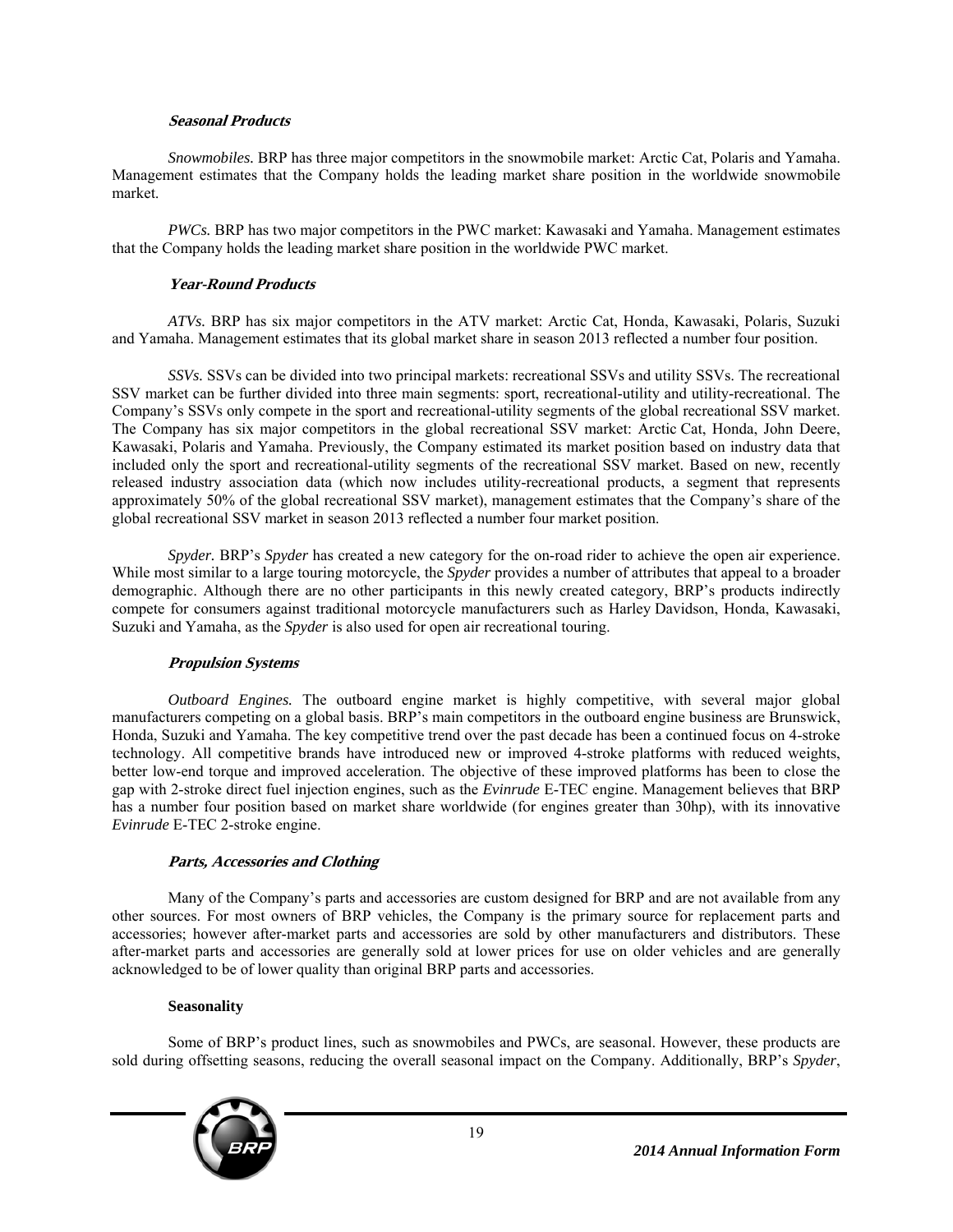propulsion systems, ATV and SSV products are less subject to seasonal weather patterns than snowmobiles and PWCs.

The following table reflects the seasonality of revenues for each of the quarters in the three most recent fiscal years.

|                           | First          | Second   | Third    | Fourth  |
|---------------------------|----------------|----------|----------|---------|
| (in % of annual revenues) | <b>Ouarter</b> | Duarter) | Ouarter) | Ouarter |
|                           | 25.2%          | $19.4\%$ | 271%     | 28.3%   |
|                           | 26.3%          | 21.0%    | 25.4%    | 27.3%   |
|                           | $21.4\%$       | 21.3%    | 26.8%    | 30.5%   |

#### **Employees**

The Company employs approximately 7,100 employees of which approximately 2,000 are unionized. BRP's employees in Canada or the United States are not unionized. In each of its non-unionized manufacturing and research and development facilities, the Company has established employee relations committees to ensure a joint and transparent approach to addressing employee issues and other challenges facing the Company. The first employee relations committee was established in Canada in 1972 at the Company's Valcourt (Canada) facility. The employee relations committees serve as a channel of communication between the Company and its employees and are intended to foster a culture of collaboration and trust. Such employee relations committees meet on a regular basis, including once a year to discuss and implement, as necessary, specific work conditions and other normative elements to the relationship between the Company and its employees.

In Austria and Finland, the Company's employees are represented by works councils which supervise compliance with laws relating to employees. Works councils meet with management on a regular basis and also participate in social, employment and, to a lesser extent, economic and financial decisions. In general, the Company representatives and works councils' members meet on a regular basis to discuss specific work conditions and other normative elements. The Company and local works councils also hold annual formal negotiations to discuss overall work conditions.

In Juárez (Mexico), certain of the employees are not represented by any local association. In Querétaro (Mexico), the Company's employees and technicians are represented by a union pursuant to an initial collective agreement concluded in March 2013 for a term of two years.

In addition, certain of the Company's employees across Belgium, Brazil, France and Italy are unionized, and certain employees are represented by works councils in Norway and Sweden.

#### **Intellectual Property**

The Company has an extensive portfolio of intellectual property, including patents, trademarks, copyrights and trade secrets that protect its brands, products, designs and technologies.

#### **Patents**

As at March 26, 2014, the Company held more than 1,400 issued patents or patent applications to protect its products, designs and technologies, in jurisdictions including the United States, the European Union, Canada, China and Russia, among others. The Company diligently seeks to protect its key innovations through patent filings. The Company determines jurisdictions in which it files patent applications based on strategic considerations and the availability of patent protection in such jurisdictions. As it continues to develop new products, manufacturing processes and technologies the Company plans to apply for patents to protect such innovations.

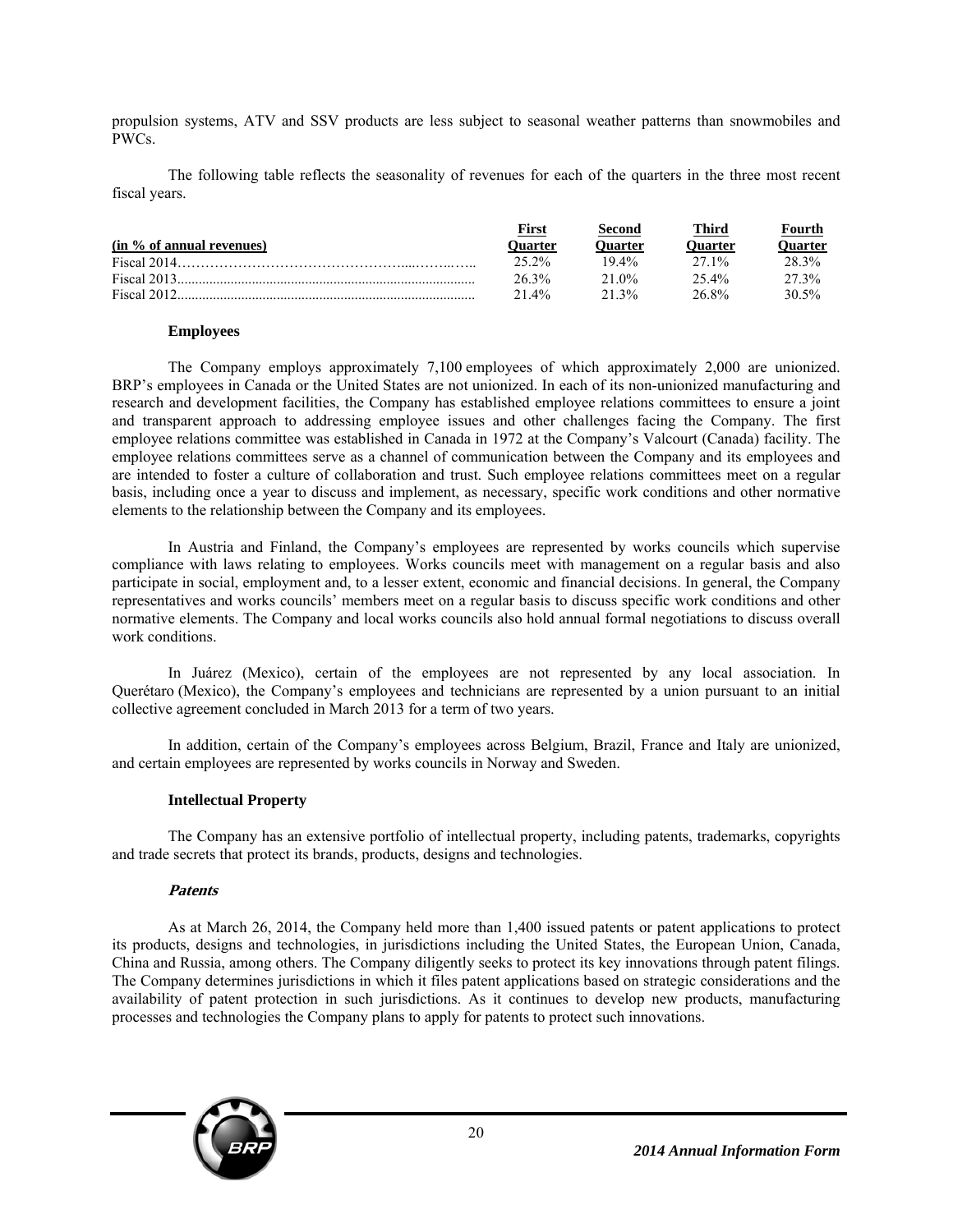As an example, the Company's patent portfolio includes patents relating to its  $REV^{\circledR}$  snowmobile platform, E-TEC® technology and *Rotax*® engines and PWC iBR® brake system.

# **Trademarks**

In addition to protecting its technical innovations, the Company relies on a combination of registered and unregistered trademarks to protect its position as a branded company with strong brand name recognition. It holds numerous registered trademarks in respect of its brands, including *BRP*®, *Can-Am*®, *Evinrude*®, *Lynx*®, *Rotax*®, *Sea-Doo*® and *Ski-Doo*®. It also holds registered trademarks in respect of its various model lines, including *Expedition*®, *GSX*®, *MX-Z*®, *Renegade*®, *RXP*®, *RXT*®, *Skandic*®, *Spark*®, *Spyder*® and *Summit*® and additional registered trademarks in respect of its technologies, including 4-TEC®, E-TEC®, iBR®, iCatch®, iControl®, iS®, Learning Key®, REV® and Y-Factor®. The Company determines the jurisdictions in which it registers its trademarks based on strategic considerations and on the availability of trademark registration in such jurisdictions. As it continues to develop and introduce new brands, models and technologies, the Company plans to register new trademarks to protect its strong name recognition.

# **Licenses**

In the ordinary course of business, the Company enters into license agreements for intellectual property held by suppliers, competitors and other third parties with respect to parts, components and other systems used in the Company's products.

# **Product Warranties**

The Company provides limited product warranties generally covering periods from six months to three years for most products. In certain circumstances, the Company provides extended warranty coverage as a result of sales programs, under certain commercial accounts, or as required by local regulations. During the warranty period, the Company reimburses dealers and distributors the entire cost of repair or replacement performed on the products (mainly composed of parts or accessories provided by the Company and labour costs incurred by dealers or distributors). In addition, the Company sells in the normal course of business and provides under certain sales programs, extended product warranties.

# **Information Technology**

The Company uses several IT systems in the operation of its business. The Company uses an SAP enterprise system to perform most of its accounting, human resources and operations functions, including sales, manufacturing and logistics. The Company uses SAP enterprise systems to allow it to gather, analyze, and assess information across its entire business and facilitates the organization and efficient conduct of operations. The Company also uses an online customer portal to interact with its dealers and distributors, as well as design software for its engineering and research and development activities.

#### **Regulatory Matters**

The Company is subject to extensive laws and regulations at many steps in its chain of conception, production and distribution of products. Above and beyond the laws and regulations applicable to any business, there are certain requirements applicable only to businesses involved with powersports vehicles such as that of the Company. These regulations include standards for the safety of powersports vehicles, standards for the sound and gaseous emissions of the vehicles, and standards for the sale and marketing of powersports vehicles.

The Company is taking appropriate measures to ensure that its products will be compliant with anticipated more stringent regulations as they become effective from time to time. Such measures include the development of new engines and vehicle design, as well as the development of new energy-efficiency related technologies. While these efforts require substantial expenditures, it is impractical at this time to isolate these specific costs from total

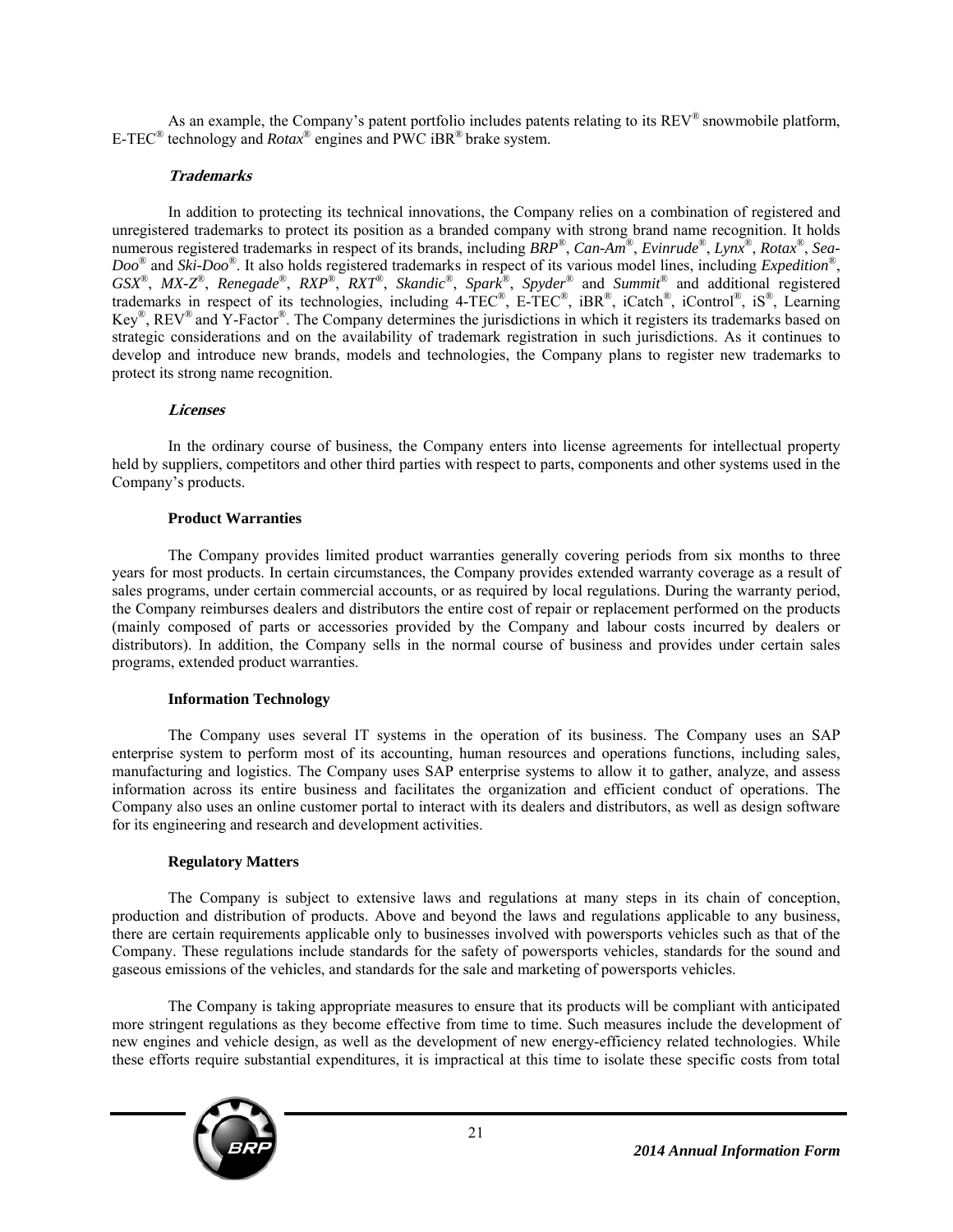project costs. Since the legislative and regulatory requirements have generally become stricter in recent years, the Company is unable to predict the ultimate cost of compliance with such requirements. See "Risk Factors".

# **Safety Regulation**

The Company's products are subject to extensive laws and regulations relating to product safety promulgated by the governments or regulatory authorities of Canada, individual Canadian provinces, the United States, individual American states or other countries. In Canada, Transport Canada has federal oversight over product safety issues related to ATVs, SSVs, snowmobiles, PWCs and roadsters. In the United States, the federal government is the primary regulator of product safety. The Consumer Product Safety Commission (the "CPSC") has federal oversight over product safety issues related to ATVs, snowmobiles and SSVs, the National Highway Transportation Safety Administration has federal oversight over product safety issues related to roadsters, and the U.S. Coast Guard's Boating Safety Division has federal oversight over product safety issues related to PWCs and outboard engines. The Company is subject to the product safety requirements of each of those regulatory authorities. These requirements pertain to the conception, production and distribution of BRP's products.

In addition, the Company is a member of several industry and trade associations in Canada, the United States, and other countries whose mandate is to promote safety in the manufacture and use of powersports products. Such trade associations promulgate voluntary industry product safety standards with which the Company complies.

One of the trade associations of which the Company is a member is the Recreational Off-Highway Vehicle Association ("ROHVA"), which promotes the safe and responsible use of SSVs. ROHVA began developing industrywide safety standards for SSVs in 2008, in consultation with regulatory authorities and other stakeholders. In 2009, the CPSC published an advance notice of proposed rulemaking regarding SSV safety regulations, in which it expressed concerns regarding the sufficiency of ROHVA's draft safety standards as they existed at that time. ROHVA held further consultations with the CPSC regarding their concerns and, in 2011, ROHVA published revised draft safety standards. The CPSC has not promulgated regulations regarding SSV safety and there is no certainty as to whether such regulations will be adopted. The Company cannot predict the consequences of any eventual regulations upon its manufacturing and sales of SSVs.

#### **Use Regulation**

In Canada, the United States, and other countries, laws and regulations have been promulgated or are under consideration relating to the use or manner of use of powersports vehicles. Some countries, provinces, states, municipalities and localities have adopted, or are considering the adoption of, legislation and local ordinances that restrict the use of ATVs, snowmobiles, SSVs and PWCs to specified hours and locations. The use of ATVs, snowmobiles, SSVs and PWCs has been restricted in some national parks and federal lands in Canada, the United States and other countries. In several instances, this restriction has consisted of a ban on the recreational use of these vehicles in specific locations.

The Company is unable to predict the outcome of such actions or the possible effect on its business. The Company believes the adoption of any pending laws or regulations would no more adversely affect BRP than its competitors. The Company continues to monitor these activities in conjunction with industry and trade associations.

# **Emissions Regulation**

The Company's products are subject to sound and gaseous emissions regulations promulgated by the governments and regulatory authorities of Canada, individual Canadian provinces, the United States, individual American states, the European Union or other jurisdictions. Environment Canada, in Canada, and the federal Environmental Protection Agency and the California Air Resources Board, in the United States, have adopted gaseous emissions regulations applicable to the Company's products. The European Union also regulates gaseous emissions for the Company's products.

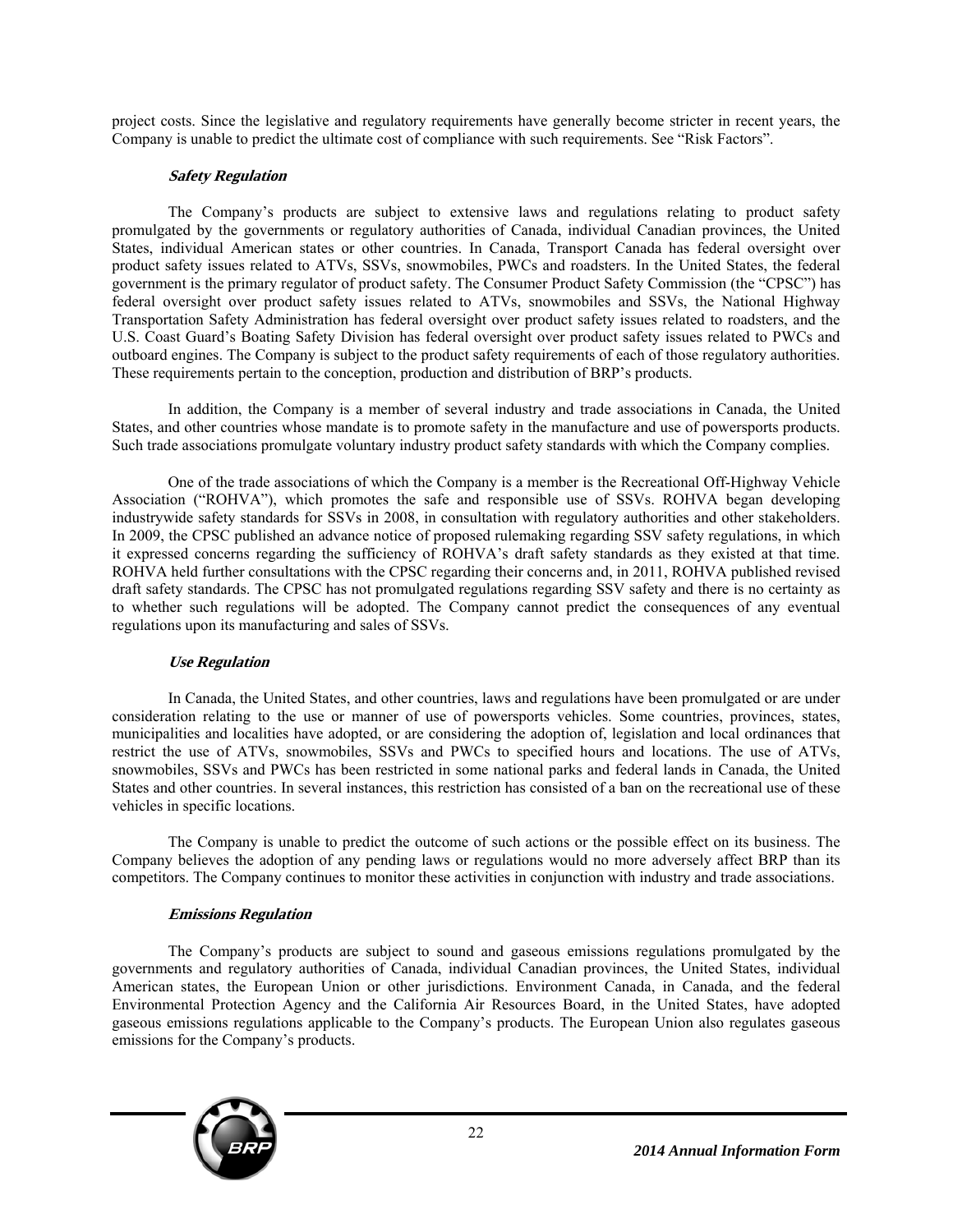# **Environmental Regulation Applicable to Facilities**

The Company is also subject to environmental laws, rules and regulations pursuant to which, among other things, it may become liable for the costs of investigating, removing and monitoring any hazardous substances found in its manufacturing and other facilities.

#### **Insurance**

The Company carries various insurance coverage policies to protect against certain risks of loss consistent with the exposures associated with the nature and scope of its operations. The most significant insurance policies that the Company carries include:

- commercial general liability insurance for liabilities to third parties for bodily injury and property damage resulting from its operations and its products;
- property insurance covering the replacement value of all real and personal property damage, including damages arising from earthquake, flood damage and business interruption;
- cargo insurance to protect against loss or damage to goods while in transit;
- workers' compensation coverage in the United States to required statutory limits; and
- automobile liability insurance for all owned, non-owned and hired vehicles covering liabilities to third parties for bodily injury and property damage.

All policies are subject to certain deductibles, limits or sub-limits and policy terms and conditions.

# **RISK FACTORS**

The risks and uncertainties described in this Annual Information Form are those the Company currently believes to be material, but they are not the only ones it faces. If any of the following risks, or any other risks and uncertainties that the Company has not yet identified or that it currently considers not to be material, actually occur or become material risks, the Company's business, prospects, financial condition, results of operations and cash flows and consequently the price of the Subordinate Voting Shares could be materially and adversely affected.

*Economic conditions that impact consumer spending may have a material adverse effect on the Company's business, results of operations or financial condition* 

The Company's business is cyclical in nature, and the Company's products compete with a variety of other recreational products and activities for consumers' discretionary income and leisure time. The Company's results of operations are therefore sensitive to changes in overall economic conditions, primarily in North America and Europe, that impact consumer spending and particularly discretionary spending. Weakening of, and fluctuations in, economic conditions affecting disposable consumer income such as personal income levels, the availability of consumer credit, employment levels, consumer confidence, business conditions, changes in housing market conditions, capital markets, tax rates, savings rates, interest rates, fuel and energy costs, as well as the impacts of natural disasters, acts of terrorism or other similar events could reduce consumer spending generally or discretionary spending in particular. Such reductions could materially adversely affect the Company's business, results of operations or financial condition.

Demand for the Company's products has been significantly influenced by economic conditions and market volatility worldwide. Any deterioration in general economic conditions that further diminishes consumer confidence or discretionary income may further reduce the Company's sales and materially adversely affect its business, results

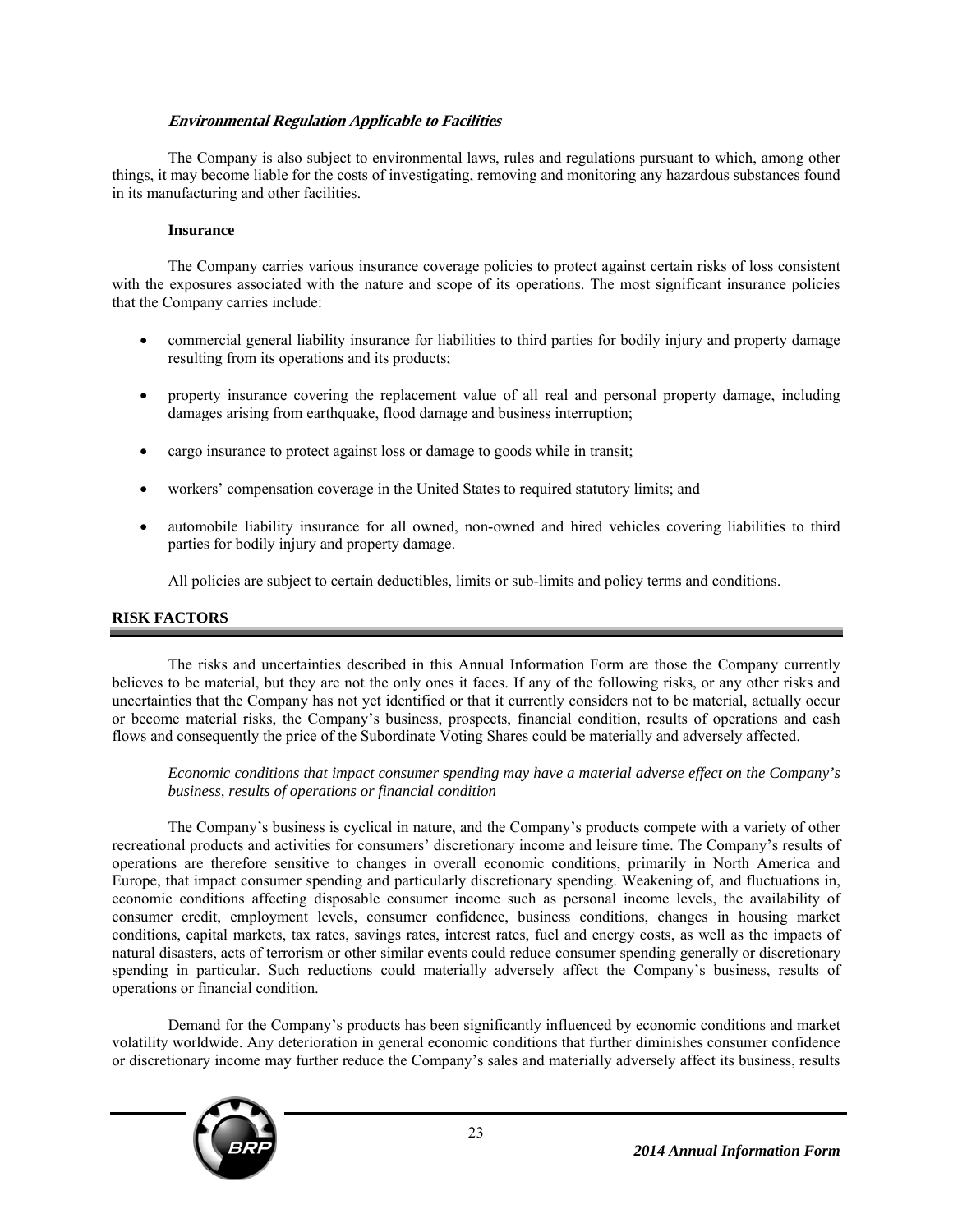of operations or financial condition. The Company cannot predict the timing or strength of economic recovery, either worldwide or in the specific markets where it competes.

Changes in economic conditions could result in a deterioration or increased volatility in the credit and lending markets, which could adversely impact the consumers who purchase the Company's products from dealers and rely upon financing for such purchases as well as the availability of financing arrangements for dealers and distributors to finance their inventory. If financing is not available to consumers or dealers and distributors on satisfactory terms, it is possible that the Company's business, results of operations or financial condition could be materially adversely affected.

*Any decline in the social acceptability of the Company's products or any increased restrictions on the access or the use of the Company's products in certain locations could materially adversely affect its business, results of operations or financial condition* 

Demand for the Company's products depends in part on their social acceptability. Public concerns about the environmental impact of the Company's products or their perceived safety could result in diminished social acceptance. Circumstances outside the Company's control, such as social action to reduce the use of fossil fuels, could also negatively impact consumers' perceptions of its products. Any decline in the social acceptability of the Company's products could negatively impact their sales or lead to changes in laws, rules and regulations that prevent their access to certain locations, including trails and lakes, or restrict their use or manner of use in certain areas or during certain times. Additionally, while the Company has implemented various initiatives to address these risks, including the improvement of the environmental footprint and safety of its products, there can be no assurance that the perceptions of the Company's customers will not change. Consumers' attitudes towards the Company's products and the activities in which they are used also affect demand. Any failure by the Company to maintain the social acceptability of its products could impact its ability to retain existing customers and attract new ones which, in turn, could have a material adverse effect on its business, results of operations or financial condition.

#### *Fluctuations in foreign currency exchange rates could result in declines in reported sales and net earnings*

The Company reports its financial results in Canadian dollars and the majority of its sales and operating costs are realized in currencies other than the Canadian dollar, including the Australian dollar, the Brazilian real, the Euro, the Mexican peso, the Norwegian krone, the Swedish krona and the United States dollar. If the value of any of these currencies depreciates relative to the Canadian dollar, the Company's foreign currency revenue will decrease when translated to Canadian dollar for reporting purposes. Alternatively, if the value of any of these currencies appreciates relative to the Canadian dollar, the Company's operating costs will increase when translated to Canadian dollar for reporting purposes. Although these risks may sometimes be naturally hedged by a match in the Company's sales and operating costs denominated in the same currency, fluctuations in foreign currency exchange rates could create discrepancies between the Company's sales and its operating costs in a given currency which could have a material adverse effect on its business, results of operations or financial condition. Fluctuations in foreign currency exchange rates could also have a material adverse effect on the relative competitive position of the Company's products in markets where they face competition from manufacturers who are less affected by such fluctuation in exchange rates.

In addition, the Company's indebtedness under the Term Credit Agreement (as defined herein) is denominated in U.S. dollars. As a result, any strengthening of the U.S. dollar versus the Canadian dollar or any revaluation of the denomination of the Term Credit Agreement into Canadian dollars at the end of each reporting period can result in significant fluctuations of net income, which could have a material adverse effect on the Company's business, results of operations or financial condition.

While the Company actively manages its exposure to fluctuating foreign currency exchange rates by entering into foreign exchange hedging contracts from time to time, these contracts hedge foreign currency denominated transactions and any change in the fair value of the contracts would be offset by changes in the underlying value of the transactions being hedged. Furthermore, the Company does not have foreign exchange

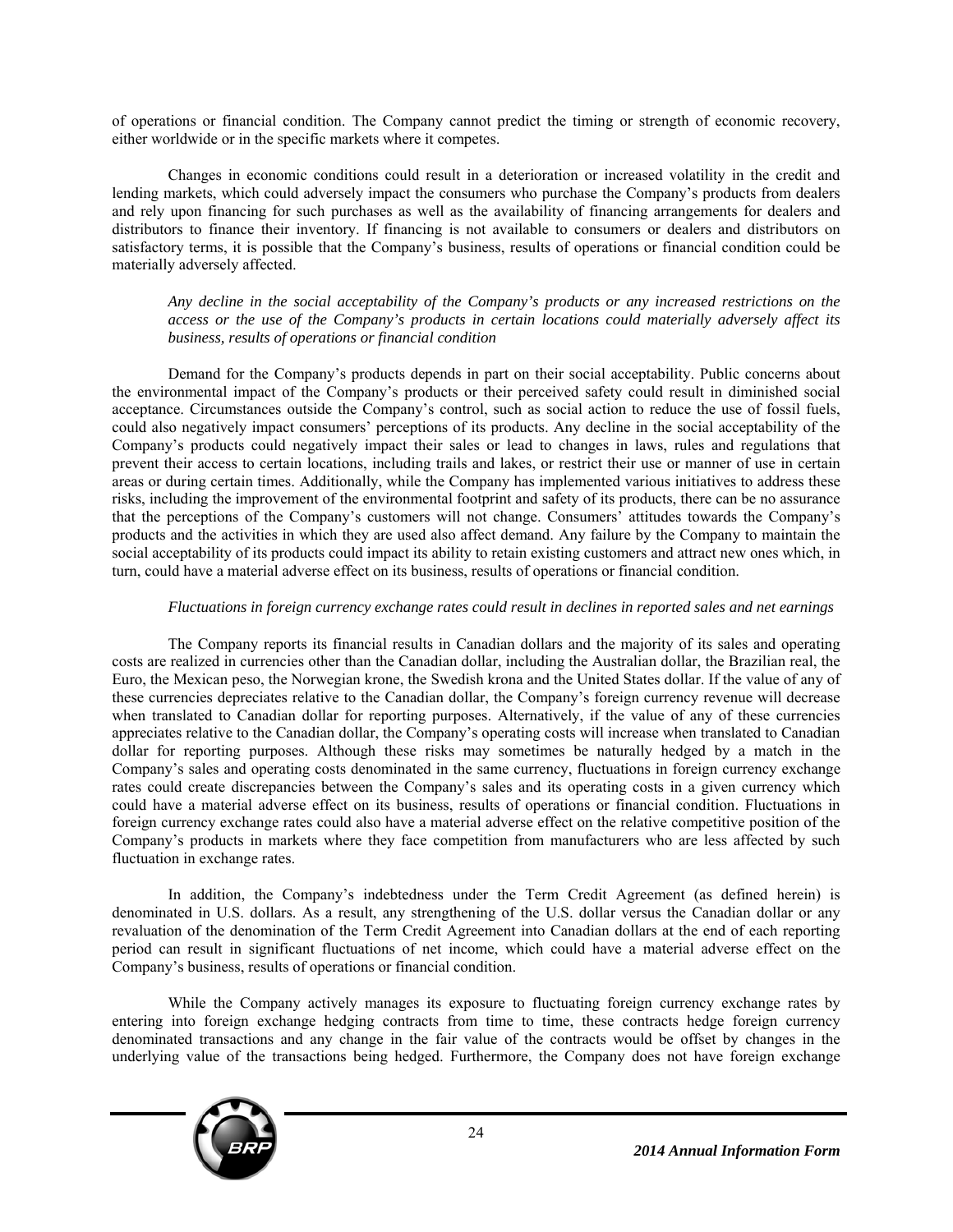hedging contracts in place with respect to all currencies in which it does business. As a result, there can be no assurance that the Company's hedging strategies, if any, will be effective in the future or that the Company will be able to enter into foreign exchange hedging contracts on satisfactory terms.

# *The Company has, and is expected to continue to have and incur, a significant amount of indebtedness and there can be no assurance that it will be able to pay its indebtedness as it becomes due*

The Company has, and is expected to continue to have and incur, a significant amount of indebtedness, including substantial fixed obligations under the Term Facility (as defined herein) and the Revolving Credit Facilities (as defined herein), and as a result of challenging economic or other conditions affecting the Company, the Company may incur greater levels of indebtedness than currently exist. The amount of indebtedness that the Company currently has and which it may incur in the future could have a material adverse effect on its business, results of operations or financial condition, for example, by (i) limiting the Company's ability to obtain additional financing, (ii) requiring the Company to dedicate a substantial portion of its cash flow generated from operations to payments on its indebtedness or fixed cost, thereby reducing the funds available for other purposes, (iii) making the Company more vulnerable to economic downturns, and (iv) limiting the Company's flexibility in planning for, or reacting to, competitive pressures or changes in its business environment.

The ability of the Company to make scheduled payments under its indebtedness will depend on, among other things, its future operating performance and its ability to refinance its indebtedness, if necessary. In addition, as the Company incurs indebtedness which bears interest at fluctuating interest rates, to the extent that these interest rates increase, its interest expense will increase. There can be no assurance that the Company will be able to generate sufficient cash from its operations to pay its debts and other financing obligations. Each of these factors is, to a large extent, subject to economic, financial, competitive, regulatory, operational and other factors, many of which are beyond the Company's control.

#### *The Company uses cash generated from its operating activities to fund its business and execute its growth strategy and may require additional capital which may not be available to the Company*

The Company relies on net cash generated from its operating activities as its primary source of liquidity. To support the Company's business and execute its growth strategy as planned, the Company will need to continue to generate significant amounts of cash from operations, including funds to pay personnel, invest further in its infrastructure and facilities, invest in research and development, and pay for the increased costs associated with operating as a public company. If the Company's business does not generate cash flow from operating activities sufficient to fund these activities, and if sufficient funds are not otherwise available to it from its credit facilities, the Company may need to seek additional capital, through debt or equity financings, to fund its business or execute its strategy growth. Conditions in the credit markets (such as availability of finance and fluctuations in interest rates) may make it difficult for the Company to obtain such financing on attractive terms or even at all. Additional debt financing that the Company may undertake may be expensive and might impose on it covenants that restrict the Company's operations and strategic initiatives, including limitations on its ability to incur liens or additional debt, pay dividends, repurchase its capital stock, make investments and engage in merger, consolidation and asset sale transactions. Equity financings may be on terms that are dilutive or potentially dilutive to the Company's shareholders, and the prices at which new investors would be willing to purchase its equity securities may be lower than the price per share of its Subordinate Voting Shares. If new sources of financing are required, but are unattractive, insufficient or unavailable, then the Company could be required to modify its business plans or growth strategy based on available funding, if any, which could have a material adverse effect on the Company's business, results of operations or financial condition.

*Unfavourable weather conditions may reduce demand and negatively impact sales and production of certain of the Company's products* 

The sales of the Company's products are affected by unfavourable weather conditions. Unfavourable weather in any particular geographic region may have a material adverse effect on sales of the Company's products

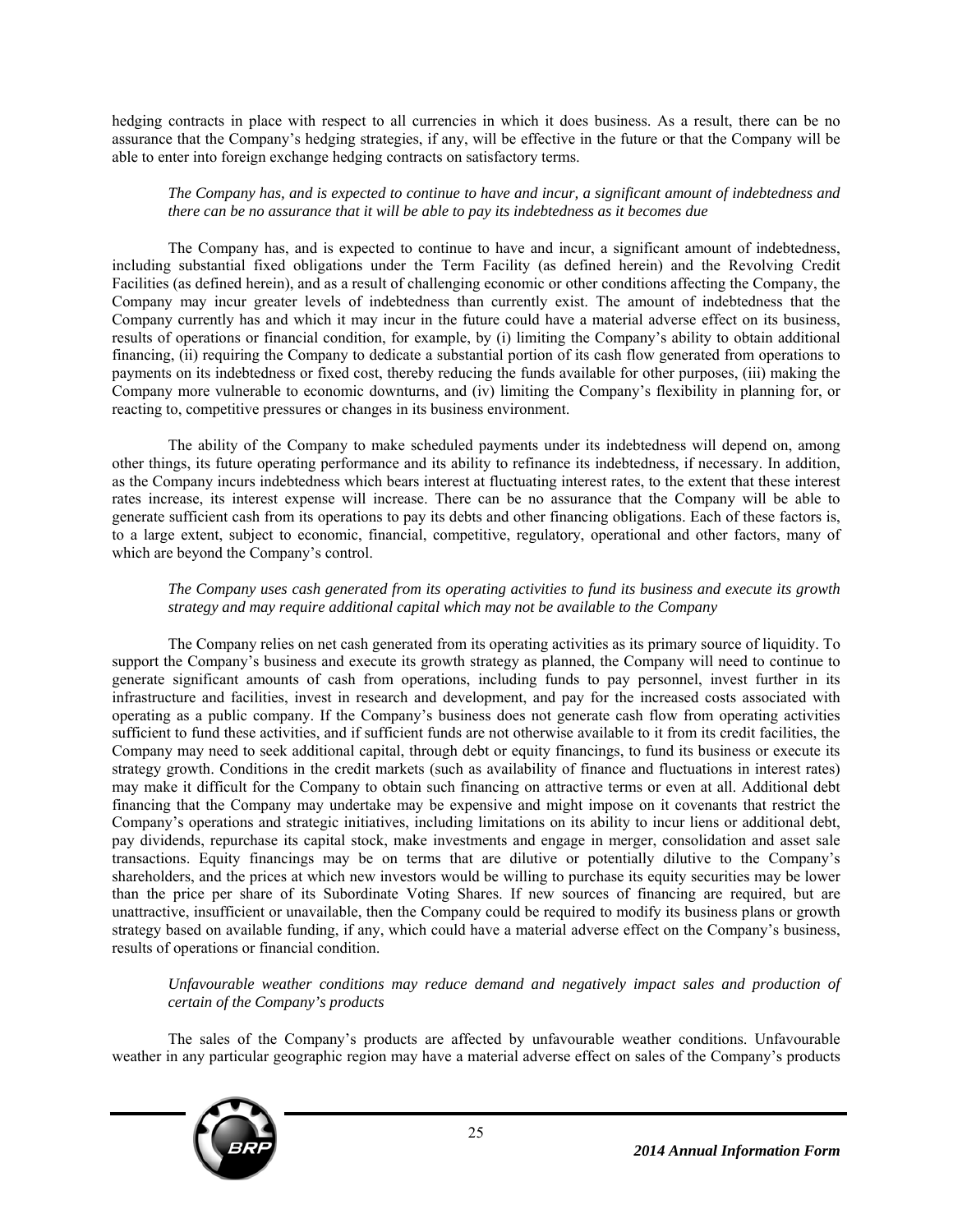in that region. In particular, lack of snowfall during winter may materially adversely affect snowmobile sales, while excessive rain before and during spring and summer may materially adversely affect sales of off-road vehicles, roadsters, PWCs and marine propulsion systems. To the extent that unfavourable weather conditions are exacerbated by global climate change or otherwise, the Company's sales may be affected to a greater degree than previously experienced. There is no assurance that unfavourable weather conditions could not affect the Company's sales for any of its products, which, in turn, could have a material adverse effect on the Company's business, results of operations or financial condition.

#### *The Company's sales and operating results fluctuate from quarter to quarter and from year to year as they are affected, among other things, by the seasonal nature of its business*

The Company's sales and operating results experience substantial fluctuations from quarter to quarter and year to year. In general, retail sales of the Company's products are highest in the period immediately preceding and during their particular season of use. For example, retail sales for snowmobiles will be highest in fall and winter while retail sales for PWCs will be highest in spring and summer. Revenues in the second fiscal quarter have generally been lower than those in other fiscal quarters. However, the mix of product sales may vary considerably from time to time as a result of changes in seasonal and geographic demand, the introduction of new products and models and production scheduling for particular types of products. In addition, the Company's dealers and distributors may modify orders, change delivery schedules or change the mix of products ordered. The Company may also make strategic decisions to deliver and invoice products at certain dates in order to lower costs or improve supply chain efficiencies. As a result, the Company may not be able to accurately predict its quarterly sales and the Company's results of operations are likely to fluctuate significantly from period to period. In addition, the Company incurs significant additional expenses in the period leading up to the introduction of new products which may also result in fluctuations in the Company's results of operations. This seasonality in revenues and expenses, along with other factors that are beyond the Company's control, including general economic conditions, changes in consumer preferences, weather conditions, availability of import quotas, changes in the cost or availability of raw materials or labour, discretionary spending habits and currency exchange rate fluctuations, could materially adversely affect the Company's business, results of operations or financial condition.

The Company's annual and quarterly gross profit margins are also sensitive to a number of factors, including those that are beyond its control, as well as shifts in product sales mix, geographic sales trends, and currency exchange rate fluctuations, all of which the Company expects will continue. Results of operations in any period should not be considered indicative of the results to be expected for any future period.

#### *The Company is subject to laws, rules and regulations regarding product safety, health, environmental, noise pollution and other issues, and compliance with such laws, rules and regulations could cause the Company to incur fines or penalties, or increase its capital or operating costs*

The Company is subject to federal, provincial/state and local/municipal laws, rules and regulations in Canada, the United States and other countries regarding product safety, health, environmental, noise pollution and other issues. While the Company believes that it is in material compliance with all such laws, rules and regulations, a failure to comply with, or compliance with, these requirements, or the adoption of new laws, rules and regulations, could cause the Company to incur fines or penalties or increase the Company's capital or operating costs, all of which could have a material adverse effect on the Company's business, results of operations or financial condition. The Company's products are subject to laws, rules and regulations relating to product safety. A failure to comply with, or compliance with, any such requirements or any new requirements, including new requirements resulting from the on-going rule-making procedure of the U.S. CPSC with respect to SSVs as described under "Business of the Company – Regulatory Matters – Safety Regulation", could result in increased expenses to modify the Company's products, or harm to its reputation, which could have a material adverse effect on the Company's business, results of operations or financial condition. Certain jurisdictions require or are considering requiring a license to operate the Company's products. While such licensing requirements are not expected to be unduly restrictive, they may deter potential customers, thereby reducing the Company's sales. The Company's products are also subject to laws, rules and regulations imposing environmental, noise emission, zoning and permitting

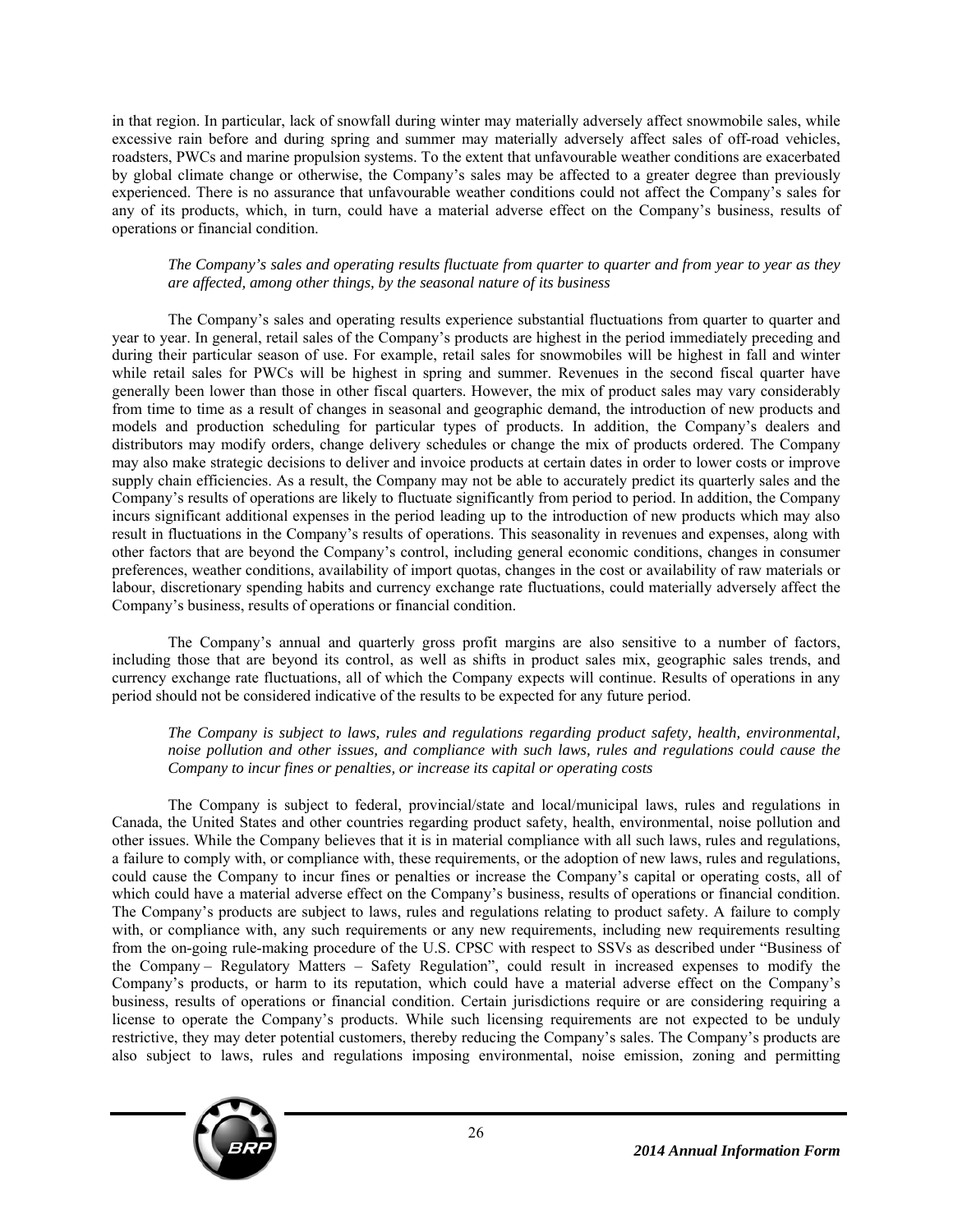restrictions, which are subject to change and may limit the locations where the Company's products may be used or restrict their use or manner of use during certain times.

Climate change is receiving increasing attention worldwide. Many scientists, legislators and others attribute climate change to increased levels of greenhouse gases, including carbon dioxide, which has led to significant legislative and regulatory efforts to limit greenhouse gas emissions. Greenhouse gas regulation, in particular registration and reduction programs, could increase the price of the electricity the Company purchases, require the Company to purchase allowances to offset the Company's own emissions or result in an overall increase in costs of raw materials, any of which could increase the Company's costs, reduce competitiveness in a global economy or otherwise have a material adverse effect on the Company's business, results of operations or financial condition. Many of the Company's suppliers face similar circumstances. Moreover, the Company may face greater regulatory or customer pressure to develop products that generate less emissions. This may require the Company to spend additional funds on research and development and implementation and subject the Company to the risk that the Company's competitors may respond to these pressures in a manner that gives them a competitive advantage. While additional regulation of emissions in the future appears likely, it is too early to predict whether this regulation could ultimately have a material adverse effect on the Company's business, results of operations or financial condition. The Company is also subject to environmental laws, rules and regulations pursuant to which, among other things, current or previous owners or occupants of property may become liable for the contamination of such property and, as a result, may be liable for the costs of investigating, removing and monitoring any hazardous substances found on the property. Given the nature of the Company's manufacturing activities and the fact that certain of its facilities have been in operation for many years, the Company and the prior owners or occupants of its property may have generated and disposed of materials that are or may be considered hazardous. The Company is aware of certain current environmental liabilities in relation to certain of its property and it is possible that additional environmental liabilities may arise in the future as a result of any prior or future generation or disposal of hazardous materials. From time to time, the Company has incurred and continues to incur material costs and obligations related to environmental compliance and remediation matters. While the Company believes that it has taken all appropriate measures and that it is, except as previously mentioned, currently in material compliance with all applicable environmental laws, rules and regulations, any failure to comply with, or the compliance with, any such laws, rules and regulations or the adoption of any new such laws, rules or regulations could have a material adverse effect on the Company's business, results of operations or financial condition.

*The Company depends on dealers, distributors, suppliers, financing sources and other strategic partners who may be sensitive to economic conditions that could affect their businesses, results of operations or financial condition in a manner that materially adversely affects their relationship with the Company* 

The Company: (i) distributes its products through numerous dealers and distributors; (ii) sources component parts and raw materials through numerous suppliers; (iii) relies on important third-party providers for the warehousing and distribution of PAC and for information technology services; and (iv) has relationships with a limited number of sources of product financing for its dealers, distributors and consumers. The Company's business, results of operations or financial condition could be materially adversely affected if a deterioration of economic or business conditions results in a weakening of the financial condition of a material number of the Company's dealers and distributors, suppliers or financing sources or if uncertainty about the economy or the demand for the Company's products causes these business partners to voluntarily or involuntarily reduce or terminate their relationship with the Company.

#### *The Company has a relatively large fixed cost base that can affect its profitability in a declining sales environment*

The fixed costs involved in owning and operating the Company's manufacturing facilities can reduce the Company's gross profit margins when sales and production decline. The Company's profitability is dependent, in part, on its ability to spread fixed costs over an increasing number of products sold and shipped, and if the Company is required to reduce its rate of production, gross profit margins could be negatively affected. Consequently,

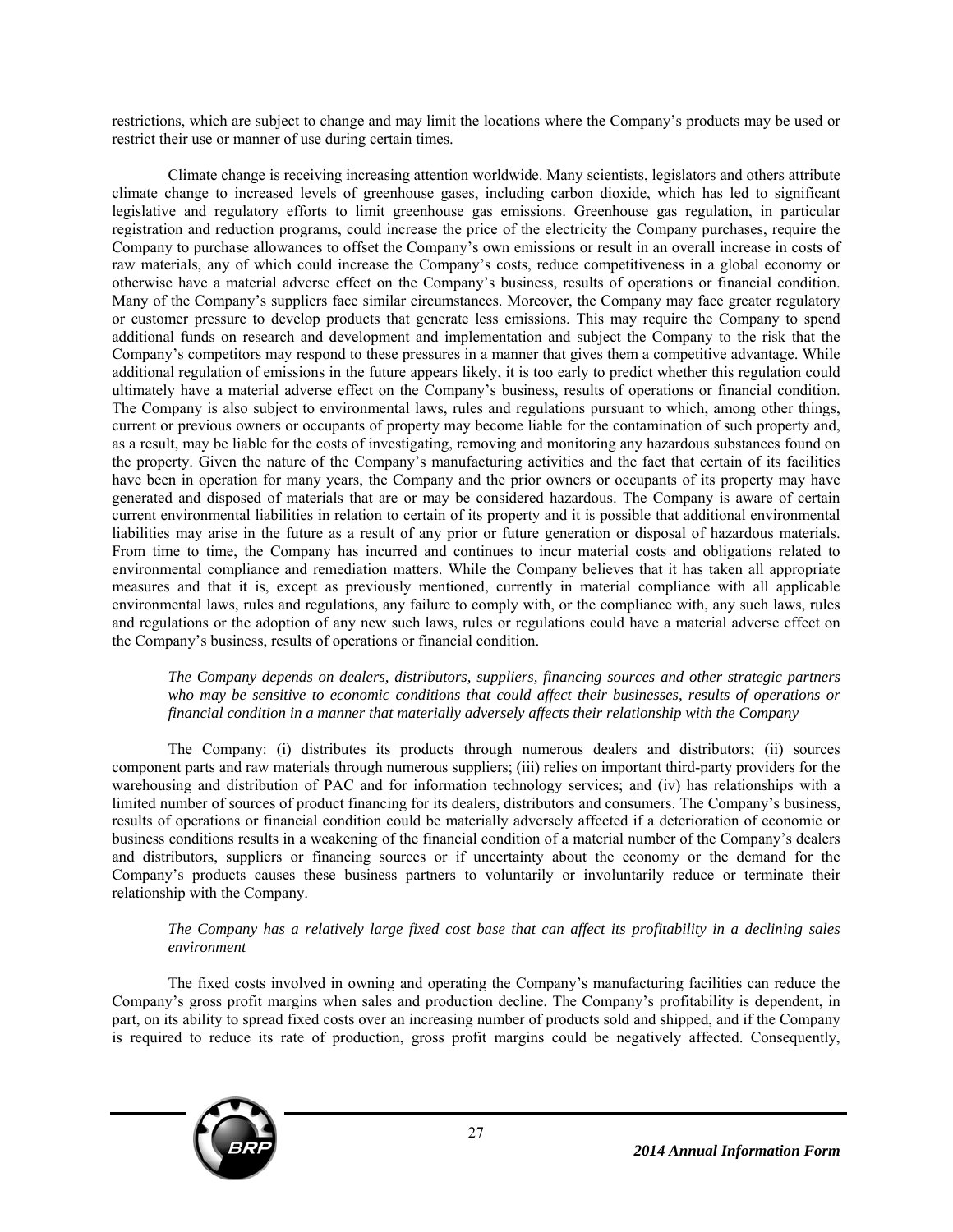decreased demand or the need to reduce inventories can lower the Company's ability to absorb fixed costs, which could have a material adverse effect on its business, results of operations or financial condition.

# *The inability of the Company's dealers and distributors to secure adequate access to capital could materially adversely affect the Company's business, results of operations or financial condition*

The Company's dealers and distributors require adequate liquidity to finance their operations and to purchase the Company's products. Dealers and distributors are subject to numerous risks and uncertainties that could unfavourably affect their liquidity positions, including, among other things, continued access to adequate financing sources on a timely basis and on reasonable terms. The Company has agreements with its dealers and distributors and large financing companies to provide inventory financing to its dealers and distributors to facilitate their purchase of the Company's products. These sources of financing are instrumental to the Company's ability to sell products through the Company's distribution network, as a significant percentage of the Company's sales are done under such arrangements. See "Business of the Company — Distribution, Sales and Marketing — Dealers' and Distributors' Inventory Financing Arrangements".

The availability and terms of inventory financing offered to the Company' dealers and distributors by financing companies will continue to be influenced by the following factors: their ability to access certain capital markets, including the securitization and the commercial paper markets, and to fund their operations in a cost effective manner; the performance of their overall credit portfolios; their willingness to accept the risks associated with lending to the Company's dealers and distributors; and the overall creditworthiness of those dealers and distributors. The Company's business, results of operations or financial condition could be materially adversely affected if further declines in financing availability to the Company's dealers and distributors occur, or if financing terms change unfavourably. This could require the Company to find alternative sources of financing, including the Company providing this financing directly to dealers and distributors, which could require additional capital to fund the associated receivables.

In the event of a dealer or distributor default, the Company may be required to purchase, from financing companies providing inventory financing to the Company's dealers and distributors, new and unused products at the total unpaid principal balance to the finance company, subject to certain caps as described under "Business of the Company – Distribution, Sales and Marketing". Any requirement of the Company to purchase the inventory of several of its dealers or distributors could result in a material adverse effect on the Company's business, results of operations and financial condition.

# *Supply problems, termination or interruption of supply arrangements or increases in the cost of materials could have a material adverse effect on the Company's business, results of operations or financial condition*

The primary raw materials used in manufacturing the Company's products are aluminium, steel, plastic, resins, stainless steel, copper, rubber and certain rare earth metals. In addition, outside suppliers provide the Company with certain product parts and components. The Company cannot be certain that it will not experience supply problems, such as the untimely delivery of, or defects or variations in, raw materials, parts or components. As well, the Company obtains certain of the raw materials, parts and components it uses from either sole suppliers or a limited number of suppliers. If these supply arrangements were terminated or interrupted for reasons such as supplied goods not meeting the Company's quality or safety standards or suppliers' operations being disrupted as a result of a variety of internal or external risks, the Company could have difficulty establishing substitute supply arrangements on satisfactory terms. Problems with the Company's supplies or supply arrangements could have a material adverse effect on the Company's business, results of operations or financial condition. This situation could be further aggravated in the event that the Company were overly dependent on a few key suppliers.

Moreover, the Company's profitability is affected by significant fluctuations in the prices of the raw materials, parts and components it uses. The Company may not be able to pass along price increases in raw materials, parts or components to its customers. As a result, an increase in the cost of the raw materials, parts and

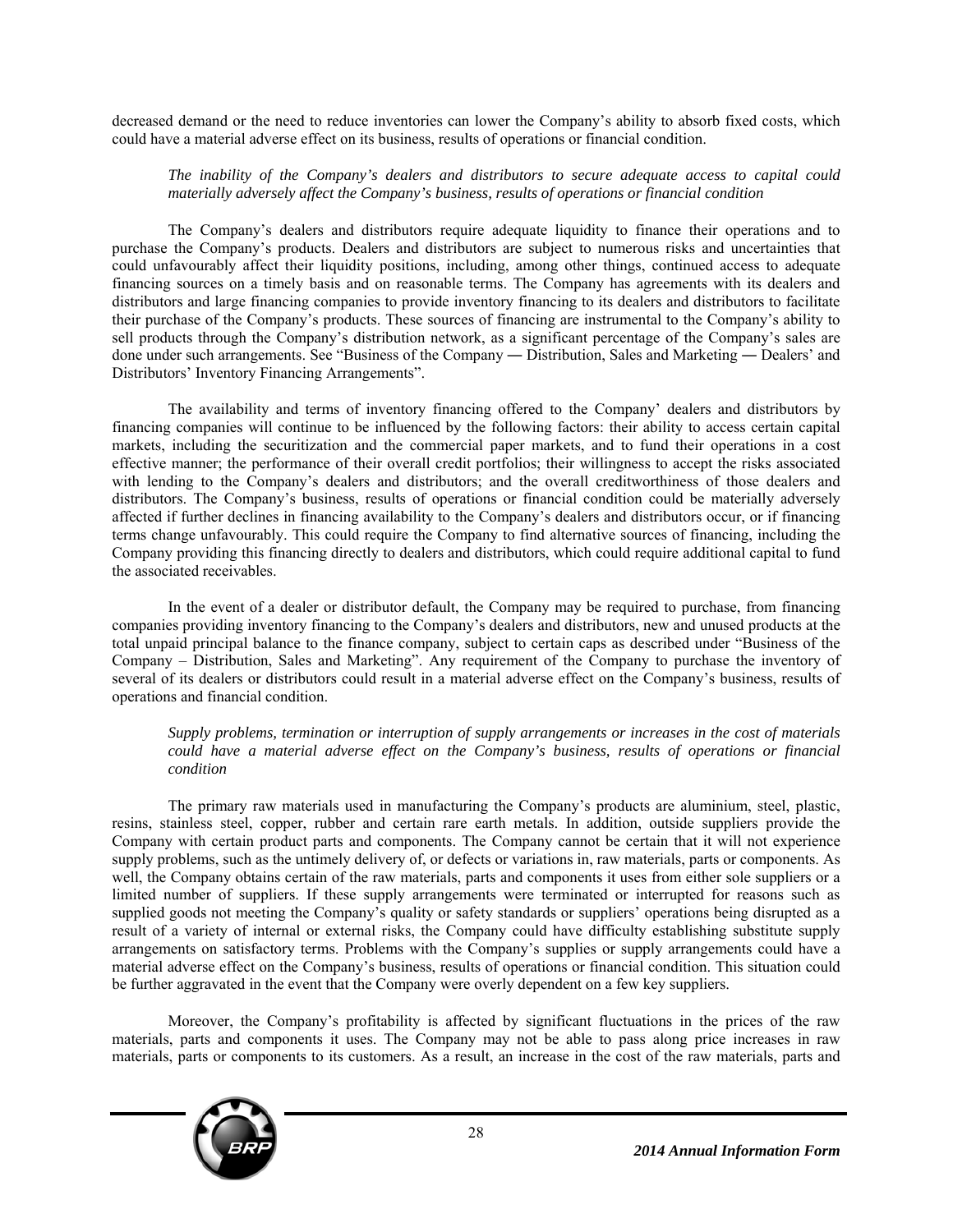components used in the manufacturing of the Company's products could reduce its profitability and have a material adverse effect on its business, results of operations or financial condition.

*Covenants contained in agreements to which the Company is a party affect and, in some cases, significantly limit or prohibit the manner in which the Company operates its business* 

Some of the financing and other major agreements to which the Company is a party, including the Term Credit Agreement and the Revolving Credit Agreement (as defined herein), contain certain covenants which affect and, in some cases, significantly limit, among other things, the activities in which the Company may engage, the ability of the Company to incur debt, issue preferred stock, grant liens over its assets, engage in lines of business different from its own, consummate asset sales, pay dividends or make other distributions, redeem or otherwise retire capital stock or make other restricted payments, make loans, advances and other investments, and merge consolidate or amalgamate with another person. Under the Revolving Credit Agreement, the Company is bound by a fixed charge coverage ratio applicable in certain conditions.

A failure by the Company to comply with such contractual obligations or to pay amounts due under financing and other major agreements could result in an acceleration of the debt incurred under such agreements, a termination of the commitments made thereunder, as well as an exercise of remedies provided therein by the creditors of the Company (including foreclosure over substantially all of the assets of the Company). In such a situation, the Company may not be able to repay the accelerated indebtedness, fulfill its obligations under certain contracts or otherwise cover its fixed costs, which could result in a material adverse effect on the Company's business, results of operations or financial condition.

*The Company faces intense competition in all product lines, including from some competitors that have greater financial and marketing resources. Failure to compete effectively against competitors could materially adversely impact the Company's business, results of operations or financial condition* 

The powersports industry is highly competitive. Competition in such industry is based upon a number of factors, including price, quality, reliability, styling, product features and warranties. At the dealer and distributor level, competition is based on a number of factors including sales and marketing support programs (such as financing joint advertising programs and cooperative advertising). Certain of the Company's competitors are more diversified and have financial and marketing resources which are substantially greater than the Company's, which allow these competitors to invest more heavily in intellectual property, product development, and sales and marketing support. If the Company is not able to compete with new products, product features or models of its competitors, or attract new dealers and distributors, the Company's business, results of operations or financial condition could be materially adversely affected.

The Company is subject to competitive pricing. Such pricing pressure may limit the Company's ability to maintain prices or to increase prices for its products in response to raw material, component and other cost increases and so negatively affect the Company's profit margins.

*If the Company loses the services of members of its management team or employees who possess specialized market knowledge and technical skills, the Company's ability to compete, to manage its operations effectively, or to develop new products could be reduced* 

Many of the Company's senior executives have extensive experience in the Company's industry and with its business, products and customers. The loss of the technical knowledge, management expertise and knowledge of the Company's operations of one or more members of the core management team could result in a diversion of management resources, as the remaining members of management would need to cover the duties of any senior executive who leaves the Company and would need to spend time usually reserved for managing the Company's business to search for, hire and train new members of management. The loss of some or all of the Company's senior executives could negatively affect the Company's ability to develop and pursue its business strategy, which could materially adversely affect the Company's business, results of operations or financial condition.

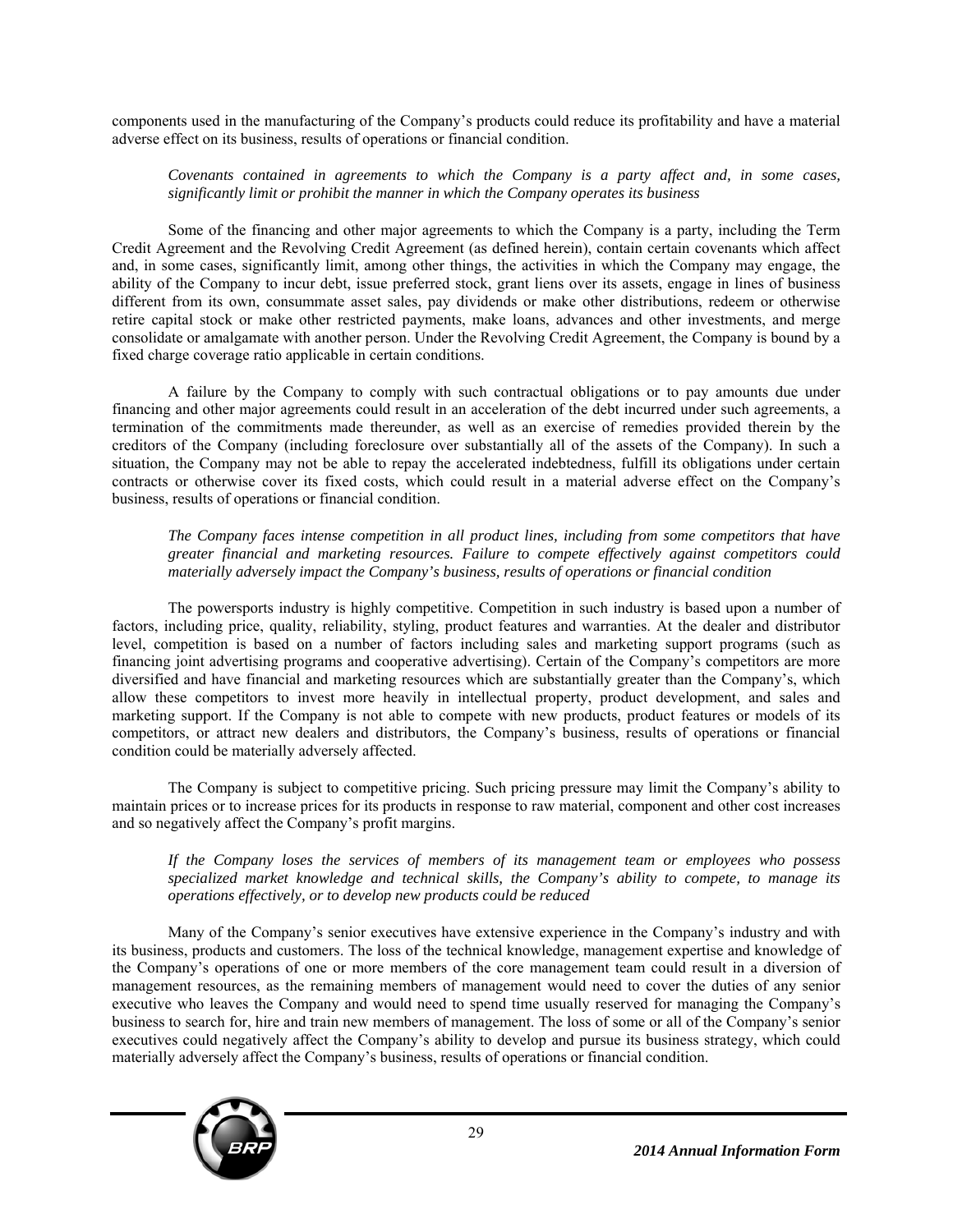In addition, the Company's success depends to a large extent upon its ability to retain skilled employees. There is intense competition for qualified and skilled employees, and the Company's failure to recruit, train and retain such employees could have a material adverse effect on its business, results of operations or financial condition. In addition, to implement and manage the Company's business and operating strategies effectively, the Company must maintain a high level of efficiency, performance and content quality, continue to enhance its operational and management systems and continue to effectively attract, train, motivate and manage its employees. If the Company is not successful in doing so, it may have a material adverse effect on its business, results of operations and financial condition.

#### *The Company's success depends upon the continued strength of its reputation and brands*

The Company's well-established brands include *Ski-Doo* and *Lynx* snowmobiles, *Sea-Doo* PWCs, *Rotax* engines and *Evinrude* outboard engines. Also, in 2006, the Company rebranded its ATVs under the *Can-Am* brand and, in 2007, introduced the *Spyder*, which formed a new segment within the on-road product category under the *Can-Am* brand. The Company believes that its reputation and brands are significant contributors to the success of its business. Any negative publicity about the Company's products could diminish customer trust, do significant damage to the Company's reputation and brands and could negatively impact sales. As the Company expands into new geographical markets, maintaining and enhancing its brands may become increasingly difficult and expensive, as consumers in these markets may not accept its brand image. Failure to maintain and enhance the Company's brands in any of its markets may materially adversely affect the Company's business, results of operations or financial condition.

The Company's brands and branded products could also be adversely affected by incidents that reflect negatively on the Company. Moreover, the negative impacts of these events may be aggravated as the perceptions of consumers and others are formed based on modern communication and social media tools over which the Company has no control. The increasing use of social media has especially heightened the need for reputational risk management. Any actions the Company takes that cause negative public opinion have the potential to negatively impact the Company's reputation, which may materially adversely affect its business, results of operations or financial condition.

#### *An adverse determination in any significant product liability claim against the Company could materially adversely affect its business, results of operations or financial condition*

The development, manufacturing, sale and usage of the Company's products expose the Company to significant risks associated with product liability claims. If the Company's products are defective or used incorrectly by its consumers, it may result in bodily injury, property damage or other injury, including death, which could give rise to product liability claims against the Company. Changes to the Company's manufacturing processes and the production of new products could result in product quality issues, thereby increasing the risk of litigation and potential liability. Any losses that the Company may suffer from any liability claims and the effect that any product liability litigation may have upon the brand image, reputation and marketability of the Company's products could have a material adverse impact on its business, results of operations or financial condition.

As at March 26, 2014, the Company had approximately 141 pending litigation cases. The Company does not believe the outcome of any pending product liability litigation would have a material adverse effect on its business, results of operations or financial condition, and the Company has insurance with respect to any future claims in amounts it believes to be appropriate. However, no assurance can be given that the Company's historical claims record will not change, that material product liability claims will not be made in the future against the Company, or that claims will not arise in the future in excess of the Company's indemnities and insurance coverage. The Company records provisions for known potential liabilities, but there is the possibility that actual losses may exceed these provisions and therefore negatively impact earnings. Also, the Company may not be able in the future to obtain adequate product liability insurance or the cost of doing so may be prohibitive. Adverse determinations of material product liability claims made against the Company could also harm the Company's reputation and cause it

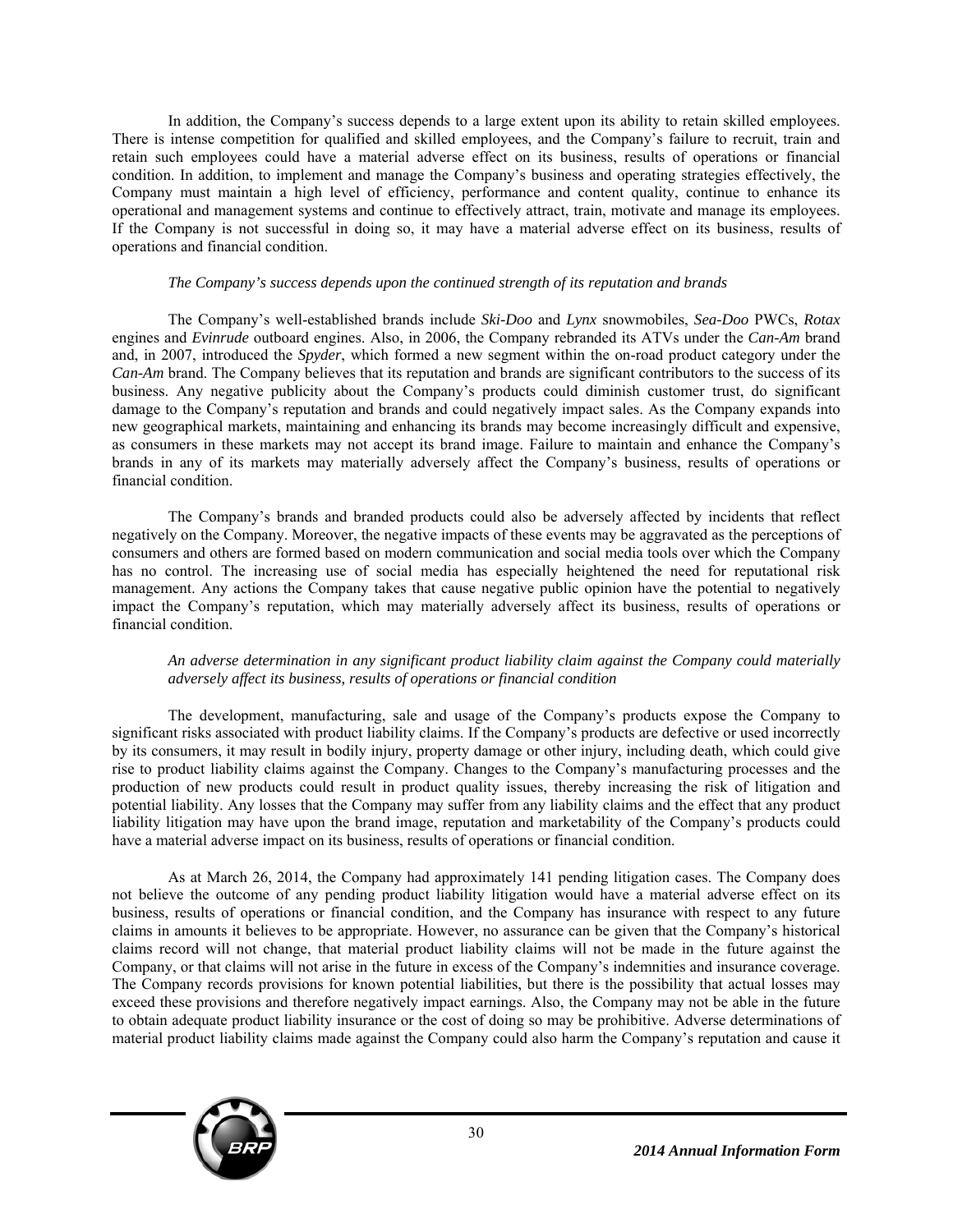to lose customers and could have a material adverse effect on its business, results of operations or financial condition.

#### *Significant product repair and/or replacement due to product warranty claims or product recalls could have a material adverse impact on the Company's business, results of operations or financial condition*

The Company provides a limited warranty against defects for all of its products for a period generally varying from six months to three years. The Company may provide extended warranty coverage related to certain promotional programs, as well as extended warranty coverage in certain geographical markets as determined by local laws, rules or regulations and market conditions. The Company also provides a limited emissions warranty for certain emissions related parts in its products as required by the United States Environmental Protection Agency and the California Air Resources Board. Although the Company employs quality control procedures, sometimes a product is distributed that needs repair or replacement, or that needs to be recalled. The Company's standard warranties require the dealers to repair or replace defective products during such warranty periods at no cost to the consumer. The Company records provisions based on an estimate of product warranty claims, but there is the possibility that actual claims may exceed these provisions and therefore negatively impact earnings. The Company could make major product recalls or could be held liable should the Company's products not meet safety standards or statutory requirements on product safety or consumer protection. In addition, the risks associated with product recalls may be aggravated if production volumes increase significantly, supplied goods do not meet the Company's standards or the Company fails to perform its risk analysis systematically or product-related decisions are not fully documented. Historically, product recalls have been administered through the Company's dealers and distributors. The repair and replacement costs that the Company could incur in connection with a recall could have a material adverse effect on the Company's business, results of operations or financial condition. Product recalls could also harm the Company's reputation and cause it to lose customers, particularly if recalls cause consumers to question the safety or reliability of the Company's products, which could have a material adverse effect on the Company's business, results of operations or financial condition.

# *The Company relies on a network of independent dealers and distributors to manage the retail distribution of its products*

The Company depends on the capability of its independent dealers and distributors to develop and implement effective retail sales plans to create demand among retail purchasers for its products. If the Company's independent dealers and distributors are not successful in these endeavours, then the Company will be unable to maintain or grow its sales. Further, independent dealers and distributors may experience difficulty in funding their day-to-day cash flow needs and paying their obligations resulting from adverse business conditions, including weakened consumer spending or tightened credit. Inability to fund operations can force dealers and distributors to cease business, and the Company may not be able to obtain alternate distribution in the vacated market, which could negatively impact the Company's sales through reduced market presence or inadequate market coverage. In the event of a dealer or distributor default under any financing arrangements, the Company may also be required to repurchase such dealer's or distributor's inventory from the financing company. See "Risk Factors ― The inability of the Company's dealers and distributors to secure adequate access to capital could materially adversely affect the Company's business, results of operations or financial condition". In addition to dealers or distributors ceasing business, in some cases, the Company may seek to terminate relationships with certain dealers or distributors leading to a reduction in the number of its dealers or distributors. Being forced to liquidate a former dealer's or distributor's inventory of the Company's products could add downward pressure on such products' prices. Further, the unplanned loss of any of the Company's independent dealers or distributors may create negative impressions of the Company with its retail customers and have a material adverse impact on the Company's ability to collect wholesale receivables that are associated with that dealer or distributor. Also, if the Company's dealer and distributor base were to consolidate, competition for the business of fewer dealers and distributors would intensify. If the Company does not provide product offerings and pricing that meet the needs of its dealers and distributors, or if the Company loses a substantial amount of its dealer and distributor base, its business, results of operations or financial condition could be materially adversely affected. Additionally, if the Company is unable to optimize or

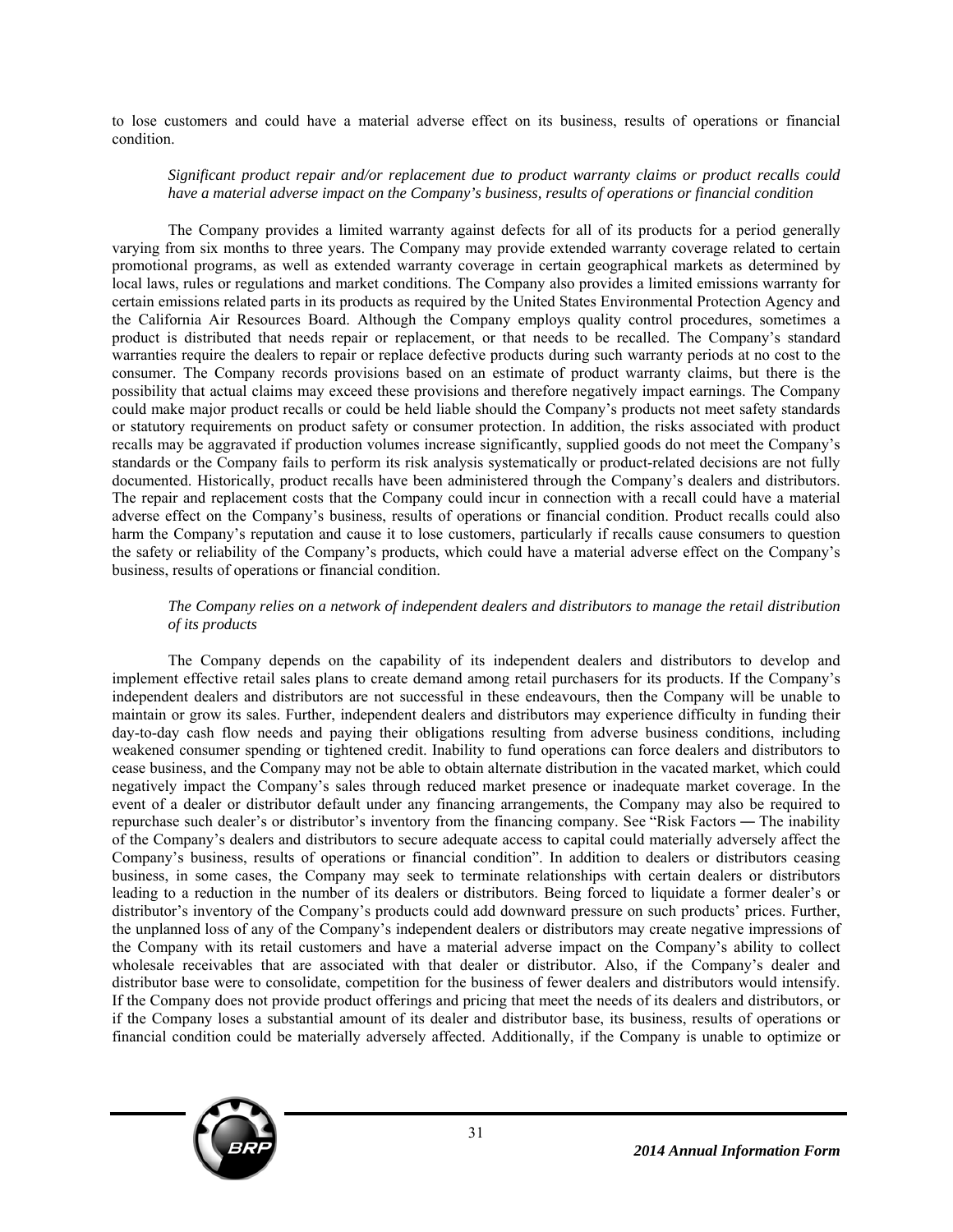expand its dealer network in North America, part of its growth strategy will be negatively impacted, which could have a material adverse effect on the Company's business, results of operations or financial condition.

The Company sells a majority of its products through dealer and distributor agreements. In general, distributors are contractually obligated to offer the Company's products on an exclusive basis. On the other hand, many of the dealers through which the Company sells its products also carry competing product offerings and most dealers who sell the Company's products exclusively are not contractually obligated to continue to do so and may choose to sell competing products at any time, which may lower the Company's sales. The Company also relies on its dealers and distributors to service and repair its products. There can be no assurance that its dealers will provide high quality repair services to the Company's customers. If dealers fail to provide quality service during either trial, delivery or after-sales service to the Company's customers, the Company's brand identity and reputation may be damaged, which could have a material adverse effect on the Company's business, results of operations or financial condition.

# *The Company depends on its relationships with OEM customers for its outboard engine and Rotax engine businesses*

The Company depends on relationships with customers which incorporate outboard engines and *Rotax* engines into their own product offerings. If the Company's OEM customer base were to begin using competitors for their OEM needs, or if any of these customers were acquired by the Company's competitors, OEM outboard engine and *Rotax* engine sales could be adversely affected, which could have a material adverse effect on the Company's business, results of operations or financial position.

*The Company depends upon the successful management of its inventory levels, both at the Company's and the dealers' and distributors' levels, and any failure to successfully manage its inventory levels could have a material adverse effect on its business, results of operations or financial condition* 

The Company must maintain sufficient inventory levels to operate its business successfully. However, the Company must also guard against accumulating excess inventory as it seeks to minimize out-of-stock levels across all product categories and to maintain in-stock levels.

The nature of certain of the Company's product lines, including the snowmobile, PWC and roadster product lines, require the Company to purchase supplies and manufacture products well in advance of the time these products will be offered for sale. As a result, the Company may experience difficulty in responding to a changing retail environment, which may lead to excess inventory or to inventory shortages if supply does not meet demand. In addition, sales for such product lines are managed through long-term purchase commitments and the Company plans annual production levels and long-term product development and introduction based on anticipated demand, as determined by the Company in reliance on its own market assessment and regular communication with its dealers, distributors and other customers to anticipate the future volumes of purchase orders. If the Company does not accurately anticipate the future demand for a particular product or the time it will take to obtain new inventory, its inventory levels will not be appropriate and its results of operations may be negatively impacted, including through lower gross profit margins due to greater than anticipated discounts and markdowns that might be necessary to reduce inventory levels.

On the other hand, the sales of certain of the Company's product lines such as the off-road vehicle, outboard engine and *Rotax* engine product lines, are managed through short-term purchase commitments, and the Company has begun to introduce flexible orders with respect to certain of its products. Any failure by the Company to maintain adequate inventory levels for such products could result in undesirable delivery delays for its customers or result in the loss of certain sales, which could, in turn, have a material adverse effect on the Company's business, results of operations or financial condition.

Additionally, the Company's dealers and distributors could decide to reduce the number of units of the Company's products they hold. Such a decision would likely require the Company to reduce its production levels,

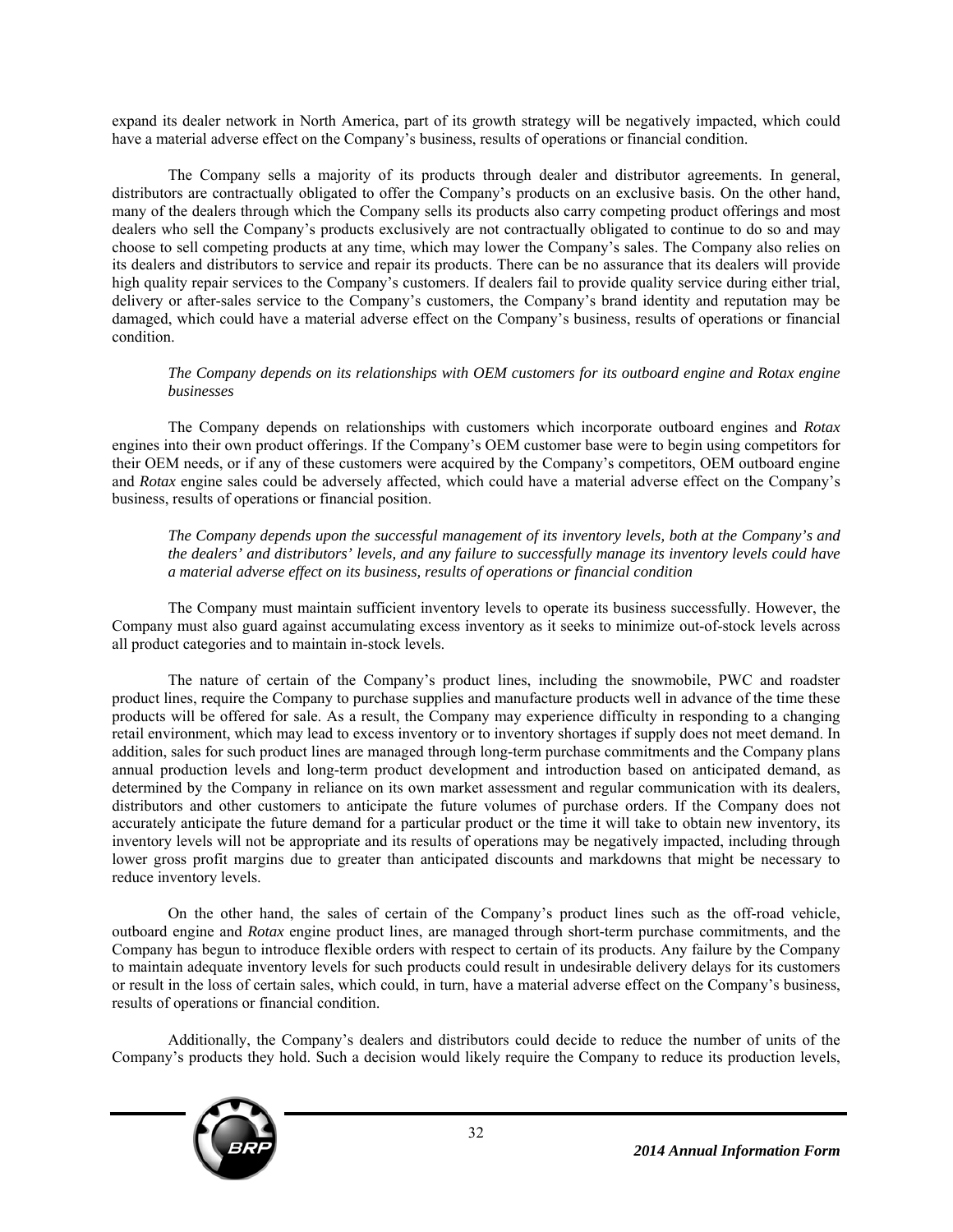thus resulting in lower rates of absorption of fixed costs in the Company's manufacturing facilities and lower gross profit margins. If the Company's dealers and distributors then placed additional orders for the Company's products, this could impair the Company's ability to respond rapidly to these demands and adequately manage its inventory levels, which could materially adversely affect its business, results of operations or financial condition.

*The Company's international sales and operations subject it to additional risks, which risks may differ in each country in which the Company operates and which could have a material adverse effect on its business, results of operations and financial condition* 

The Company manufactures its products in Canada, Mexico, the United States, Finland and Austria. The Company maintains sales and administration facilities in approximately 15 countries, including its recently opened sales office in Shanghai, China. The Company's primary distribution facilities distribute the Company's products to its North American dealers and it has various other locations around the world that distribute its products to its international dealers and distributors. The Company's total sales outside Canada and the United States represented 35% of the Company's total sales for Fiscal 2014 and the Company intends to continue to expand its international operations. Growth opportunities include international markets such as China, Russia, Brazil and Australia, where the Company is building strategic relationships to facilitate the growth of its industries or is already investing in developing its dealer network and promoting the Company's brands and products. International markets have been, and will continue to be, a focus for sales growth. Several factors, including weakened international economic conditions, could adversely affect such growth. Additionally, the expansion of the Company's existing international operations and entry into additional international markets require significant management attention and financial resources. Some of the countries in which the Company sells its products, or otherwise has an international presence, are to some degree subject to political, economic and/or social instability. The Company's international sales and operations expose the Company and its representatives, agents and distributors to risks inherent in operating in foreign jurisdictions. These risks include:

- increased costs of adapting products for foreign countries;
- difficulties in managing and staffing international operations and increases in infrastructure costs, including legal, tax, tariffs, customs and duties, accounting, and information technology;
- the imposition of additional Canadian and foreign governmental controls or regulations; new or enhanced trade restrictions and restrictions on the activities of foreign agents, representatives, and distributors; and the imposition of increases in costly and lengthy import and export licensing and other compliance requirements, customs duties and tariffs, license obligations, and other non-tariff barriers to trade;
- the imposition of Canadian and/or international sanctions against a country, company, person, or entity with whom the Company does business that would restrict or prohibit the Company's continued business with the sanctioned country, company, person, or entity;
- international pricing pressures;
- laws and business practices favouring local companies;
- governmental expropriation;
- adverse currency exchange rate fluctuations;
- longer payment cycles and difficulties in enforcing agreements and collecting receivables through certain foreign legal systems;
- difficulties in enforcing or defending intellectual property rights; and

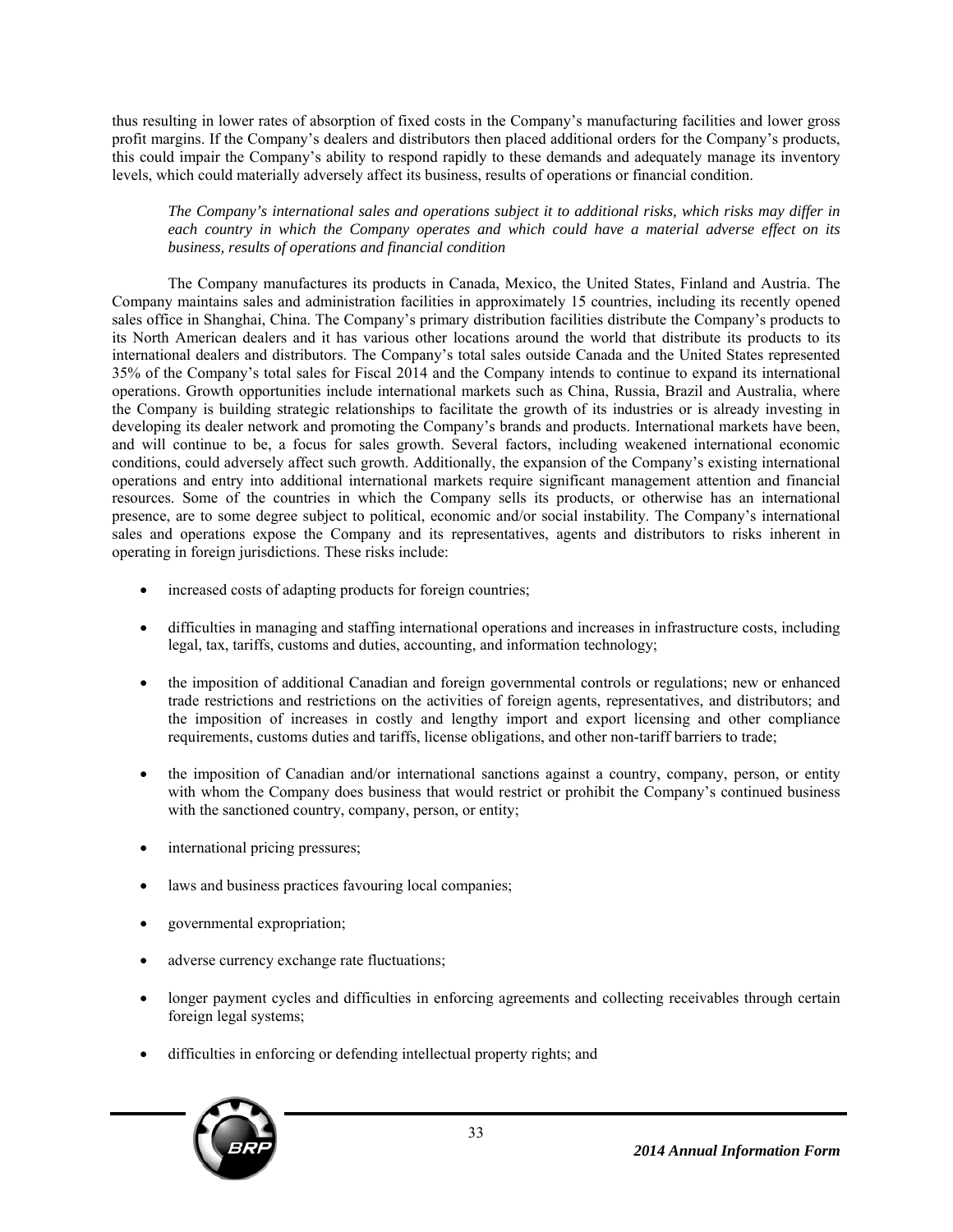multiple, changing, and often inconsistent enforcement of laws, rules, and regulations, including rules relating to environmental, health, and safety matters.

Certain of the Company's manufacturing facilities are located in Mexico and are subject to this country's changes in economic, social and political conditions. In the past, Mexico has been subject to political instability, changes and uncertainties which could cause future changes to its existing economic, social and political conditions. The occurrence and the impact of any such potential changes are beyond the Company's control and they cannot be accurately predicted. There can be no assurance that any mitigating actions by the Company would be effective. As a result, the Company's business, results of operations or financial condition could be materially adversely affected by any significant change in existing economic, social and political conditions in Mexico.

In addition, the Company's international operations may not produce desired levels of sales. This or one or more of the factors listed above may harm the Company's business, results of operations or financial condition. Any material decrease in the Company's international sales or profitability could also materially adversely impact the Company's business, results of operations or financial condition.

Furthermore, some of the Company's operations and sales are conducted in parts of the world that experience corruption to some degree. Although the Company has policies and procedures in place that are designed to promote legal and regulatory compliance, the Company's employees, distributors, consultants or independent dealers could take actions that violate applicable anti-corruption laws or regulations. Violations of these laws, or allegations or such violations, could have a material adverse effect on the Company's business, results of operations or financial position.

# *The Company may be unable to continue to enhance existing products and develop and market new products that respond to customer needs and preferences and achieve market acceptance*

Notwithstanding its investments in research and development and emerging product lines, the Company may not be able to compete as effectively with its competitors, and ultimately satisfy the needs and preferences of its customers, unless it can continue to successfully enhance existing products, develop new innovative products and distinguish its products from its competitors' products through innovation and design. Product development requires significant financial, technological, and other resources. While the Company expended \$144.9 million for research and development efforts in Fiscal 2014, there can be no assurance that the Company will be able to sustain this level of investment or that this level of investment in research and development will be sufficient to successfully maintain the Company's competitive advantages in product innovation and design.

Product improvements and new product introductions also require significant planning, design, development, and testing at the technological, product, and manufacturing process levels and the Company may not be able to develop product improvements or new products in a timely manner. The new products of the Company's competitors may beat the Company's products to market, be more effective with more features and/or less expensive than the Company's products, obtain better market acceptance, or render the Company's products obsolete. Changes in consumer tastes caused by cultural, demographic or other factors could also affect the popularity of the Company's products. Any new products that the Company develops may not receive market acceptance or otherwise generate any meaningful sales or profits for the Company relative to its expectations based on, among other things, existing and anticipated investments in manufacturing capacity and commitments to fund advertising, marketing, promotional programs, and research and development. Further, the sales of any new products are expected to decline over such new products' life cycle, with sales being higher early in the life cycle of the new products and sales decreasing over time as the new products age. The Company cannot predict the length of the life cycle for any new products. Any failure by the Company to continue to enhance existing products and develop and market new products that respond to customer needs and preferences and achieve market acceptance could have a material adverse effect on the Company's business, results of operations or financial condition.

In addition, even if the Company is able to successfully enhance existing products and develop new products, there is no guarantee that the markets for the Company's existing products and new products will progress

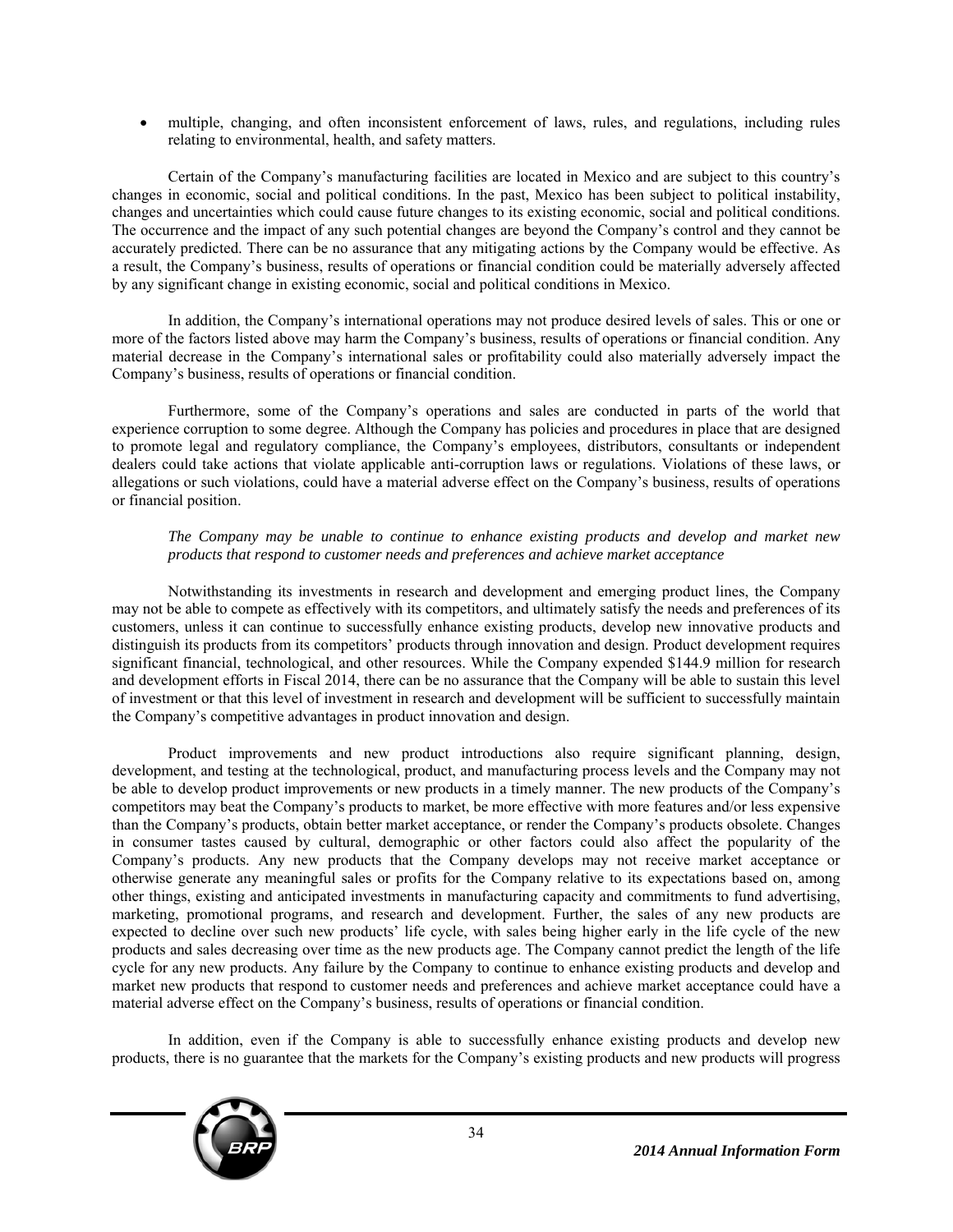as anticipated. If any of the markets in which the Company's existing products compete do not develop as expected, the Company's business, results of operations or financial condition could be materially adversely affected.

### *The Company may be unable to protect its intellectual property or it may incur substantial costs as a result of litigation or other proceedings relating to protection of its intellectual property*

The Company's success depends in part on its ability to protect its patents, trademarks, copyrights and trade secrets from unauthorized use by others. If substantial unauthorized use of the Company's intellectual property rights occurs, the Company may incur significant costs in enforcing such rights by prosecuting actions for infringement of its rights, particularly taking into account that policing unauthorized use of the Company's intellectual property may be particularly difficult outside North America and Europe. Such unauthorized use could also result in diversion of engineering and management resources devoting attention to these matters at the expense of other tasks related to the business. Others may also initiate litigation to challenge the validity of the Company's patents, trademarks, copyrights and trade secrets, or allege that the Company infringes their patents, trademarks, copyrights or trade secrets. If the Company's competitors initiate litigation to challenge the validity of the Company's patents, trademarks, copyrights and trade secrets, or allege that the Company infringes theirs, the Company may incur substantial costs to defend its rights. If the outcome of any such litigation is unfavourable to the Company, its business, results of operations or financial condition could be materially adversely affected. The Company also cannot be sure that the patents it has obtained, or other protections such as confidentiality and trade secrets, will be adequate to prevent imitation of its products and technology by others. If the Company is unable to protect its technology through the enforcement of intellectual property rights, its ability to compete based on technological advantages may be harmed. If the Company fails to prevent substantial unauthorized use of its trade secrets, it risks the loss of certain competitive advantages, which could have a material adverse effect on its business, results of operations or financial condition.

Some of the Company's direct competitors and indirect competitors may have significantly more resources to direct toward developing and patenting new technologies. It is possible that the Company's competitors will develop and patent equivalent or superior engine technologies and other products that compete with the Company's products. They may assert these patents against the Company and the Company may be required to license these patents on unfavourable terms or cease using the technology covered by these patents, either of which could harm the Company's competitive position and may materially adversely affect its business, results of operation or financial condition.

Additionally, the Company is currently a defendant in patent proceedings relating to its snowmobiles and others may bring similar suits. If the Company is unsuccessful in its defense of any of these actions, there could be material adverse consequences including payment of monetary damages, licensing of patents on unfavourable terms, limitations on its ability to use certain technology and removal of desirable features from the Company's products. Even if the Company is able to defeat such claims, the allegation that it is infringing on others' intellectual property rights could harm its reputation and cause it to incur significant costs in connection with its defense of these actions. Also, from time to time, third parties have challenged, and may in the future try to challenge, the Company's trademark rights and branding practices. The Company may be required to institute or defend litigation to enforce its trademark rights, which, regardless of the outcome, could result in substantial costs and diversion of resources and could have a material adverse effect on the Company's business, results of operations or financial condition. If the Company loses the use of a product name, its efforts spent building that brand will be lost and it will have to rebuild a brand for that product, which it may or may not be able to do.

*The failure of the Company's information technology systems or a security breach involving consumer or employee personal data could materially adversely affect the Company's business, results of operations or financial condition* 

The Company's global business operations are managed through a variety of information technology systems. These systems govern all aspects of the Company's operations around the world. The Company is dependent on these systems for all commercial transactions, dealership and distributorship interactions, and supply

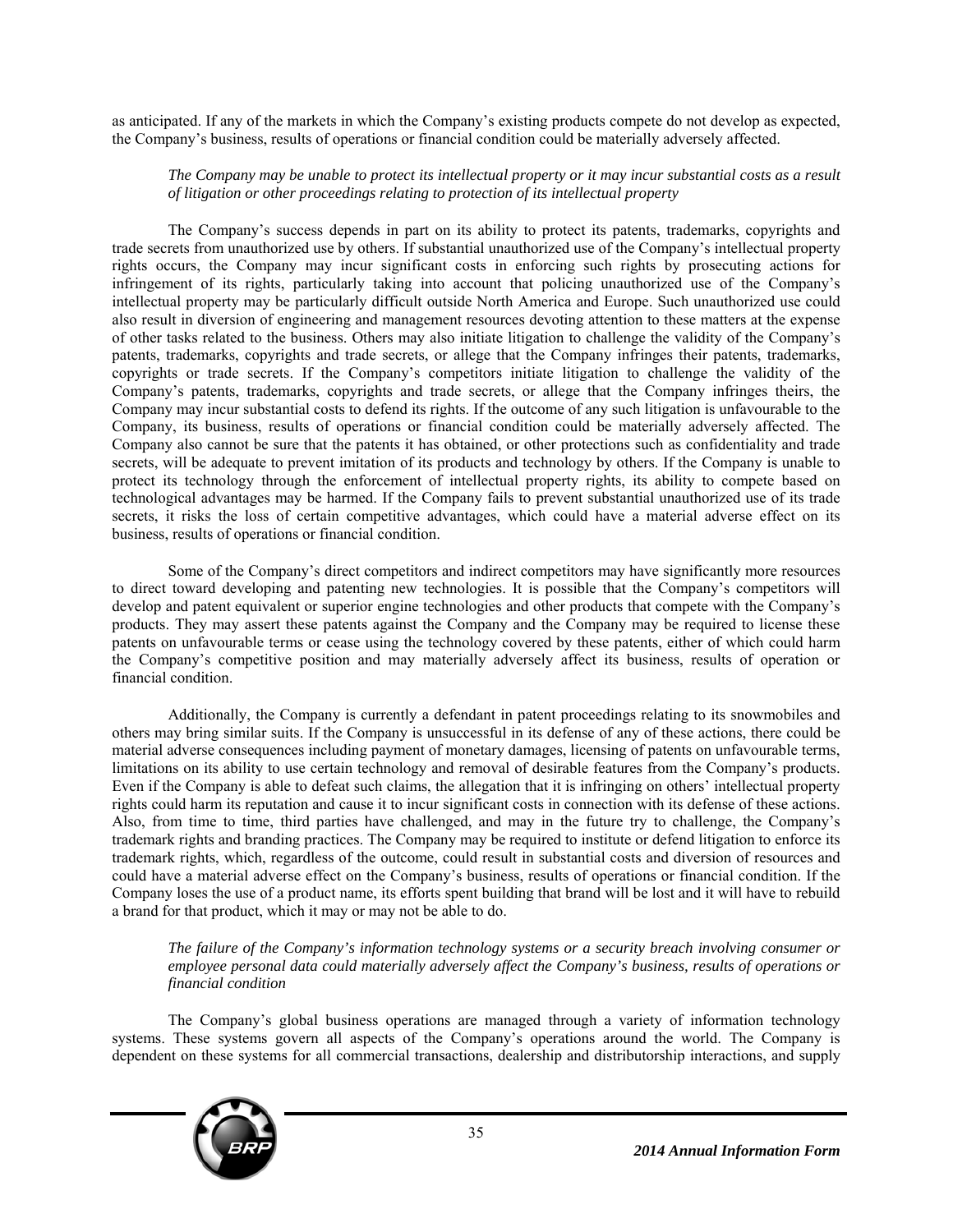chain and inventory management. Although the Company has established appropriate contingency plans to mitigate the risks associated with a failure of its information technology systems or a security breach, some of the systems are based on legacy technology and operate with a minimal level of available support. If one of the Company's key IT systems were to suffer a failure this could have a material adverse effect on the Company's business, results of operations or financial condition. Further, the Company relies on large outsourcing contracts for IT services with a major third-party service provider and if such service provider were to fail or the relationship with the Company were to end, and the Company were unable to find a suitable replacement in a timely manner, the Company's business, results of operations or financial condition could be materially adversely affected. The Company is continually modifying and enhancing its IT systems and technologies to increase productivity and efficiency. As new systems and technologies are implemented, the Company could experience unanticipated difficulties resulting in unexpected costs and adverse impacts to its manufacturing and other business processes. When implemented, the systems and technologies may not provide the benefits anticipated and could add costs and complications to ongoing operations, which may have a material adverse effect on the Company's business, results of operations or financial condition.

The Company and its dealers and distributors receive and store personal information in connection with its human resources operations, credit operations, warranty management, marketing efforts and other aspects of its business. Additionally, the Company exchanges information with hundreds of trading partners across all aspects of its commercial operations. The Company makes significant investments in research and development each year and data from such activities is maintained in the Company's IT systems. Any security breach of the Company's IT systems could result in disruptions to its operations or erroneous transactions. To the extent that such a breach results in a loss or damage to the Company's data, or in inappropriate disclosure of confidential or personal information, it could cause significant damage to the Company's reputation, affect its relationships with its customers, lead to claims against the Company and ultimately materially adversely affect its business, results of operations or financial condition.

### *Retail sales of the Company's new products may be materially adversely affected by declining prices for used versions of the Company's products or the supply of new products by competitors in excess of demand*

The Company has observed that when prices for used versions of its products have declined, it has had the effect of reducing demand among retail purchasers for new versions of its products (at or near manufacturer's suggested retail prices). Also, while the Company has taken steps designed to balance production volumes for its products with demand, its competitors could choose to supply new products to the market in excess of demand at reduced prices which could also have the effect of reducing demand for new versions of the Company's products. Reduced demand for new versions of the Company's products could lead to reduced sales by the Company, which could materially adversely affect its business, results of operations or financial condition.

### *The Company may not be able to successfully execute its manufacturing strategy*

One of the priorities of the strategic plan established by management consists in sustained efforts in terms of cost reduction and operational efficiencies. This priority aims at leveraging the strength of the Company's established manufacturing centers, while expanding manufacturing operations for certain products in Mexico to meet added demand and reduce costs. In order to help the Company to respond to ongoing changes in the market place and reduce inventory across the supply chain, this priority also focuses on further implementing model mix production on its assembly lines, which means being able to produce a greater range of models on a weekly and daily basis, without expensive set-up costs or production downtime. The Company believes that flexible manufacturing is the key element to enable improvements in the Company's ability to respond to customers in a cost effective manner. The success of the Company in implementing this priority of its strategic plan is dependent on the involvement of management, production employees and suppliers. Any inability to achieve this priority could materially adversely impact the Company's business, results of operations or financial condition and its ability to deliver the right product at the right time to the customer.

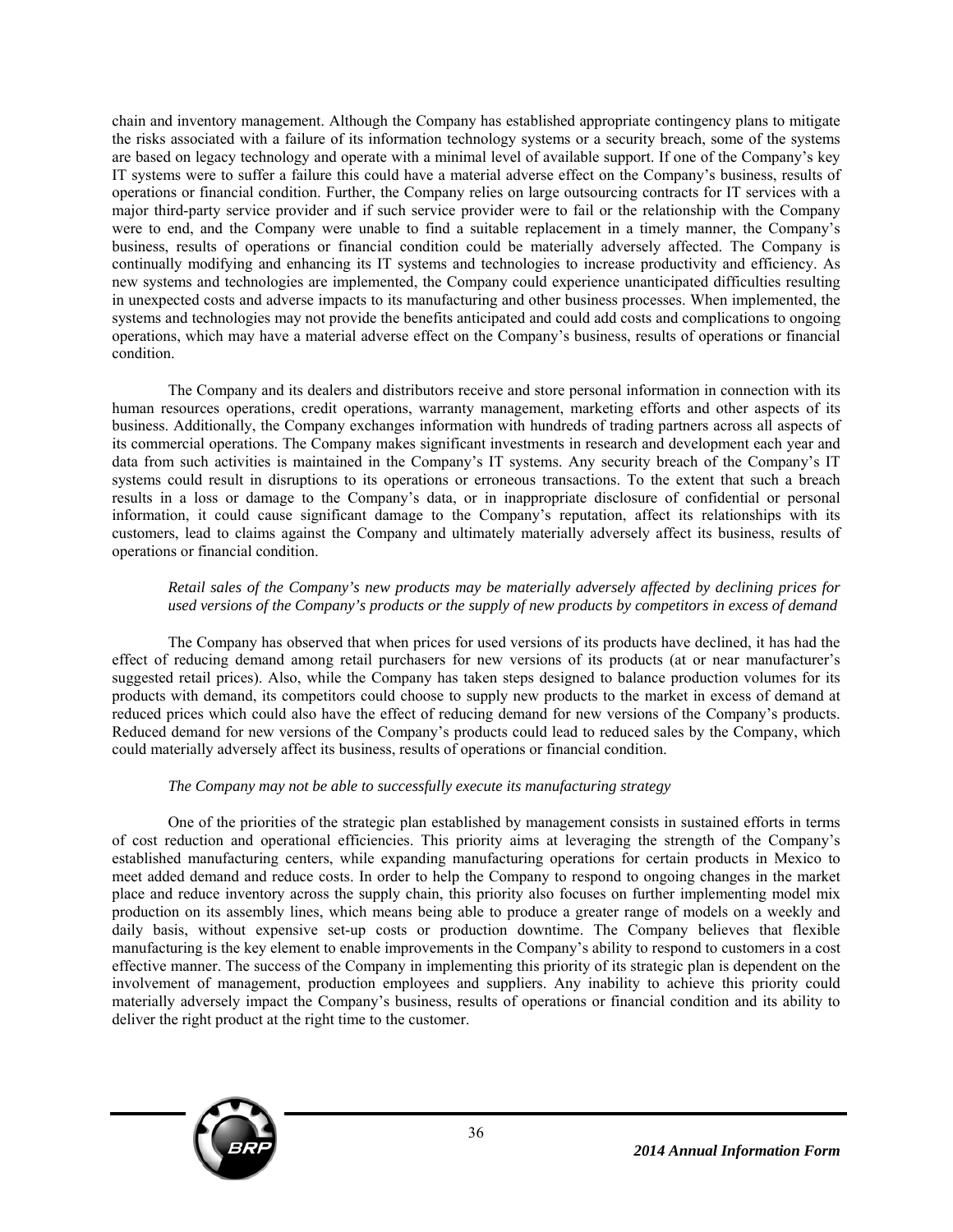In addition, the Company plans to maintain its manufacturing operations and production capacity at relatively stable levels in Canada, Austria, the United States and Finland, while accommodating volume growth by increasing production levels in Mexico. The Company has initiated a transfer of certain of its manufacturing activities from Canada to Mexico, which resulted in the transfer of the Company's production of ATVs to Juárez in 2006 and the inauguration of a second Mexican manufacturing facility in Querétaro (Mexico) in 2013 that has only recently started its operations. Any failure to achieve or sustain the anticipated levels of productivity and operational efficiencies in those manufacturing facilities could have a material adverse impact on the Company's business, results of operations or financial condition.

### *Tax matters and changes in tax laws could materially adversely affect the Company's business, results of operations or financial condition*

The Company, as a multinational company conducting operations through subsidiaries in multiple jurisdictions, is subject to income taxes in Canada, the United States and numerous other foreign jurisdictions. The Company's effective income tax rate in the future could be adversely affected as a result of a number of factors, including changes in the mix of earnings in countries with differing statutory tax rates, changes in the valuation of deferred tax assets and liabilities, changes in tax laws and the outcome of income tax audits in various jurisdictions around the world. The Company regularly assesses all of these matters to determine the adequacy of its tax liabilities. If any of the Company's assessments turn out to be incorrect, the Company's business, results of operations or financial condition could be materially adversely affected.

The Company's Canadian and foreign entities undertake certain operations with other currently existing or new subsidiaries in different jurisdictions, including Canada, the United States, Mexico, Finland and Austria. The tax laws of these jurisdictions, including Canada, have detailed transfer pricing rules which require that all transactions with non-resident related parties be priced using arm's length pricing principles. Although the Company believes that its transfer pricing policies have been reasonably determined in accordance with arm's length principles, the taxation authorities in the jurisdictions where the Company carries on business could challenge its arm's length related party transfer pricing policies. International transfer pricing is a subjective area of taxation and generally involves a significant degree of judgment. If any of these taxation authorities were to successfully challenge the Company's transfer pricing policies, its income tax expense may be adversely affected and the Company could also be subjected to interest and penalties. The Company may be liable for such penalties in respect of transfer pricing adjustments unless reasonable efforts were made to determine, and use, arm's length transfer prices. Generally, reasonable efforts in this regard are only considered to be made if contemporaneous documentation has been prepared that supports the transfer pricing methodology. Any such increase in the Company's income tax expense and related interest and penalties could have a material adverse effect on its business, results of operations or financial condition.

Although the Company believes that the expenses and tax credits claimed by the Company, including research and development expenses and Scientific Research and Experimental Development tax credits, have been reasonably determined and are deductible, there can be no assurance that the Canadian and the relevant foreign taxation authorities will agree. If a taxation authority were to successfully challenge the correctness of such expenses or tax credits claimed, or if a taxation authority were to reduce any tax credit either by reducing the rate of the grant or the eligibility of some research and development expenses in the future, the Company's business, results of operations or financial condition could be materially adversely affected.

### *Higher fuel costs can materially adversely affect the Company's business, results of operations or financial condition*

Higher fuel costs increase the transportation cost both of acquiring the Company's materials and shipping its products to customers. Increases in energy costs can also adversely affect the pricing and availability of petroleum-based raw materials. There is no guarantee that the Company would be able to pass such higher costs to its customers, and so an increase in such costs could have a material adverse effect on the Company's business, results of operations or financial condition. Also, higher fuel costs increase the cost of owning and operating many

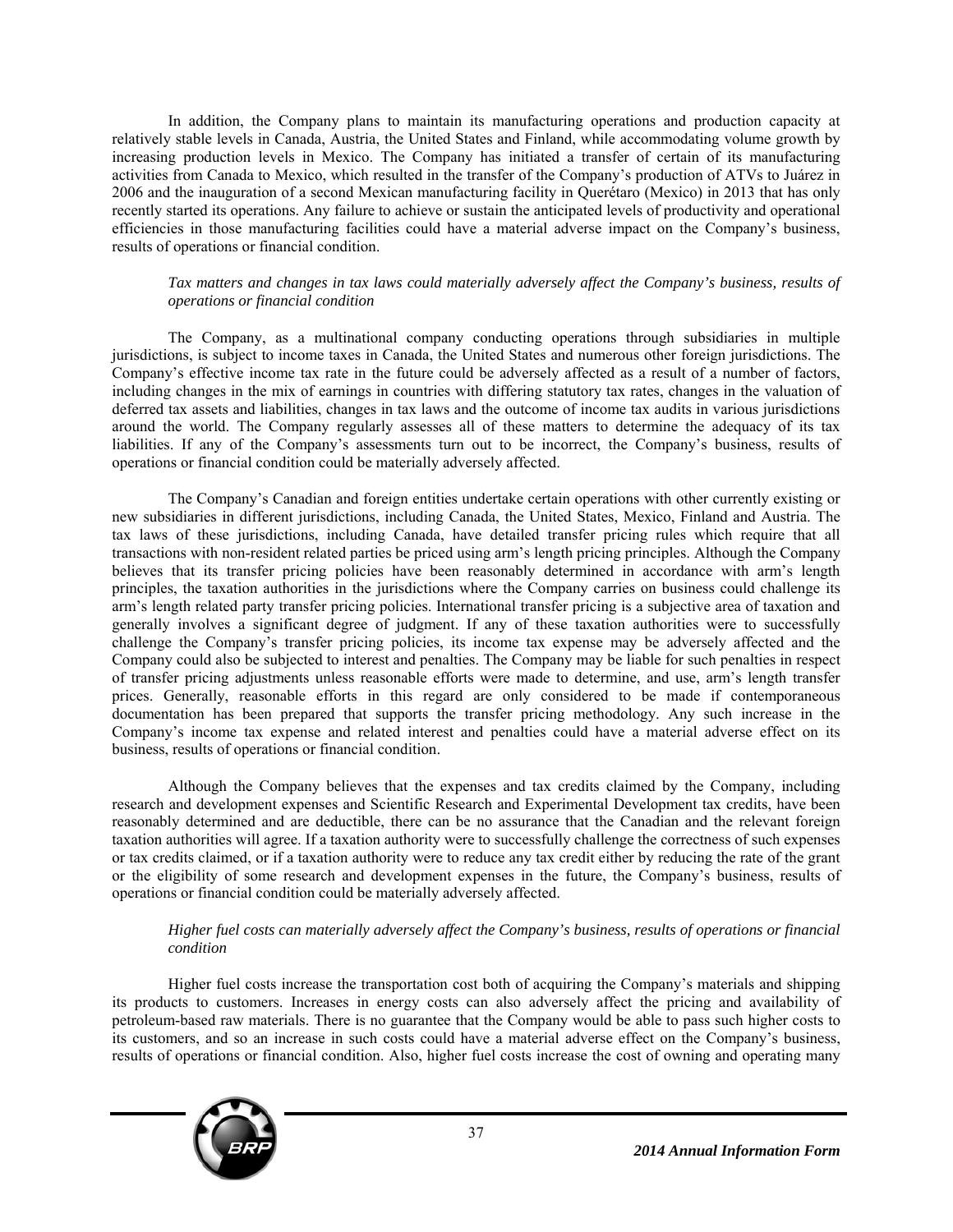of the Company's products, which can reduce demand for them and so materially adversely affect the Company's business, results of operations or financial condition.

### *Deterioration in relationships with the Company's non-unionized and unionized employees could have a material adverse effect on the business, results of operations or financial condition*

A majority of the Company's employees are non-unionized, including in all facilities in Canada and the United States. The maintenance of a productive and efficient labour environment and, in the event of unionization of these employees, the successful negotiation of a collective bargaining agreement, cannot be assured. A deterioration in relationships with employees or in the labour environment could result in work interruptions or other disruptions, or cause management to divert time and resources from other aspects of the Company's business, which could have a material adverse effect on the Company's business, results of operations or financial condition.

The Company is party to some national collective bargaining agreements in Austria, Finland and Mexico that expire at various times in the future. As the Company is dependent on national unions to renew these agreements on terms that are satisfactory as they become subject to renegotiation from time to time, the outcome of these labour negotiations could have a material adverse effect on the Company's business, results of operations or financial condition. Such could be the case if current or future labour negotiations or contracts were to further restrict its ability to maximize the efficiency of its operations. In addition, its ability to make short-term adjustments to control compensation and benefit costs is limited by the terms of its national collective bargaining agreements. The Company cannot predict the outcome of any current or future negotiations relating to labour disputes, union representation or the renewal of its national collective bargaining agreements, nor can the Company assure that it will not experience work stoppages, strikes, property damage or other forms of labour protests pending the outcome of any current or future negotiations. If its unionized workers engage in a strike or any other form of work stoppage, it could experience a significant disruption to its operations, damage to its property and/or interruption to its services, which could have a material adverse effect on the Company's business, results of operations or financial condition.

## *Pension plan liability may have a material adverse effect on the Company*

Economic cycles can have a negative impact on the funding of the Company's remaining defined benefit pension obligations and related expenditures. In particular, a portion of the Company's pension plan assets are invested in equity securities, which can experience significant declines if financial markets weaken. Also, the Company's latest actuarial funding valuation reports show that the defined benefit components of the Company's registered pension plans present a solvency deficit and, as a result, the Company is required to make additional funding contributions. There is no guarantee that the expenditures and contributions required to fund these defined benefit pension obligations will not increase in the future and therefore negatively impact its operating results, liquidity and financial position. Risks related to the funding of defined benefit pension plans may materialize if total obligations with respect to such a pension plan exceed the total value of the plan fund's assets. Shortfalls may arise due to lower-than-expected returns on investments, changes in the discount rate used to assess the pension plan's obligations, and actuarial losses. Any of these risks could result in a material adverse effect on the Company's business, results of operations or financial condition.

### *Natural disasters, unusually adverse weather, pandemic outbreaks, boycotts and geo-political events could materially adversely affect the Company's business, results of operations or financial condition*

The occurrence of one or more natural disasters, such as hurricanes and earthquakes, unusually adverse weather, pandemic outbreaks, boycotts and geo-political events, such as civil unrest and acts of terrorism, or similar disruptions could materially adversely affect the Company's business, results of operations or financial condition. These events could result in physical damage to one or more of the Company's properties, increases in fuel or other energy prices, temporary or permanent closure of one or more of the Company's facilities, temporary lack of an adequate workforce in a market, temporary or long-term disruption in the supply of raw materials, product parts and

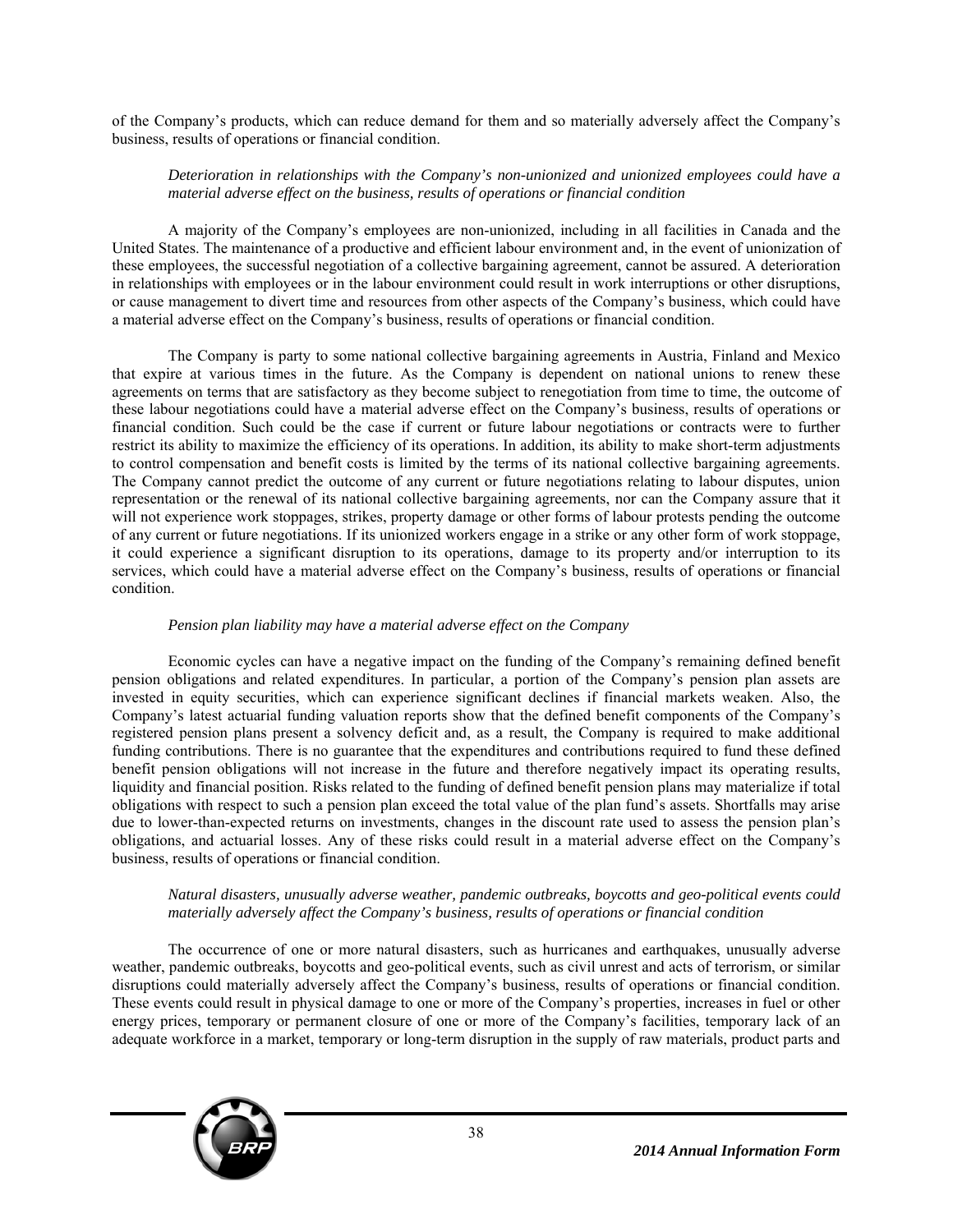components, temporary disruption in transport to and from overseas, disruption in the Company's distribution network and disruption to the Company's information systems.

### *Failure to carry proper insurance coverage may have a material adverse effect on the Company*

The Company maintains directors and officers insurance, liability insurance, business interruption and property insurance and its insurance coverage reflects deductibles, self-insured retentions, limits of liability and similar provisions. However, there is no guarantee that the Company's insurance coverage will be sufficient, or that insurance proceeds will be paid to it in a timely manner. In addition, there are types of losses the Company may incur but against which it cannot be insured or which it believes are not economically reasonable to insure, such as losses due to acts of war and certain natural disasters. If the Company incurs these losses and they are material, the Company's business, results of operations or financial condition could be materially adversely affected.

### *Volatile market price for Subordinate Voting Shares*

The market price for Subordinate Voting Shares may be volatile and subject to wide fluctuations in response to numerous factors, many of which are beyond the Company's control, including the following:

- actual or anticipated fluctuations in the Company's quarterly results of operations;
- changes in estimates of the Company's future results of operations by the Company;
- changes in forecasts, estimates or recommendations of securities research analysts regarding the Company's future results of operations or financial performance;
- changes in the economic performance or market valuations of other companies that investors deem comparable to the Company;
- additions or departures of the Company's senior management team or other key employees;
- sales or perceived sales of additional Subordinate Voting Shares;
- significant acquisitions or business combinations, strategic partnerships, joint ventures or capital commitments by or involving the Company or its competitors; and
- news reports relating to trends, concerns or competitive developments, regulatory changes and other related issues in the Company's industry or target markets.

Financial markets have in the past experienced significant price and volume fluctuations that have particularly affected the market prices of equity securities of companies and that have, in many cases, been unrelated to the operating performance, underlying asset values or prospects of such companies. Accordingly, the market price of the Subordinate Voting Shares may decline even if the Company's operating results, financial condition or prospects have not changed. As well, certain institutional investors may base their investment decisions on consideration of the Company's environmental, governance and social practices and performance against such institutions' respective investment guidelines and criteria, and failure to meet such criteria may result in a limited or no investment in the Subordinate Voting Shares by those institutions, which could materially adversely affect the trading price of the Subordinate Voting Shares. There can be no assurance that continuing fluctuations in price and volume will not occur. If such increased levels of volatility and market turmoil continue, the Company's business, results of operations or financial condition could be materially adversely impacted and the trading price of the Subordinate Voting Shares could be materially adversely affected.

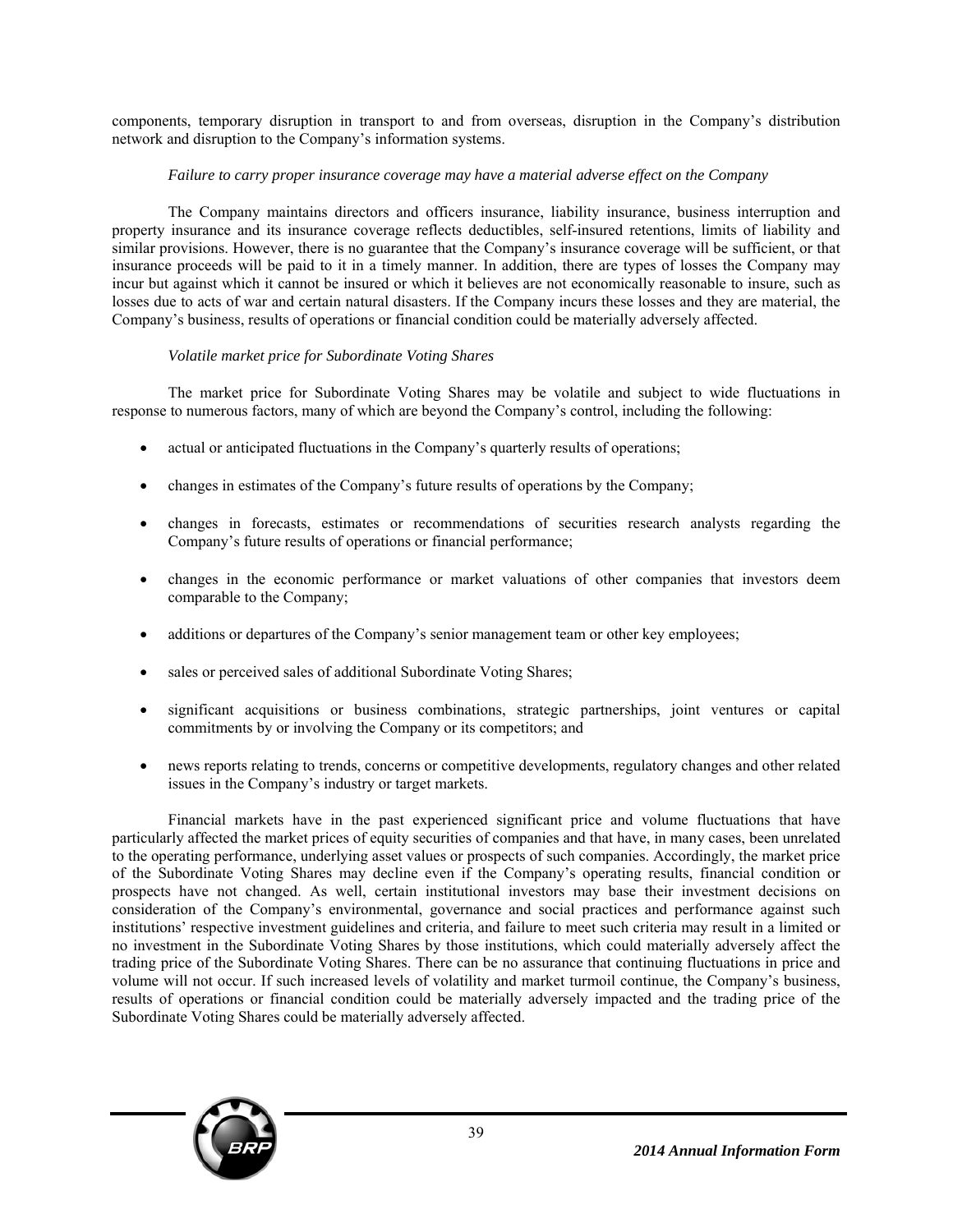*Because the Company has no current plans to pay dividends on Subordinate Voting Shares for the foreseeable future, investors may not receive any return on investment unless they sell their Subordinate Voting Shares for a price greater than that which they paid for it* 

The Company currently intends to use its earnings to finance the expansion of its business and to reduce indebtedness. Any future determination to pay dividends on the Shares would be at the discretion of the board of directors of the Company (the "Board of Directors") and would depend on, among other things, the Company's results of operations, current and anticipated cash requirements and surplus, financial condition, contractual restrictions and financing agreement covenants (including restrictions in the Term Credit Agreement and the Revolving Credit Agreement or other material agreements), solvency tests imposed by corporate law and other factors that the Board of Directors may deem relevant.As a result, investors may not receive any return on an investment in their Subordinate Voting Shares unless they sell them for a price greater than that which they paid for it.

### *The Company is a holding company*

The Company is a holding company and a substantial portion of its assets consists in the shares of its direct and indirect subsidiaries. As a result, investors in the Company are subject to the risks attributable to its subsidiaries. As a holding company, the Company conducts substantially all of its business through its subsidiaries, which generate substantially all of its revenues. Consequently, the Company's cash flows and ability to complete current or desirable future enhancement opportunities are dependent on the earnings of its subsidiaries and the distribution of those earnings to the Company. The ability of these entities to pay dividends and other distributions will depend on their operating results and will be subject to applicable laws and regulations which require that solvency and capital standards be maintained by such companies and contractual restrictions contained in the instruments governing their debt. In the event of a bankruptcy, liquidation or reorganization of any of its subsidiaries, holders of indebtedness and trade creditors will generally be entitled to payment of their claims from the assets of those subsidiaries before any assets are made available for distribution to the Company. As at January 31, 2014, the Subordinate Voting Shares were effectively junior to approximately \$941.1 million of indebtedness of its subsidiaries.

### *Beaudier Group, Bain Capital and CDPQ will have significant influence with respect to matters put before the shareholders, which may have a negative impact on the trading price of the Subordinate Voting Shares*

As at March 26, 2014, Beaudier Group, Bain Capital and CDPQ (collectively, the "Principal Shareholders") owned 41,237,476, 31,744,393 and 6,041,475 Multiple Voting Shares, respectively, which represented approximately 48.2%, 37.1% and 7.1%, respectively, of the combined voting power of the Company's outstanding Shares. Accordingly, the Principal Shareholders have significant influence with respect to all matters submitted to the Company's shareholders for approval, including without limitation the election and removal of directors, amendments to the articles of incorporation and by-laws of the Company and the approval of certain business combinations. Holders of Subordinate Voting Shares have a limited role in the Company's affairs. This concentration of voting power may cause the market price of the Subordinate Voting Shares to decline, delay or prevent any acquisition or delay or discourage take-over attempts that shareholders may consider to be favourable, or make it more difficult or impossible for a third party to acquire control of the Company or effect a change in the Company's Board of Directors and management. Any delay or prevention of a change of control transaction could deter potential acquirors or prevent the completion of a transaction in which the Company's shareholders could receive a substantial premium over the then current market price for their Subordinate Voting Shares.

In addition, Beaudier Group's, Bain Capital's and CDPQ's interests may not in all cases be aligned with interests of the other shareholders of the Company. Beaudier Group, Bain Capital and CDPQ may have an interest in pursuing acquisitions, divestitures and other transactions that, in the judgment of its management, could enhance its equity investment, even though such transactions might involve risks to the shareholders of the Company and may ultimately affect the market price of the Subordinate Voting Shares.

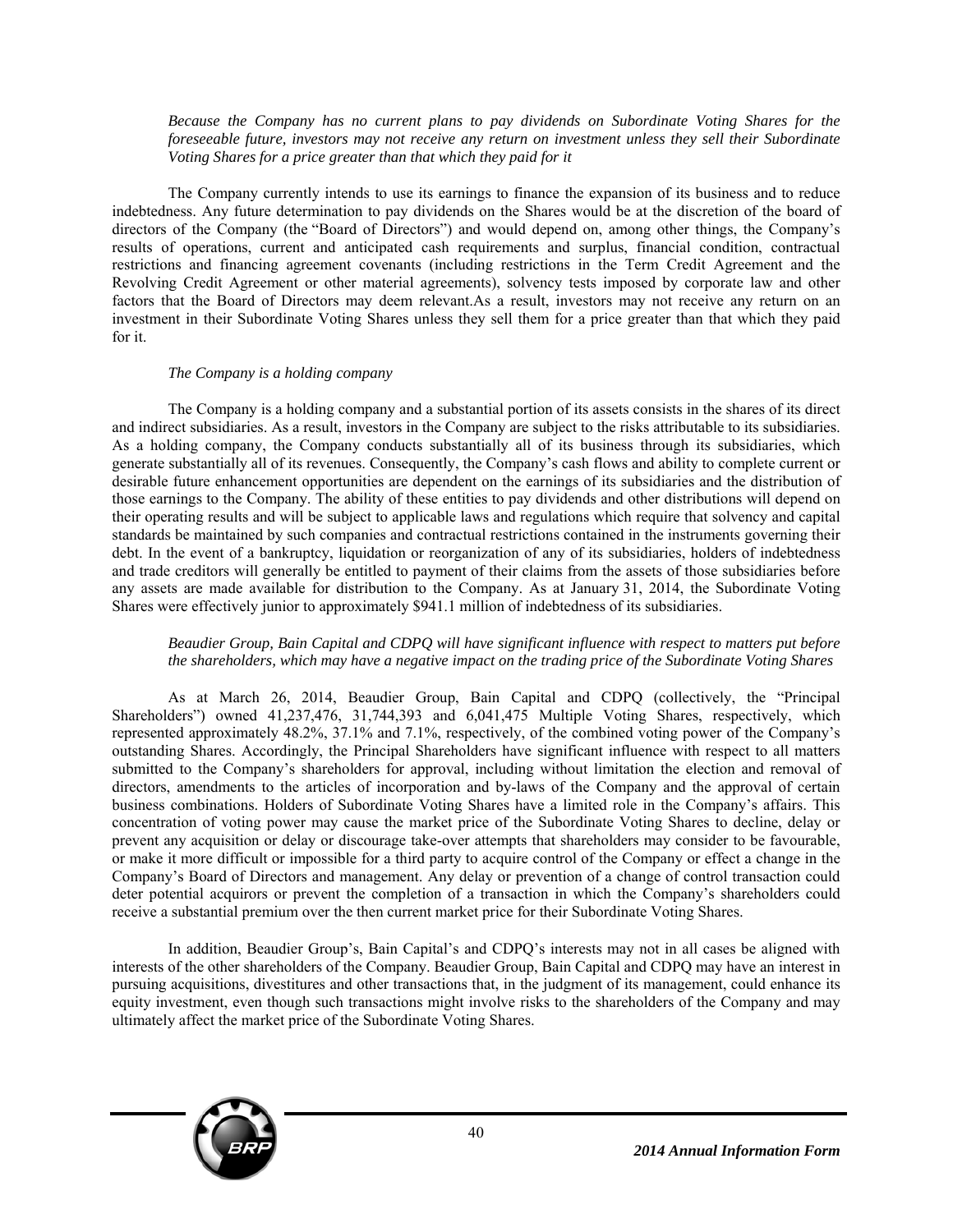#### *Future sales of Subordinate Voting Shares by the Company's Principal Shareholders, officers, directors and senior management*

As at March 26, 2014, Beaudier Group owned 41,237,476 Multiple Voting Shares, which in the aggregate represented approximately 52.2% of the issued and outstanding Multiple Voting Shares of the Company, Bain Capital owned 31,744,393 Multiple Voting Shares, which in the aggregate represented approximately 40.2% of the issued and outstanding Multiple Voting Shares of the Company, and CDPQ owned 6,041,475 Multiple Voting Shares, which in the aggregate represented approximately 7.6% of the issued and outstanding Multiple Voting Shares of the Company. Each outstanding Multiple Voting Share may at any time, at the option of the holder, be converted into one Subordinate Voting Share. See "Description of the Capital Structure".

Subject to compliance with applicable securities laws and the terms of any lock-up arrangements, the Company's officers, directors, Principal Shareholders and their affiliates may sell some or all of their Subordinate Voting Shares in the future. No prediction can be made as to the effect, if any, such future sales of Subordinate Voting Shares will have on the market price of the Subordinate Voting Shares prevailing from time to time. However, the future sale of a substantial number of Subordinate Voting Shares by the Company's officers, directors, senior management or Principal Shareholders and their affiliates, or the perception that such sales could occur, could materially adversely affect prevailing market prices for the Subordinate Voting Shares.

Pursuant to the Registration Rights Agreement, each Principal Shareholder is granted certain registration rights. See "Material Contracts ― Securityholders Agreements ― Registration Rights Agreement".

### **DIVIDENDS**

The Company currently intends to use its earnings to finance the expansion of its business and to reduce indebtedness. Any future determination to pay dividends on the Shares would be at the discretion of the Board of Directors and would depend on, among other things, the Company's results of operations, current and anticipated cash requirements and surplus, financial condition, contractual restrictions and financing agreement covenants (including restrictions in the Term Credit Agreement and the Revolving Credit Agreement or other material agreements), solvency tests imposed by corporate law and other factors that the Board of Directors may deem relevant.

On April 15, 2013, the Company paid special distributions in the aggregate amount of \$376 million to the holders of all of its classes of shares (representing an amount of \$0.96 per Class A voting common share, Class A.1 voting common share and Class B non-voting common share, and \$2.99 per Super B non-voting common share), with approximately \$46 million representing a return of capital and approximately \$330 million representing dividends. On April 30, 2013, the Company used cash on hand and funds generated from operations to pay an additional dividend of \$153 million to the holders of all of its classes of shares (representing an amount of \$0.39 per share).

### **DESCRIPTION OF THE CAPITAL STRUCTURE**

The Company's authorized share capital consists of an unlimited number of Multiple Voting Shares and Subordinate Voting Shares and an unlimited number of preferred shares (the "Preferred Shares"), issuable in series. As at March 26, 2014, there were 39,135,723 Subordinate Voting Shares and 79,023,344 Multiple Voting Shares issued and outstanding and no Preferred Shares.

The Subordinate Voting Shares are "restricted securities" within the meaning of such term under applicable Canadian securities laws.

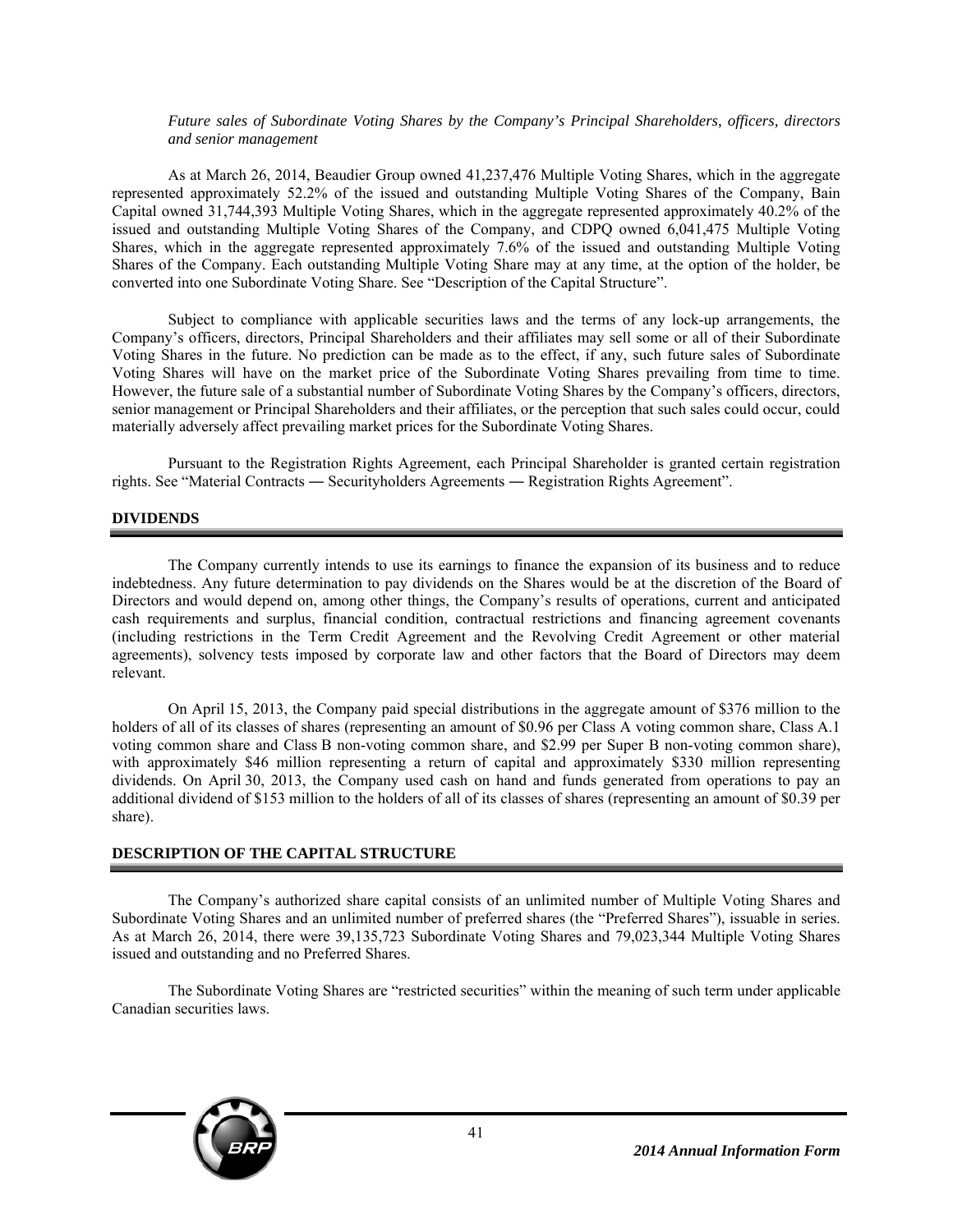#### **Shares**

Except as described herein, the Subordinate Voting Shares and the Multiple Voting Shares have the same rights, are equal in all respects and are treated by the Company as if they were shares of one class only.

#### **Rank**

The Subordinate Voting Shares and Multiple Voting Shares rank *pari passu* with respect to the payment of dividends, return of capital and distribution of assets in the event of the liquidation, dissolution or winding up of the Company. In the event of the liquidation, dissolution or winding-up of the Company or any other distribution of its assets among its shareholders for the purpose of winding-up its affairs, whether voluntarily or involuntarily, the holders of Multiple Voting Shares and the holders of Subordinate Voting Shares are entitled to participate equally, share for share, subject always to the rights of the holders of any preferred shares, in the remaining property and assets of the Company available for distribution to the holders of Shares, without preference or distinction among or between the Subordinate Voting Shares and the Multiple Voting Shares.

### **Dividends**

The holders of outstanding Shares are entitled to receive, subject always to the rights of the holders of any preferred shares, dividends on a share for share basis out of assets legally available therefor at such times and in such amounts and form as the Board of Directors may from time to time determine, without preference or distinction among or between the Subordinate Voting Shares and the Multiple Voting Shares. In the event of a payment of a dividend in the form of Shares, holders of Subordinate Voting Shares shall receive Subordinate Voting Shares and holders of Multiple Voting Shares shall receive Multiple Voting Shares.

### **Voting Rights**

Under the Company's articles, the Subordinate Voting Shares carry one vote per share and Multiple Voting Shares carry six votes per share. Based on the number of shares issued and outstanding as at March 26, 2014, the Subordinate Voting Shares represented 33.1% of the Company's total issued and outstanding Shares and 7.6% of the voting power attached to all of the Shares.

### **Conversion**

The Subordinate Voting Shares are not convertible into any other class of shares. Each outstanding Multiple Voting Share may at any time, at the option of the holder, be converted into one Subordinate Voting Share. Upon the first date that any Multiple Voting Share shall be held other than by a Permitted Holder (as defined below), such holder, without any further action, shall automatically be deemed to have exercised his, her or its rights to convert all of the Multiple Voting Shares held by such holder into fully paid and non-assessable Subordinate Voting Shares, on a share for share basis.

In addition, all Multiple Voting Shares, regardless of the holder thereof, will convert automatically into Subordinate Voting Shares at such time as Permitted Holders that hold Multiple Voting Shares no longer hold and own, collectively, directly or indirectly, more than 15% of the beneficial ownership interests in the aggregate number of outstanding Multiple Voting Shares and Subordinate Voting Shares (it being understood that the number of Multiple Voting Shares shall be added to the number of Subordinate Voting Shares for the purposes of such calculation).

For the purposes of the foregoing:

"Affiliate" means, with respect to any specified Person (as defined below), any other Person which directly or indirectly through one or more intermediaries controls, or is controlled by, or is under common control with, such specified Person;

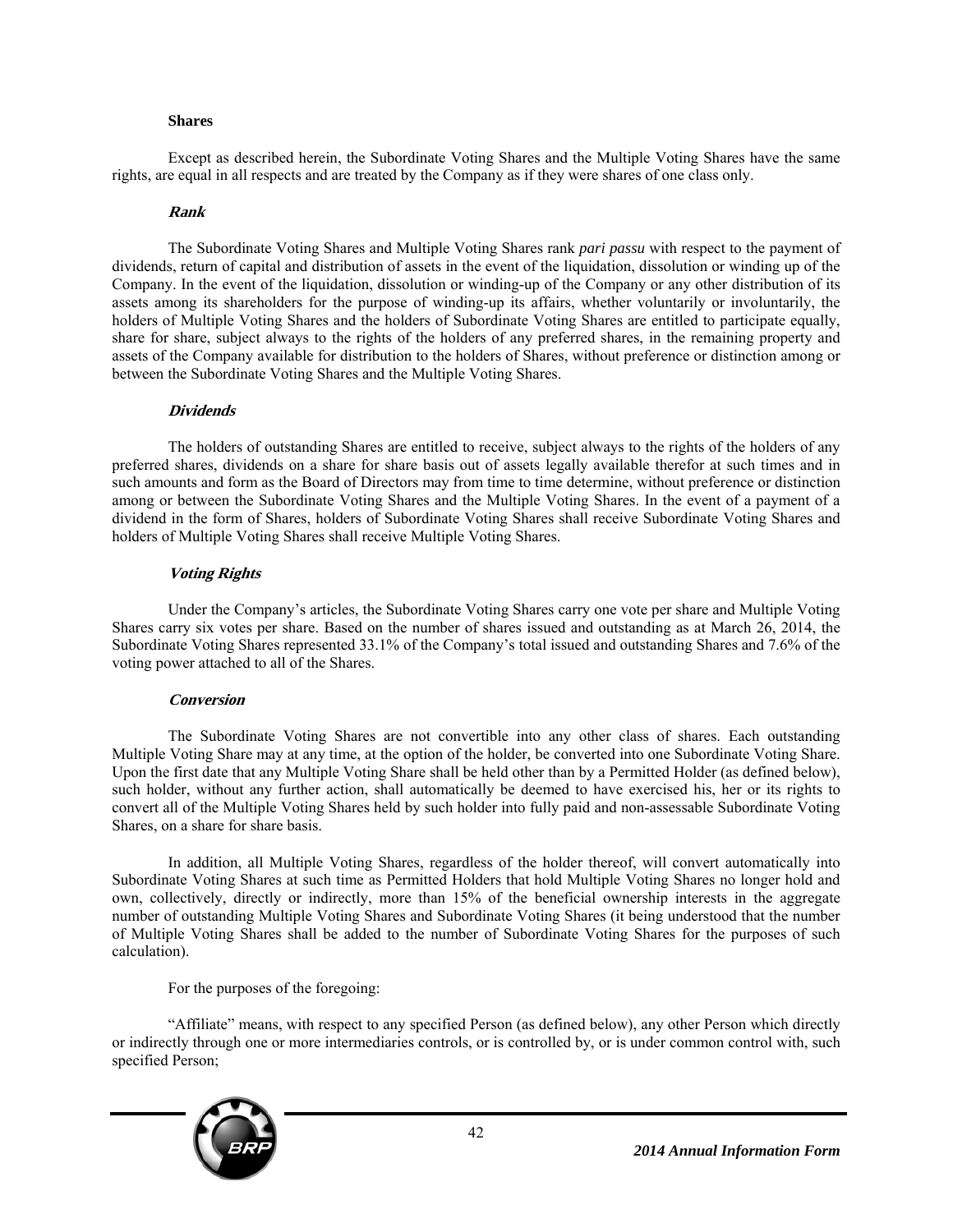"Members of the Immediate Family" means with respect to any individual, each spouse (whether by marriage or civil union) or common law partner (as defined in the Income Tax Act (Canada) (the "Tax Act")) or child or other descendants (whether by birth or adoption) of such individual, each spouse (whether by marriage or civil union) or common law partner (as defined in the Tax Act) of any of the aforementioned Persons, each trust created solely for the benefit of such individual and/or one or more of the aforementioned Persons, and each legal representative of such individual or of any aforementioned Persons (including without limitation a tutor, curator, mandatary due to incapacity, custodian, guardian or testamentary executor), acting in such capacity under the authority of the law, an order from a competent tribunal, a will or a mandate in case of incapacity or similar instrument. For the purposes of this definition, a Person shall be considered the spouse of an individual if such Person is legally married to such individual, lives in a civil union with such individual or is the common law partner (as defined in the Tax Act as amended from time to time) of such individual. A Person who was the spouse of an individual within the meaning of this paragraph immediately before the death of such individual shall continue to be considered a spouse of such individual after the death of such individual.

"Permitted Holders" means (i) Janine Bombardier, Claire Bombardier Beaudoin, Laurent Beaudoin, Huguette Bombardier Fontaine, Jean-Louis Fontaine and J.R. André Bombardier, and the Members of the Immediate Family of each such individual; (ii) any Person controlled, directly or indirectly, by one or more of the Persons referred to in clause (i) above; (iii) Bain Capital and any of its Affiliates and; (iv) CDPQ and any of its Affiliates;

"Person" means any individual, partnership, corporation, company, association, trust, joint venture or limited liability company; and

A Person is "controlled" by another Person or other Persons if: (i) in the case of a company or other body corporate wherever or however incorporated: (A) securities entitled to vote in the election of directors carrying in the aggregate at least 66⅔% of the votes for the election of directors and representing in the aggregate at least 66⅔% of the participating (equity) securities are held, other than by way of security only, directly or indirectly, by or solely for the benefit of the other Person or Persons; and (B) the votes carried in the aggregate by such securities are entitled, if exercised, to elect a majority of the board of directors of such company or other body corporate; or (ii) in the case of a Person that is not a company or other body corporate, at least 66⅔% of the participating (equity) and voting interests of such Person are held, directly or indirectly, by or solely for the benefit of the other Person or Persons; and "controls", "controlling" and "under common control with" shall be interpreted accordingly.

# **Subscription Rights**

In the event of any distribution or issuance, including by way of a share dividend (a "Distribution") of voting shares of the Company (other than Multiple Voting Shares, Subordinate Voting Shares issued upon the conversion of Multiple Voting Shares or voting shares issued pursuant to the exercise of a right attached to any security of the Company issued prior to the Distribution) (the "Voting Shares") or of securities convertible or exchangeable into Voting Shares or giving the right to acquire Voting Shares (other than options or other securities issued under compensatory plans or other plans to purchase Voting Shares or any other securities in favour of the management, directors, employees or consultants of the Company) (the "Convertible Securities" and, together with the Voting Shares, the "Distributed Securities"), the Company shall issue to the holder(s) of Multiple Voting Shares rights to subscribe for that number of Multiple Voting Shares, or, as the case may be, for securities convertible or exchangeable into or giving the right to acquire, on the same terms and conditions, including subscription or exercise price, as applicable, mutatis mutandis (except for the ultimate underlying securities which shall be Multiple Voting Shares), as those stipulated in the Convertible Securities, that number of Multiple Voting Shares, respectively, which carry, in the aggregate, a number of voting rights sufficient to fully maintain the proportion of total voting rights (on a fully diluted basis) associated with the then outstanding Multiple Voting Shares (the "Rights to Subscribe").

The Rights to Subscribe shall be issued to the holder(s) of Multiple Voting Shares in a proportion equal to their respective holdings of Multiple Voting Shares and shall be issued concurrently with the completion of the

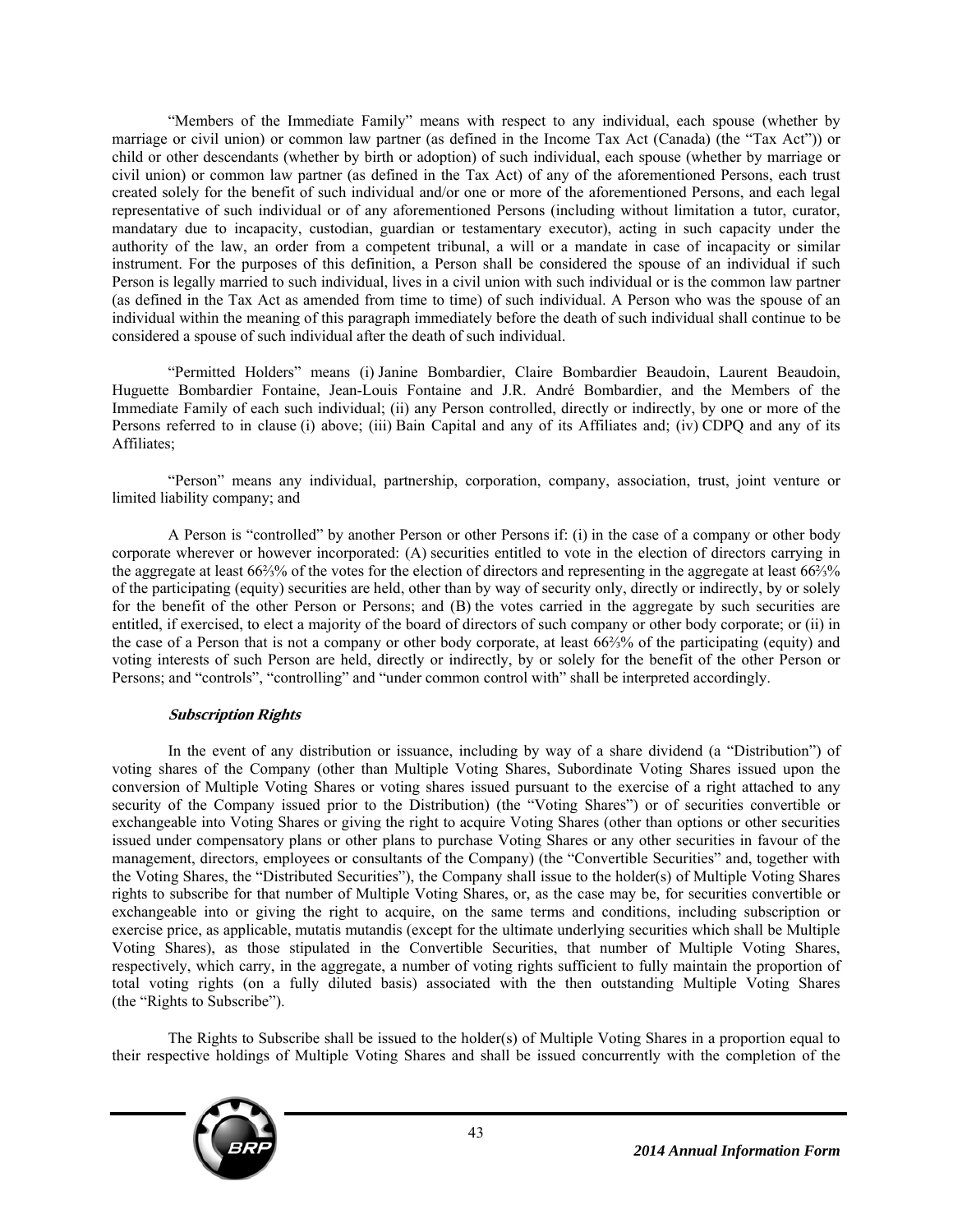Distribution of the applicable Distributed Securities. To the extent that any such Rights to Subscribe are exercised, in whole or in part, the securities underlying such Rights to Subscribe (the "Subscription Securities") shall be issued and must be paid for concurrently with the completion of the Distribution and payment to the Company of the issue price for the Distributed Securities, at the lowest price permitted by the applicable securities and stock exchange regulations and subject (as to such price) to the prior consent of the exchanges but at a price not lower than (i) if the Distributed Securities are Subordinate Voting Shares, the price at which Subordinate Voting Shares are then being issued or distributed, (ii) if the Distributed Securities are Convertible Securities, the price at which the applicable Convertible Securities are then being issued or distributed; and (iii) if the Distributed Securities are Voting Shares other than Subordinate Voting Shares, the higher of (a) the weighted average price of the transactions on the Subordinate Voting Shares on the TSX (or such other primary stock exchange on which they are listed, as the case may be) for the 20 trading days preceding the Distribution of such Voting Shares or of (b) the weighted average price of transactions on the Subordinate Voting Shares on the TSX (or such other primary stock exchange on which they are listed, as the case may be), the trading day before the Distribution of such Voting Shares.

The privileges attached to Subscription Securities which are securities convertible or exchangeable into or giving the right to acquire Multiple Voting Shares shall only be exercisable if and whenever the same privileges attached to the Convertible Securities are exercised and shall not result in the issuance of a number of Multiple Voting Shares which increases the proportion (as in effect immediately prior to giving effect to the completion of the Distribution) of total voting rights associated with the Multiple Voting Shares after giving effect to the exercise by the holder(s) of the privileges attached to such Convertible Securities.

The right to receive Rights to Subscribe as described above, and the legal or beneficial ownership of the Rights to Subscribe, may be assigned in whole or in part among Permitted Holders, provided that written notice of any such assignment shall be sent promptly to the other holders of Multiple Voting Shares and the Company.

Subordinate Voting Shares have no pre-emptive or subscription rights to purchase any securities of the Company. An issuance of participating (equity) securities will not be rendered invalid due to a failure by the Company to comply with the foregoing.

# **Subdivision or Consolidation**

No subdivision or consolidation of the Subordinate Voting Shares or the Multiple Voting Shares may be carried out unless, at the same time, the Multiple Voting Shares or the Subordinate Voting Shares, as the case may be, are subdivided or consolidated in the same manner and on the same basis.

### **Certain Amendments**

In addition to any other voting right or power to which the holders of Subordinate Voting Shares shall be entitled by law or regulation or other provisions of the Articles of the Company from time to time in effect, but subject to the provisions of Articles of the Company, holders of Subordinate Voting Shares shall be entitled to vote separately as a class, in addition to any other vote of shareholders that may be required, in respect of any alteration, repeal or amendment of the Articles of the Company which would adversely affect the powers, preferences or rights of the holders of Subordinate Voting Shares, including an amendment to the terms of the Articles of the Company that provide that any Multiple Voting Shares sold or transferred to a Person that is not a Permitted Holder shall be automatically converted into Subordinate Voting Shares.

# **Certain Class Votes**

Without limiting other rights at law of any holders of Multiple Voting Shares or Subordinate Voting Shares to vote separately as a class or the terms of the following paragraph, neither the holders of the Multiple Voting Shares nor the holders of the Subordinate Voting Shares shall be entitled to vote separately as a class upon a proposal to amend the Articles of the Company in the case of an amendment of the kind referred to in paragraph (a)

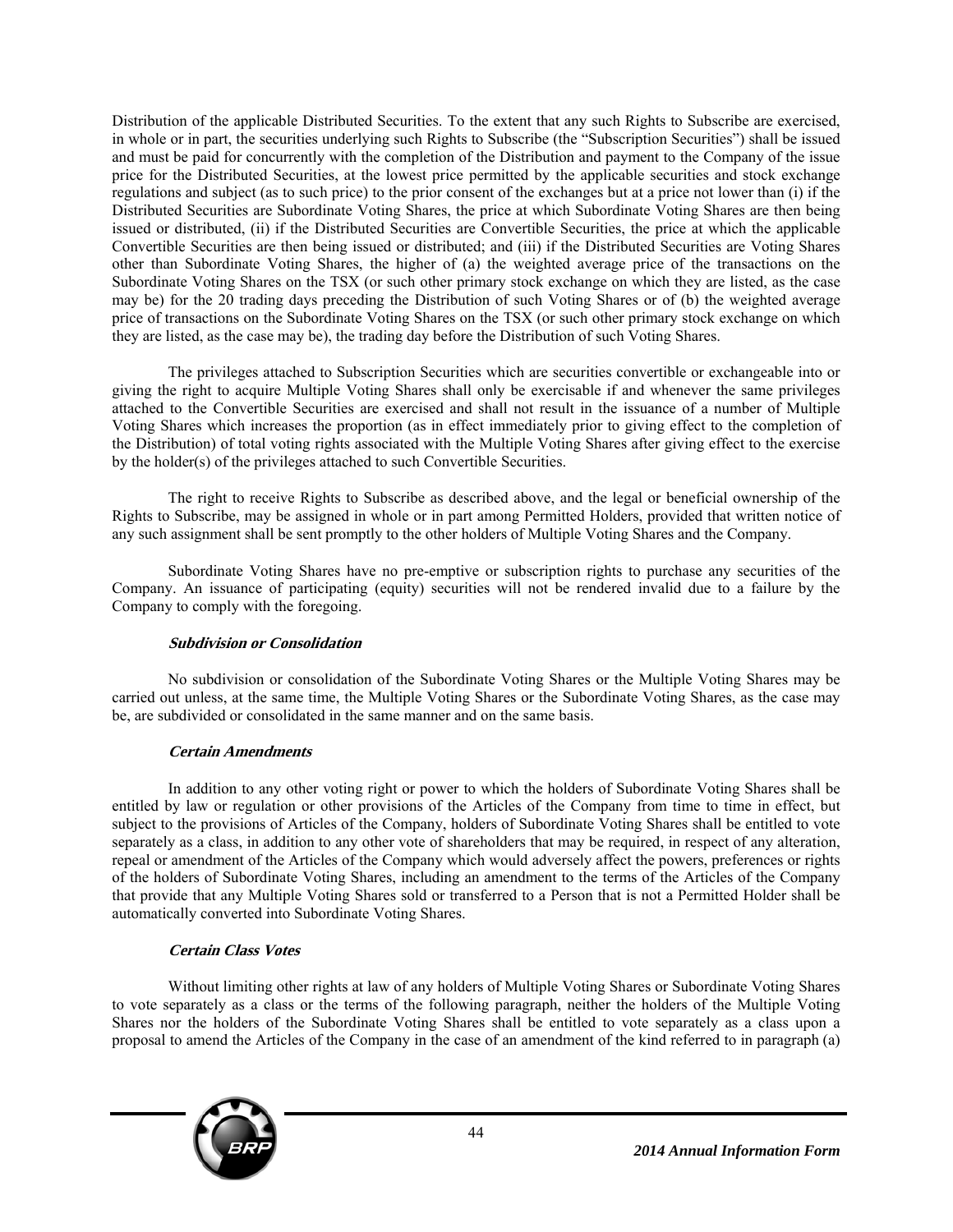of subsection 176(1) of the *Canada Business Corporations Act* and, as regards the creation of additional classes of preferred shares which are non-voting, paragraph (e) of subsection 176(1) of the *Canada Business Corporations Act*.

The holders of the Subordinate Voting Shares shall be entitled to vote separately as a class (but will not have any dissent rights) in respect of any amalgamation, arrangement, business combination or sale, lease, exchange or transfer of all or substantially all the property of the Company (as such expressions are interpreted for the purposes of the *Canada Business Corporations Act*) in connection with which or following which any holder of Multiple Voting Shares would, directly or indirectly, receive or be entitled to receive consideration, money, property or securities of greater value per share or different in kind than the consideration or distribution available to holders of Subordinate Voting Shares, unless the holders of Subordinate Voting Shares are otherwise already entitled to vote separately as a class in respect of such transaction under any applicable law (including, without limitation, securities laws in any jurisdiction, together with the rules, regulations, orders and notices made thereunder and the local, uniform and national published instruments and policies adopted by the securities regulatory authority in such jurisdiction, as applied and interpreted by such securities regulatory authority) or the rules, notices, policies and procedures or any decision of any applicable stock exchange.

# **Issuance of Additional Multiple Voting Shares**

Subject to the provisions of the Articles of the Company, the Company may not issue Multiple Voting Shares without the approval of at least 66⅔% of the votes cast at a meeting of the holders of Subordinate Voting Shares duly held for that purpose. However, approval is not required in connection with a subdivision or conversion on a pro rata basis as between the Subordinate Voting Shares and the Multiple Voting Shares or the issuance of Multiple Voting Shares upon the exercise of the Rights to Subscribe.

# **Take-Over Bid Protection**

Under applicable Canadian law, an offer to purchase Multiple Voting Shares would not necessarily require that an offer be made to purchase Subordinate Voting Shares. In accordance with the rules of the TSX designed to ensure that, in the event of a take-over bid, the holders of Subordinate Voting Shares will be entitled to participate on an equal footing with holders of Multiple Voting Shares. The Principal Shareholders, as the owners of all the outstanding Multiple Voting Shares, entered into a coattail agreement dated May 29, 2013 with the Company and Computershare Trust Company of Canada (the "Coattail Agreement"). The Coattail Agreement contains provisions customary for dual class, TSX listed companies designed to prevent transactions that otherwise would deprive the holders of Subordinate Voting Shares of rights under applicable provincial take-over bid legislation to which they would have been entitled if the Multiple Voting Shares had been Subordinate Voting Shares.

The undertakings in the Coattail Agreement do not apply to prevent a sale by any Principal Shareholder of Multiple Voting Shares if concurrently an offer is made to purchase Subordinate Voting Shares that:

- (a) offers a price per Subordinate Voting Share at least as high as the highest price per share paid pursuant to the take-over bid for the Multiple Voting Shares;
- (b) provides that the percentage of outstanding Subordinate Voting Shares to be taken up (exclusive of shares owned immediately prior to the offer by the offeror or persons acting jointly or in concert with the offeror) is at least as high as the percentage of Multiple Voting Shares to be sold (exclusive of Multiple Voting Shares owned immediately prior to the offer by the offeror and persons acting jointly or in concert with the offeror);
- (c) has no condition attached other than the right not to take up and pay for Subordinate Voting Shares tendered if no shares are purchased pursuant to the offer for Multiple Voting Shares; and
- (d) is in all other material respects identical to the offer for Multiple Voting Shares.

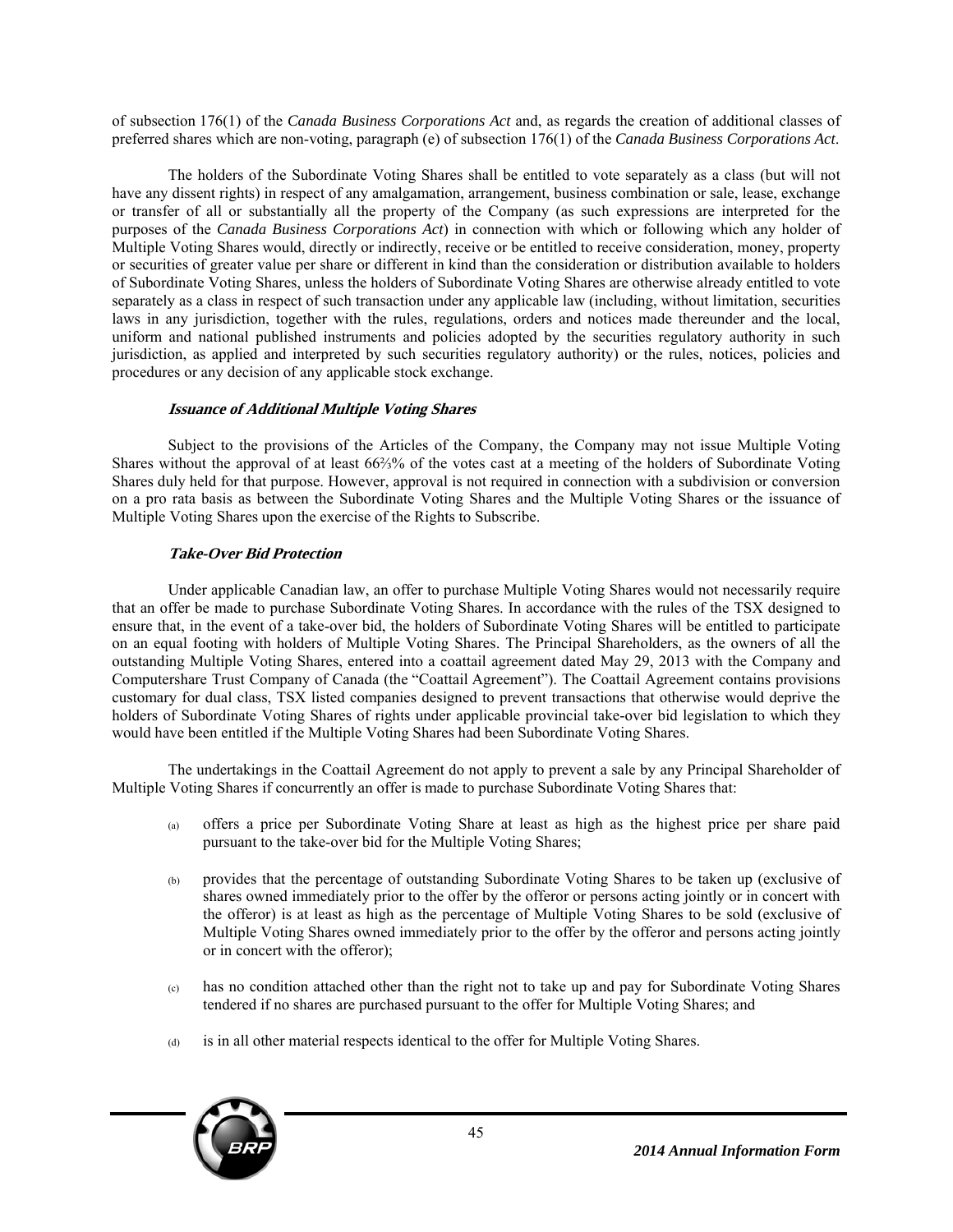In addition, the Coattail Agreement does not prevent the transfer of Multiple Voting Shares by a Principal Shareholder to a Permitted Holder, provided such transfer is not or would not have been subject to the requirements to make a take-over bid (if the vendor or transferee were in Canada) or constitutes or would constitute an exempt take-over bid (as defined in applicable securities legislation). The conversion of Multiple Voting Shares into Subordinate Voting Shares, whether or not such Subordinate Voting Shares are subsequently sold, would not constitute a disposition of Multiple Voting Shares for the purposes of the Coattail Agreement.

Under the Coattail Agreement, any disposition of Multiple Voting Shares (including a transfer to a pledgee as security) by a holder of Multiple Voting Shares party to the agreement is conditional upon the transferee or pledgee becoming a party to the Coattail Agreement, to the extent such transferred Multiple Voting Shares are not automatically converted into Subordinate Voting Shares in accordance with the Articles of the Company.

The Coattail Agreement contains provisions for authorizing action by the trustee to enforce the rights under the Coattail Agreement on behalf of the holders of the Subordinate Voting Shares. The obligation of the trustee to take such action is conditional on the Company or holders of the Subordinate Voting Shares providing such funds and indemnity as the trustee may require. No holder of Subordinate Voting Shares will have the right, other than through the trustee, to institute any action or proceeding or to exercise any other remedy to enforce any rights arising under the Coattail Agreement unless the trustee fails to act on a request authorized by holders of not less than 10% of the outstanding Subordinate Voting Shares and reasonable funds and indemnity have been provided to the trustee. The Company agreed to pay the reasonable costs of any action that may be taken in good faith by holders of Subordinate Voting Shares pursuant to the Coattail Agreement.

The Coattail Agreement provides that it may not be amended, and no provision thereof may be waived, unless, prior to giving effect to such amendment or waiver, the following have been obtained: (a) the consent of the TSX and any other applicable securities regulatory authority in Canada and (b) the approval of at least 66⅔% of the votes cast by holders of Subordinate Voting Shares excluding votes attached to Subordinate Voting Shares held by the Principal Shareholders, their affiliates and any persons who have an agreement to purchase Multiple Voting Shares on terms which would constitute a sale or disposition for purposes of the Coattail Agreement other than as permitted thereby.

No provision of the Coattail Agreement limits the rights of any holders of Subordinate Voting Shares under applicable law.

# **Preferred Shares**

The Company is authorized to issue an unlimited number of Preferred Shares, issuable in series. Each series of Preferred Shares shall consist of such number of shares and having such rights, privileges, restrictions and conditions as may be determined by the Board of Directors prior to the issuance thereof. Holders of Preferred Shares, except as otherwise provided in the terms specific to a series of Preferred Shares or as required by law, will not be entitled to vote at meetings of holders of Shares. With respect to the payment of dividends and distribution of assets in the event of liquidation, dissolution or winding-up of the Company, whether voluntary or involuntary, the Preferred Shares are entitled to preference over the Shares and any other shares ranking junior to the Preferred Shares from time to time and may also be given such other preferences over Shares and any other shares ranking junior to the Preferred Shares as may be determined at the time of creation of such series.

### **Advance Notice Requirements for Director Nominations**

The Company's by-laws provide that shareholders seeking to nominate candidates for election as directors must provide timely written notice to the Company's secretary at its principal executive offices. To be timely, a shareholder's notice must be received (i) in the case of an annual meeting of shareholders, not less than 30 days nor more than 65 days prior to the date of the annual meeting; provided, however, that in the event that the annual meeting of shareholders is to be held on a date that is less than 50 days after the date on which the first public announcement of the date of the annual meeting was made, notice by the shareholder may be received not later than

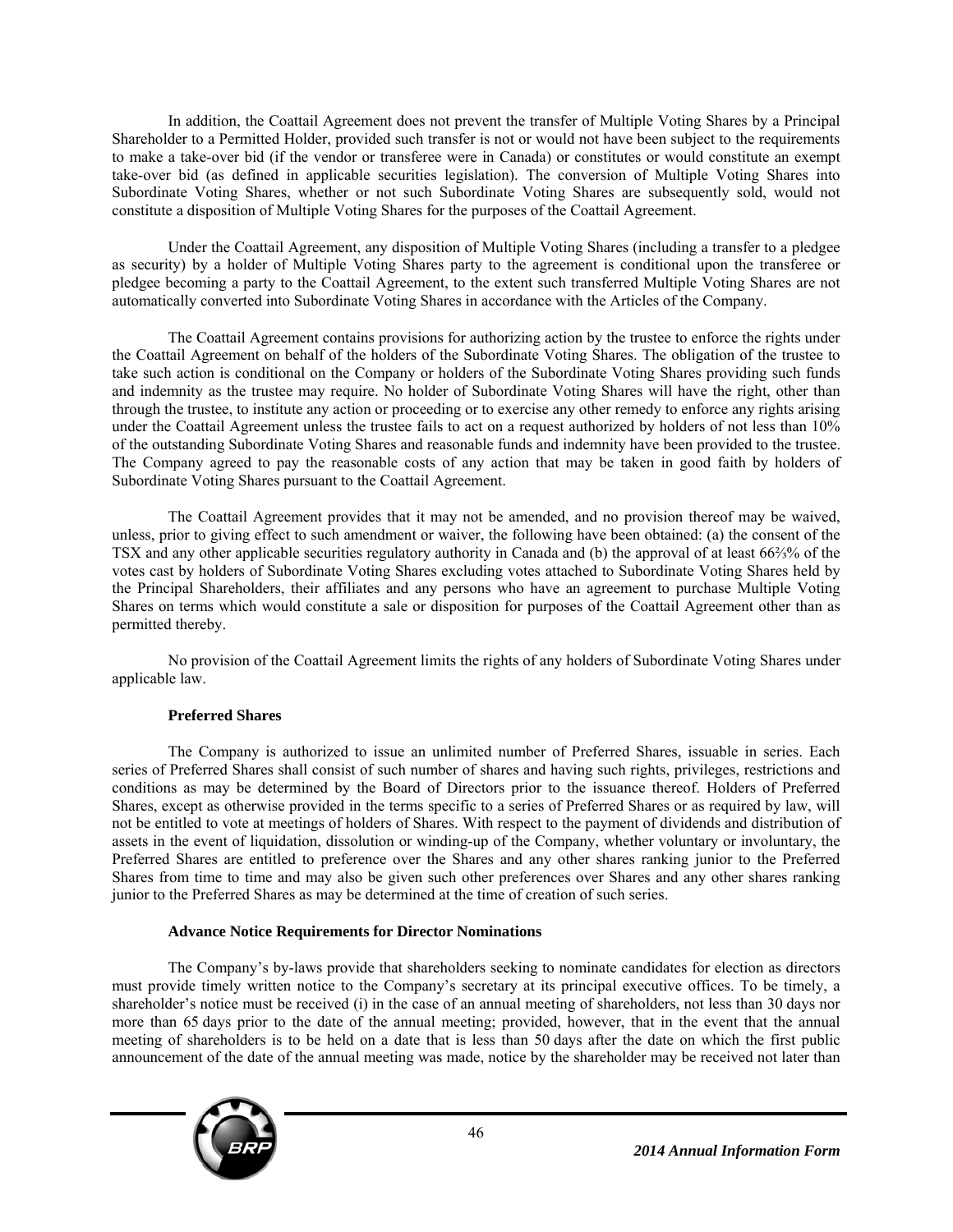the close of business on the 10th day following the date of such public announcement; and (ii) in the case of a special meeting (which is not also an annual meeting) of shareholders called for the purpose of electing directors, not later than the close of business on the 15th day following the day on which the first public announcement of the date of the special meeting was made. The Company's by-laws also prescribe the proper written form for a shareholder's notice. The Board of Directors may, in its sole discretion, waive any requirement under these provisions. These provisions shall be automatically repealed and cease to have effect upon the termination of the nomination rights agreement entered into between the Company and the Principal Shareholders. See "Material Contracts ― Securityholders Agreement ― Nomination Rights Agreement".

### **MARKET FOR SECURITIES AND TRADING PRICE AND VOLUME**

The Subordinate Voting Shares are listed for trading on the TSX under the symbol "DOO". The following table shows the monthly range of high and low prices per Subordinate Voting Share at the close of market (TSX), as well as total monthly volumes and average daily volumes of the Subordinate Voting Shares traded on the TSX from May 29, 2013, being the date of closing of the IPO to January 31, 2013, being the end of the Company's most recently completed fiscal year:

| Month | Price per<br><b>Subordinate</b><br><b>Voting Share (\$)</b><br><b>Monthly High</b> | Price per<br><b>Subordinate</b><br><b>Voting Share (\$)</b><br><b>Monthly Low</b> | <b>Subordinate</b><br><b>Voting Shares</b><br><b>Total Monthly</b><br><b>Volume</b> | <b>Subordinate</b><br><b>Voting Shares</b><br><b>Average Daily</b><br><b>Volume</b> |
|-------|------------------------------------------------------------------------------------|-----------------------------------------------------------------------------------|-------------------------------------------------------------------------------------|-------------------------------------------------------------------------------------|
|       | \$25.00                                                                            | \$24.75                                                                           | 566,903                                                                             | 188,968                                                                             |
|       | \$24.96                                                                            | \$24.15                                                                           | 1,061,163                                                                           | 53,058                                                                              |
|       | \$27.62                                                                            | \$24.76                                                                           | 777.236                                                                             | 35,329                                                                              |
|       | \$29.49                                                                            | \$27.50                                                                           | 887.559                                                                             | 42,265                                                                              |
|       | \$28.56                                                                            | \$27.05                                                                           | 1,150,604                                                                           | 57,530                                                                              |
|       | \$28.10                                                                            | \$25.77                                                                           | 1,459,841                                                                           | 66,356                                                                              |
|       | \$28.68                                                                            | \$27.78                                                                           | 1.176.205                                                                           | 56,010                                                                              |
|       | \$30.61                                                                            | \$26.83                                                                           | 1.532.406                                                                           | 76,620                                                                              |
|       | \$30.72                                                                            | \$28.01                                                                           | 3.299.011                                                                           | 149.955                                                                             |

In connection with and immediately prior to the IPO, each Class A voting common share, each Class A.1 voting common share and each Class B non-voting common share series 2003 in the capital of the Company were exchanged for one Multiple Voting Share and all of the issued and outstanding shares in the capital of the Company were consolidated on a 3.765 to one basis. The Multiple Voting Shares are not listed for trading on any stock exchange.

# **DIRECTORS AND OFFICERS**

The following table sets out for each of the Company's directors and executive officers, the person's name, province or state, and country of residence, position with the Company, principal occupation during the five preceding years and, if a director, the date on which the person became a director. The Company's directors are expected to hold office until the Company's next annual general meeting of shareholders. The Company's directors are elected annually and, unless re-elected, retire from office at the end of the next annual meeting of shareholders. As a group, the directors and executive officers beneficially owned, or controlled or directed, directly or indirectly, a total of 3,668,863 Subordinate Voting Shares, representing in the aggregate 3.1% of all of the Company's issued and outstanding Shares and 0.7% of the total voting power attached to all of the Company's issued and outstanding Shares as at March 26, 2014.

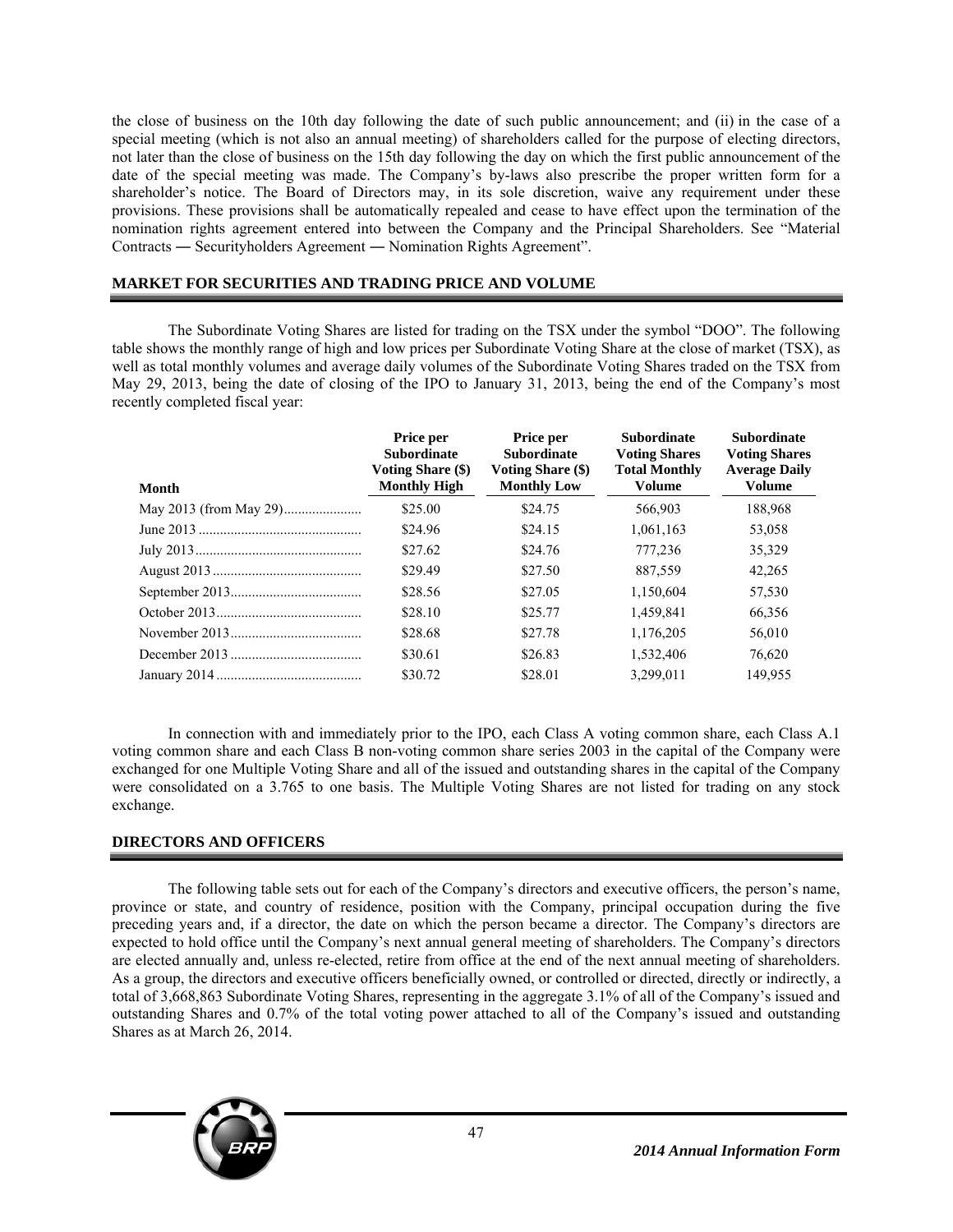### **Directors**

| <b>Name and Province or State</b><br>and Country of Residence | Age | Position(s)/Title                                            | <b>Director</b><br><b>Since</b> | <b>Principal Occupation</b>                                                                                                                                                        |
|---------------------------------------------------------------|-----|--------------------------------------------------------------|---------------------------------|------------------------------------------------------------------------------------------------------------------------------------------------------------------------------------|
| LAURENT BEAUDOIN <sup>(1)</sup><br>Québec, Canada             | 75  | Director                                                     | 2003                            | Chairman of Bombardier Inc.                                                                                                                                                        |
| JOSHUA BEKENSTEIN <sup>(2)</sup><br>Massachusetts, U.S.       | 55  | Director                                                     | 2003                            | Managing Director at Bain<br>Capital Investors, LLC (a<br>private equity fund)                                                                                                     |
| Québec, Canada                                                | 56  | Director, President<br>and Chief<br><b>Executive Officer</b> | 2011                            | President and Chief Executive<br>Officer of the Company                                                                                                                            |
| J.R. ANDRÉ BOMBARDIER<br>Québec, Canada                       | 71  | Director                                                     | 2003                            | Vice-Chairman of Bombardier<br>Inc.                                                                                                                                                |
| Québec, Canada                                                | 48  | Director                                                     | 2012                            | Corporate Director                                                                                                                                                                 |
| Massachusetts, U.S.                                           | 39  | Director                                                     | 2013                            | Operating Partner at Bain<br>Capital Partners, LLC (a<br>private equity fund)                                                                                                      |
| Québec, Canada                                                | 57  | Director                                                     | 2003                            | Senior Vice-President,<br>Investments and<br>Manufacturing, in the Caisse<br>de dépôt et placement du<br>Québec's Private Equity group<br>(a public institutional fund<br>manager) |
| Québec, Canada                                                | 53  | Director                                                     | 2013                            | Executive Vice-President of<br>Beaudier Inc. (a private<br>holding company)                                                                                                        |
| CARLOS MAZZORIN $(3)(7)$<br>Michigan, U.S.                    | 72  | Director                                                     | 2004                            | Corporate Director                                                                                                                                                                 |
| NICHOLAS NOMICOS<br>Massachusetts, U.S.                       | 51  | Director                                                     | 2003                            | Managing Director at Sankaty<br>Advisors, LLC, the credit arm<br>of Bain Capital Partners, LLC                                                                                     |
| Alberta, Canada                                               | 62  | Director                                                     | 2004                            | President of O & L Sport<br>Consultant Group (a<br>consulting firm providing<br>management expertise to<br>professional sports<br>organizations and athletes)                      |
| Massachusetts, U.S.                                           | 48  | Director                                                     | 2005                            | Chief Operating Officer of<br>Partners in Health (a non-<br>profit health care organization)                                                                                       |
| Massachusetts, U.S.                                           | 34  | Director                                                     | 2013                            | Principal at Bain Capital<br>Partners, LLC (a private equity<br>fund)                                                                                                              |

(1) Chair of the Board of Directors.

(2) Chair of the Human Resources, Nomination and Governance Committee.

(3) Member of the Investment and Risk Committee.

(4) Chair of the Audit Committee.

(5) Member of the Human Resources, Nomination and Governance Committee.

(6) Chair of the Investment and Risk Committee.

(7) Member of the Audit Committee.

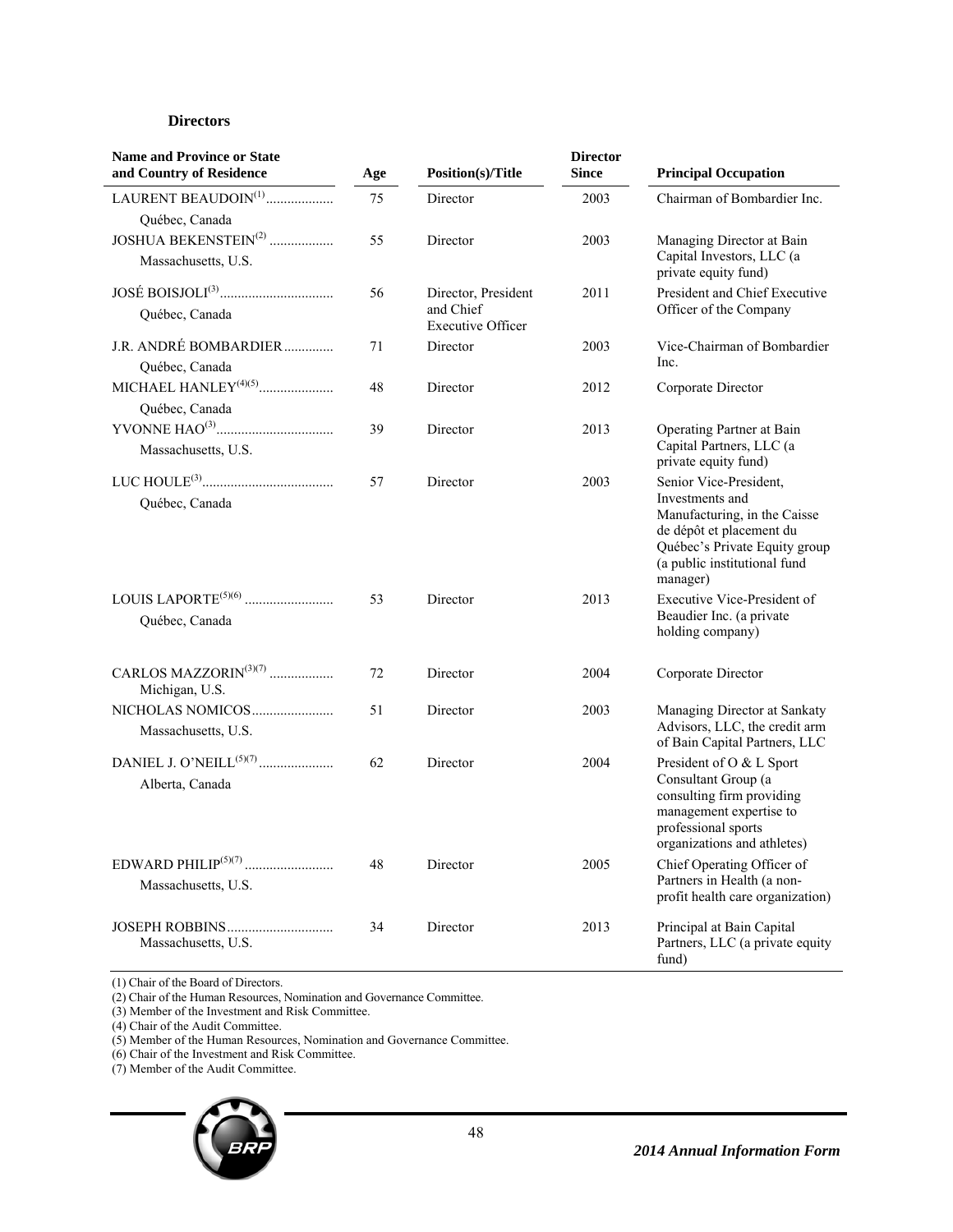### **Executive Officers**

| <b>Name and Province or State and</b><br><b>Country of Residence</b> | Age | <b>Position(s)/Title</b>                                         |
|----------------------------------------------------------------------|-----|------------------------------------------------------------------|
|                                                                      | 56  | President and Chief Executive Officer                            |
| Québec, Canada                                                       |     |                                                                  |
| GIULIA CIRILLO                                                       | 51  | Corporate Vice President, Human Resources                        |
| Québec, Canada                                                       |     |                                                                  |
| CHRISTOPHER DAWSON                                                   | 45  | Vice President and General Manager, International                |
| Québec, Canada                                                       |     |                                                                  |
| CLAUDE FERLAND                                                       | 51  | Chief Financial Officer                                          |
| Québec, Canada                                                       |     |                                                                  |
| MARTIN LANGELIER                                                     | 43  | Vice President, General Counsel and Secretary                    |
| Québec, Canada                                                       |     |                                                                  |
| DENYS LAPOINTE                                                       | 52  | Executive Vice President, Design, Innovation and Corporate Image |
| Québec, Canada                                                       |     |                                                                  |
|                                                                      | 49  | Vice President and General Manager, North America                |
| Québec, Canada                                                       |     |                                                                  |
| SEBASTIEN MARTEL                                                     | 42  | Vice President, Strategic Planning and Business Development      |
| Québec, Canada                                                       |     |                                                                  |
| GERD OHRNBERGER                                                      | 57  | Vice President and General Manager, Product Engineering and      |
| Québec, Canada                                                       |     | Manufacturing Operations                                         |
| ALAIN VILLEMURE                                                      | 52  | Vice President and General Manager, Marine Propulsion Systems    |
| Illinois, U.S.                                                       |     | Division                                                         |

### **Biographies**

The following are brief profiles of the directors and executive officers of the Company, including a description of each individual's principal occupation within the past five years.

### **Non-Executive Directors**

### *Laurent Beaudoin, Director*

Mr. Beaudoin is Chair of the Board of Directors since December 2003. Mr. Beaudoin, who was the Chief Executive Officer and Chairman of Bombardier Inc. since 1966, handed over his responsibilities as Chief Executive Officer in June 2008, and remained Chairman of the Board of Directors of Bombardier Inc. He joined Bombardier Inc. in 1963 as Comptroller. From 2002 to 2012, he has been a member of the International Business Council of the World Economic Forum based in Geneva, Switzerland. Since October 2010, he has been President of FIRST Robotics Quebec. Mr. Beaudoin is also President of Beaudier Inc., one of the Principal Shareholders. Mr. Beaudoin holds honorary doctorates from various universities and he received many awards and honours as a business leader, including Canada's Outstanding CEO of the Year by the Financial Post. He is a Chartered Accountant and a Fellow of the *Ordre des comptables agréés du Québec*.

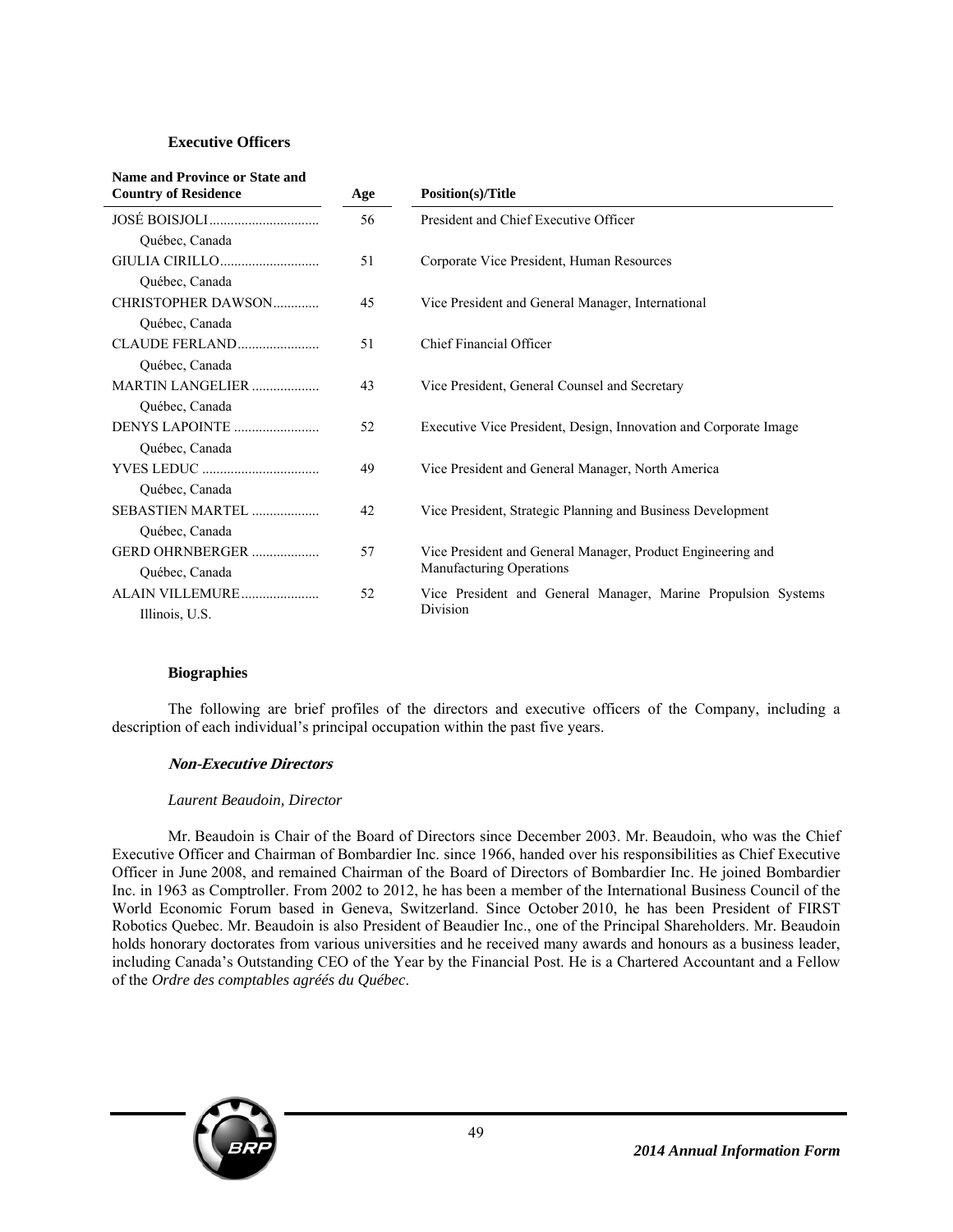#### *Joshua Bekenstein, Director*

Mr. Bekenstein is a Managing Director at Bain Capital Partners, LLC (a private equity fund). Prior to joining Bain Capital in 1984, Mr. Bekenstein spent several years at Bain & Company, Inc., where he was involved with companies in a variety of industries. Mr. Bekenstein is a member of the board of directors, the Chair of the Human Resources and Compensation Committee and a member of the Nominating and Governance Committee of Dollarama Inc. He also serves as a director of several other corporations, including Bright Horizons Family Solutions Inc., Burlington Coat Factory Investments Holdings, Inc., The Gymboree Corporation, Michaels Stores, Inc., Toys "R" Us, Inc. and Waters Corporation, and sits on the compensation committee of four of those corporations. Mr. Bekenstein received a Bachelor of Arts from Yale University and a Master of Business Administration (MBA) from Harvard Business School.

### *J.R. André Bombardier, Director*

Mr. Bombardier is the Vice Chairman of Bombardier Inc., a position he has held since 1978. He joined Bombardier Inc. in 1969 as Vice President, Industrial Division, and then successively held the positions of Vice President, Research and Development, *Ski-Doo* Division; Assistant to the President in charge of new products, Vice President of Marketing, Marine Products Division, and President of the Roski Ltd. subsidiary, before taking the position he now holds. Mr. Bombardier is also President of 4338618 Canada Inc., one of the Principal Shareholders. Mr. Bombardier holds a Bachelor of Arts from the *Séminaire de Sherbrooke* as well as a Bachelor of Commerce with a major in Finance from the *Université de Sherbrooke*. He is also a graduate of the Harvard International Senior Managers Program. He is the brother-in-law of Chairman Laurent Beaudoin.

### *Michael Hanley, Director*

Mr. Hanley is a corporate director with many years of experience in senior management roles and corporate governance. Between 2009 and 2011, Mr. Hanley was Senior Vice-President, Operations and Strategy Initiatives and a member of the Office of the President at National Bank of Canada. Prior to this, he spent ten years with Alcan Inc. in positions that included President and Chief Executive Officer of the global Bauxite and Alumina business and Executive Vice-President and Chief Financial Officer at the time of Alcan Inc.'s acquisition by Rio Tinto plc. Mr. Hanley also held the positions of Chief Financial Officer at two publicly traded Canadian companies, St-Laurent Paperboard Inc from 1995-1997, and Gaz Metro from 1997-1998. He has worked as an external auditor with a large international accounting firm, and as an internal auditor with CP Forest Products Ltd. As an independent director with First Quantum Minerals Ltd, Mr. Hanley sits on the Audit Committee and chairs the Funding Committee. He has a Bachelor of Business Administration and Accounting from *HEC Montréal,* and is a member of the Québec Order of Chartered Accountants (CPA, CA) since 1987.

### *Yvonne Hao, Director*

Ms. Hao joined Bain Capital Partners, LLC (a private equity fund) in 2008 and is an Operating Partner in the North American Private Equity Portfolio Group. In this role, she has worked with several portfolio companies, and has held interim Chief Executive Officer and Chief Operating Officer operating roles. Prior to joining Bain Capital Partners, LLC, Ms. Hao held several roles at Honeywell International Inc., including VP/GM of the ADI NA division, VP Global Marketing, and Director of Corporate Strategy. In addition, Ms. Hao was an Associate Partner at McKinsey & Company, and focused on growth projects. Ms. Hao is also a director of The Gymboree Corporation. She holds a Master of Philosophy in Development Economics from Cambridge University, England and a Bachelor of Arts in Economics and Asian Studies from Williams College (highest honors).

### *Luc Houle, Director*

Mr. Houle is Senior Vice-President Investment Private Equity at CDPQ (a public institutional fund manager). He has held various positions at CDPQ since 1985. Mr. Houle is responsible for a portfolio of businesses covering the manufacturing, distribution and service sectors. He is also a member of the investment committee for

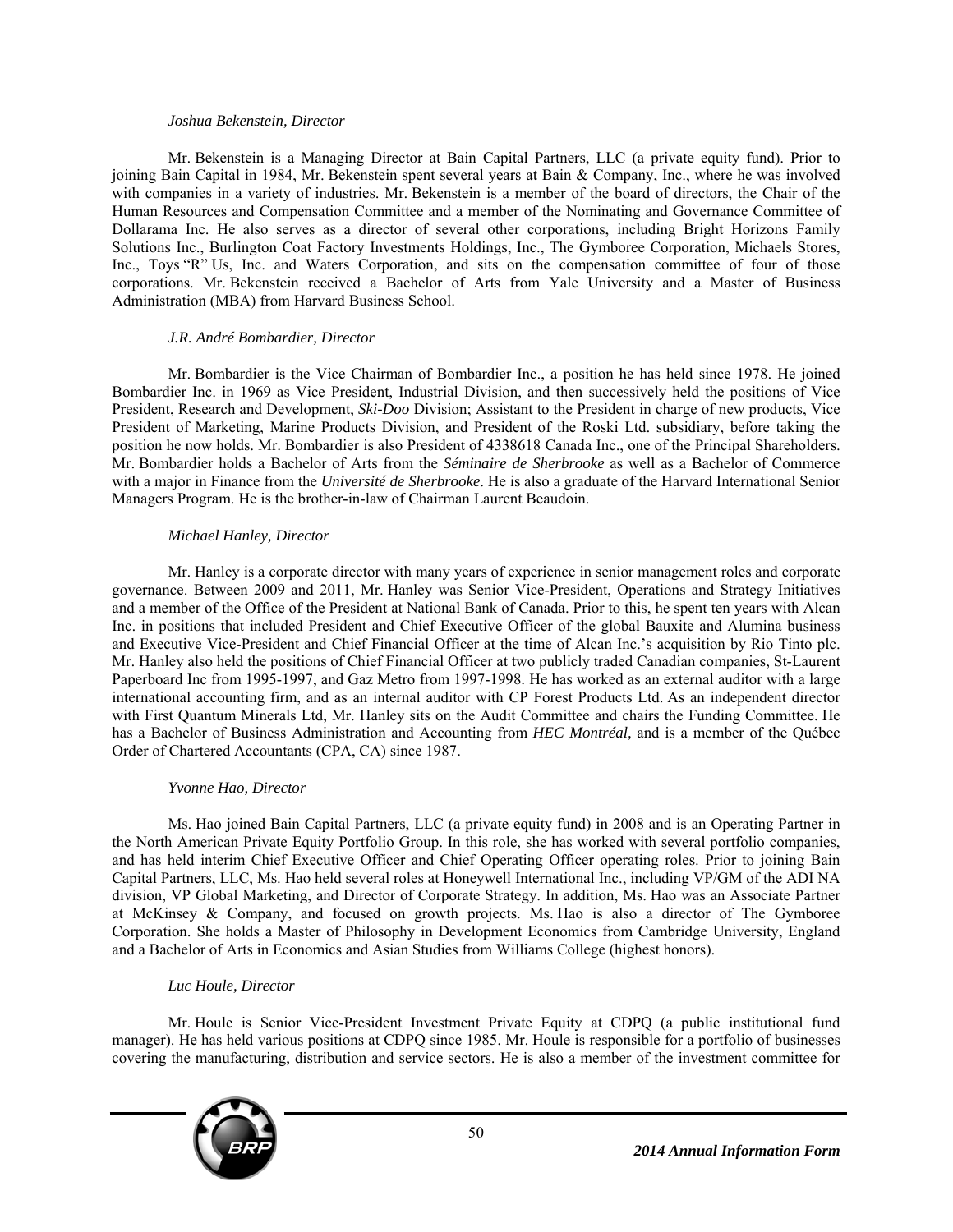the Private Equity and Infrastructure group of CDPQ. Mr. Houle has served as a director of several private and public corporations including Transcontinental Inc., Héroux Devtek Inc. and BRP. Mr. Houle holds a Bachelor of Business Administration in Finance from the *Université de Sherbrooke*.

### *Louis Laporte, Director*

Mr. Laporte has been the Executive Vice-President of Beaudier Inc., a private holding company and one of the Principal Shareholders, since 2004. Mr. Laporte managed for Beaudier Group the acquisition of the recreational products business of Bombardier Inc. in 2003, and since then provides various consulting and management advisory services to the Company pursuant to the management agreement entered into by the Company and the Principal Shareholders on December 18, 2003, as same was amended and restated effective as of May 29, 2013. Prior to 2003, Mr. Laporte was the owner and operator of a number of privately held companies, such as Dudley Inc., one of Canada's leading lock manufacturers and distributors, and AMT Marine Inc., a manufacturer, subcontractor and supplier of *Sea-Doo* jet boats, where he contributed to the production and participated in the initial design and engineering of the *Sea-Doo* jet boat for BRP. Mr. Laporte is and has been director of several privately-owned companies. Mr. Laporte holds a Bachelor of Accounting Sciences from the *Université du Québec à Montréal*  (UQAM) and a Bachelor of Commerce from McGill University. Mr. Laporte is a Chartered Accountant.

### *Carlos Mazzorin, Director*

Mr. Mazzorin is a corporate director. Mr. Mazzorin was President and Chief Operating Officer of Magna Electronics and President and Chief Operating Officer of Magna Mirrors both wholly-owned subsidiaries of Magna International Inc. Mr. Mazzorin joined Magna International Inc. in December 2002 after 30 years at Ford Motor Company. At Ford Motor Company, Mr. Mazzorin served as Group Vice-President of Asia Pacific Operations, South America Operations and Global Purchasing and previous to that as Group Vice-President Ford, Mexico Operations and Global Purchasing. He also served in a variety of Supply Management activities with General Motors Co. in Argentina and Cadillac Motor Car Division of General Motors Co. in the United States. He is a member of the board of directors of Gentherm Inc. and of the International Advisory Board of Komatsu Inc.

### *Nicholas Nomicos, Director*

Mr. Nomicos is a Managing Director at Sankaty Advisors, LLC, the credit arm of Bain Capital, and heads its Portfolio Group. Prior to joining Sankaty Advisors, LLC in 2011, he was an Operating Partner at Bain Capital where he worked since 1999 in a variety of investments in the manufacturing and consumer product sectors. Previously, Mr. Nomicos was a senior corporate development and manufacturing executive at Oak Industries Inc., and he spent several years at Bain & Company, Inc. where he was a manager. Mr. Nomicos serves as a director of Dollarama Inc. and Penn Foster College. He received a Master of Business Administration (MBA) from Harvard Business School and a Bachelor of Science in Engineering from Princeton University.

# *Daniel J. O'Neill, Director*

Mr. O'Neill is the President of the O & L Sport Consultant Group, which he founded in January 2013 to provide management expertise to both professional sports organizations and athletes. Prior to that, he was the President and Chief Executive Officer of WinSport Canada, a not-for-profit organization that owns and operates the Canada Olympic Park in Calgary (Alberta). In 2005, Mr. O'Neill served as Vice-Chairman, Synergies & Integration of Molson Coors Brewing Company. He was President and Chief Executive Officer of Molson Inc. from 2000 to 2005, prior to its merger with Adolph Coors Company. Before that, he was Executive Vice-President of H.J. Heinz Company and President and Chief Executive Officer of Star-Kist Foods. He also worked at S.C. Johnson, a consumer products company. He was a director of H.J. Heinz Company from 1998 to 1999. Mr. O'Neill holds a Bachelor of Arts from Carleton University and a Master of Business Administration (MBA) from Queen's University. He also attended the Program for Management Development at Harvard Business School.

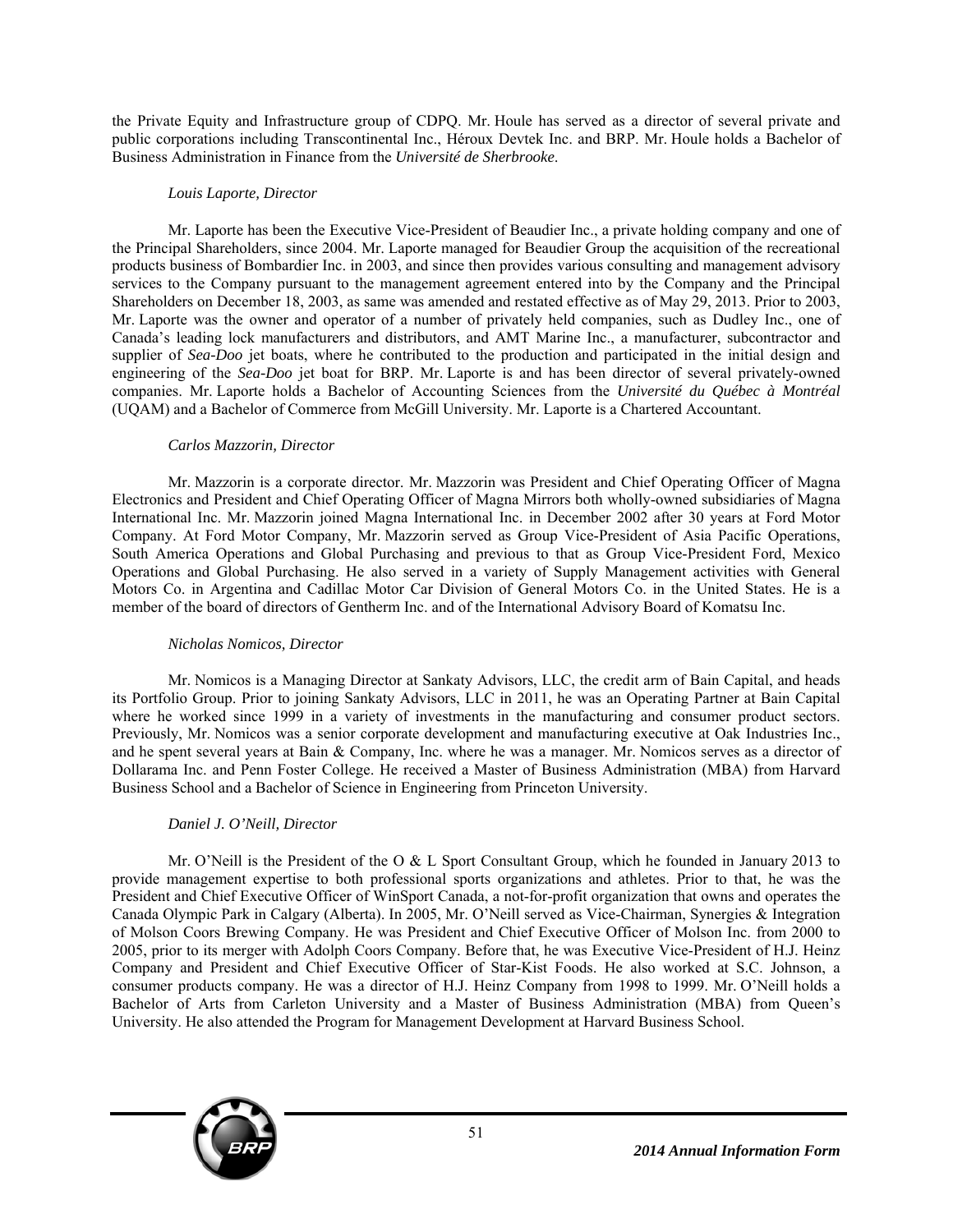### *Edward Philip, Director*

Mr. Philip is the Chief Operating Officer of Partners in Health (a non-profit health care organization) since January 2013. In addition, Mr. Philip is a Special Partner at Highland Consumer Fund, serving in this role since 2013. He served as Managing General Partner at Highland Consumer Fund since 2006. Prior thereto, Mr. Philip served as President and Chief Executive Officer of Decision Matrix Group, Inc. from May 2004 to November 2005. Prior thereto, he was Senior Vice President of Terra Networks, S.A. from October 2000 to January 2004. In 1995, Mr. Philip joined Lycos, Inc. (an Internet service provider and search company) as one of its founding members. During his time with Lycos, Inc., Mr. Philip held the positions of President, Chief Operating Officer and Chief Financial Officer at different times. Prior to joining Lycos, Inc., Mr. Philip spent time as the Vice President of Finance for the Walt Disney Company, and prior thereto Mr. Philip spent a number of years in investment banking. Mr. Philip serves as a director of Hasbro Inc. and sits on its audit committee. Mr. Philip holds a Master of Business Administration from Harvard Business School.

# *Joseph Robbins, Director*

Mr. Robbins is a Principal at Bain Capital Partners, LLC (a private equity fund). Since joining the firm in 2008, he has worked with a number of companies in the energy, technology and consumer sectors. Previously, Mr. Robbins worked at Sentient Jet, LLC, a leading provider of jet membership services, and at the Boston Consulting Group. Mr. Robbins holds a Master of Business Administration (MBA) (with high distinction) from Harvard Business School, where he was a Baker Scholar, and a Bachelor of Arts in Social Studies from Harvard College.

# **Executive Officers Who Also Serve as Directors**

### *José Boisjoli, President and Chief Executive Officer*

Mr. Boisjoli is President and Chief Executive Officer of BRP since December 2003, when BRP became a standalone company. In October 1998, Mr. Boisjoli was named President of the Snowmobile and Watercraft division, the largest division of Bombardier Recreational Products Inc. In April 2001, he was given the added responsibility of managing the ATV division. Mr. Boisjoli joined Bombardier Recreational Products Inc. in 1989, after eight years in the pharmaceutical and road safety equipment industries. Mr. Boisjoli received a Bachelor of Engineering from the *Université de Sherbrooke*. In April 2005, Mr. Boisjoli received the prestigious title of Executive of the Year by Powersports Magazine, the most important powersports magazine in the United States.

# **Executive Officers Who Do Not Serve as Directors**

# *Claude Ferland, Chief Financial Officer*

Mr. Ferland is Chief Financial Officer of BRP since September 2009. Mr. Ferland has over 25 years of experience in financial management where he has held a number of positions, including those with the Auditor General of Canada and Canadair Ltd. Before joining BRP, Mr. Ferland spent seven years as Vice-President of finance with Bombardier Aerospace. From 1999 until 2002, Mr. Ferland was Vice-President of Bombardier Inc.'s recreational products division. Mr. Ferland received a Bachelor of Accounting Sciences from the *Université du Québec à Hull* (now the *Université du Québec en Outaouais*). Mr. Ferland is a Certified General Accountant.

### *Giulia Cirillo, Corporate Vice President, Human Resources*

Ms. Cirillo is Corporate Vice President, Human Resources since May 2011. Prior to joining BRP, Ms. Cirillo had over twenty years of experience in multinational companies such as International Paint Ltd., Alcan Packaging Inc. and Rio Tinto Alcan Inc., and over fifteen years of which have been as vice-president, primarily in human resources management, environment health and safety, talent management and organizational development. Ms. Cirillo holds a Bachelor of Arts in Economics and Industrial Relations from McGill University, a Certificate in

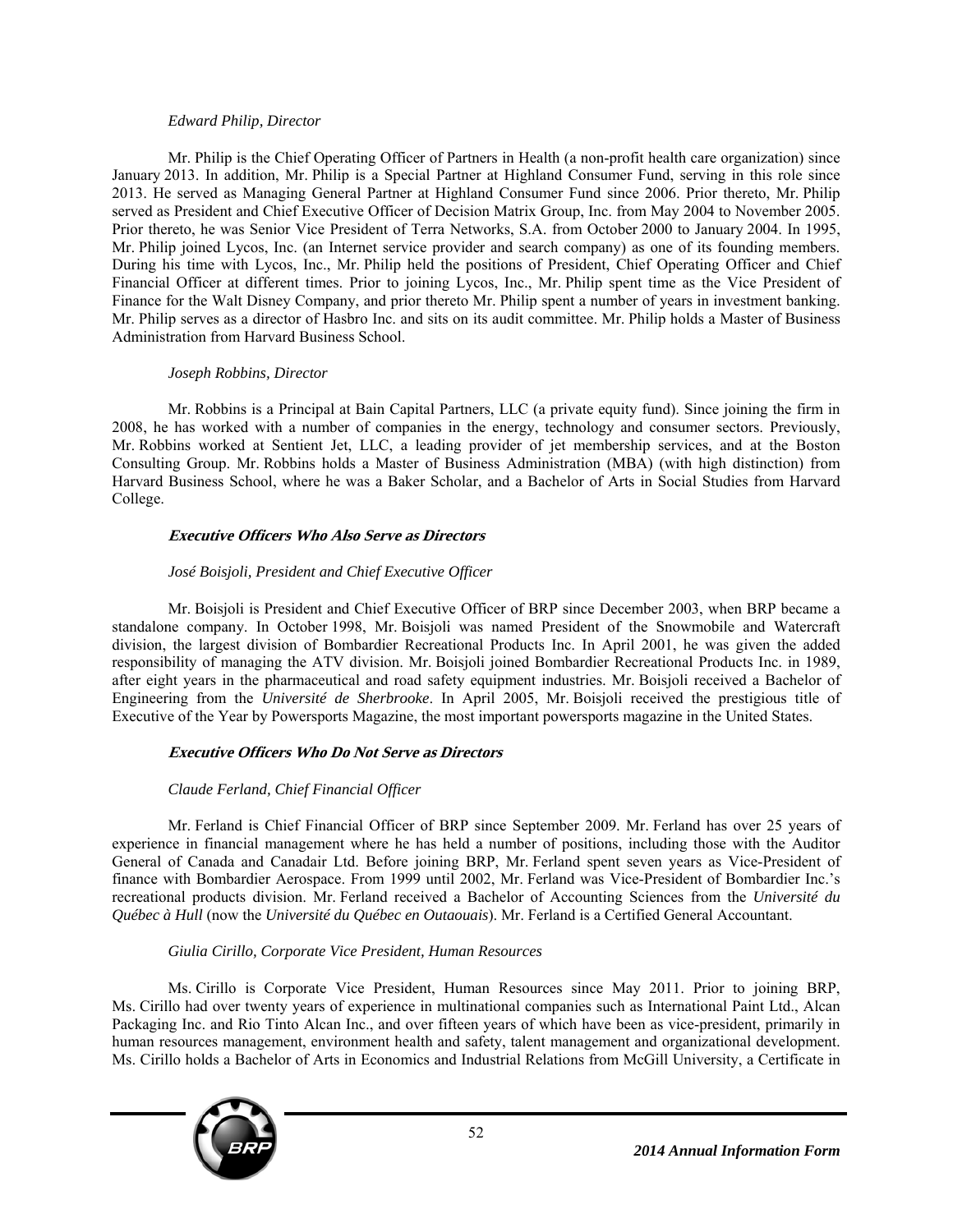Human Resources Management from McGill University and a Master of Business Administration (MBA) from McGill University and *HEC Montréal*. She is a member of the *Ordre des conseillers en ressources humaines agréés du Québec* (Québec's society of human resources professionals.)

### *Christopher Dawson, Vice President and General Manager – International*

Mr. Dawson is Vice President and General Manager of the Company's international division since May 2008. Before this appointment, he was Vice President of Strategic Planning, Business Development, and Head of the *Can-Am Spyder* program since 2004, and added strategic marketing responsibilities in November 2005. Prior to this role, Mr. Dawson was Vice President of Marketing, covering all of the Company's brands in North America. He has been with the Company since January 1998 in a variety of other marketing and strategic planning roles. Previously, Mr. Dawson worked with different multinational companies, including Ford Motor Company and Procter & Gamble Inc., in various domestic and international marketing positions. Mr. Dawson holds a Bachelor of Commerce (honors) from Queen's University and a Master of Business Administration (MBA) from the *Institut européen d'administration des affaires* (INSEAD), France.

### *Martin Langelier, Vice President, General Counsel and Secretary*

Mr. Langelier is Vice President, General Counsel and Secretary of BRP since February 2008. Prior to that, Mr. Langelier was Director, Legal Services of BRP, a position which he held since 2003. Before BRP became an independent company, Mr. Langelier acted as legal counsel for Bombardier Inc.'s recreational products division. Over the course of his career, Mr. Langelier has developed a solid expertise in legal matters while playing a vital role in the process that led to the creation of BRP. Before joining the powersports industry, Mr. Langelier worked for five years in private practice for the legal firm DeGrandpré Chait LLP in Montreal, Canada. Mr. Langelier holds a Bachelor of Laws from the *Université de Sherbrooke* and a Master of Business Administration (MBA) in International Business from Birmingham Business School, England. He is a member of the *Barreau du Québec* (Québec's bar association).

# *Denys Lapointe, Executive Vice President, Design, Innovation and Corporate Image*

Mr. Lapointe is Executive Vice-President of Design, Innovation and Corporate Image of BRP since 2008. Prior to his current position, Mr. Lapointe was Vice-President of Design *Sea-Doo/Ski-Doo* from 1995 to 2008. He has held various design management positions since he joined the Company as a junior product designer for Sea-Doo watercraft in 1985. Mr. Lapointe is a board member of the *Centre de technologies avancées BRP* – *Université de Sherbrooke* and a member of the Advisory Board for the College for Creative Studies in Detroit Michigan. Mr. Lapointe holds a Bachelor of Arts in Design from the *Université du Québec à Montréal*. He is member of the following design associations: the *International Council Society of Industrial Designers*, the *Industrial Designers Society of America*, the *Association of Canadian Industrial Designers* and the *Association des designers industriels du Québec*.

# *Yves Leduc, Vice President and General Manager, North America*

Mr. Leduc is Vice President and General Manager of the North American division since October 2009. Prior to this position, Mr. Leduc had successively been appointed Vice President and General Manager of the Can-Am and after-sales operations, of the *Can-Am* division, of the Snowmobiles, Watercraft, ATV and Sport boat division and of BRP-*Rotax*. He joined the Company in 1998 and has held several management positions in business development and strategic planning, operations, purchasing and materials management, both in Canada and in Austria. Before joining the Company, Mr. Leduc worked for four years at McKinsey & Company, where he gained experience in strategy and operations across various sectors, through projects in North America and Europe. Prior to joining McKinsey & Company, he was a lawyer at Stikeman Elliott LLP where he specialized in commercial litigation and special remedies. Mr. Leduc has a Bachelor of Laws from the *Université de Montréal* and a Master of Laws from Columbia University. He is a member of the *Barreau du Québec* (Québec's bar association).

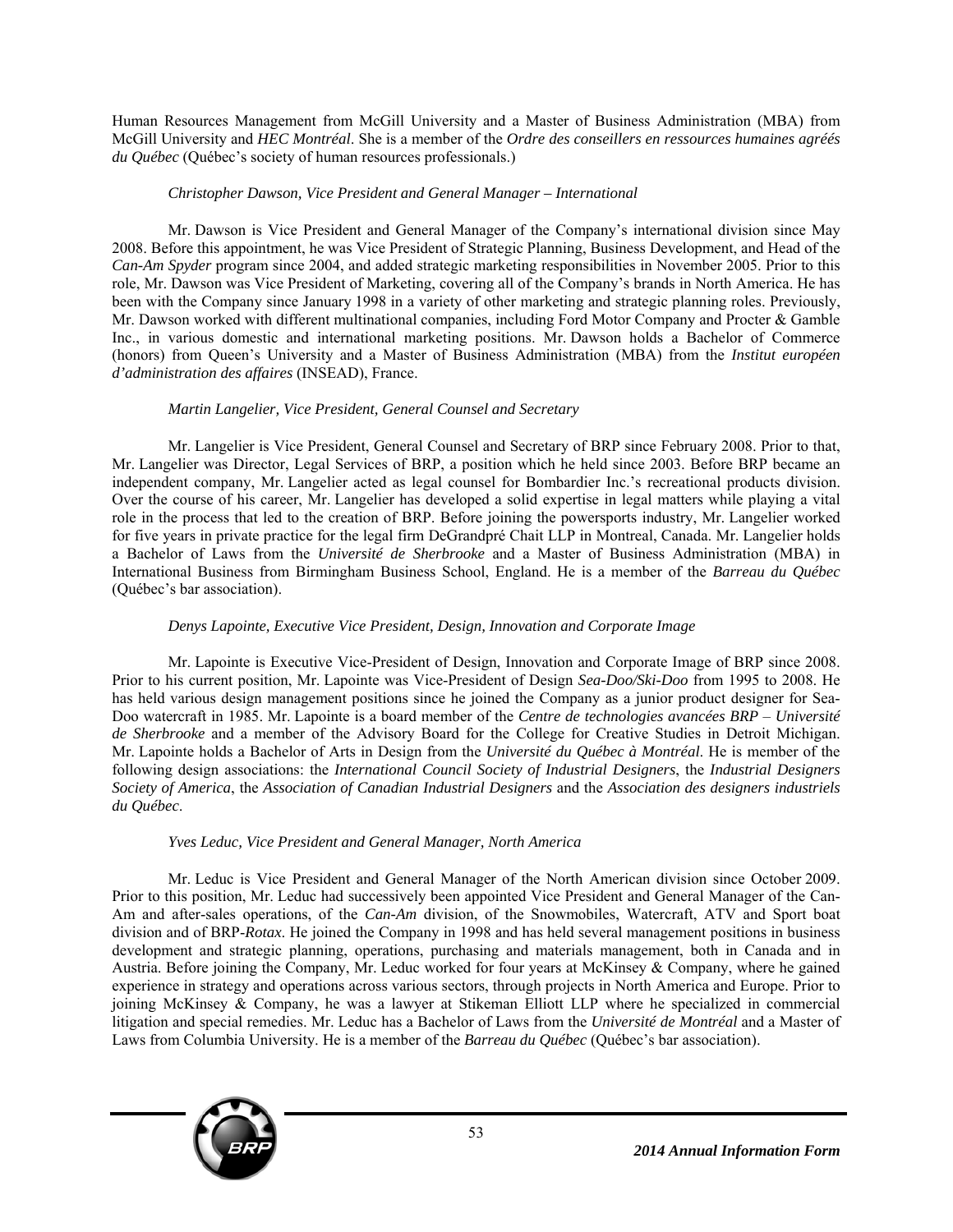#### *Sébastien Martel, Vice President Strategic Planning and Business Development*

Mr. Martel is Vice President, Strategic Planning and Business Development of BRP since April 2011. Before this appointment, Mr. Martel was Vice-President, Finance and Control of BRP. Mr. Martel has been with BRP since 2004 and has held other key positions such as Director of Financial Reporting. Mr. Martel has more than 15 years of experience in finance and accounting. Prior to joining BRP, Mr. Martel worked at the accounting firms of Arthur Andersen LLP and Deloitte & Touche LLP where he specialized in serving high technology and public companies in Montreal and in the Silicon Valley. Mr. Martel has a Bachelor Degree from McGill University. He is a Chartered Accountant.

### *Gerd Ohrnberger, Vice President and General Manager, Product Engineering and Manufacturing Operations*

Mr. Ohrnberger is Vice-President and General Manager of the Product Engineering and Manufacturing Operations division of BRP. Prior to that, Mr. Ohrnberger acted as Vice President and General Manager of the Powertrain division of BRP since 2009. He began his career with BRP in 1998 as Vice President of product development and a member of the management team for BRP-Rotax where he supervised various projects, including the implementation of the *Rotax* 2-TEC and 4-TEC engines. From 1994 to 1998, Mr. Ohrnberger was director of Engine Development and Design for Porsche AG. Previously, Mr. Ohrnberger gained experience with Audi AG in Germany where he held several positions within advanced development, engine development and design as well as engine production. Mr. Ohrnberger holds a Bachelor of Engineering in Mechanical Engineering from Heilbronn University.

### *Alain Villemure, Vice President and General Manager, Outboard Engines Division*

Mr. Villemure is Vice President and General Manager of the Marine Propulsion Systems division of the Company located in Sturtevant (United States). Prior to his appointment, he was Vice President and General Manager of the Vehicle Development and Manufacturing Operations division. Mr. Villemure has also held various management positions in engineering and operations for Bombardier's Recreational Products Group, where he started in 1995 in the Utility Vehicles division in Granby, Québec. Before entering the powersports industry, he worked for two years for Pratt and Whitney Canada Inc. starting in 1993, following a nine-year period with General Motors Co. where he held a variety of engineering and management positions. Mr. Villemure holds a Bachelor of Electrical Engineering from the *École de technologie supérieure* (ETS) of the *Université du Québec*.

### **Corporate Cease Trade Orders**

None of the Company's directors or executive officers is, as at the date of this Annual Information Form, or has been, within the 10 years prior to the date of this Annual Information Form, a director, chief executive officer or chief financial officer of any company (including the Company) that, while such person was acting in that capacity (or after such person ceased to act in that capacity but resulting from an event that occurred while that person was acting in such capacity), was the subject of a cease trade order, an order similar to a cease trade order, or an order that denied the company access to any exemption under securities legislation, in each case, for a period of more than 30 consecutive days.

#### **Bankruptcies**

None of the Company's directors or executive officers is, as at the date of this Annual Information Form, or has been, within the 10 years prior to the date of this Annual Information Form, a director or executive officer of any company (including the Company), that, while that person was acting in that capacity, or within a year of that person ceasing to act in that capacity, became bankrupt, made a proposal under any legislation relating to bankruptcy or insolvency or was subject to or instituted any proceedings, arrangement or comprise with creditors or had a receiver, receiver manager or trustee appointed to hold its assets.

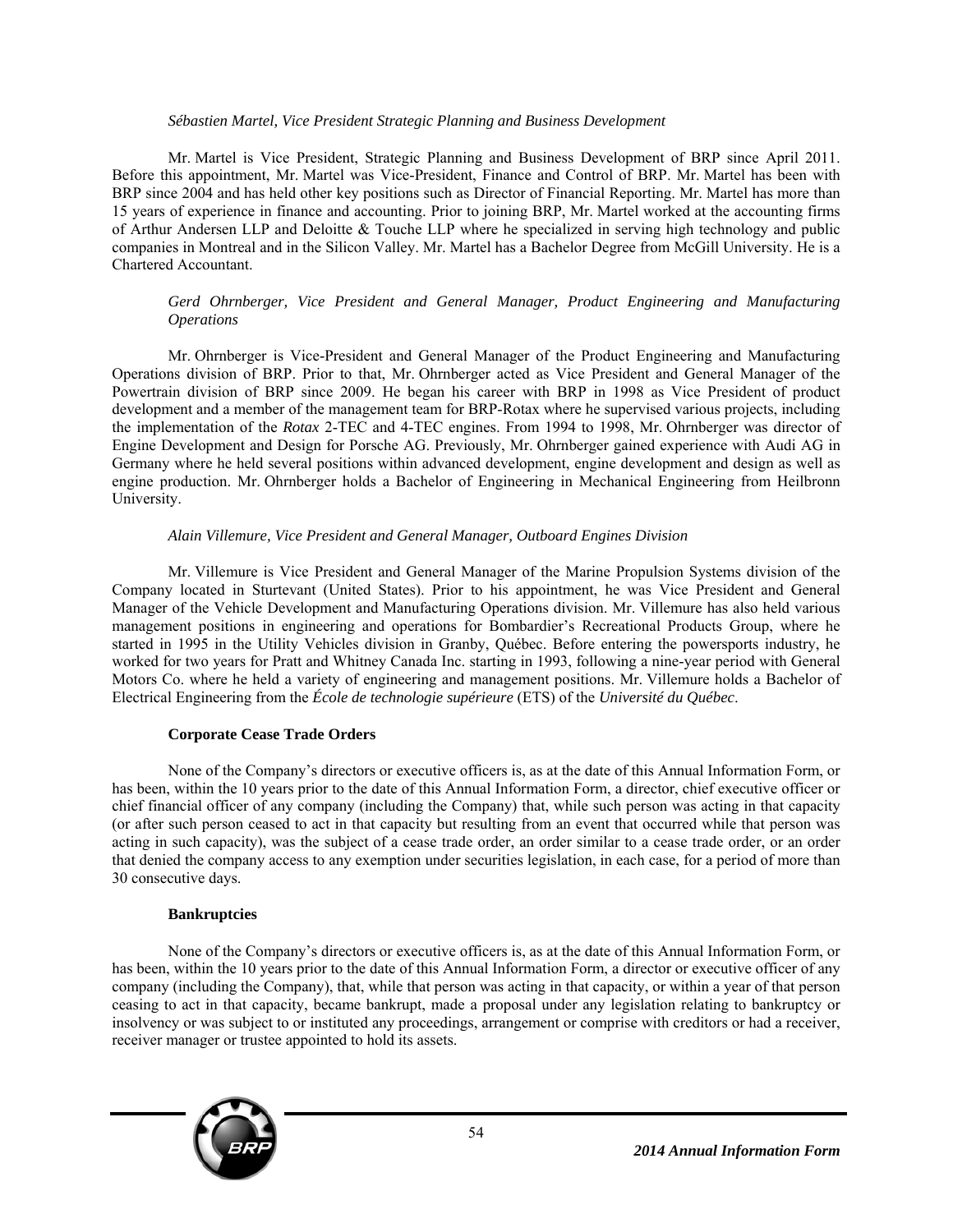None of the Company's directors or executive officers has, within the 10 years prior to the date of this Annual Information Form, become bankrupt, made a proposal under any legislation relating to bankruptcy or insolvency, or become subject to or instituted any proceedings, arrangement or comprise with creditors, or had a receiver, receiver manager or trustee appointed to hold its assets.

### **Shareholder Bankruptcies**

No shareholder holding a sufficient number of securities to affect materially the control of the Company is, as at the date of this Annual Information Form, or has been within 10 years before the date of this Annual Information Form, a director or executive officer of any company (including the Company) that, while that person was acting in that capacity, or within a year of that person ceasing to act in that capacity, became bankrupt, made a proposal under any legislation relating to bankruptcy or insolvency or was subject to or instituted any proceedings, arrangement or compromise with creditors or had a receiver, receiver manager or trustee appointed to hold its assets.

No shareholder holding a sufficient number of securities to affect materially the control of the Company, nor any personal holding company of any such person, has, within the 10 years before the date of this Annual Information Form, become bankrupt, made a proposal under any legislation relating to bankruptcy or insolvency, or become subject to or instituted any proceedings, arrangement or compromise with creditors, or had a receiver, receiver manager or trustee appointed to hold the assets of the shareholder.

# **Securities Penalties or Sanctions**

No director or executive officer of the Company or shareholder holding sufficient securities of the Company to affect materially the control of the Company, nor any personal holding company of any such person, has:

- been subject to any penalties or sanctions imposed by a court relating to securities legislation or by a securities regulatory authority or has entered into a settlement agreement with a securities regulatory authority; or
- been subject to any other penalties or sanctions imposed by a court or regulatory body that would likely be considered important to a reasonable investor in making an investment decision.

# **Conflicts of Interest**

To the best of the Company's knowledge, there are no known existing or potential conflicts of interest among the Company and its directors, officers or other members of management as a result of their outside business interests except that certain of the Company's directors and officers serve as directors and officers of other companies, and therefore it is possible that a conflict may arise between their duties to the Company and their duties as a director or officer of such other companies. See "Directors and Officers" and "Interest of Management and Others in Material Transactions".

### **Indemnification and Insurance**

The Company has implemented a director and officer insurance program and has entered into indemnification agreements with each of its directors and officers. The indemnification agreements generally require that the Company indemnify and hold the indemnitees harmless to the greatest extent permitted by law for liabilities arising out of the indemnitees' service to the Company as directors and officers, provided that the indemnitees acted honestly and in good faith and in a manner the indemnitees reasonably believed to be in or not opposed to the Company's best interests and, with respect to criminal and administrative actions or proceedings that are enforced by monetary penalty, the indemnitees had no reasonable grounds to believe that his or her conduct was unlawful. The indemnification agreements also provide for the advancement of defence expenses to the indemnitees by the Company.

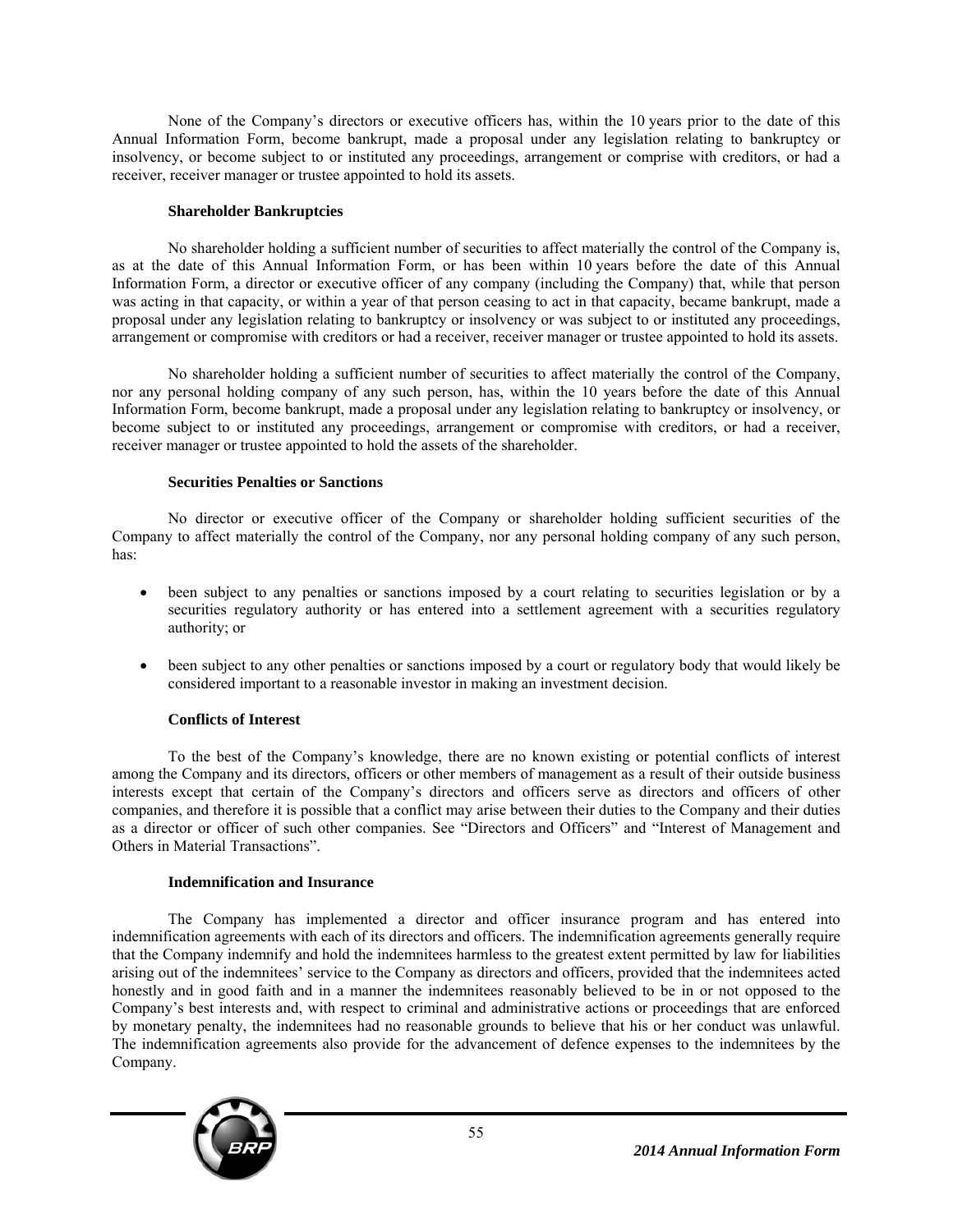### **LEGAL PROCEEDINGS AND REGULATORY ACTIONS**

The Company is involved from time to time in legal proceedings and regulatory actions of a nature considered normal to its business and operations. As at March 26, 2014, the Company had approximately 141 pending litigation cases. The Company intends to vigorously defend its position in any proceeding or action in which it is involved from time to time. While the Company cannot predict the final outcome of legal proceedings currently pending, it believes that none of the litigation cases in which it is currently involved, or has been involved since the beginning of the most recently completed financial year, is, individually or in the aggregate, material to the Company's business, results of operations or financial condition.

### **INTEREST OF MANAGEMENT AND OTHERS IN MATERIAL TRANSACTIONS**

Other than as set out below or as described elsewhere in this Annual Information Form, none of (i) the directors or executive officers of the Company, (ii) the shareholders who beneficially own or control or direct, directly or indirectly, more than 10% of the voting shares of the Company, or (iii) any associate or affiliate of the persons referred to in (i) and (ii), has or has had any material interest, direct or indirect, in any transaction within the three most recently completed financial years or during the current financial year that has materially affected or is reasonably expected to materially affect the Company.

#### **Transactions with Principal Shareholders**

On December 18, 2003, the Company entered into a management agreement with the Principal Shareholders (as amended and restated effective as of May 29, 2013, the "Second Amended and Restated Management Agreement") pursuant to which the Principal Shareholders provide various consulting and management advisory services to the Company and, in exchange therefor, are being reimbursed for certain out-ofpocket expenses. Prior to the IPO, the Second Amended and Restated Management Agreement provided for the payment by the Company to the Principal Shareholders of an annual management fee of U.S.\$2.25 million. In connection with the closing of the IPO, the prior management agreement was amended and restated effective May 29, 2013 to remove the payment of such annual management fee and now only provides for the reimbursement of expenses.

| (dollars in millions) | <b>Fiscal</b> $2014^{(1)}$ | <b>Fiscal</b> 2013 <sup>(2)</sup> |
|-----------------------|----------------------------|-----------------------------------|
|                       |                            |                                   |

(1) Includes annual management fee (prorated for the period commencing as at the beginning of Fiscal 2014 and ending as at May 29, 2013, being the date the Second Amended and Restated Management Agreement was entered into, and reimbursement of out-of-pocket expenses.

(2) Includes annual management fee and reimbursement of out-of-pocket expenses.

CDPQ participates in the Term Facility. CDPQ's participation amounted to approximately \$67 million  $(U.S. $60.3$  million) and \$74.9 million (U.S.\$75.0 million) as at January 31, 2014 and January 31, 2013, respectively. Prior to the entering into of certain amendments to the Revolving Credit Facilities effective as of May 30, 2013, CDPQ also had committed to lend to subsidiaries of the Company an amount of up to \$25 million under the Revolving Credit Facilities. No indebtedness to CDPQ was outstanding thereunder as at January 31, 2014 and January 31, 2013. Following the amendments made effective as of May 30, 2013, CDPQ is no longer a party to the Revolving Credit Facilities. All of the foregoing transactions were made on terms equivalent to those that have prevailed with other third party lenders that are parties to such arrangements.

On August 1, 2011, the Company acquired all the outstanding voting shares of J.A. Bombardier (J.A.B.) Financing Inc. from the Principal Shareholders without consideration. J.A. Bombardier (J.A.B.) Financing Inc. was an investment company having primarily an investment of \$50.0 million in preferred shares of the Company with cumulative dividend rights of 15.2% and redeemable at \$1.00 per share and a government loan from an affiliate of Investissement Québec of \$50.0 million bearing interest at 15% and repayable at any time but no later than

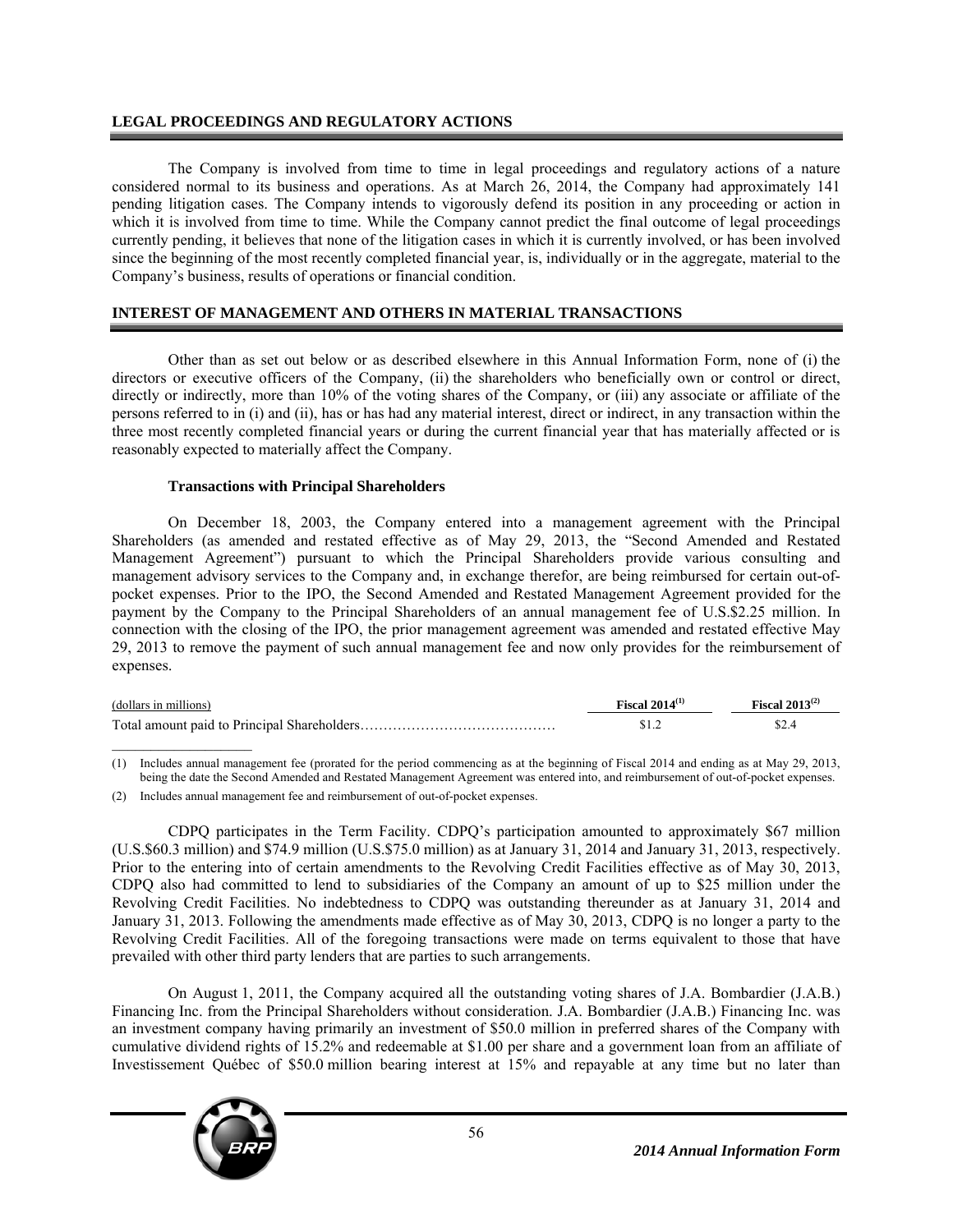June 2014. On August 1, 2011 and after, the Company repaid to this affiliate of Investissement Québec the \$50.0 million loan and its accrued interest and purchased the shares of the Company held by such entity for a total consideration of \$75.0 million.

### **Reimbursement to Bombardier Inc., a company related to Beaudier Group**

Pursuant to the purchase agreement entered into in 2003 in connection with the acquisition of the recreational products business of Bombardier Inc., the Company is required to reimburse to Bombardier Inc. income taxes amounting to \$21.6 million as of January 31, 2014 (\$21.3 million as of January 31, 2013). The reimbursement will begin when Bombardier Inc. starts making any income tax payments in Canada and/or the United States.

In addition, in connection with the above-mentioned transaction, the Company entered into a trademark license agreement whereby it has the right to continue to use certain trademarks of Bombardier Inc. which were not otherwise assigned to the Company in connection with such transaction, subject to certain conditions. The license allows the Company to use "Bombardier" in the corporate name of certain subsidiaries of the Company as long as, among other things, Beaudier Group maintains at least a 10% voting or equity interest in the Company. If the Company has not been able to create a comparable independent brand for its products prior to the termination of the license, the Company may see a decline in sales and revenues if and when the license terminates. See "Risk Factors".

# **INDEPENDENT AUDITOR, TRANSFER AGENT AND REGISTRAR**

The independent auditor of the Company is Deloitte LLP, 1 Place Ville-Marie, Suite 3000, Montreal, Québec, H3B 4T9.

The transfer agent and registrar for the Subordinate Voting Shares is Computershare Investor Services Inc. at its principal office in Montreal.

# **MATERIAL CONTRACTS**

The following are the only material contracts, other than those contracts entered into in the ordinary course of business, which the Company has entered into since the beginning of the last financial year ended January 31, 2014, or entered into prior to such date, but which are still in effect and which are required to be filed with Canadian securities regulatory authorization in accordance with Section 12.2 of *National Instrument – 51-102 Continuous Disclosure Obligations*.

# **IPO Underwriting Agreements**

In connection with its IPO, the Company entered into an underwriting agreement dated May 21, 2013 (the "IPO Underwriting Agreement") with BMO Nesbitt Burns Inc., RBC Dominion Securities Inc., UBS Securities Canada Inc., Citigroup Global Markets Canada Inc., Wells Fargo Securities LLC, CIBC World Markets Inc., Desjardins Securities Inc., Scotia Capital Inc., National Bank Financial Inc. and Robert W. Baird & Co. Incorporated (collectively, the "IPO Underwriters") pursuant to which, among other things, the Company agreed to sell and the Underwriters agreed to purchase 12,200,000 Subordinate Voting Shares (or 14,030,000 Subordinate Voting Shares including the over-allotment option) at a price of \$21.50 per Subordinate Voting Share. See "General Development of the Business".

# **October 2013 Secondary Offering Underwriting Agreement**

In connection with the October 2013 Secondary Offering, the Company entered into an underwriting agreement dated September 25, 2013 with BMO Nesbitt Burns Inc., RBC Dominion Securities Inc., UBS Securities Canada Inc., Citigroup Global Markets Canada Inc., CIBC World Markets Inc., Desjardins Securities Inc., Scotia

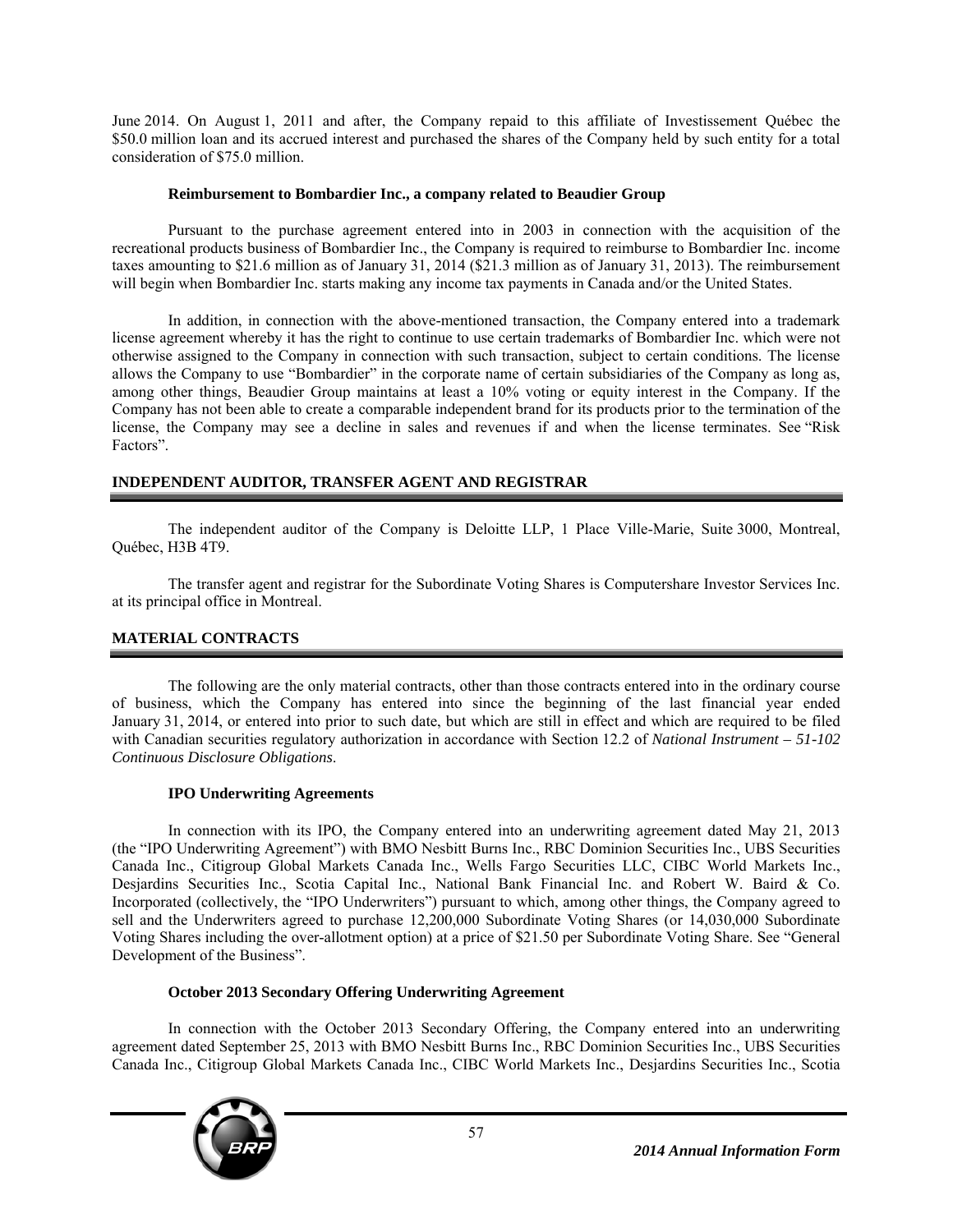Capital Inc., National Bank Financial Inc. and Robert W. Baird & Co. Incorporated (collectively, the "October 2013 Secondary Offering Underwriters"), and Bain Capital, CDPQ, Combined Jewish Philanthropies of Greater Boston, Inc., Fidelity Investments Charitable Gift Fund and the Boston Foundation, Inc. (collectively, the "October 2013 Selling Shareholders"), pursuant to which, among other things, the October 2013 Selling Shareholders agreed to sell and the October 2013 Secondary Offering Underwriters agreed to purchase an aggregate of 8,000,000 Subordinate Voting Shares at a price of \$27.85 per Subordinate Voting Share. See "General Development of the Business".

### **January 2014 Secondary Offering Underwriting Agreement**

In connection with the January 2014 Secondary Offering, the Company entered into an underwriting agreement dated January 16, 2014 with BMO Nesbitt Burns Inc., RBC Dominion Securities Inc.,UBS Securities Canada Inc., Citigroup Global Markets Canada Inc., CIBC World Markets Inc., Desjardins Securities Inc., Scotia Capital Inc., Canaccord Genuity Corp., National Bank Financial Inc. and Robert W. Baird & Co. (collectively, the "January 2014 Secondary Offering Underwriters"), and Bain Capital, CDPQ and other additional selling shareholders (collectively, the "January 2014 Selling Shareholders") pursuant to which, among other things, the January 2014 Selling Shareholders agreed to sell and the January 2014 Secondary Offering Underwriters agreed to purchase an aggregate of 8,700,000 Subordinate Voting Shares (or 10,000,000 Subordinate Voting Shares including the over-allotment option) at a price of \$30.00 per Subordinate Voting Share. See "General Development of the Business".

### **Term Credit Agreement**

On January 30, 2013, Bombardier Recreational Products Inc. entered into an amendment and restatement agreement and a second amended and restated credit agreement (the "Term Credit Agreement") evidencing an initial aggregate principal amount of U.S.\$1,050 million term loans extended to Bombardier Recreational Products Inc. in U.S. dollars and maturing on January 30, 2019 (the "Term Facility"). On May 29, 2013, the Company repaid U.S.\$258 million of the Term Facility and, on May 30, 2013, the Term Credit Agreement was amended in order to, among other things, reduce the cost of borrowing and the LIBOR floor applicable thereunder. As at January 31, 2014, the Term Facility provided the Company an outstanding financing of U.S.\$792 million. The Company has the possibility to increase the amount of borrowing under the Term Facility by U.S.\$150 million under certain conditions.

# **Securityholders Agreements**

In connection with the IPO on May 29, 2013, the Principal Shareholders and the Company entered into a nomination rights agreement (the "Nomination Rights Agreement") and an amended and restated registration rights agreement (the "Registration Rights Agreement").

# **Registration Rights Agreement**

The Registration Rights Agreement provides for demand registration rights in favour of the parties to the Registration Rights Agreement that enable them to require the Company to qualify by prospectus in Canada or, following the one year anniversary of the closing of the IPO and subject to certain conditions, the United States, all or any portion of the Subordinate Voting Shares held by them for a distribution to the public, provided such demand will result in a minimum offering size of \$50,000,000.

The Registration Rights Agreement also provides for incidental registration rights allowing the parties to the Registration Rights Agreement to include their Subordinate Voting Shares in certain public offerings of Subordinate Voting Shares, subject to certain underwriters' cutback rights.

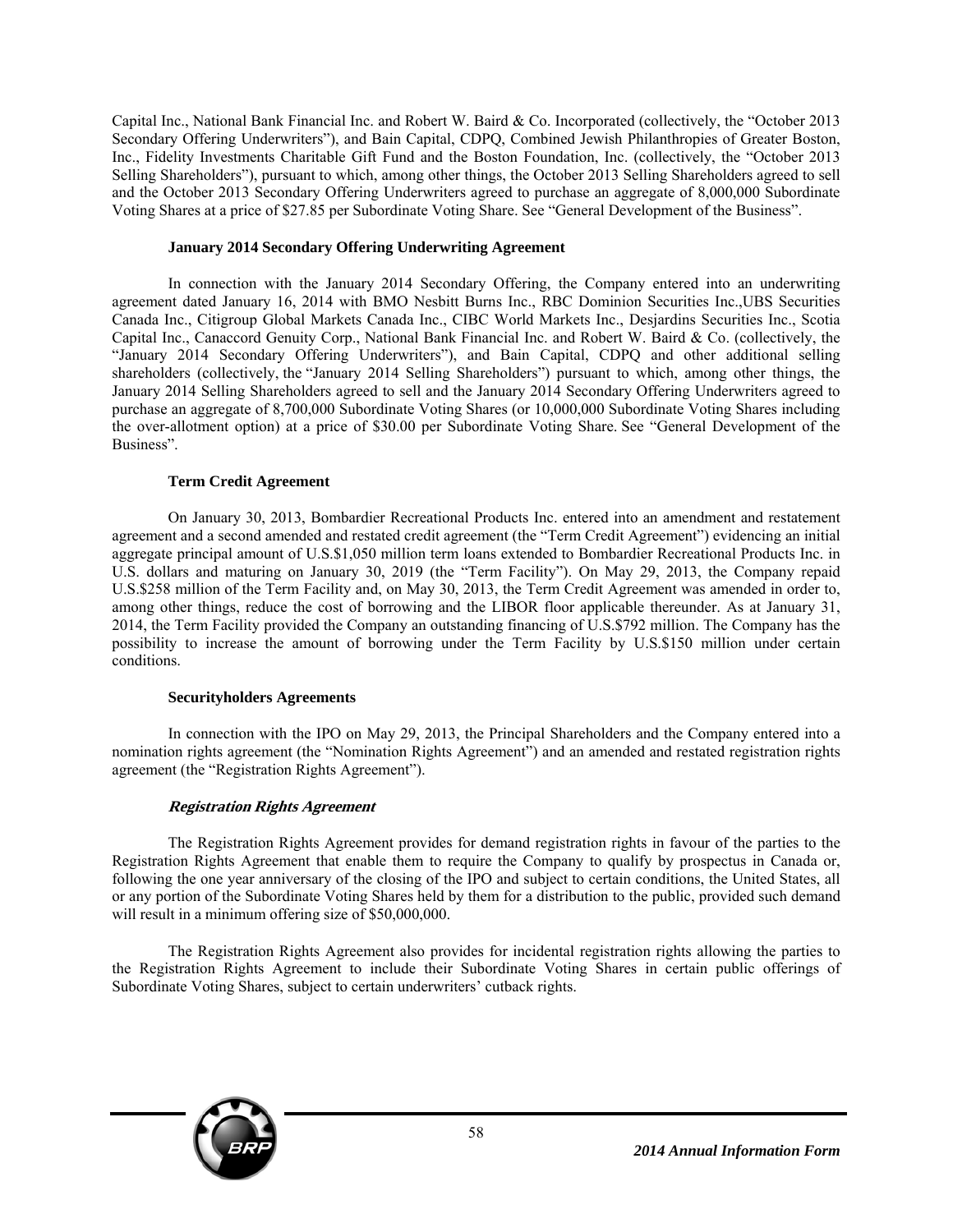### **Nomination Rights Agreement**

The Nomination Rights Agreement provides that the Principal Shareholders cast all votes to which they are entitled to fix the size of the Board of Directors at 13 members and to elect members of the Board in accordance with the provisions thereof. The Principal Shareholders have certain rights to designate members of the Board of Directors. As of the date of this Annual Information Form, Bain Capital, Beaudier Group and CDPQ are entitled to designate three, three and one member(s) of the Board of Directors, respectively, under the terms of the Nomination Rights Agreement.

# **Second Amended and Restated Management Agreement**

See "Interest of Management and Others in Material Transactions ― Transactions with Principal Shareholders" for a description of the Second Amended and Restated Management Agreement.

### **Coattail Agreement**

See "Description of the Capital Structure ― Shares ― Take-Over Bid Protection" for a description of the Coattail Agreement.

Copies of the above material agreements may be inspected during ordinary business hours at the Company's principal executive offices located at 726 Saint-Joseph Street, Valcourt, Québec, J0E 2L0 or may be viewed at the website maintained by the Canadian Securities Administrators at www.sedar.com.

# **INTEREST OF EXPERTS**

The current independent auditor of the Company, Deloitte LLP, who has issued an auditor's report dated March 27, 2014 in respect of the Company's consolidated financial statements, which comprise the consolidated statements of financial position as at January 31, 2014 and January 31, 2013 and the consolidated statements of net income, consolidated statements of comprehensive income, consolidated statements of changes in equity and consolidated statements of cash flow for the years then ended, has informed the Company that it is independent with respect to the Company within the meaning of the Code of Ethics of the *Ordre des comptables professionnels agréés du Québec*.

# **AUDIT COMMITTEE**

# **Charter of the Audit Committee**

The Board has adopted a written charter (the "Charter of the Audit Committee") describing the mandate of the audit committee of the Company (the "Audit Committee"). The Charter of the Audit Committee reflects the purpose of the Audit Committee, which is to assist the Board of Directors in fulfilling its oversight responsibilities with respect to ensuring that adequate procedures are in place for the review of the Company's public disclosure documents that contain financial information, ensuring that an effective internal audit process has been implemented, ensuring that an effective risk management and financial control framework has been implemented and tested by the Company's management, providing better communication between directors, management, internal auditors and external auditors, overseeing the work and reviewing the independence of the external auditors and reporting to the Board of Directors on any outstanding issue. The text of the Charter of the Audit Committee is attached to this Annual Information Form as Appendix A.

# **Composition of the Audit Committee**

As set forth in the Charter of the Audit Committee, the Audit Committee must be composed of a minimum of three directors, each of whom needs to be independent and to meet the criteria for financial literacy established by

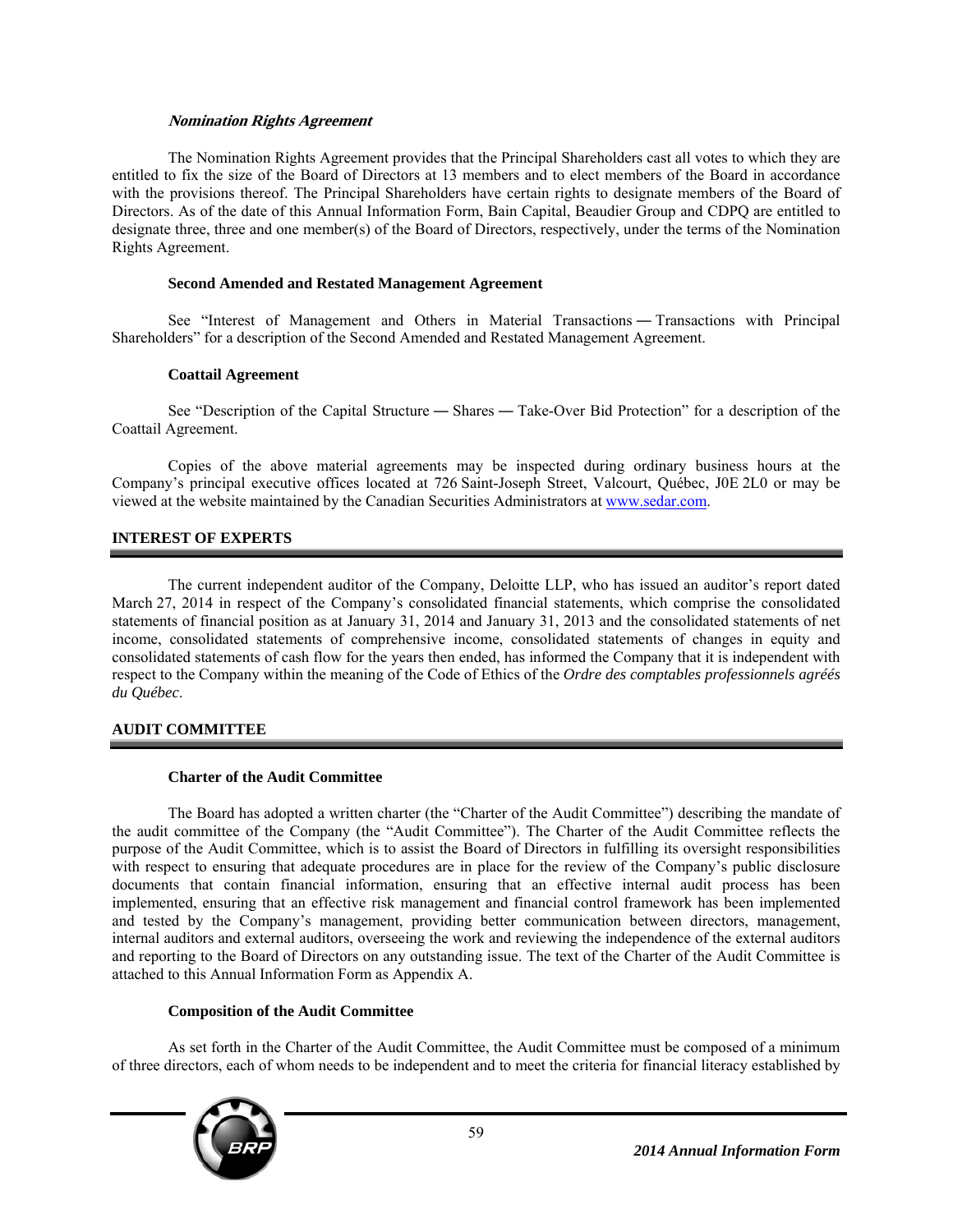applicable laws, including National Instrument 52-110 – *Audit Committees*. As of the date hereof, the Audit Committee is composed of Messrs. Hanley, O'Neill, Philip and Mazzorin, all of whom are independent. Mr. Hanley is the Chair of the Audit Committee.

# **Relevant Education and Experience of the Audit Committee Members**

Each of the Audit Committee members has an understanding of the accounting principles used by the Company to prepare its financial statements and varied experience as to the general application of such accounting principles, as well as an understanding of the internal controls and procedures necessary for financial reporting.

The education and experience of each Audit Committee member that is relevant to the performance of his responsibilities as an Audit Committee member is as follows:

- *Mr. Michael Hanley* (chair) is a corporate director with many years of experience in senior management roles and corporate governance. Between 2009 and 2011, Mr. Hanley was Senior Vice-President, Operations and Strategy Initiatives and a member of the Office of the President at National Bank of Canada. Prior to this, he spent ten years with Alcan Inc. in positions that included President and Chief Executive Officer of the global Bauxite and Alumina business and Executive Vice-President and Chief Financial Officer at the time of Alcan Inc.'s acquisition by Rio Tinto plc. Mr. Hanley also held the positions of Chief Financial Officer at two publicly traded Canadian companies, St-Laurent Paperboard Inc from 1995-1997, and Gaz Metro from 1997-1998. He has worked as an external auditor with a large international accounting firm, and as an internal auditor with CP Forest Products Ltd. As an independent director with First Quantum Minerals Ltd, Mr. Hanley sits on the Audit Committee and chairs the Funding Committee. He has a Bachelor of Business Administration and Accounting from *HEC Montréal,* and is a member of the Québec Order of Chartered Accountants (CPA, CA) since 1987.
- *Mr. Daniel J. O'Neill* is the President of the O & L Sport Consultant Group, which he founded in January 2013 to provide management expertise to both professional sports organizations and athletes. Prior to that, he held senior management positions with various entities, including President and Chief Executive Officer of Molson Inc. prior to its merger with Adolph Coors Company, Executive Vice-President of H.J. Heinz Company and President and Chief Executive Officer of Star-Kist Foods. He was a director of H.J. Heinz Company from 1998 to 1999. Mr. O'Neill holds a Bachelor of Arts from Carleton University and a Master of Business Administration (MBA) from Queen's University.
- *Mr. Edward Philip* is the Chief Operating Officer of Partners in Health (a non-profit health care organization) since January 2013. In addition, Mr. Philip is a Special Partner at Highland Consumer Fund, serving in this role since 2013. He served as Managing General Partner at Highland Consumer Fund since 2006. Prior thereto, Mr. Philip held various senior executive positions, including President and Chief Executive Officer of Decision Matrix Group, Inc., Senior Vice President of Terra Networks, S.A. In 1995, Mr. Philip joined Lycos, Inc. (an Internet service provider and search company) as one of its founding members. During his time with Lycos, Inc., Mr. Philip held the positions of President, Chief Operating Officer and Chief Financial Officer at different times. Prior to joining Lycos, Inc., Mr. Philip spent time as the Vice President of Finance for the Walt Disney Company, and prior thereto Mr. Philip spent a number of years in investment banking. Mr. Philip sits on the audit committee of Hasbro Inc. Mr. Philip holds a Master of Business Administration from Harvard Business School.
- *Mr. Carlos Mazzorin* is a corporate director. Mr. Mazzorin was President and Chief Operating Officer of Magna Electronics and President and Chief Operating Officer of Magna Mirrors both wholly-owned subsidiaries of Magna International Inc. Mr. Mazzorin joined Magna International Inc. in December 2002 after 30 years at Ford Motor Company where he served as Group Vice-President of Asia Pacific Operations, South America Operations and Global Purchasing and, prior to that, as Group Vice-President Ford, Mexico Operations and Global Purchasing. He also served in a variety of Supply Management activities with General Motors Co. in Argentina and Cadillac Motor Car Division of General Motors Co. in

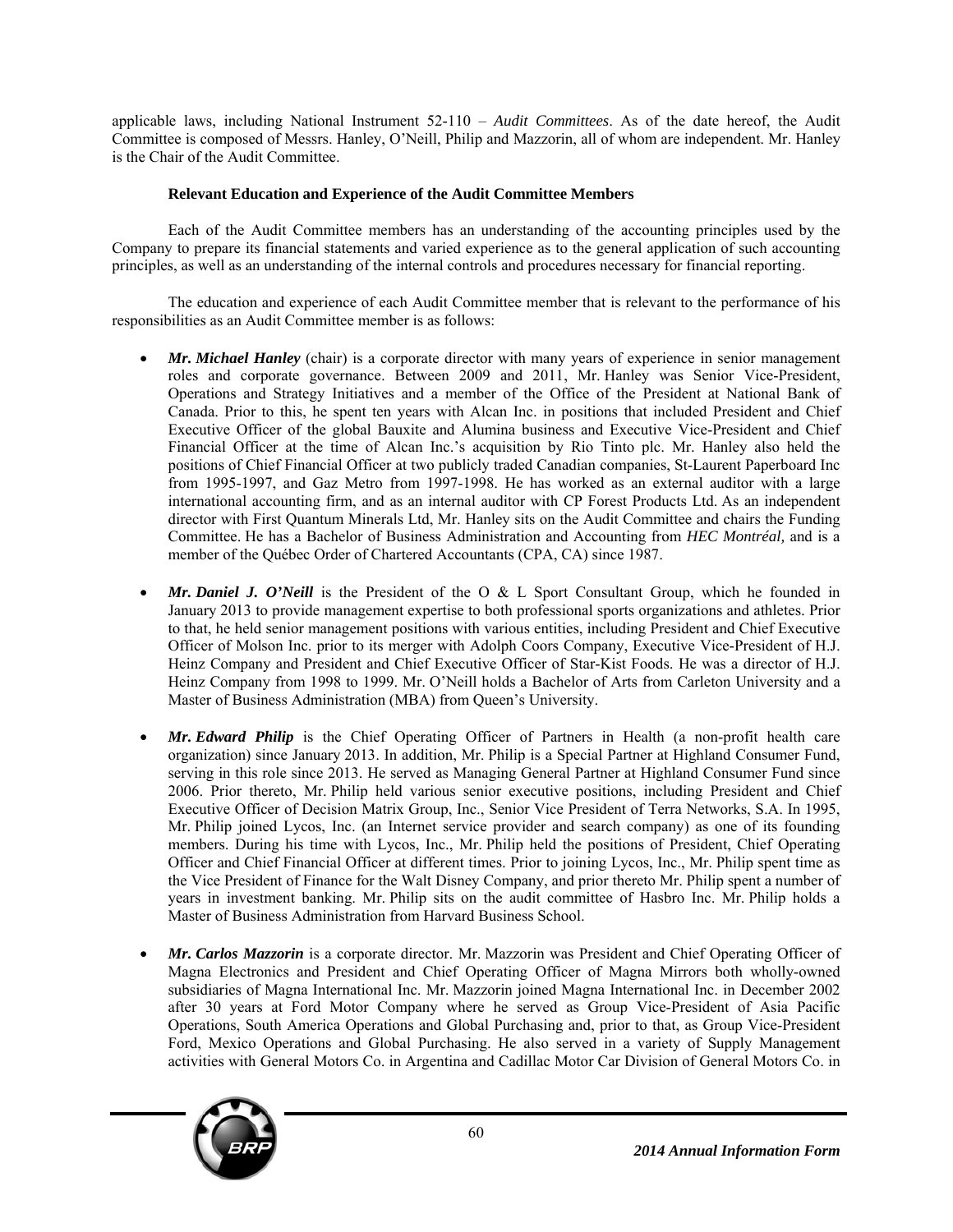the United States. He is a member of the board of directors of Gentherm Inc. and of the International Advisory Board of Komatsu Inc.

### **Independent Auditor Fees**

In Fiscal 2014 and Fiscal 2013, the Company was invoiced the following fees by its independent auditor, Deloitte LLP:

|                                            | Fiscal 2014 | Fiscal 2013 |
|--------------------------------------------|-------------|-------------|
| Audit Fees <sup>(1)</sup>                  | \$2,175,392 | \$1,497,965 |
| Audit Related Fees <sup>(2)</sup>          | 70.988      | 158,235     |
| Tax Fees $^{(3)}$                          | 206,710     | 112,385     |
| All Other Fees <sup><math>(4)</math></sup> | 360.844     | 453.445     |
| <b>Total Fees Paid</b>                     |             |             |

- (1) "Audit Fees" include fees necessary to perform the annual audit or reviews of the consolidated financial statements. For Fiscal 2014, an aggregate amount of \$593,500 in Audit Fees was incurred in connection with the IPO and the October 2013 Secondary Offering.
- (2) "Audit Related Fees" include fees for assurance and related services by the independent auditor that are reasonably related to the performance of the audit or review of the Company's financial statements other than those included in "Audit Fees".
- (3) "Tax Fees" include fees for all tax services other than those included in "Audit Fees" and "Audit-Related Fees". This category includes fees for tax compliance, tax advice and tax planning.
- (4) "Other Fees" include fees for products and services provided by the independent auditor other than those included above, including consulting services.

The Audit Committee is responsible for the pre-approval of all and any non-audit services to be provided to the Company or its subsidiary entities by the independent auditor. At least annually, the Audit Committee shall review and confirm the independence of the independent auditor.

### **ADDITIONAL INFORMATION**

Additional information relating to the Company may be found on SEDAR at www.sedar.com.

Additional information, including, without limitation, directors' and officers' remuneration and indebtedness, principal holders of the Company's securities and securities authorized for issuance under equity compensation plans, will be contained in the Company's information circular for its first annual meeting of shareholders.

Additional information is provided in the audited consolidated financial statements and management's discussion and analysis of the Company for the Fiscal 2014.

The Company will, upon request to the Vice President, General Counsel and Secretary, Martin Langelier, provide to any person or company, the documents specified below:

- (a) when the Company is in the course of a distribution of its securities under a short form prospectus, or has filed a preliminary short form prospectus in respect of a proposed distribution of its securities:
	- i. one copy of the Company's latest annual information form, together with one copy of any document or the pertinent pages of any document, incorporated therein by reference;
	- ii. one copy of the consolidated annual financial statements of the Company for the most recently completed fiscal year for which financial statements have been filed, together with the auditor's report thereon, and one copy of any condensed consolidated interim

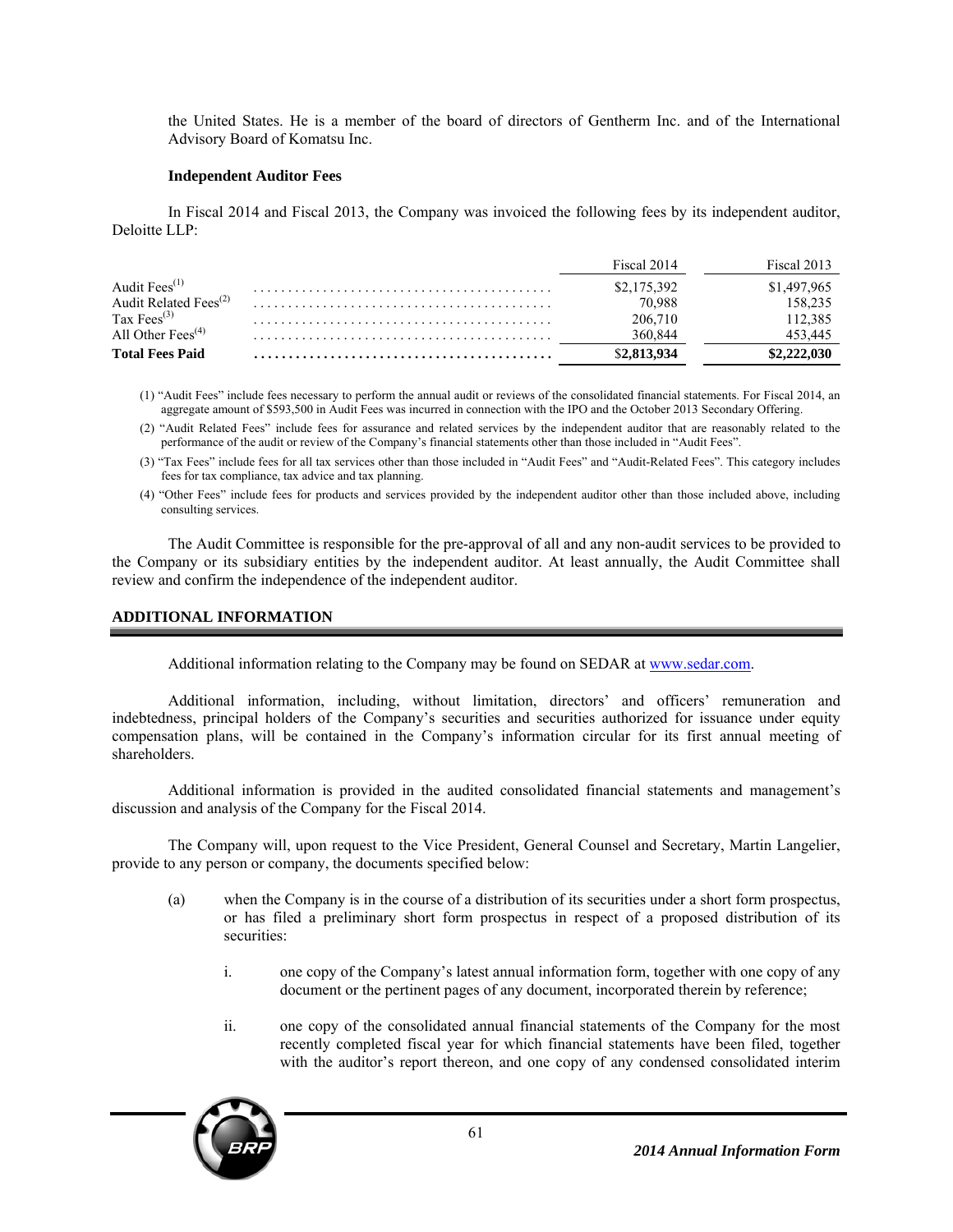financial statements of the Company for any period after its most recently completed fiscal year;

- iii. one copy of the information circular of the Company in respect of its most recent annual meeting of shareholders that involved the election of directors, if available, or one copy of any annual filing prepared instead of that information circular, as appropriate; and
- iv. one copy of any other documents that are incorporated by reference into the preliminary short form prospectus or the short form prospectus and are not required to be provided under subparagraphs (i) to (iii); or
- (b) at any other time, Company shall provide to any person or company one copy of any of the documents referred to in items (i), (ii) and (iii) of paragraph (a) above, provided that the Company may require the payment of a reasonable charge if the request is made by a person or company who is not a holder of the Company's securities.

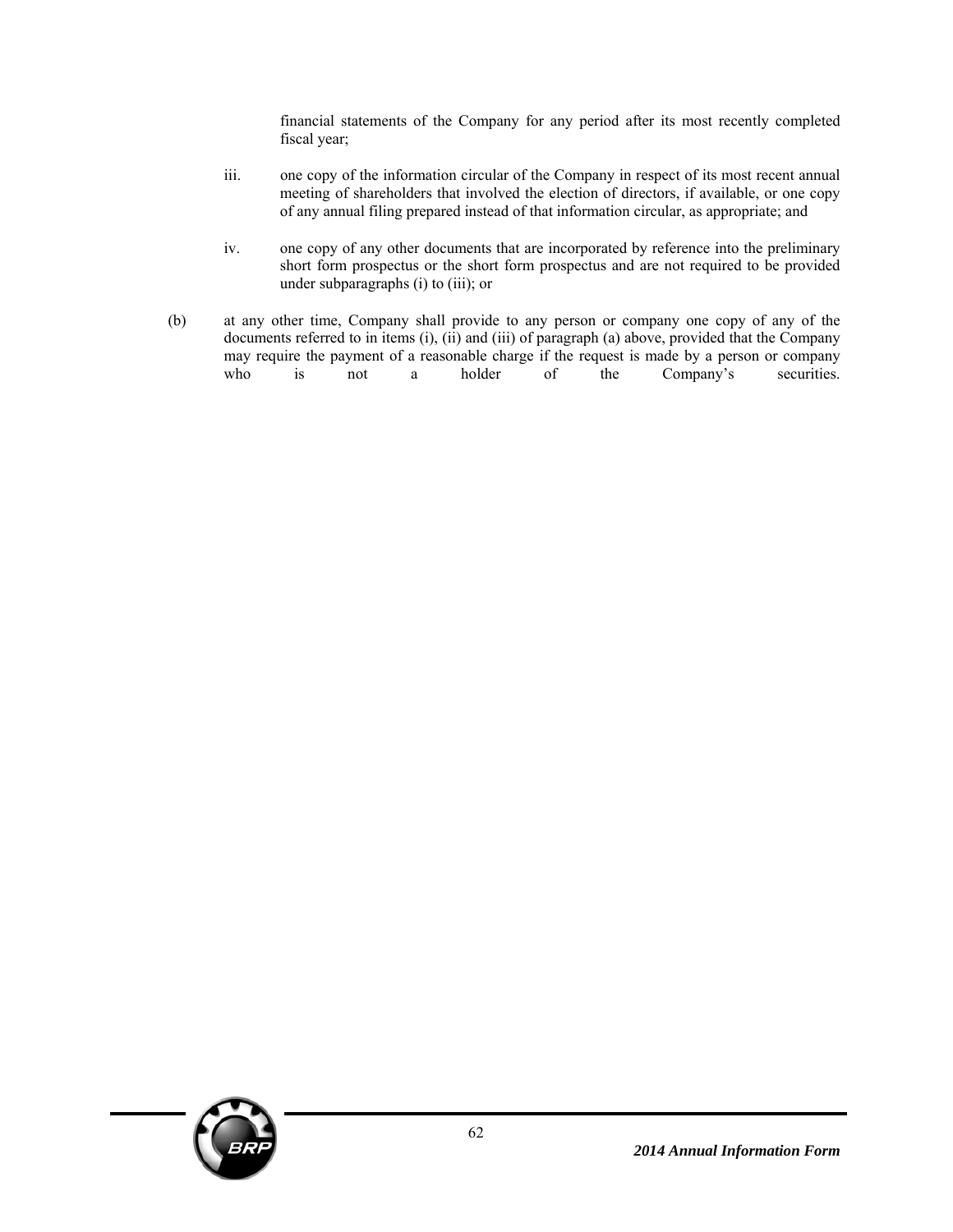### **GLOSSARY OF TERMS**

"**Audit Committee**" means the audit committee of the Company.

"**Annual Information Form**" means the annual information form of the Company dated March 28, 2014.

"**ATV**" means all-terrain vehicle.

"**Bain Capital**" means Bain Capital Luxembourg Investments S.à r.l.

"**Beaudier Group**" means, collectively, Beaudier Inc. and 4338618 Canada Inc.

"**Board**" or "**Board of Directors**" means the board of directors of the Company.

"**Canadian Revolving Facility**" means the \$175 million revolving credit facility available to Bombardier Recreational Products Inc. under the Revolving Credit Agreement, including a swingline and letter of credit subfacility.

"**CDPQ**" means the Caisse de dépôt et placement du Québec, and includes any of its affiliates.

"**Charter of the Audit Committee**" means the written charter describing the mandate of the Audit Committee, as adopted by the Board of Directors, as amended by the Board on January 16, 2014, upon recommendation of the Audit Committee.

"**Coattail Agreement**" means the coattail agreement entered into by the Principal Shareholders, as the owners of all the outstanding Multiple Voting Shares, the Company and a trustee on May 29, 2013.

"**Company**" means BRP Inc. and its direct and indirect subsidiaries and predecessors or other entities controlled by them, unless otherwise noted or the context otherwise requires.

"**Convertible Securities**" has the meaning set out under the heading "Description of the Capital Structure ― Shares ― Subscription Rights".

"**CPSC**" means the Consumer Product Safety Commission.

"**Distributed Securities**" has the meaning set out under the heading "Description of the Capital Structure ― Shares ― Subscription Rights".

"**Distribution**" has the meaning set out under the heading "Description of the Capital Structure ― Shares ― Subscription Rights".

"**Fiscal 2012**" means the Company's fiscal year ended January 31, 2012.

"**Fiscal 2013**" means the Company's fiscal year ended January 31, 2013.

"**Fiscal 2014**" means the Company's fiscal year ending January 31, 2014.

"**hp**" means horsepower.

"**IFRS**" means the International Financing Reporting Standards.

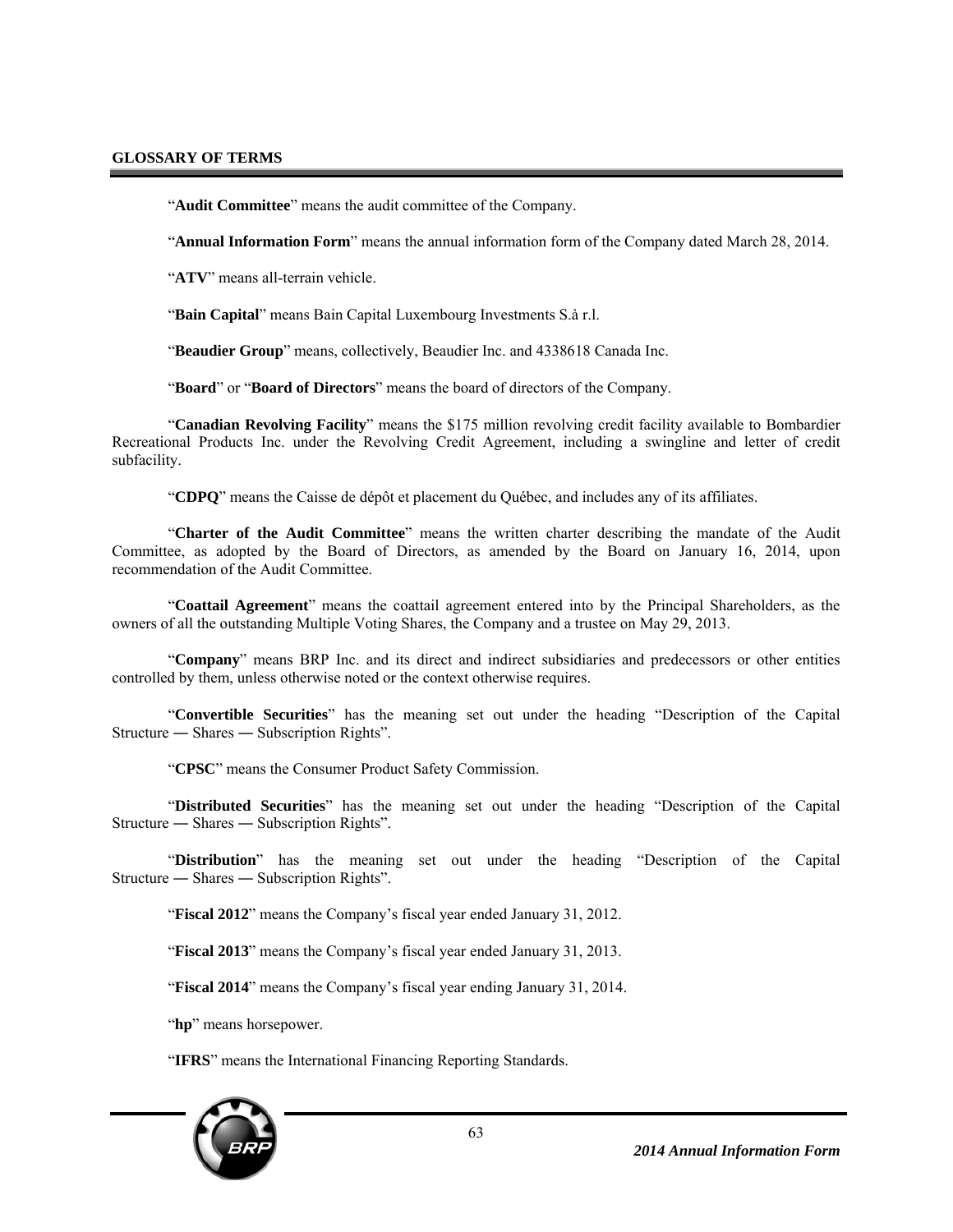"international" means all jurisdictions other than Canada and the United States.

"**Investment and Risk Committee**" means the investment and risk committee of the Company.

"**IPO**" means the initial public offering of the Company which closed on May 29, 2013.

"**IPO Underwriting Agreement**" means the underwriting agreement dated May 29, 2013 between the Company and the IPO Underwriters.

"**IPO Underwriters**" means BMO Nesbitt Burns Inc., RBC Dominion Securities Inc., UBS Securities Canada Inc., Citigroup Global Markets Canada Inc., Wells Fargo Securities LLC, CIBC World Markets Inc., Desjardins Securities Inc., Scotia Capital Inc., National Bank Financial Inc. and Robert W. Baird & Co. Incorporated.

"**IT**" means information technology.

"**January 2014 Secondary Offering**" means the bought deal secondary offering which closed on January 31, 2014.

"**January 2014 Secondary Offering Underwriting Agreement**" means the underwriting agreement dated January 16, 2014 between the Company and the Secondary Secondary Underwriters.

"**January 2014 Secondary Offering Underwriters**" means BMO Nesbitt Burns Inc., RBC Dominion Securities Inc.,UBS Securities Canada Inc., Citigroup Global Markets Canada Inc., CIBC World Markets Inc., Desjardins Securities Inc., Scotia Capital Inc., Canaccord Genuity Corp., National Bank Financial Inc. and Robert W. Baird & Co.

"**January 2014 Selling Shareholders**" means, in the context of the January 2014 Secondary Offering, Bain Capital, CDPQ and other additional selling shareholders party to the January 2014 Secondary Offering Underwriting Agreement.

"**Multiple Voting Shares**" means multiple voting shares in the capital of the Company.

"**Nomination Rights Agreement**" means the nomination rights agreement entered into by the Company and the Principal Shareholders on May 29, 2013.

"**North America**" means Canada and the United States, and excludes Mexico.

"**October 2013 Secondary Offering**" means the bought deal secondary offering which closed on October 9, 2013.

"**October 2013 Secondary Offering Underwriting Agreement**" means the underwriting agreement dated September 25, 2013 between the Company and the Secondary Offering Underwriters.

"**October 2013 Secondary Offering Underwriters**" means BMO Nesbitt Burns Inc., RBC Dominion Securities Inc., UBS Securities Canada Inc., Citigroup Global Markets Canada Inc., CIBC World Markets Inc., Desjardins Securities Inc., Scotia Capital Inc., National Bank Financial Inc. and Robert W. Baird & Co. Incorporated.

"**October 2013 Selling Shareholders**" means, in the context of the October 2013 Secondary Offering, Bain Capital, CDPQ, Combined Jewish Philanthropies of Greater Boston, Inc., Fidelity Investments Charitable Gift Fund and the Boston Foundation, Inc.

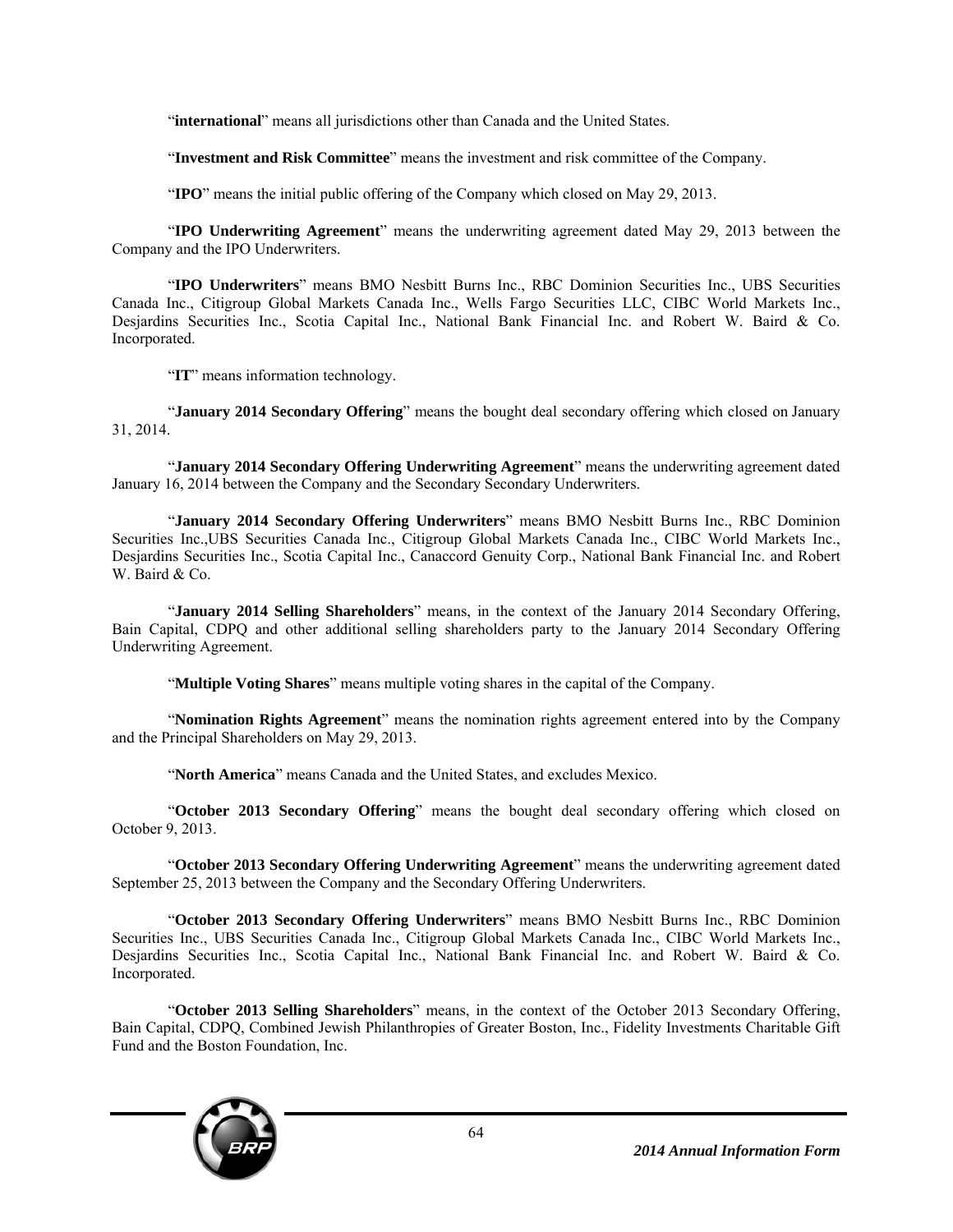"**OEM**" means original equipment manufacturer.

"**on-highway motorcycle**" means a motorcycle which is certified by its manufacturer as being in compliance with the federal Motor Vehicle Safety Standards and designed primarily for use on public roads.

"**On-Road Motorcycles of 500cc+**" means the motorcycles for on-road and on-highway use with engine size of 500cc and more in North America and Europe, of 450cc and more in Brazil and of 600cc and more in Russia and Australia.

"**ORV**" means off-road vehicle.

"**PAC**" means parts, accessories and clothing and other services sold to third parties.

"**Person**" means any individual, partnership, corporation, company, association, trust, joint venture or limited liability company.

"**Preferred Shares**" means preferred shares in the capital of the Company.

"**Principal Shareholders**" means, collectively, Bain Capital, Beaudier Group and CDPQ.

"**Propulsion Systems**" means *Evinrude* outboard engines and *Rotax* engines.

"**PWC**" means personal watercraft.

"**Registration Rights Agreement**" means the amended and restated registration rights agreement entered into by the Company and the Principal Shareholders on May 29, 2013.

"**Revolving Credit Agreement**" means the amended and restated credit agreement entered into by Bombardier Recreational Products Inc. as of March 19, 2012, as amended from time to time.

"**Revolving Credit Facilities**" means, collectively, the Canadian Revolving Facility and the U.S. Revolving Facility.

"**Rights to Subscribe**" has the meaning set out under the heading "Description of the Capital Structure ― Shares ― Subscription Rights".

"**ROHVA**" means the Recreational Off-Highway Vehicle Association.

"**Seasonal Products**" means *Ski-Doo* and *Lynx* snowmobiles and *Sea-Doo* PWCs.

"**Second Amended and Restated Management Agreement**" means the management agreement entered into by the Company and the Principal Shareholders on December 18, 2003, as same was amended and restated effective as of May 29, 2013.

"**Shares**" means, collectively, the Subordinate Voting Shares and the Multiple Voting Shares.

"**SSV**" means side-by-side vehicle.

"**Subordinate Voting Shares**" means subordinate voting shares in the capital of the Company.

"**Subscription Securities**" has the meaning set out under the heading "Description of the Capital Structure ― Shares ― Subscription Rights".

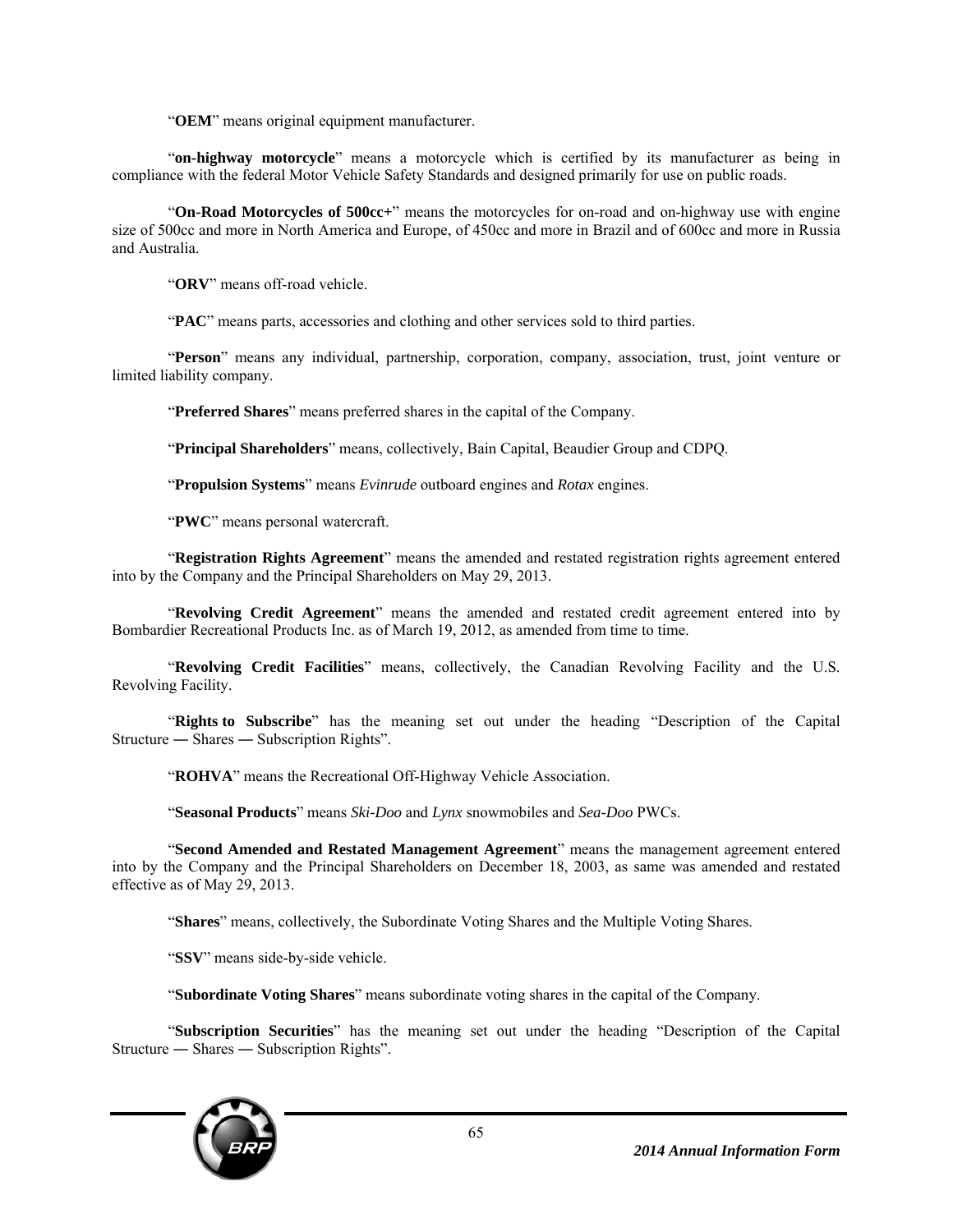"**Tax Act**" means the *Income Tax Act* (Canada) and the regulations thereunder, as amended.

"**Term Facility**" means the U.S.\$1,050 million Term B loans maturing on January 30, 2019 provided for under the Term Credit Agreement.

"**Term Credit Agreement**" means the amendment and restatement agreement and the second amended and restated credit agreement entered into by Bombardier Recreational Products Inc. as of January 30, 2013, as further amended on May 30, 2013, which provides for the Term Facility.

"**TSX**" means the Toronto Stock Exchange.

"**U.S. Revolving Facility**" means the Canadian equivalent of a U.S.\$175 million revolving credit facility available to BRP US Inc. under the Revolving Credit Agreement, including a swingline and letter of credit subfacility.

"**Voting Shares**" has the meaning set out under the heading "Description of the Capital Structure ― Shares ― Subscription Rights".

"**Year-Round Products**" means *Can-Am* ATVs, recreational SSVs and *Spyder* roadsters.

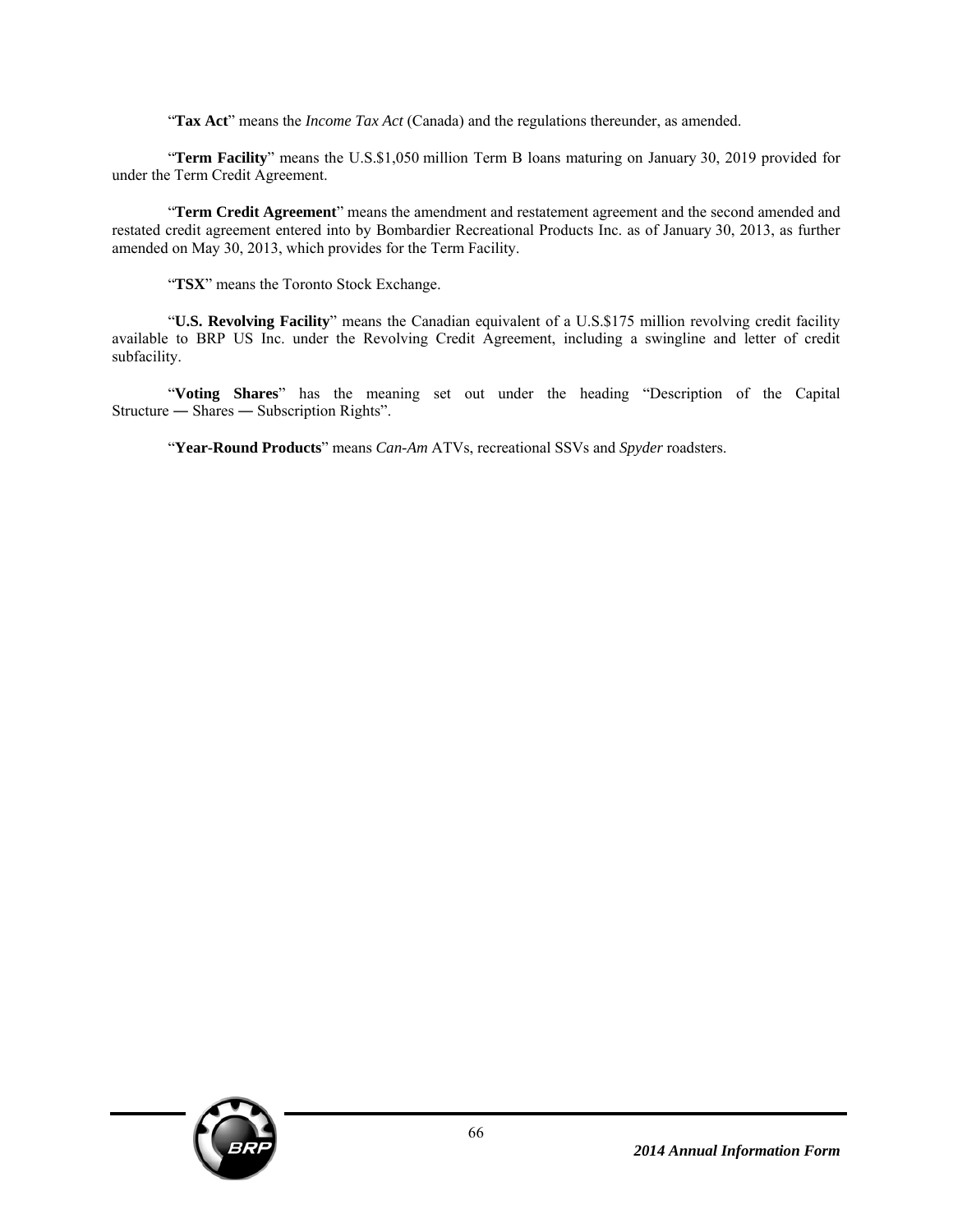#### **APPENDIX A**

#### **CHARTER OF THE AUDIT COMMITTEE**

#### **1.0 Introduction**

This charter (the "Charter") sets forth the purpose, composition, responsibilities and authority of the Audit Committee (the "Committee") of the Board of Directors (the "Board") of BRP Inc. (the "Company").

#### **2.0 Purpose**

The purpose of the Committee is to assist the Board in fulfilling its oversight responsibilities with respect to:

- Financial reporting and disclosure requirements;
- Ensuring that an effective risk management and financial control framework has been implemented and tested by management of the Company;
- External and internal audit processes;
- Helping directors meet their responsibilities;
- Providing better communication between directors and the external auditor as well as between directors and the internal audit function;
- Ensuring the independence of the external auditor and the internal audit function;
- Increasing the credibility and objectivity of financial reports; and
- Strengthening the role of directors by facilitating in-depth discussions among directors, management, the external auditor and the internal audit function regarding significant issues involving judgment and impacting quality controls and reporting.

#### **3.0 Composition and Membership**

- The Board will appoint the members ("Members") of the Committee. The Members will be appointed at the first meeting of the Board following the election of directors by the shareholders of the Company to hold office until the next annual meeting of shareholders of the Company or until their successors are appointed. The Board may remove a Member at any time and may fill any vacancy occurring on the Committee. A Member may resign at any time and a Member will automatically cease to be a Member upon ceasing to be a director.
- The Committee will consist of at least three directors. Each Member will meet the criteria for independence established by applicable laws, including sections 1.4 and 1.5 of National Instrument 52-110 – Audit Committees. All members shall be financially literate or shall become financially literate within a reasonable period of time after their appointment to the Committee; a member of the Committee is financially literate if he or she has the ability to read and understand a set of financial statements that present a breadth and level of complexity of accounting issues that are generally comparable to the breadth and complexity of the issues that can reasonably be expected to be raised by the Company's financial statements.
- The Board will appoint one of the Members to act as the chair of the Committee (the "Chair"). The secretary of the Company (the "Secretary") will be the secretary of all meetings and will maintain minutes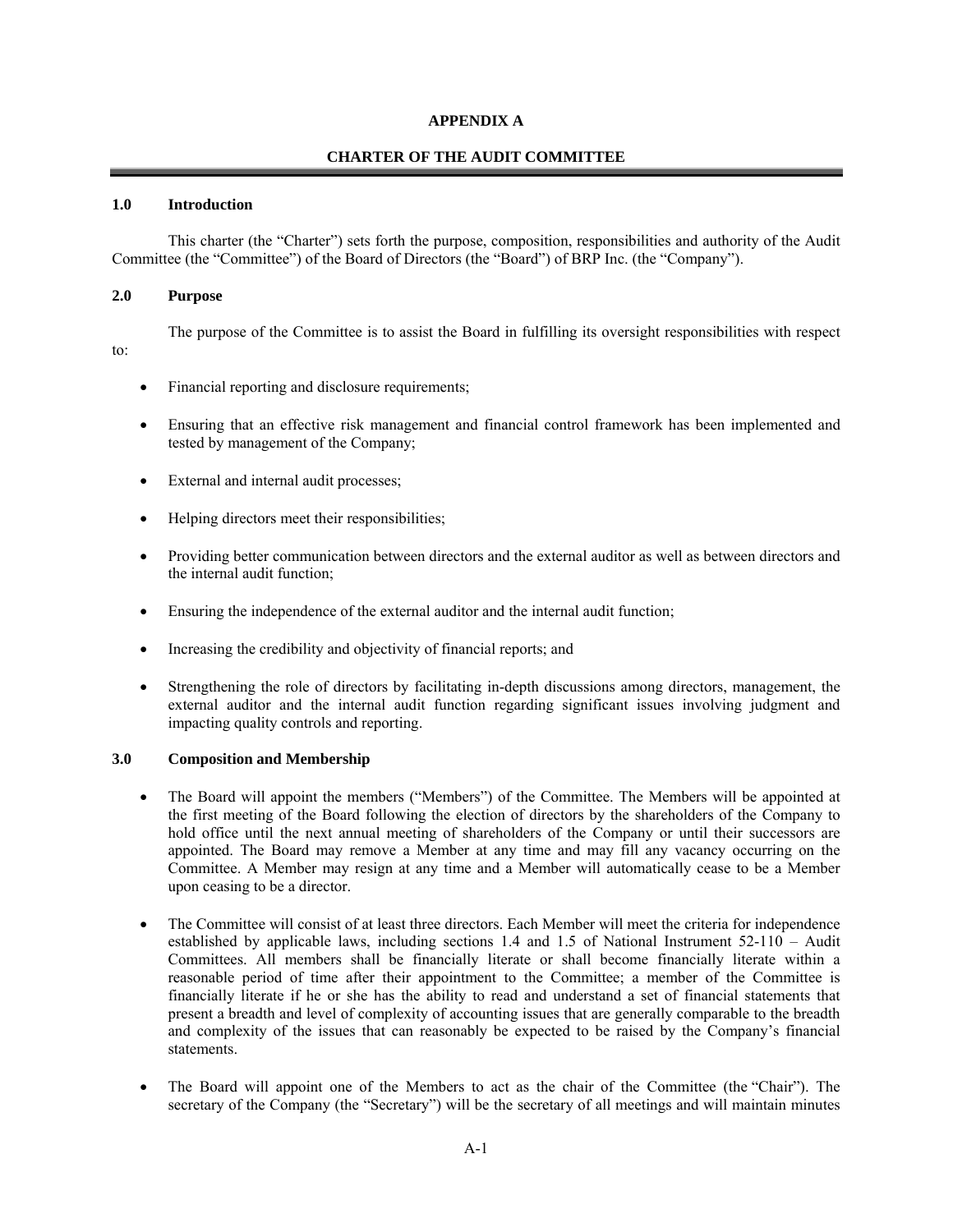of all meetings and deliberations of the Committee. If the Secretary is not in attendance at any meeting, the Committee will appoint another person who may, but need not, be a Member to act as the secretary of that meeting.

### **4.0 Meetings**

- Meetings of the Committee will be held at such times and places as the Chair may determine, but in any event not less than four (4) times per year. The Committee should meet within the 45 days following the end of the first three fiscal quarters of the Company and within 90 days following the end of the fiscal year of the Company. Members may attend all meetings either in person, by videoconference or by telephone. The Committee shall keep minutes of each meeting.
- At the request of the external auditor of the Company, the Chief Executive Officer, the Chief Financial Officer, the Chief Audit Executive, the General Counsel, the Chair of the Investment and Risk Committee or any Member, the Chair will convene a meeting of the Committee. Any such request will set out in reasonable detail the business proposed to be conducted at the meeting so requested.
- The Chair, if present, will act as the chair of meetings of the Committee. If the Chair is not present at a meeting of the Committee the Members in attendance may select one of their members to act as chair of the meeting.
- A majority of Members will constitute a quorum for a meeting of the Committee. Each Member will have one vote and decisions of the Committee will be made by an affirmative vote of the majority. The Chair will not have a deciding or casting vote in the case of an equality of votes. Powers of the Committee may also be exercised by written resolutions signed by all Members.
- The Chief Financial Officer and the Chief Audit Executive shall have direct access to the Committee and shall attend all meetings of the Committee, and the Chief Executive Officer and the Chair of the Board shall receive notice of and have the right to attend all meetings of the Committee, except in each case such part of the meeting, if any, which is a private session not involving all or some of these officers as determined by the Committee. The external auditor shall receive notice of and have the right to attend any meetings of the Committee, at the Company's expense, except such part of the meeting, if any, which is a private session not involving the external auditor.
- The Committee shall maintain a free and open line of communication with management, the Chief Financial Officer, the Chief Audit Executive and the external auditor. The Committee may invite directors, officers, consultants and employees of the Company or any other person to attend meetings of the Committee to assist in the discussion and examination of the matters under consideration by the Committee. The Committee shall meet in camera without members of management in attendance or with the Chief Financial Officer or the Chief Audit Executive on a regular basis and as appropriate or required.
- In advance of every meeting of the Committee, the Chair, with the assistance of the Secretary, the Chief Financial Officer and the Chief Audit Executive, should prepare and distribute to the Members and others as deemed appropriate by the Chair, an agenda of matters to be addressed at the meeting together with appropriate briefing materials.

### **5.0 Duties and Responsibilities**

The Committee will carry out, among other things, the following responsibilities:

#### *5.1 Financial Statements and Reporting*

 Assist the Board in the discharge of its oversight responsibilities to the shareholders, potential shareholders, the investment community, and others relating to the Company's financial statements and its financial reporting practices and system of internal accounting and financial controls, the corporate audit and risk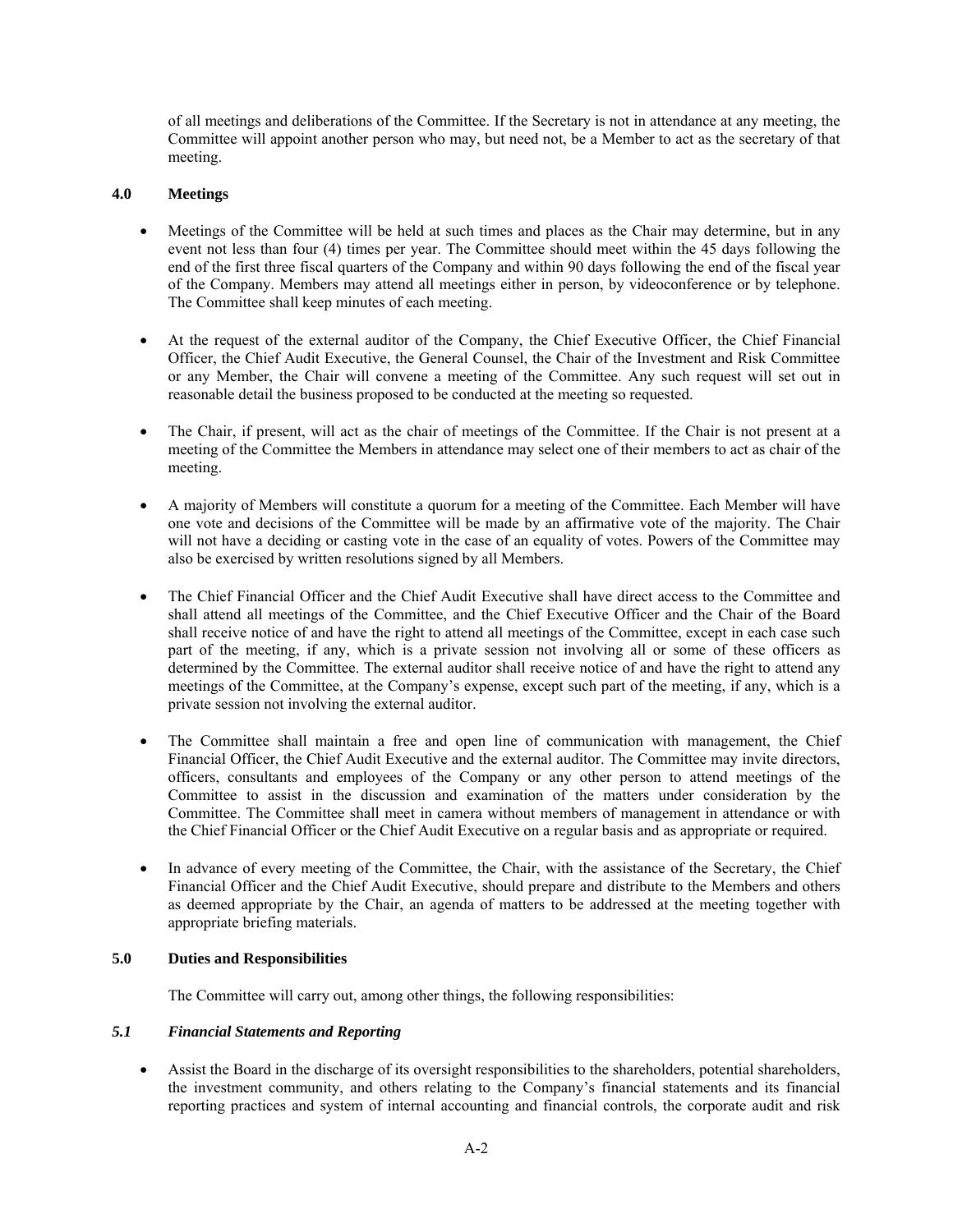assessment function, the management information systems, the annual external audit of the Company's financial statements and the compliance by the Company with laws and regulations and its own Code of Ethics.

- Review significant accounting and reporting issues, including complex or unusual material transactions and highly judgmental areas, unusual or sensitive matters such as disclosure of related party transactions, significant non-recurring events, significant risks and changes in provisions, estimates or provisions included in any financial statements, and recent professional and regulatory pronouncements, and understand their impact on and presentation in the financial statements.
- Review and discuss with management and the external auditor the results of the audit, including any difficulties encountered and follow-up in that context and ensure that the external auditor is satisfied that the accounting estimates and judgments made by management's selection of accounting principles reflect an appropriate application of generally accepted accounting principles.
- Review the financial statements, and consider whether they are complete, adequate, consistent with information known to the Members, and reflect appropriate accounting principles and, if appropriate, recommend to the Board their approval and disclosure.
- Review the Company's management discussion and analysis, and other financial information provided by the Company to any governmental body or the public and, if appropriate, recommend to the Board their approval and disclosure.
- Review the Company's annual information form and related regulatory filings before release to the extent that same include financial information, and consider the accuracy and completeness of the financial information contained therein and, if appropriate, recommend to the Board their approval and disclosure.
- Review the Company's press releases containing financial information before the Company publicly discloses this information and, if appropriate, recommend to the Board their approval and disclosure.
- Review and discuss with management any litigation matters which could significantly affect the financial statements, and review the manner in which these matters are disclosed in the financial statements.
- Review and discuss any regulatory compliance issues which could significantly affect the financial statements.
- Review and discuss any corporate governance issues which could significantly affect the financial statements.
- Review with management and the external auditor all matters required to be communicated to the Committee under generally accepted auditing standards.
- Understand how management develops interim financial information, and the nature and extent of internal and external auditor involvement.
- Review interim financial reports with management and the external auditor before disclosure and filing with regulators, and consider whether they are complete and consistent with the information known to the Members and reflect appropriate accounting principles and, if appropriate, recommend to the Board their approval and disclosure.
- To the extent not previously reviewed by the Committee, review and, if appropriate, recommend to the Board the approval of all financial statements included in any prospectus or other offering memoranda and all other financial reports required by regulatory authorities and requiring approval by the Board.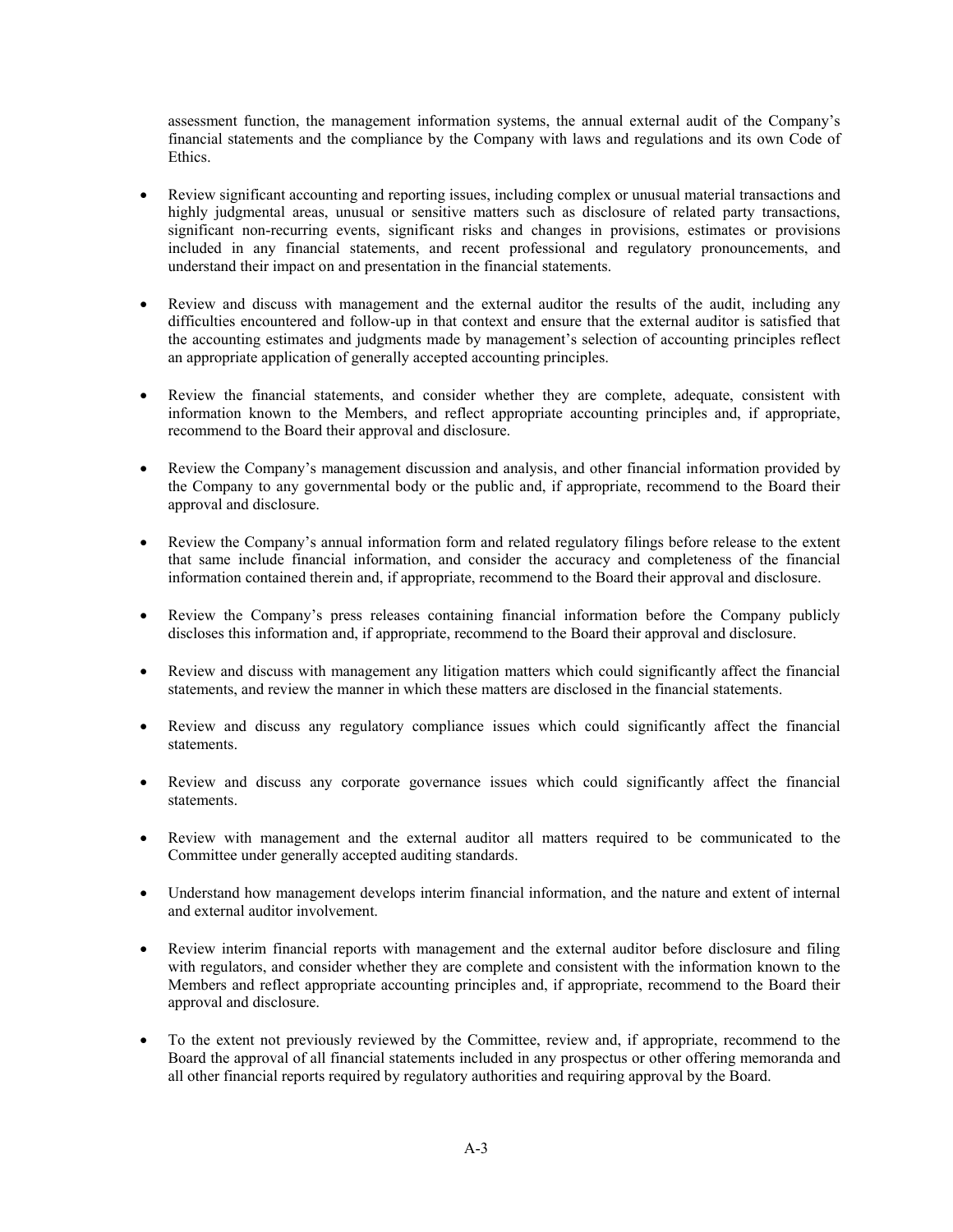- Review the statement of management's responsibility for the financial statements as signed by the management of the Company and included in any published document.
- Obtain explanations for communication to the Board for all significant variances between comparable reporting periods.
- Ensure that adequate procedures are in place for the review of the Company's public disclosure of financial information extracted or derived from the Company's financial statements and periodically assess the adequacy of those procedures.
- Monitor the application and update, as necessary, of the Company's Disclosure Policy.

## *5.2 Internal Control*

- With the assistance of the external auditor, the Chief Financial Officer and the Chief Audit Executive, consider the effectiveness and the adequacy of the Company's internal control systems, including information technology security and control.
- Take all reasonable measures to ensure that the Board and management comply with all of the Company's policies or practices relating to business ethics and integrity (including the Authorities and Limits Policy and the Segregation of Duties Policy).
- Understand the scope of internal and external auditor's review of internal control over financial reporting, and obtain reports on any identified weaknesses, deficiencies or significant findings and recommendations, together with management's responses and actions taken to remedy the issues identified.
- Review and discuss with the Chief Executive Officer and Chief Financial Officer the process for the certifications to be provided in the Company's public disclosure documents.
- Review, monitor, report, and, where appropriate, provide recommendations to the Board of Directors on the Company's disclosure controls and procedures.

### *5.3 External Audit*

- Manage the relationship between the Company and the external auditor.
- Recommend to the Board the appointment or discharge and compensation of the Company's external auditor.
- Fill the role as the direct contact for the external auditor.
- Oversee the work of the external auditor, including the resolution of disagreements between the external auditor and management.
- Review any suggestions made by the external auditor for improvement of the Company's operations or internal control.
- Pre-approve all non-audit services (or delegating such pre-approval if and to the extent permitted by law) to be provided to the Company or its subsidiary entities by the Company's external auditor.
- At least annually, review and approve the terms of the external auditor's (i) annual audit services engagement letter and (ii) the quarterly review services engagement letter; each of these letters shall be signed by the Chair of the Committee.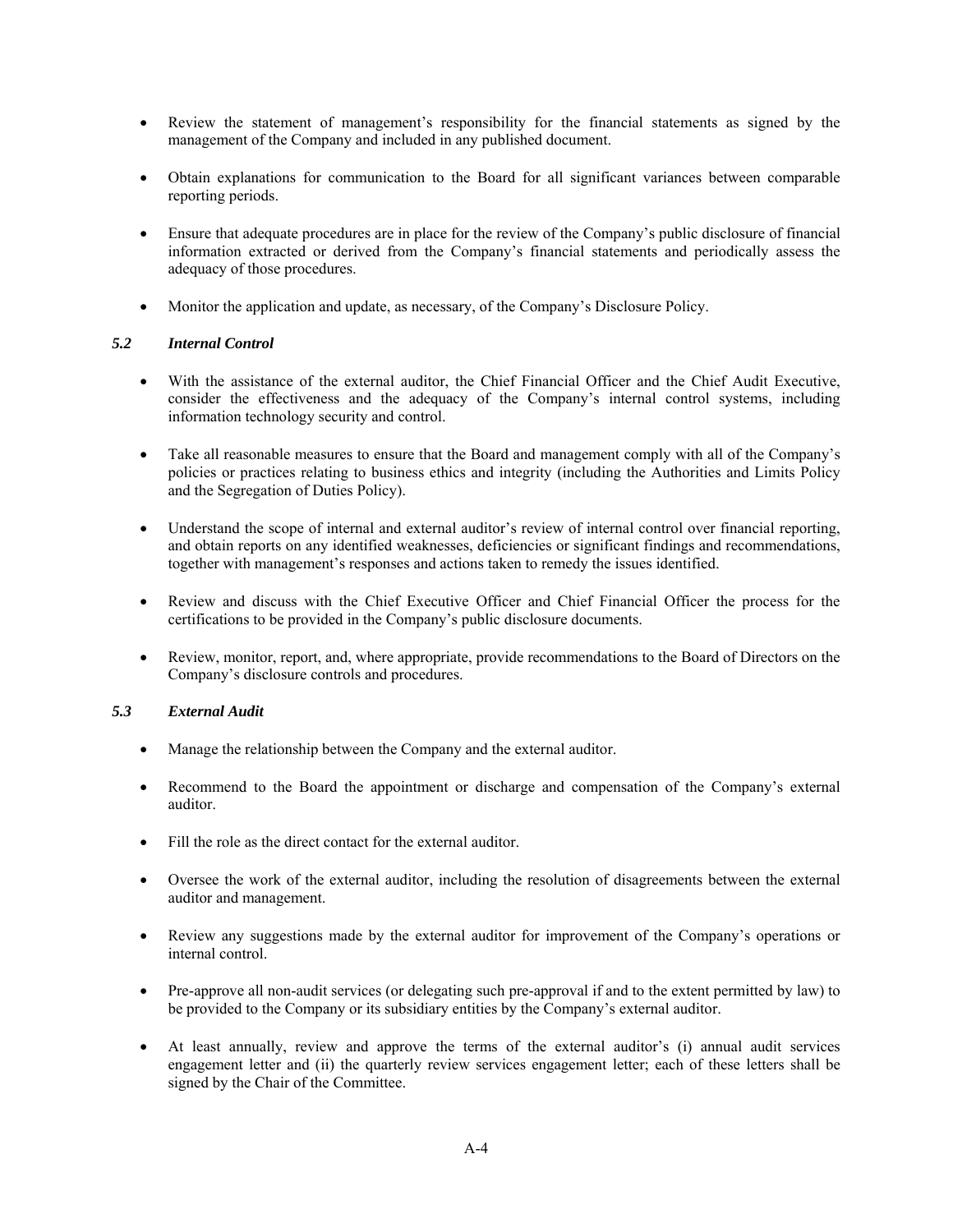- At least annually, review the external auditor's proposed audit scope and approach, including coordination of audit effort with internal audit function.
- To the extent practicable, at least annually, review the performance of the external auditor.
- At least annually, review and confirm the independence of the external auditor by obtaining statements from the auditor on relationships between the auditor and the Company, including non-audit services, discussing the relationships with the auditor and discussing any restrictions placed on them or other difficulties encountered in the course of the audit.
- At least annually, meet separately with the external auditor to discuss the access to requested information and level of cooperation from management during the performance of their work.
- On a regular basis, the Chief Executive Officer, the Chief Financial Officer, the Chief Audit Executive, the Chair of the Investment and Risk Committee or any other representative of management whose presence is requested by the Chair of the Committee or any of the Members, and the external auditor shall meet separately with the Committee, in a private session held during the course of a meeting.
- On a regular basis, review and approve the Company's hiring policies regarding partners, employees and former employees of the present and former external auditor of the Company.
- Periodically rotate the lead partner for the external auditor.

## *5.4 Internal Audit Function*

- Review and approve the charter, nature, scope of work and organizational structure of the internal audit function as well as the annual audit plan and any major changes thereon.
- Ensure that the internal audit function has the necessary resources to fulfill its mandate and responsibilities.
- Approve the appointment and dismissal of the Chief Audit Executive, as well as approve his/her performance evaluation and compensation. The Chief Audit Executive shall report directly to the Committee.
- Periodically review the audit plan status, including a progress report on the internal audit mandates and a follow-up on past due recommendations.
- Review internal audit reports, including management responses, and ensure that the necessary steps are taken to follow up on important report recommendations.
- Review with the assistance of the Chief Audit Executive the internal audit budget, resource plan, activities, and organizational structure of the internal audit function.
- Ensure the independence and effectiveness of the internal audit function, including by requiring that the function be free of any influence that could adversely affect its ability to objectively assume its responsibilities, by ensuring that it reports to the Committee, and by meeting regularly with the Chief Audit Executive without management being present in order to discuss, among others, the questions he/she raises regarding the relationship between the internal audit function and management and access to the information required.

## *5.5 Compliance*

 Establish procedures for the receipt, retention and treatment of complaints received by the Company regarding accounting, internal controls or auditing matters, and for the confidential, anonymous submission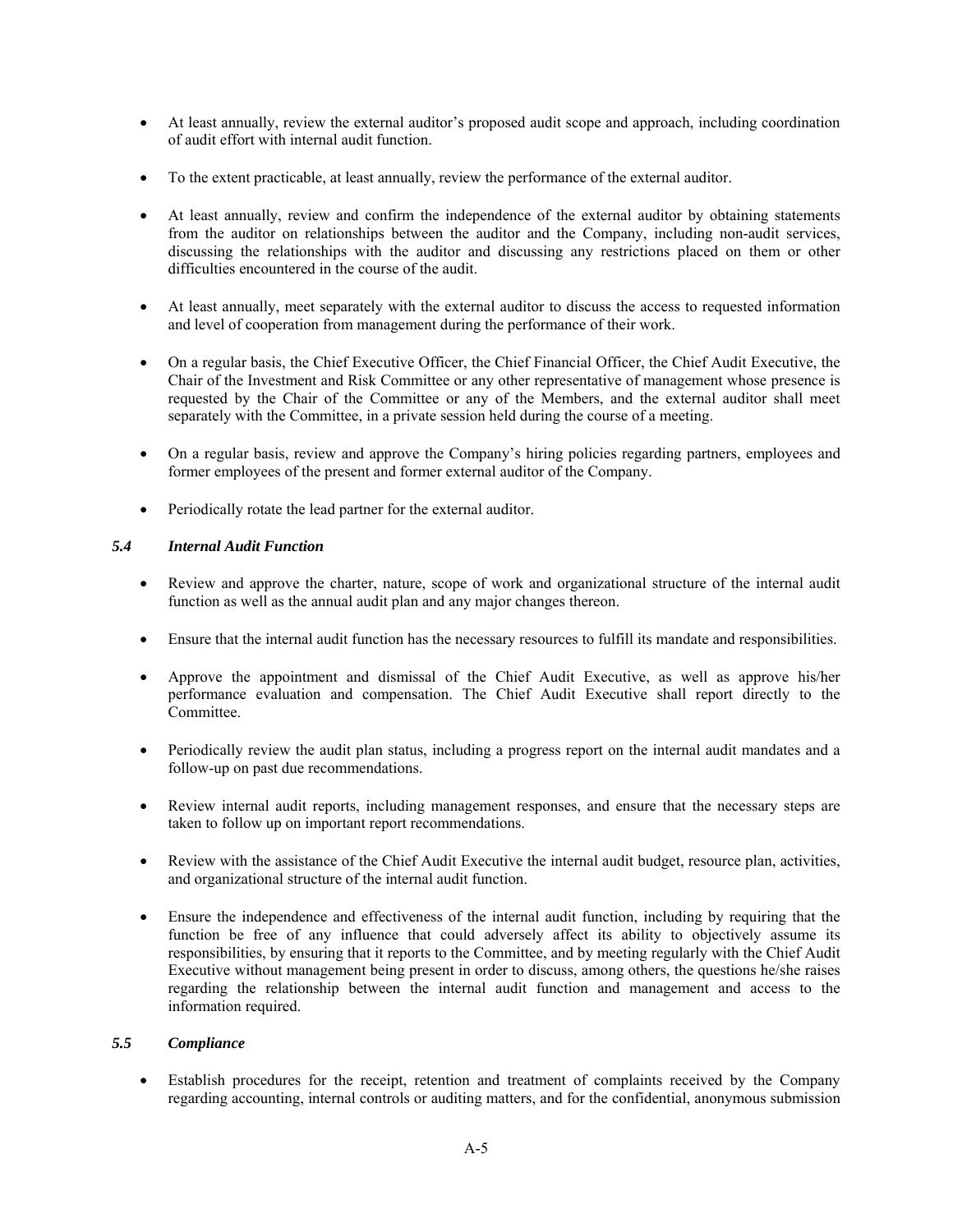by employees of the Company or its subsidiaries of concerns regarding questionable accounting or auditing matters (the "Complaints of Illegal or Unethical Conduct Policy").

- Review the effectiveness of the Complaints of Illegal or Unethical Conduct Policy and follow-up (including disciplinary action) of any instances of non-compliance.
- Review the findings of any examinations by regulatory agencies, and any auditor observations.
- Obtain regular updates from management and the Company's legal counsel regarding compliance matters in respect of the Complaints of Illegal or Unethical Conduct Policy.
- 5.6 Other Responsibilities
	- Perform other activities related to this Charter as requested by the Board.
	- Investigate and assess any issue that raises significant concern to the Committee, with the assistance, if so required by the Committee, of the Chief Financial Officer, the Chief Audit Executive and/or the external auditor.
	- Evaluate the Committee's and individual members' performance on a regular basis.
	- Communicate and collaborate with other committees of the Board of Directors to ensure coordination in the fulfillment of any responsibilities of the Committee which may overlap with the responsibilities of other committees.

#### **6.0 Oversight Function**

While the Committee has the responsibilities and powers set forth in this Charter, it is not the duty of the Committee to plan or conduct audits or to determine that the Company's financial statements are complete and accurate or comply with applicable accounting standards, as applicable, and other applicable requirements. These are the responsibilities of management and the external auditor.

#### **7.0 Limitation on Committee's Duties**

Notwithstanding the foregoing and subject to applicable law, nothing contained in this Charter is intended to require the Committee to ensure the Company's compliance with applicable laws or regulations.

In contributing to the Committee's discharge of its duties under this Charter, each Member shall be obliged only to exercise the care, diligence and skill that a reasonably prudent person would exercise in comparable circumstances. Nothing in this Charter is intended or may be construed as imposing on any Member a standard of care or diligence that is in any way more onerous or extensive than the standard to which the member of the Board are subject.

The Committee is a committee of the Board and is not and shall not be deemed to be an agent of the Company's shareholders for any purpose whatsoever. The Board may, from time to time, permit departures from the terms hereof, either prospectively or retrospectively. The terms contained herein are not intended to give rise to civil liability on the part of the Company or its directors or officers to shareholders, security holders, customers, suppliers, competitors, employees or other persons, or to any other liability whatsoever on their part.

#### **8.0 Reporting**

The Chair should report to the Board at each Board meeting on the Committee's activities since the last Board meeting. As required by applicable rules and regulations, the Committee should report annually to shareholders, describing the Committee's composition, responsibilities and how they were discharged, and any other information required by law. The Committee should also review any other report the Company issues that relates to